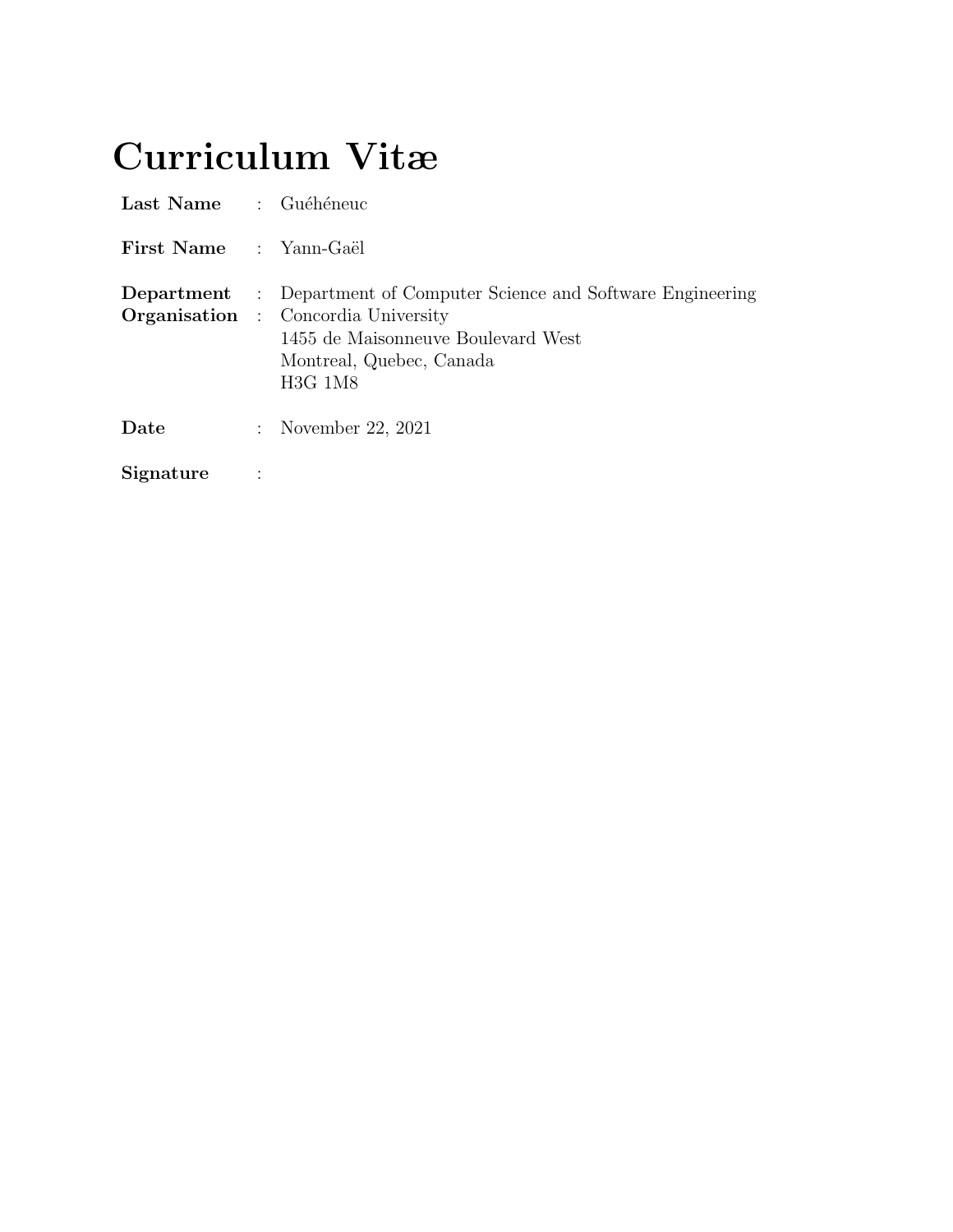# Personal Information

#### Degrees:

- February 2009: certificate of ethical formation from the Ministère de la Santé et des Services Sociaux, Quebec, Canada, modules 1, 3.1, and 3.2.
- June 2003: Ph.D. degree in software engineering from Université de Nantes, obtained at Ecole des Mines de Nantes, France. ´
- October 1998: M.Sc. degree in computer science from Université de Nantes, France (in French: diplôme d'études approfondies en informatique).
- October 1998: Engineering degree from Ecole des Mines de Nantes, France. ´
- July 1993: B.Sc. degree in mathematics and techniques from Lycée Livet, Nantes, France (in French: diplôme de baccalauréat en mathématiques et technique).

#### Professional Career:

- Since September 2017, full professor at CSE, Concordia University.
- From March 2013 to April 2014, sabbatical leave at Yonsei University.
- From June 2012 to August 2017, full professor at DGIGL, Polytechnique Montréal.
- $\bullet$  From June 2008 to May 2012, associate professor at DGIGL, Polytechnique Montréal.
- From May 2007 to April 2014, associate member of CIRRELT.
- $\bullet$  From August 2003 to May 2008, assistant professor at DIRO, Univeristé de Montréal.

#### Other Titles:

- IEEE Senior Member since the 16/04/2010.
- Engineer (registered to Quebec Engineering Order) since July 2008.

#### <span id="page-1-0"></span>Awards:

- **Best Paper Award at the IEEE International Conference on Service Oriented Com**puting and Applications in November 2014.
- Runner-up Best Paper Award at the Springer International Conference on Service Oriented Computing in November 2012.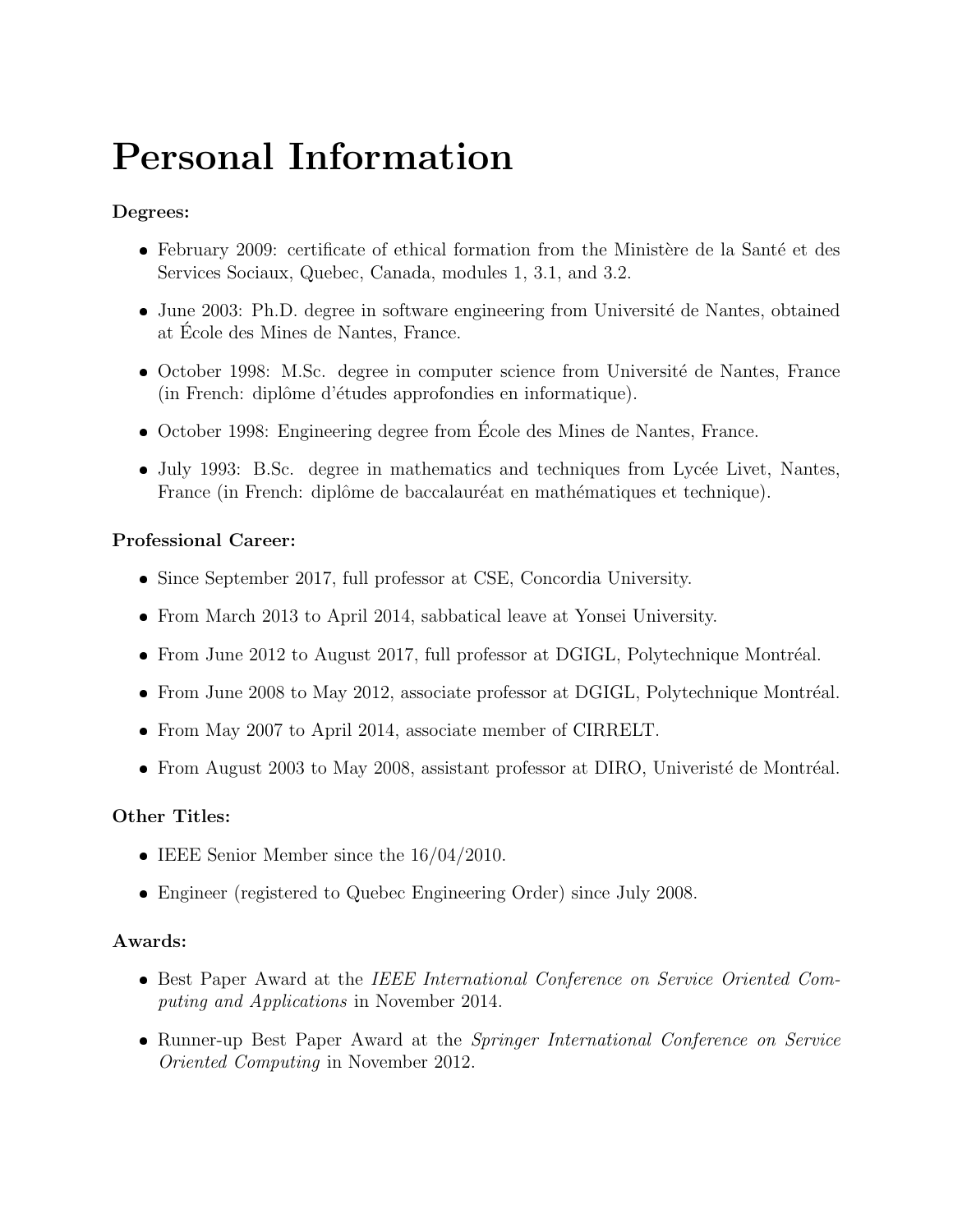- Best Paper Award at the IEEE Working Conference on Reverse-engineering in September 2012.
- Best Paper Award at the IEEE International Conference on Software Maintenance and Reengineering in March 2011.
- Best Paper Award at the IEEE International Conference on Software Maintenance Early Research Achievements in September 2010.
- Prix Méritas 2009-2010 of the student association at Polytechnique Montréal for graduate teaching in software engineering.
- Best Paper Award at the IEEE International Conference on Software Maintenance and Reengineering in March 2010.
- Featured article in the IEEE Transactions in Software Engineering in June 2007: "Feature Location using Probabilistic Ranking of Methods based on Execution Scenarios and Information Retrieval".
- **Best Paper Award at the IEEE International Conference on Program Comprehension** in June 2006.
- Best Paper Award at the IEEE International Conference on Software Maintenance in September 2005.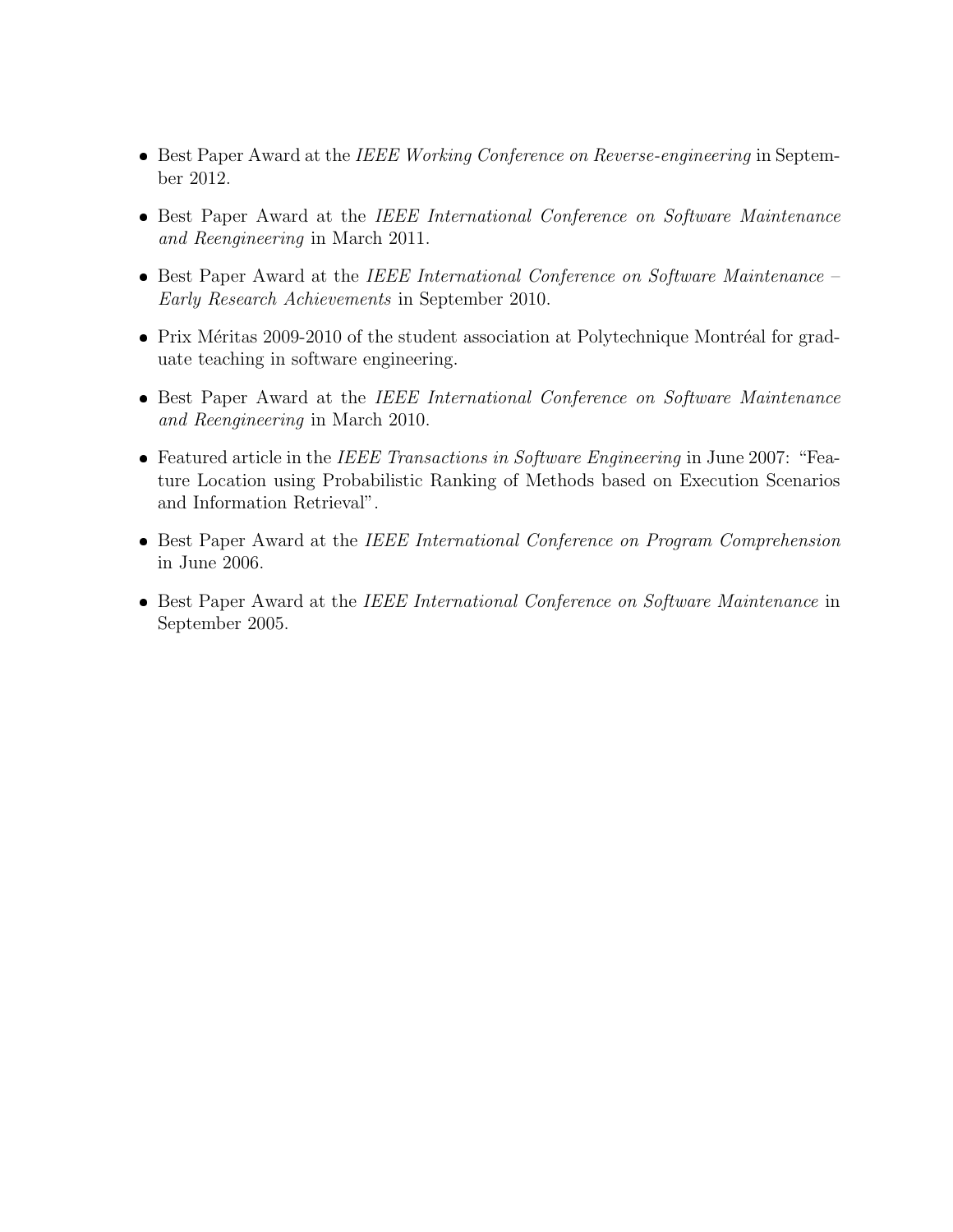# **Contents**

|                                | Curriculum Vitæ<br>1                          |
|--------------------------------|-----------------------------------------------|
|                                | $\overline{2}$<br><b>Personal Information</b> |
| Teaching                       | 6                                             |
|                                | 6<br>1. Courses                               |
| 2.                             | 8                                             |
|                                | 8                                             |
|                                | 8                                             |
|                                | 2.3. M.Sc. Theses<br>11                       |
|                                | 13                                            |
| 3.                             | 17                                            |
|                                | 17                                            |
|                                | 21                                            |
|                                | 24                                            |
| 4.                             | 27                                            |
|                                | 27                                            |
|                                | 27                                            |
|                                | 28                                            |
| 5.                             | 28                                            |
| Research                       | 30                                            |
|                                | 30                                            |
|                                | 30                                            |
|                                | 35                                            |
| $7_{\scriptscriptstyle{\sim}}$ | 37                                            |
|                                | 37                                            |
|                                | 37                                            |
|                                | 39                                            |
|                                | 48                                            |
|                                | 73                                            |
|                                | 74                                            |
|                                | 76                                            |
|                                | <b>Administrative Work</b><br>77              |
|                                | 77                                            |
|                                | 77                                            |
|                                | 77                                            |
|                                | 77                                            |
|                                | 77                                            |
|                                | Promotion of the University<br>78             |
|                                | 78                                            |
|                                | 78                                            |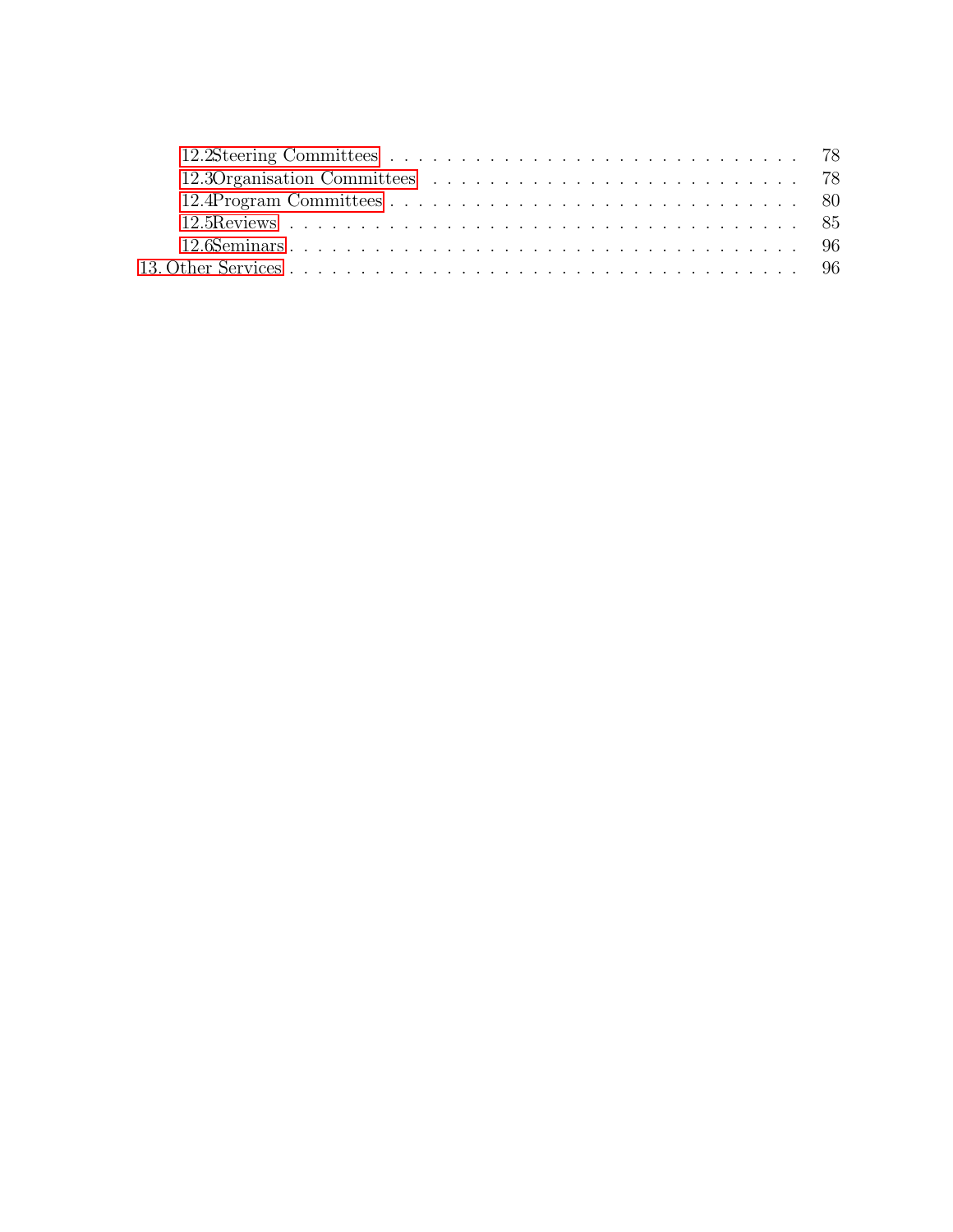# Teaching

# <span id="page-5-0"></span>1. Courses

| Number                      | Title                                                        | Organisation                 | Cycle               | Session                 | Credits        | <b>Students</b>  |
|-----------------------------|--------------------------------------------------------------|------------------------------|---------------------|-------------------------|----------------|------------------|
| <b>SOEN6461</b>             | Software Design Methodologies                                | CSSE, Concordia U.           | $2^{nd}$            | W19                     | $\overline{3}$ | $\overline{117}$ |
| <b>SOEN6461</b>             | Software Design Methodologies                                | CSSE, Concordia U.           | $2^{nd}$            | $\overline{\text{W18}}$ | $\overline{3}$ | 102              |
| LOG8430                     | <b>Advanced Software</b><br>Architecture and Design          | DGIGL, ÉPM                   | $\overline{1^{st}}$ | W17                     | 3              | 24               |
| LOG6306                     | Empirical Studies on<br>Software Patterns                    | DGIGL, EPM                   | $2^{nd}$            | F16                     | 3              | 8                |
| LOG8430                     | <b>Advanced Software</b><br>Architecture and Design          | DGIGL, ÉPM                   | $1^{st}$            | W <sub>16</sub>         | 3              | 32               |
| LOG6306                     | Empirical Studies on<br>Software Patterns                    | DGIGL, ÉPM                   | 2nd                 | F15                     | 3              | 13               |
| LOG8430                     | <b>Advanced Software</b><br>Architecture and Design          | DGIGL, ÉPM                   | $1^{st}$            | W15                     | 3              | 38               |
| LOG6306                     | Pattern for Program<br>Comprehension                         | DGIGL, ÉPM                   | $2^{nd}$            | F14                     | 3              | 17               |
| <b>CSE3009</b>              | Software Design and<br>Architecture                          | $C&T$ Engineering,<br>Yonsei | $1^{st}$            | $\overline{W14}$        | $\overline{3}$ | 15               |
| $\overline{\text{CSE}3010}$ | Theory and Practice of<br>Software Patterns                  | $C&T$ Engineering,<br>Yonsei | $1^{st}$            | $\overline{F13}$        | $\overline{3}$ | $\overline{7}$   |
| <b>CSE3009</b>              | Software Design and<br>Architecture                          | $C&T$ Engineering,<br>Yonsei | $1^{st}$            | W13                     | $\overline{3}$ | 36               |
| LOG4430                     | <b>Advanced Software</b><br>Architecture and Design $(Half)$ | DGIGL, ÉPM                   | $1^{st}$            | W13                     | 3              | 23               |
| LOG6306                     | Patterns for Program<br>Comprehension                        | DGIGL, ÉPM                   | $2^{nd}$            | F12                     | 3              | $\overline{5}$   |
| LOG4430                     | <b>Advanced Software</b><br>Architecture and Design          | DGIGL, ÉPM                   | $1^{st}$            | W12                     | 3              | 36               |
| <b>INF6306</b>              | Patterns for Program<br>Comprehension                        | DGIGL, ÉPM                   | $2^{nd}$            | F11                     | 3              | 17               |
| LOG4430                     | <b>Advanced Software</b><br>Architecture and Design          | DGIGL, EPM                   | $\overline{1^{st}}$ | W11                     | 3              | 44               |
| <b>INF6306</b>              | Patterns for Program<br>Comprehension                        | DGIGL, ÉPM                   | $2^{nd}$            | F10                     | 3              | 6                |
| <b>INF6306</b>              | Patterns for Program                                         | DGIGL, ÉPM                   | $2^{n\overline{d}}$ | F09                     | 3              | 14               |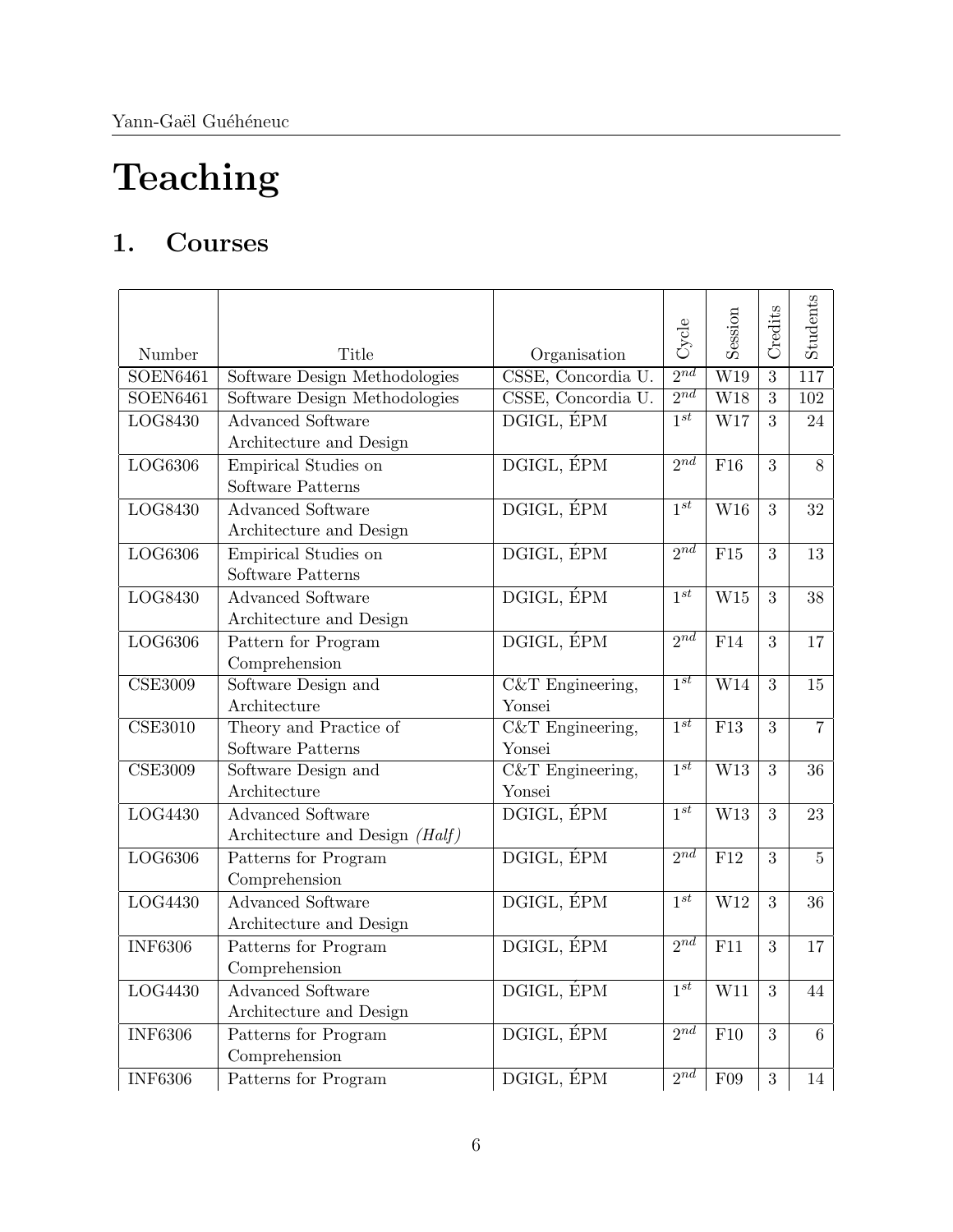Yann-Gaël Guéhéneuc

|                | Comprehension                    |            |                     |                 |                |     |
|----------------|----------------------------------|------------|---------------------|-----------------|----------------|-----|
| LOG4430        | <b>Advanced Software</b>         | DGIGL, ÉPM | $1^{st}$            | F09             | 3              | 30  |
|                | Architecture and Design          |            |                     |                 |                |     |
| LOG4430        | <b>Advanced Software</b>         | DGIGL, ÉPM | $1^{st}$            | W09             | 3              | 23  |
|                | Architecture and Design          |            |                     |                 |                |     |
| LOG3900        | Project of Evolution and         | DGIGL, EPM | $1^{st}$            | W09             | 3              | 32  |
|                | Maintenance of a Software System |            |                     |                 |                |     |
| IFT2255        | Software Engineering             | DIRO, FAS  | $1^{st}$            | <b>S08</b>      | 3              | 36  |
| <b>IFT6310</b> | Software Engineering             | DIRO, FAS  | $2^{nd}$            | W <sub>08</sub> | $\overline{4}$ | 8   |
| IFT3912        | Development,                     | DIRO, FAS  | $1^{st}$            | F07             | $\overline{3}$ | 24  |
|                | Maintenance of Software          |            |                     |                 |                |     |
| <b>IFT6251</b> | Subjects in Software Engineering | DIRO, FAS  | $2^{nd}$            | F06             | $\overline{4}$ | 9   |
| <b>IFT3902</b> | Development,                     | DIRO, FAS  | $1^{st}$            | F06             | $\overline{4}$ | 28  |
|                | Maintenance of Software          |            |                     |                 |                |     |
| <b>IFT3903</b> | Software Quality and Metrics     | DIRO, FAS  | $1^{st}$            | <b>W06</b>      | $\overline{4}$ | 18  |
| IFT6251        | Subjects in Software Engineering | DIRO, FAS  | 2nd                 | F05             | $\overline{4}$ | 14  |
| IFT3902        | Development,                     | DIRO, FAS  | $\overline{1^{st}}$ | F05             | $\overline{4}$ | 24  |
|                | Maintenance of Software          |            |                     |                 |                |     |
| <b>IFT2251</b> | Software Engineering             | DIRO, FAS  | $1^{st}$            | W05             | $\overline{4}$ | 33  |
| <b>IFT3902</b> | Development,                     | DIRO, FAS  | $1^{st}$            | F04             | $\overline{4}$ | 30  |
|                | Maintenance of Software          |            |                     |                 |                |     |
| <b>IFT2251</b> | Software Engineering             | DIRO, FAS  | $1^{st}$            | W04             | $\overline{4}$ | 70  |
| <b>IFT3902</b> | Development,                     | DIRO, FAS  | $1^{st}$            | F03             | $\overline{4}$ | 36  |
|                | Maintenance of Software          |            |                     |                 |                |     |
|                |                                  |            |                     | 33 courses      |                | 969 |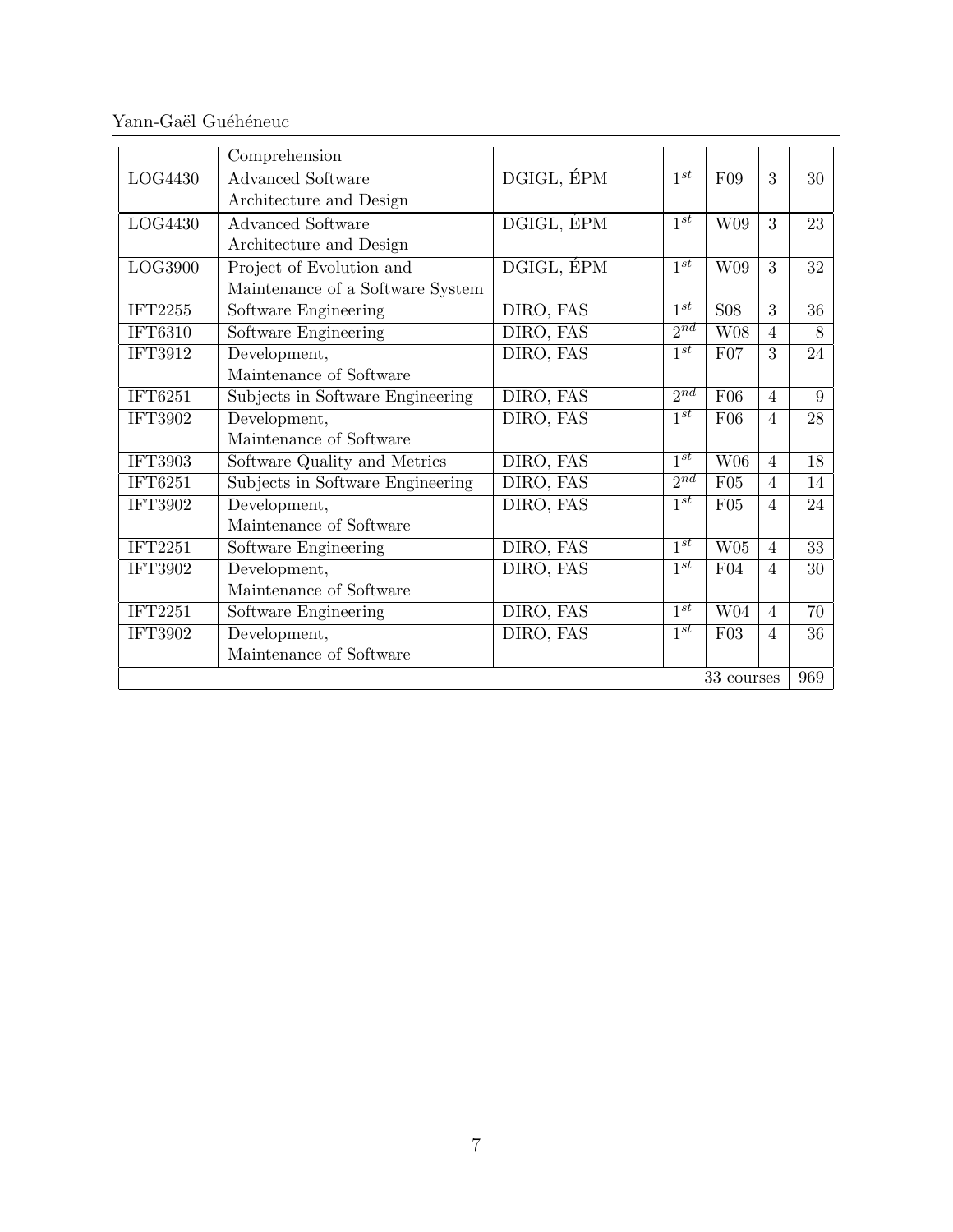# <span id="page-7-0"></span>2. Supervision of Graduate Students

## <span id="page-7-1"></span>2.1. Post-doctorates and Research Associates

|                                             |                                      | Cycle    |                                                         | Start            | End                     |  |
|---------------------------------------------|--------------------------------------|----------|---------------------------------------------------------|------------------|-------------------------|--|
| Name                                        | Title                                |          | Role                                                    |                  |                         |  |
| Saborido-<br>Rubén                          | Search Based Software Engineering    | $3^{rd}$ | Supervisor                                              | $\overline{S18}$ | $\overline{\text{W18}}$ |  |
| Infantes                                    | in Program Optimization for IoT      |          |                                                         |                  |                         |  |
| Rodrigo Morales                             | Improving<br>Software<br>Quality     | $3^{rd}$ | Supervisor                                              | S <sub>18</sub>  | W18                     |  |
|                                             | through Refactorings                 |          |                                                         |                  |                         |  |
| Md Saidur Rahman                            | Applying Machine Learning Tech-      | $3^{rd}$ | Co-supervisor                                           | F17              | W18                     |  |
|                                             | niques to the Identification and     |          |                                                         |                  |                         |  |
|                                             | Correction of Anomalies in Data      |          |                                                         |                  |                         |  |
| Fábio Petrillo                              | Understanding Interactive Debug-     | $3^{rd}$ | Co-supervisor                                           | $\overline{S15}$ | $\overline{S18}$        |  |
|                                             | ging with Swarm Debug Infras-        |          |                                                         |                  |                         |  |
|                                             | tructure                             |          |                                                         |                  |                         |  |
| Anas Shatnawi                               | Architectural Migration of Legacy    | $3^{rd}$ | Co-supervisor                                           | F17              | S <sub>16</sub>         |  |
|                                             | Applications - Legacy Web Appli-     |          |                                                         |                  |                         |  |
|                                             | cations to Service-oriented Archi-   |          |                                                         |                  |                         |  |
|                                             | tectures                             |          |                                                         |                  |                         |  |
| Wei Wu                                      | Meta-modelisation for the Mod-       | $3^{rd}$ | Co-superviseur                                          | W15              | $\overline{F15}$        |  |
|                                             | ernisation of Business Software      |          |                                                         |                  |                         |  |
| Carla Katarina<br>De                        | Specification and<br>Detection<br>of | $3^{rd}$ | Supervisor                                              | F14              | $\overline{\text{W15}}$ |  |
| Monteiro Marques                            | Anti-patterns for Grid Computing     |          |                                                         |                  |                         |  |
|                                             | using Grid Process Orchestration     |          |                                                         |                  |                         |  |
| Henrique<br>Jorge                           | BPEL Antipatterns: an Approach       | $3^{rd}$ | Supervisor                                              | F14              | $\overline{\text{W15}}$ |  |
| Amorim Holanda                              | for their Specification and Detec-   |          |                                                         |                  |                         |  |
|                                             | tion                                 |          |                                                         |                  |                         |  |
| Ségla Kpodjedo                              | Comparison of software architec-     | $3^{rd}$ | Supervisor                                              | F12              | S <sub>13</sub>         |  |
|                                             | tures                                |          |                                                         |                  |                         |  |
| Marwen Abbes                                | Maintenance of an eye-tracking in-   | $3^{rd}$ | Supervisor                                              | W11              | $\overline{\text{W11}}$ |  |
|                                             | frastructure                         |          |                                                         |                  |                         |  |
| Yousra Tagmouti                             | Maintenance of an eye-tracking in-   | $3^{rd}$ | Supervisor                                              | <b>S09</b>       | F09                     |  |
|                                             | frastructure                         |          |                                                         |                  |                         |  |
| Gerardo Cepeda                              | Assessment of the layouts of class   | $3^{rd}$ | Supervisor                                              | F08              | F08                     |  |
|                                             | diagrams                             |          |                                                         |                  |                         |  |
| Simon Denier                                | Evolution and Aspectisation of De-   | $3^{rd}$ | Supervisor                                              | F07              | <b>S09</b>              |  |
|                                             | sign Patterns                        |          |                                                         |                  |                         |  |
|                                             |                                      |          | $3$ post-doctorate(s)/research associate(s) in progress |                  |                         |  |
| 10 post-doctorates/research associates done |                                      |          |                                                         |                  |                         |  |

## <span id="page-7-2"></span>2.2. Ph.D. Theses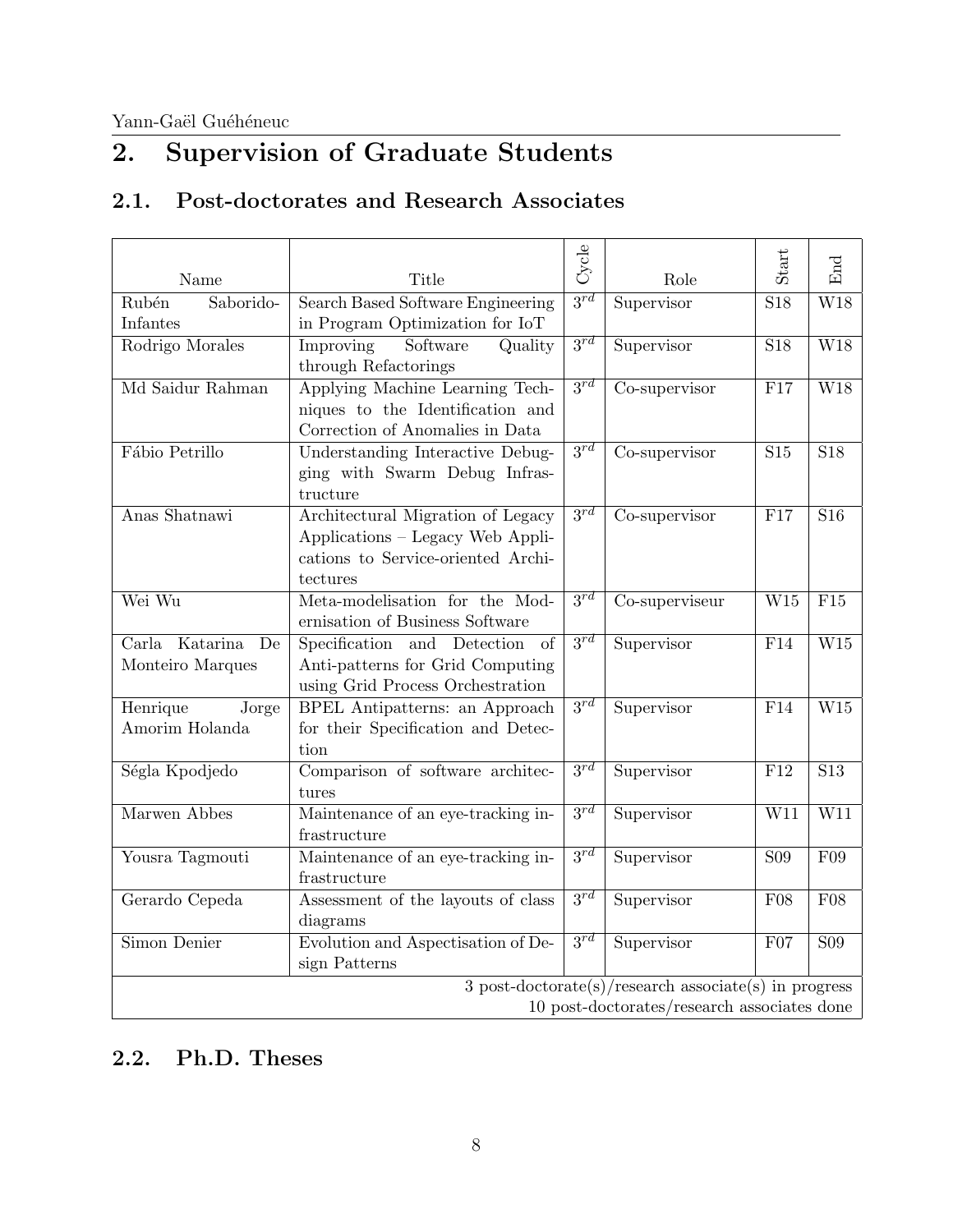| Name                           | Title                                                                                                                 | Level               | Role                                                    | Start            | End        |
|--------------------------------|-----------------------------------------------------------------------------------------------------------------------|---------------------|---------------------------------------------------------|------------------|------------|
| Prabhdeep Singh                | On the Ethics of and Consent in<br>the IoT                                                                            | $\overline{3^{rd}}$ | Supervisor                                              | A18              |            |
| Cristiano Politowski           | Empirical Software Engineering<br>and the IoT                                                                         | $3^{rd}$            | Co-supervisor<br>with<br>Fabio<br>Petrillo (UQÀC)       | $\overline{S18}$ |            |
| Mashael Etaiwi                 | Applying Consensus on Software<br><b>Engineering Data</b>                                                             | $3^{rd}$            | Co-supervisor<br>with<br>Sylvie<br>Hamel (DIRO)         | F17              |            |
| William Flageol                | Programming Languages and De-<br>sign Constraints                                                                     | $\overline{3^{rd}}$ | Co-supervisor<br>with<br>Mourad<br>Badri (UQTR)         | F17              |            |
| Manel Abdellatif               | On the Migration towards Service-<br>oriented Architectures                                                           | $3^{rd}$            | Co-supervisor<br>with<br>Naouel<br>Moha (UQÀM)          | S15              |            |
| Mouna Abidi                    | Design (Anti-)Patterns in Multi-<br>language Systems                                                                  | $3^{rd}$            | Supervisor                                              | S15              |            |
| Manel Grichi                   | Change Impact Analyses in Multi-<br>language Systems                                                                  | $3^{rd}$            | Supervisor                                              | $\overline{S15}$ |            |
| Zeinab Kermansaravi            | On the Mutation of Software Pat-<br>terns                                                                             | $3^{rd}$            | Co-supervisor<br>with<br>Foutse<br>Khomh (DGIGL)        | W15              |            |
| Rubén<br>Saborido-<br>Infantes | Analysing and Understanding En-<br>ergy Consumption of Software                                                       | $3^{rd}$            | Co-supervisor<br>with<br>Foutse<br>Khomh (DGIGL)        | F14              | W17        |
| Fábio Petrillo                 | Swarm Debugging:<br>the Collec-<br>tive Debugging Intelligence of the<br>Crowd                                        | $\overline{3^{rd}}$ | Host with Foutse<br>Khomh (DGIGL)                       | F15              | S16        |
| Francis Palma                  | Unifying Service Oriented Tech-<br>nologies for the Specification and<br>Detection of their Antipatterns              | $3^{rd}$            | Co-supervisor<br>with<br>Naouel<br>Moha $(UQAM)$        | F11              | <b>S15</b> |
| Ali Nasir                      | Analysing Source Code Structure<br>and Mining Software Repositories<br>to Create Requirements Traceabil-<br>ity Links | $3^{rd}$            | Co-supervisor<br>with Giuliano An-<br>toniol (DGIGL)    | F09              | F12        |
| Venera Arnaoudova              | Towards Improving the Source<br>Code Lexicon and its Consistency                                                      | $\overline{3^{rd}}$ | Co-supervisor<br>with Giuliano An-<br>toniol (DGIGL)    | F09              | <b>S14</b> |
| Laleh<br>Mousavi-<br>Eshkevari | Automatic Detection and Classifi-<br>cation Of Identifiers                                                            | $3^{rd}$            | $Co$ -supervisor<br>with Giuliano An-<br>toniol (DGIGL) | F09              | $\rm S15$  |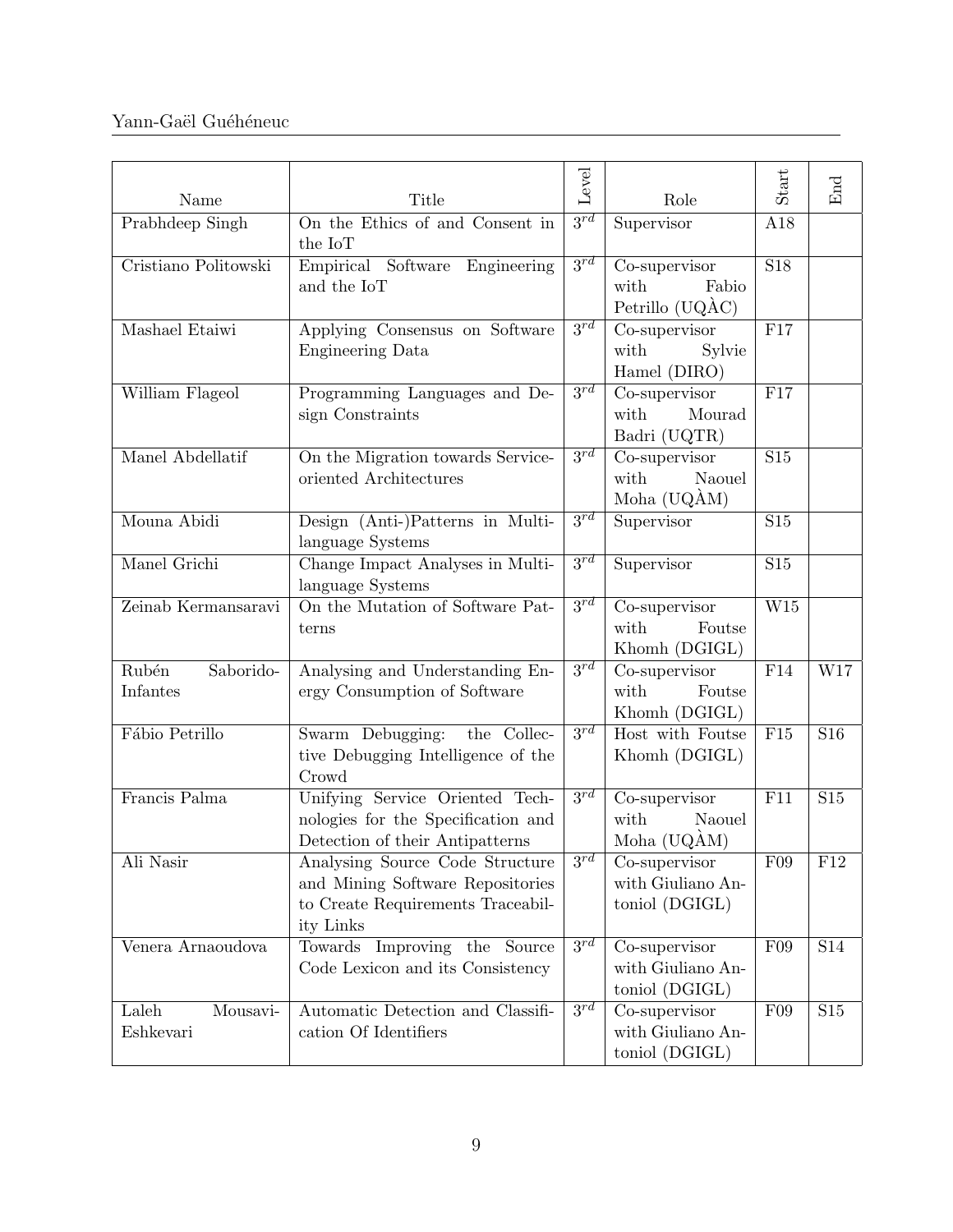| Latifa Guerrouj                                    | Context-Aware Source Code Vo-<br>cabulary Normalization for Soft-<br>ware Maintenance                                               | $3^{rd}$            | Co-supervisor<br>with Giuliano An-<br>toniol (DGIGL)                 | <b>S09</b>       | S <sub>13</sub>         |  |
|----------------------------------------------------|-------------------------------------------------------------------------------------------------------------------------------------|---------------------|----------------------------------------------------------------------|------------------|-------------------------|--|
| Salima Hassaine                                    | Evaluating Design Decay during<br>Software Evolution                                                                                | $3^{rd}$            | Co-supervisor<br>with<br>Sylvie<br>Hamel (DIRO)                      | F07              | F12                     |  |
| Fehmi Jaafar                                       | Analysing Artefacts Dependencies<br>to Evolving Software Systems                                                                    | $3^{rd}$            | $\overline{\text{Co}}$ -supervisor<br>Sylvie<br>with<br>Hamel (DIRO) | F09              | W13                     |  |
| Abdou Maiga                                        | Improving the Quality of Anti-<br>patterns Recommendations                                                                          | $\overline{3^{rd}}$ | Co-supervisor<br>with<br>Esma<br>Aimeur (DIRO)                       | F08              | F12                     |  |
| Soumaya Medini                                     | Trace Segmentation for Program<br>Comprehension                                                                                     | $3^{rd}$            | Co-supervisor<br>with Giuliano An-<br>toniol (DGIGL)                 | F10              | F14                     |  |
| Aminata Sabané                                     | Reducing Object-Oriented Testing<br>Cost through the Analysis of An-<br>tipatterns                                                  | $3^{rd}$            | Co-supervisor<br>with Giuliano An-<br>toniol (DGIGL)                 | F09              | $\overline{\text{W15}}$ |  |
| Abdelilah Sakti                                    | Automatic<br>Test Data Genera-<br>tion using Constraint Program-<br>ming and Search Based Software<br><b>Engineering Techniques</b> | $3^{rd}$            | Co-supervisor<br>with Gilles<br>$Pe-$<br>sant (DGIGL)                | F10              | W14                     |  |
| Zohreh Sharafi                                     | On the Influence of Representa-<br>tion Type and Gender on Program<br>Comprehension                                                 | $3^{rd}$            | Co-supervisor<br>with Giuliano An-<br>toniol (DGIGL)                 | F10              | W15                     |  |
| Zéphyrin Soh                                       | <b>Understanding Design Patterns</b>                                                                                                | $3^{rd}$            | Co-supervisor<br>with Giuliano An-<br>toniol (DGIGL)                 | F10              | F15                     |  |
| Wei Wu                                             | Understanding and Tooling Frame-<br>work API Evolution                                                                              | $3^{rd}$            | Co-supervisor<br>with Giuliano An-<br>toniol (DGIGL)                 | $\overline{S10}$ | $\overline{S15}$        |  |
| Foutse Khomh                                       | Design<br>Pattern-based<br>Quality<br>Models                                                                                        | $3^{rd}$            | Supervisor                                                           | F06              | S <sub>10</sub>         |  |
| Naouel Moha                                        | Classification, Detection, and Cor-<br>rection of Design Defects                                                                    | $3^{rd}$            | Co-supervisor<br>with<br>Laurence<br>Duchien (LIFL)                  | S <sub>05</sub>  | <b>S08</b>              |  |
| 8 Ph.D. theses in progress<br>18 Ph.D. theses done |                                                                                                                                     |                     |                                                                      |                  |                         |  |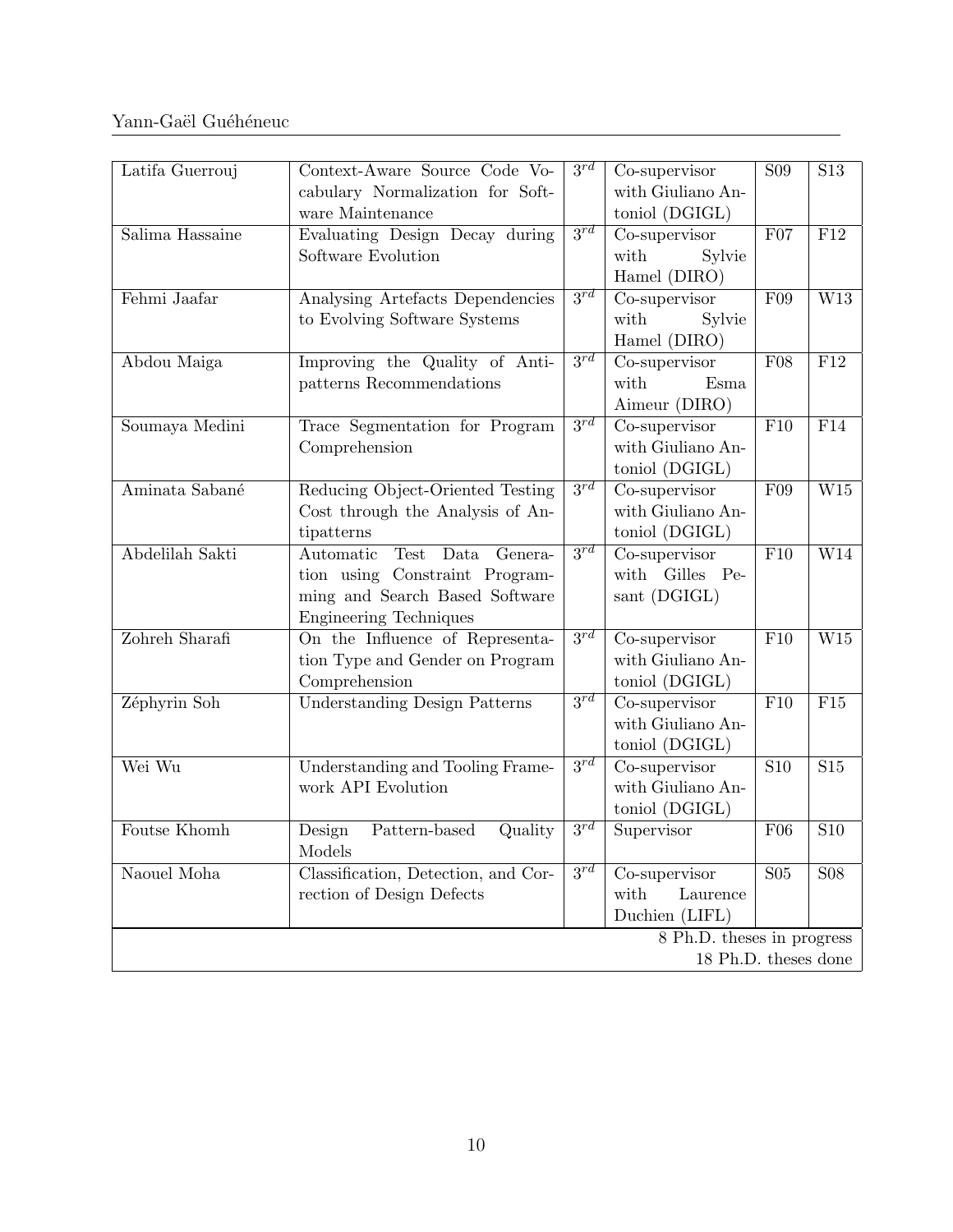## <span id="page-10-0"></span>2.3. M.Sc. Theses

| Name                         | Title                                                                                           | Level               | Role                                                              | $\operatorname*{Start}% \left( \mathcal{N}\right) \equiv\operatorname*{Start}% \left( \mathcal{N}\right) \equiv\operatorname*{Start}% \left( \mathcal{N}\right) \equiv\operatorname*{Start}% \left( \mathcal{N}\right) \equiv\operatorname*{Start}% \left( \mathcal{N}\right) \equiv\operatorname*{Start}% \left( \mathcal{N}\right) \equiv\operatorname*{Start}% \left( \mathcal{N}\right) \equiv\operatorname*{Start}% \left( \mathcal{N}\right) \equiv\operatorname*{Start}% \left( \mathcal{N}\right) \equiv\operatorname*{Start}% \left( \mathcal{N}\right) \equiv\operatorname*{Start}% \left( \mathcal{N}\right) \equiv$ | End                     |
|------------------------------|-------------------------------------------------------------------------------------------------|---------------------|-------------------------------------------------------------------|---------------------------------------------------------------------------------------------------------------------------------------------------------------------------------------------------------------------------------------------------------------------------------------------------------------------------------------------------------------------------------------------------------------------------------------------------------------------------------------------------------------------------------------------------------------------------------------------------------------------------------|-------------------------|
| Antoine Barbez               | Applying Machine Learning Tech-<br>niques to the Identification of Code<br>Smells               | $2^{nd}$            | Co-supervisor<br>with<br>Foutse<br>Khomh (DGIGL)                  | F17                                                                                                                                                                                                                                                                                                                                                                                                                                                                                                                                                                                                                             |                         |
| Diana El-Masri               | Polyglot Systems                                                                                | $2^{nd}$            | Supervisor                                                        | F17                                                                                                                                                                                                                                                                                                                                                                                                                                                                                                                                                                                                                             |                         |
| Atefeh Meshinchi             | Configuration<br>of<br>Efficient<br>Software-defined Networks                                   | $\overline{2^{nd}}$ | Co-supervisor<br>with<br>Alejan-<br>Quintero<br>dro<br>(DGIGL)    | F16                                                                                                                                                                                                                                                                                                                                                                                                                                                                                                                                                                                                                             | $\overline{\text{W18}}$ |
| Mahdis Zolfagharinia         | Leveraging Build Systems for Mi-<br>gration                                                     | $\overline{2^{nd}}$ | $Co$ -supervisor<br>with<br><b>Bram</b><br>Adams (DGIGL)          | $\overline{S15}$                                                                                                                                                                                                                                                                                                                                                                                                                                                                                                                                                                                                                | $\overline{\text{W17}}$ |
| Béchir Bani                  | Impact of Cloud Patterns and<br>Databases on the Energy Con-<br>sumption of Cloud Applications  | $2^{nd}$            | Co-supervisor<br>with<br>Foutse<br>Khomh (DGIGL)                  | W15                                                                                                                                                                                                                                                                                                                                                                                                                                                                                                                                                                                                                             | S <sub>16</sub>         |
| Étienne Duclos               | ACRE: An Automated Aspect<br>Generator to Test $C++$ Programs                                   | $2^{n\overline{d}}$ | Co-supervisor<br>Sébastien<br>with<br>Digabel<br>Le<br>(DMAGI)    | W11                                                                                                                                                                                                                                                                                                                                                                                                                                                                                                                                                                                                                             | W12                     |
| Neelesh<br>Bhat-<br>tacharya | Test Data Generation for Expos-<br>ing Interference Bugs in Multi-<br>Threaded Software Systems | $2^{nd}$            | Co-supervisor<br>with Giuliano An-<br>toniol (DGIGL)              | F09                                                                                                                                                                                                                                                                                                                                                                                                                                                                                                                                                                                                                             | $\overline{\text{W12}}$ |
| Ferdaous Boughanmi           | Source Code and License State-<br>ment Co-Evolution                                             | $\overline{2^{nd}}$ | Co-supervisor<br>with Giuliano An-<br>toniol (DGIGL)              | F08                                                                                                                                                                                                                                                                                                                                                                                                                                                                                                                                                                                                                             | W12                     |
| Marwen Abbes                 | Impact of Anti-patterns in Pro-<br>gram Comprehension                                           | $2^{nd}$            | Supervisor                                                        | F08                                                                                                                                                                                                                                                                                                                                                                                                                                                                                                                                                                                                                             | F10                     |
| Gerardo Cepada               | Study of UML Class Diagrams Un-<br>derstanding with Eye-tracker                                 | $2^{nd}$            | Supervisor                                                        | F07                                                                                                                                                                                                                                                                                                                                                                                                                                                                                                                                                                                                                             | <b>S08</b>              |
| Wei Wu                       | Evolution of Software Systems                                                                   | $2^{nd}$            | Supervisor                                                        | F07                                                                                                                                                                                                                                                                                                                                                                                                                                                                                                                                                                                                                             | F09                     |
| Julien Tanteri               | Software Evolution and Advanced<br>Visualisation                                                | $2^{nd}$            | Supervisor                                                        | F07                                                                                                                                                                                                                                                                                                                                                                                                                                                                                                                                                                                                                             | F09                     |
| Mathieu Lemoine              | Transformations and Evolution                                                                   | $2^{nd}$            | Supervisor                                                        | F07                                                                                                                                                                                                                                                                                                                                                                                                                                                                                                                                                                                                                             | F09                     |
| Paul Bertrand                | A Java Geographical Component<br>for Pocket-PC                                                  | $2^{nd}$            | Supervisor                                                        | F06                                                                                                                                                                                                                                                                                                                                                                                                                                                                                                                                                                                                                             | <b>S08</b>              |
| Yousra Tagmouti              | Code Generation from Design Pat-<br>terns for Hardware Systems                                  | $2^{nd}$            | Co-supervisor<br>E1<br>Most-<br>with<br>paha Aboulhamid<br>(DIRO) | F06                                                                                                                                                                                                                                                                                                                                                                                                                                                                                                                                                                                                                             | <b>S08</b>              |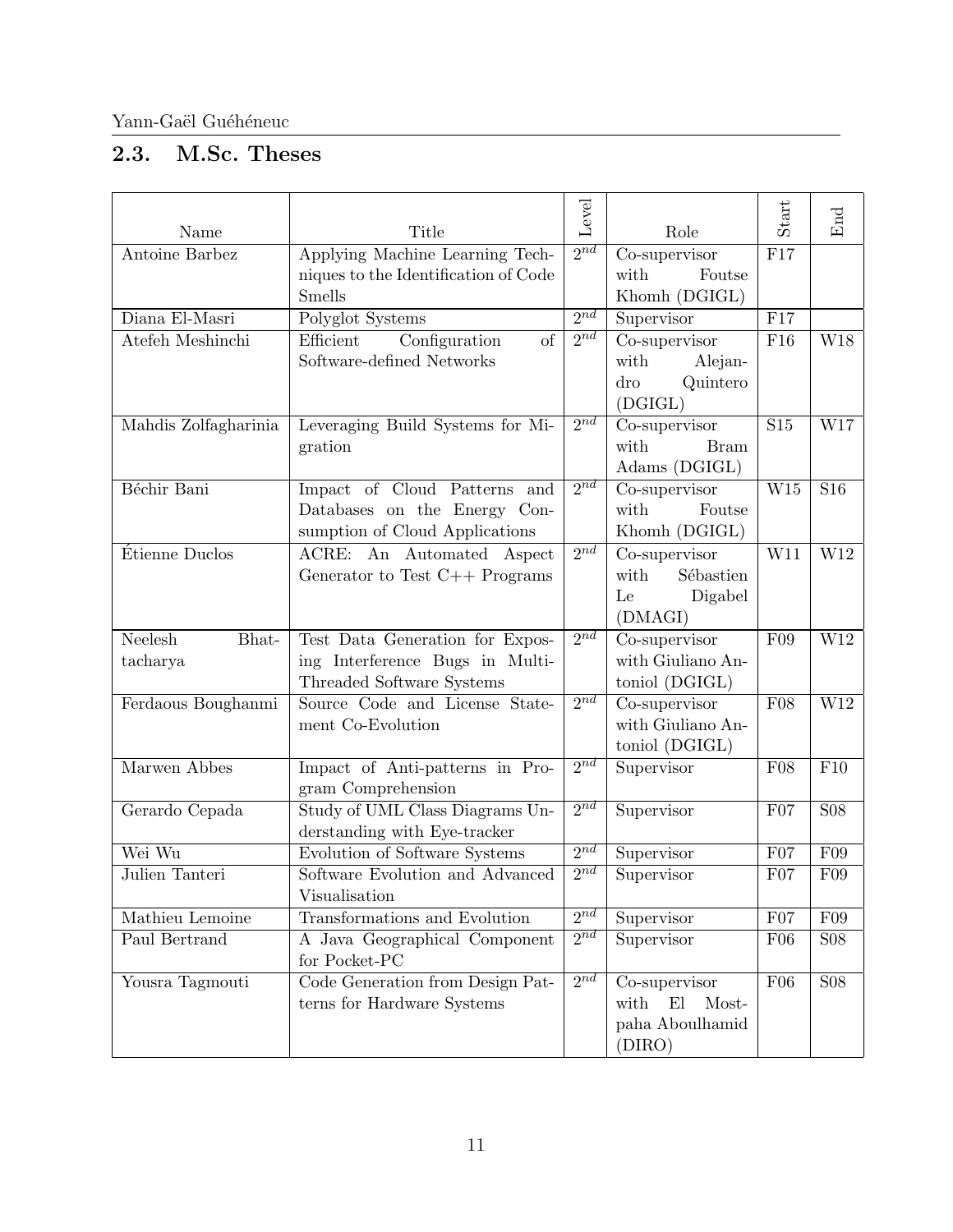| Norddin Habti              | Static Analyses of the Composition      | $2^{nd}$ | Co-supervisor                    | W06             | W08             |  |
|----------------------------|-----------------------------------------|----------|----------------------------------|-----------------|-----------------|--|
|                            | Relationsip                             |          | Stefan<br>with                   |                 |                 |  |
|                            |                                         |          | Monnier (DIRO)                   |                 |                 |  |
| Jean-Yves<br>$_{\rm Guy-}$ | for<br>Model<br>Quality<br>Aspect-<br>A | $2^{nd}$ | Supervisor                       | F04             | W06             |  |
| omarc'h                    | oriented Programs                       |          |                                  |                 |                 |  |
| Olivier Kaczor             | Efficient Algorithms<br>Design<br>for   | $2^{nd}$ | Co-supervisor                    | F04             | W06             |  |
|                            | Motif Identification                    |          | Sylvie<br>with                   |                 |                 |  |
|                            |                                         |          | Hamel (DIRO)                     |                 |                 |  |
| Janice Ka-Yee Ng           | Modelisation and Analysis of Be-        | $2^{nd}$ | Supervisor                       | F04             | <b>S08</b>      |  |
|                            | havioural Design Motifs                 |          |                                  |                 |                 |  |
| Saliha Bouden              | Non-behaviour Refactorings              | $2^{nd}$ | Supervisor                       | W <sub>04</sub> | F06             |  |
| Samah Rached               | Analysis of Program Behaviour us-       | $2^{nd}$ | Co-supervisor                    | W <sub>04</sub> | S <sub>05</sub> |  |
|                            | ing Adjacency Matrices                  |          | Petko<br>with                    |                 |                 |  |
|                            |                                         |          | Valtchev (DIRO)                  |                 |                 |  |
| Khashayar Khosravi         | Quality<br>Design-pattern<br>based      | $2^{nd}$ | Supervisor                       | F03             | S <sub>05</sub> |  |
|                            | Model                                   |          |                                  |                 |                 |  |
|                            |                                         |          | $3$ M.Sc. thesis(es) in progress |                 |                 |  |
| 19 M.Sc. theses done       |                                         |          |                                  |                 |                 |  |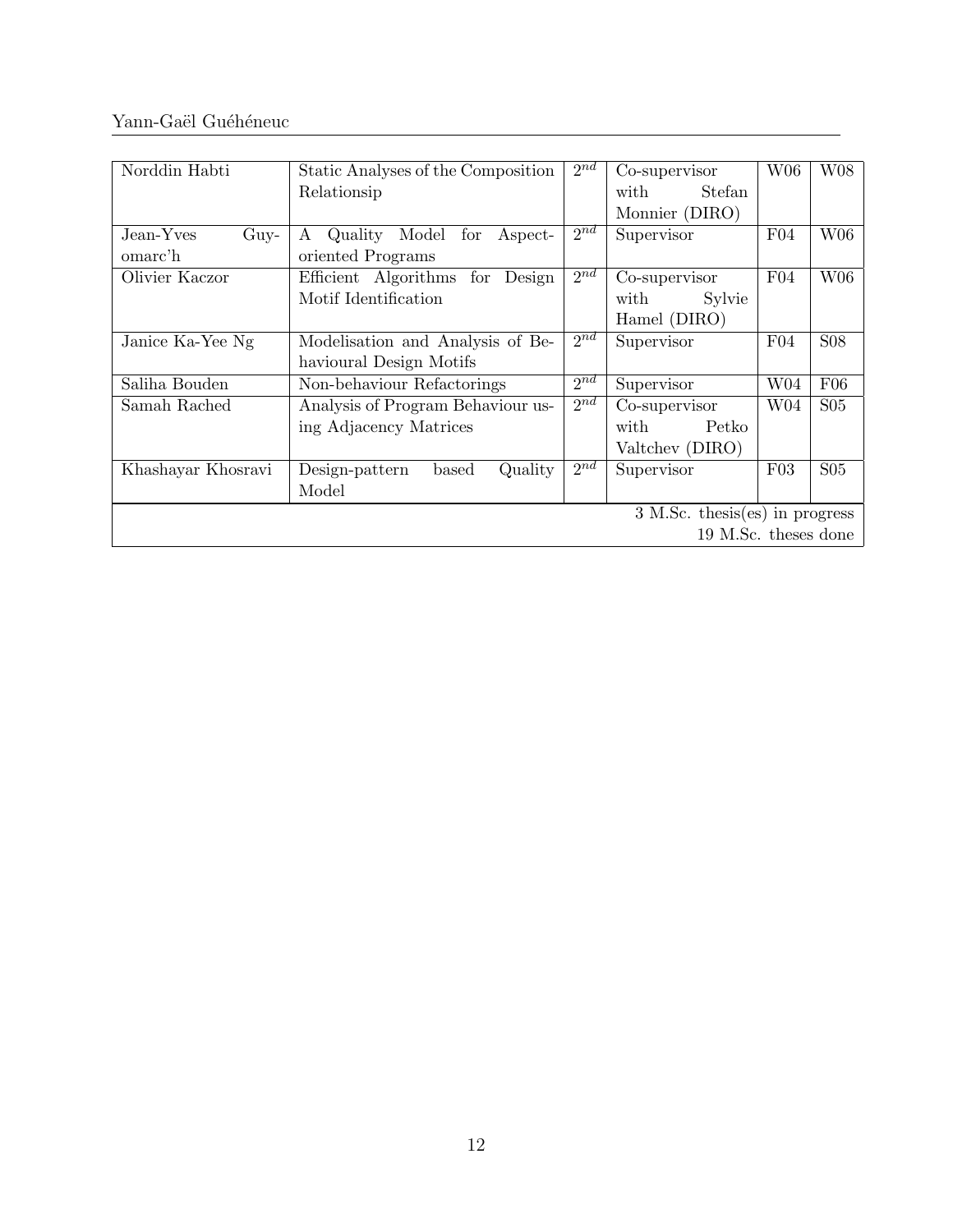# <span id="page-12-0"></span>2.4. Capstone and Master Projects

| Name                   | Title                                              | Level               | Role           | Start           | End                     |
|------------------------|----------------------------------------------------|---------------------|----------------|-----------------|-------------------------|
| Pascal Archambault     | <b>Web</b><br><b>Browser</b><br>Open-source<br>for | $1^{st}$            | Supervisor     | <b>S18</b>      | <b>S18</b>              |
|                        | Embedded/Low-consumption                           |                     |                |                 |                         |
|                        | Hardware                                           |                     |                |                 |                         |
| Adrien Poupa           | A $C^{\sharp}$ PADL Creator (SOEN6971)             | $2^{nd}$            | Supervisor     | <b>S18</b>      | $\overline{S18}$        |
| Satnam Singh           | SEODIN: An Open Data Infras-                       | $2^{nd}$            | Supervisor     | <b>S18</b>      | <b>S18</b>              |
|                        | tructure (SOEN6971)                                |                     |                |                 |                         |
| Vaibhav Jain, Urmil    | A Java Implementation of the Lit-                  | $2^{nd}$            | Supervisor     | <b>S18</b>      | <b>S18</b>              |
| Kansara, and Tejas     | tle Computer People (SOEN6971)                     |                     |                |                 |                         |
| Sadrani                |                                                    |                     |                |                 |                         |
| Jean Rublé             | Linguistic Antipatterns                            | $1^{st}$            | Supervisor     | <b>S17</b>      | $\overline{S17}$        |
| Raphaël Bissonnette    | Open Data Infrastructure                           | $\overline{1^{st}}$ | Supervisor     | S17             | $\overline{S17}$        |
| Julien<br>Hebmann      | JavaScript in NetSurf                              | $\overline{1^{st}}$ | Supervisor     | S17             | S17                     |
| and Niverthan Pan-     |                                                    |                     |                |                 |                         |
| chalingam              |                                                    |                     |                |                 |                         |
| Dipti Ranjan Sahu      | Open Data Infrastructure                           | $1^{st}$            | Supervisor     | S17             | S17                     |
| Fatima Sabir           | Correction of SOA Anti-patterns                    | $3^{rd}$            | Supervisor     | S17             | S17                     |
| Deng Zichao            | <b>Improving Brunch</b>                            | $\overline{1^{st}}$ | Supervisor     | W17             | $\overline{\text{W17}}$ |
| Gaëtan François        | A Web Application to Analyse the                   | $2^{nd}$            | Co-supervisor  | S <sub>16</sub> | S <sub>16</sub>         |
|                        | Quality of Web Services                            |                     | with<br>Naouel |                 |                         |
|                        |                                                    |                     | Moha (UQAM)    |                 |                         |
| Dylan Levy             | Compiling and Improving a Web                      | $1^{st}$            | Supervisor     | S16             | S16                     |
|                        | Browser for the AmigaOS 3                          |                     |                |                 |                         |
| <b>Arnaud Soulier</b>  | Refactoring and Deployment of                      | $1^{st}$            | Supervisor     | W16             | W16                     |
|                        | Web Services to Analyse the Qual-                  |                     |                |                 |                         |
|                        | ity of OO Programs                                 |                     |                |                 |                         |
| Aymen Zalila           | Compiling and Improving a Web                      | $1^{st}$            | Supervisor     | W16             | W16                     |
|                        | Browser for the AmigaOS 3                          |                     |                |                 |                         |
| Charles<br>Da<br>Pont, | Identification of Services in a Java               | $2^{nd}$            | Supervisor     | S15             | S15                     |
| Ludovic David, and     | Program and their Implementation                   |                     |                |                 |                         |
| Stéphane Di Miceli     | in Tomcat                                          |                     |                |                 |                         |
| Faissal Kientore       | Updating SQANER, a Software                        | $2^{nd}$            | Supervisor     | S <sub>15</sub> | S15                     |
|                        | Quality Analysis Web Portal                        |                     |                |                 |                         |
| Thibault<br>Père<br>et | Migration of Object-oriented Ap-                   | $2^{nd}$            | Co-supervisor  | S14             | S14                     |
| Hugo Vautrin           | plications to the Cloud                            |                     | with<br>Foutse |                 |                         |
|                        |                                                    |                     | Khomh (DGIGL)  |                 |                         |
| Drioul<br>Thomas       | Relevancy and usefulness of pro-                   | $2^{nd}$            | Supervisor     | F13             | W14                     |
| Pierre-Antoine<br>and  | gram entities                                      |                     |                |                 |                         |
| Rappe                  |                                                    |                     |                |                 |                         |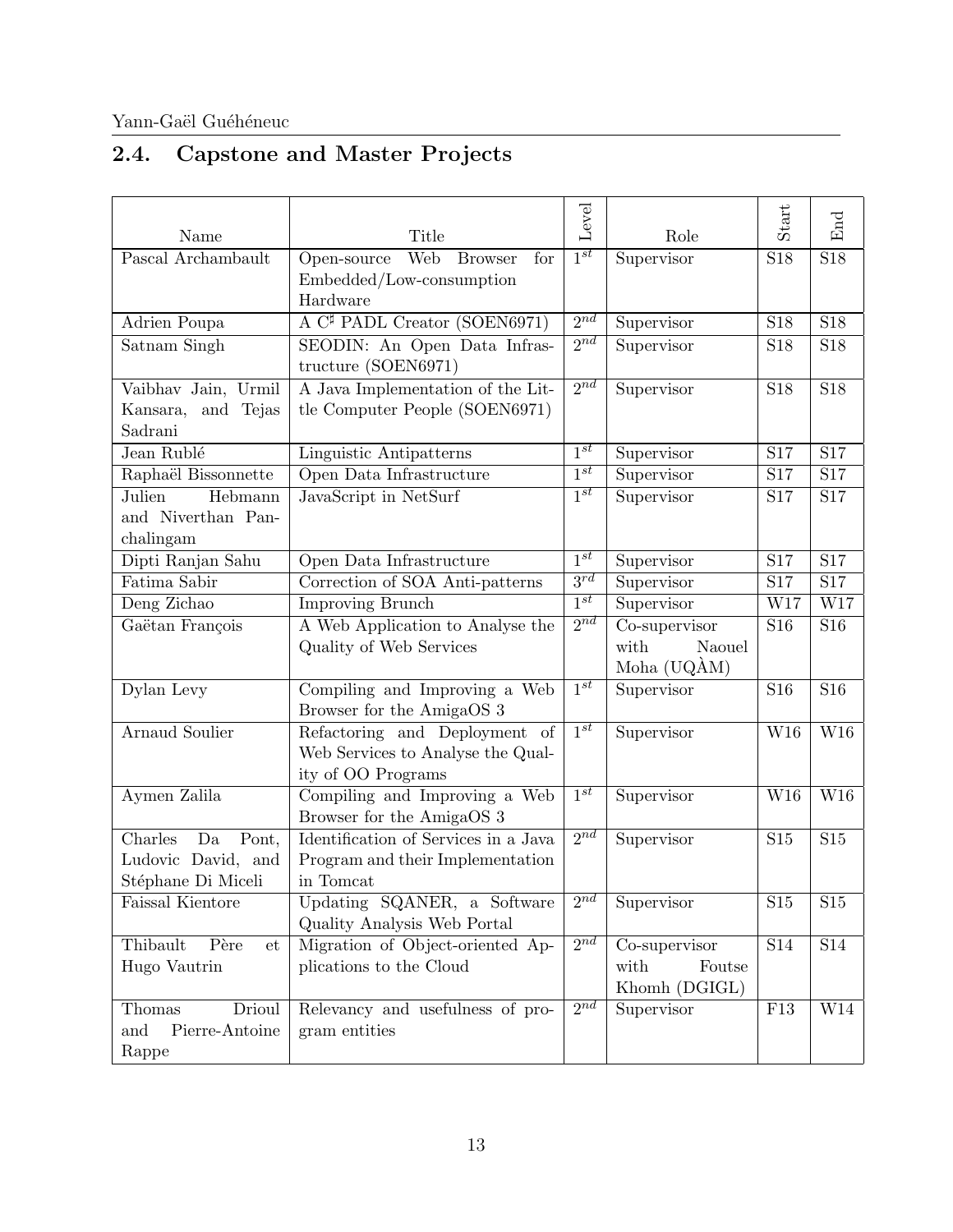| Sébastien Colladon                                | Developing GRASS Monitoring<br>System                                                                | $2^{nd}$ | Supervisor                                           | W12        | W12              |
|---------------------------------------------------|------------------------------------------------------------------------------------------------------|----------|------------------------------------------------------|------------|------------------|
| Julien Christophe                                 | A Study of Design Pattern Under-<br>standing with Eye-tracker                                        | $2^{nd}$ | Supervisor                                           | F11        | F11              |
| Sébastien Colladon                                | Search Algorithms and Games                                                                          | $2^{nd}$ | Supervisor                                           | F11        | F11              |
| Nicolas Soyeur                                    | A Study of Design Pattern Under-<br>standing with Eye-tracker                                        | $2^{nd}$ | Supervisor                                           | F11        | F11              |
| Samuel Auguste                                    | Developing GRASS Monitoring<br>System                                                                | $2^{nd}$ | Co-supervisor<br>with Giuliano An-<br>toniol (DGIGL) | S11        | <b>S11</b>       |
| Aditya Gaurav                                     | <b>API</b> Evolution<br>(MITACS Globalink bursary)                                                   | $2^{nd}$ | Co-supervisor<br>with Giuliano An-<br>toniol (DGIGL) | S11        | $\overline{S11}$ |
| Kumar Nitesh Singh                                | <b>API</b> Evolution<br>(MITACS Globalink bursary)                                                   | $2^{nd}$ | Co-supervisor<br>with Giuliano An-<br>toniol (DGIGL) | S11        | <b>S11</b>       |
| Benoît de Smet                                    | Taupe: A Visualisation System for<br>Eye-tracking Data                                               | $1^{st}$ | Supervisor                                           | F10        | F10              |
| Lorent Lempereur                                  | Taupe: A Visualisation System for<br>Eye-tracking Data                                               | $1^{st}$ | Supervisor                                           | F10        | F10              |
| Nicolas Haderer                                   | Developing GRASS Monitoring<br>System                                                                | $1^{st}$ | Supervisor                                           | W09        | $\overline{S09}$ |
| Joseph Daoud                                      | A First Prototype for Goodle An-<br>droid                                                            | $1^{st}$ | Supervisor                                           | W09        | W09              |
| Diane Gnimadi                                     | Evolution of design defects                                                                          | $1^{st}$ | Supervisor                                           | F08        | W09              |
| <b>Bertrand</b><br>den<br>van<br>Plas             | A Study of Design Pattern Under-<br>standing with Eye-tracker                                        | $2^{nd}$ | Supervisor                                           | F08        | F08              |
| Alban Tiberghien                                  | Implantation of a DSL for Specify-<br>ing Design Defects                                             | $2^{nd}$ | Co-supervisor<br>with<br>Naouel<br>Moha (DIRO)       | <b>S08</b> | $\overline{S}08$ |
| Nelson Cabral                                     | <b>PTIDEJEclipse Connector</b>                                                                       | $1^{st}$ | Supervisor                                           | <b>W08</b> | <b>W08</b>       |
| Pierre Benedicto                                  | A C# Parser for PTIDEJ                                                                               | $1^{st}$ | Supervisor                                           | W08        | <b>W08</b>       |
| Sébastien Jeanmart                                | A Study of Design Pattern Under-<br>standing with Eye-tracker                                        | $2^{nd}$ | Co-supervisor<br>with<br>Houari<br>Sahraoui (DIRO)   | F07        | F07              |
| Maëlle<br>Saïag<br>and<br><b>Bastien Marivint</b> | XMI Support and Hibernate in<br>PTIDEJ                                                               | $1^{st}$ | Supervisor                                           | F07        | F07              |
| Feras Arabi                                       | PalmBibDB                                                                                            | $1^{st}$ | Supervisor                                           | F07        | F07              |
| Alban Tiberghien                                  | comparaison<br>d'outils<br>Une<br>$\mathrm{d}\mathrm{e}$<br>détection des défauts de concep-<br>tion | $2^{nd}$ | Supervisor                                           | <b>S07</b> | <b>S07</b>       |
| Charbon-<br>François<br>neau                      | A Questionnaire on Development<br>Processes in the Gaming Industry                                   | $1^{st}$ | Supervisor                                           | W07        | $\rm W07$        |
| Gulam Modelin                                     | Eyetracker Experiments                                                                               | $1^{st}$ | Supervisor                                           | W07        | W07              |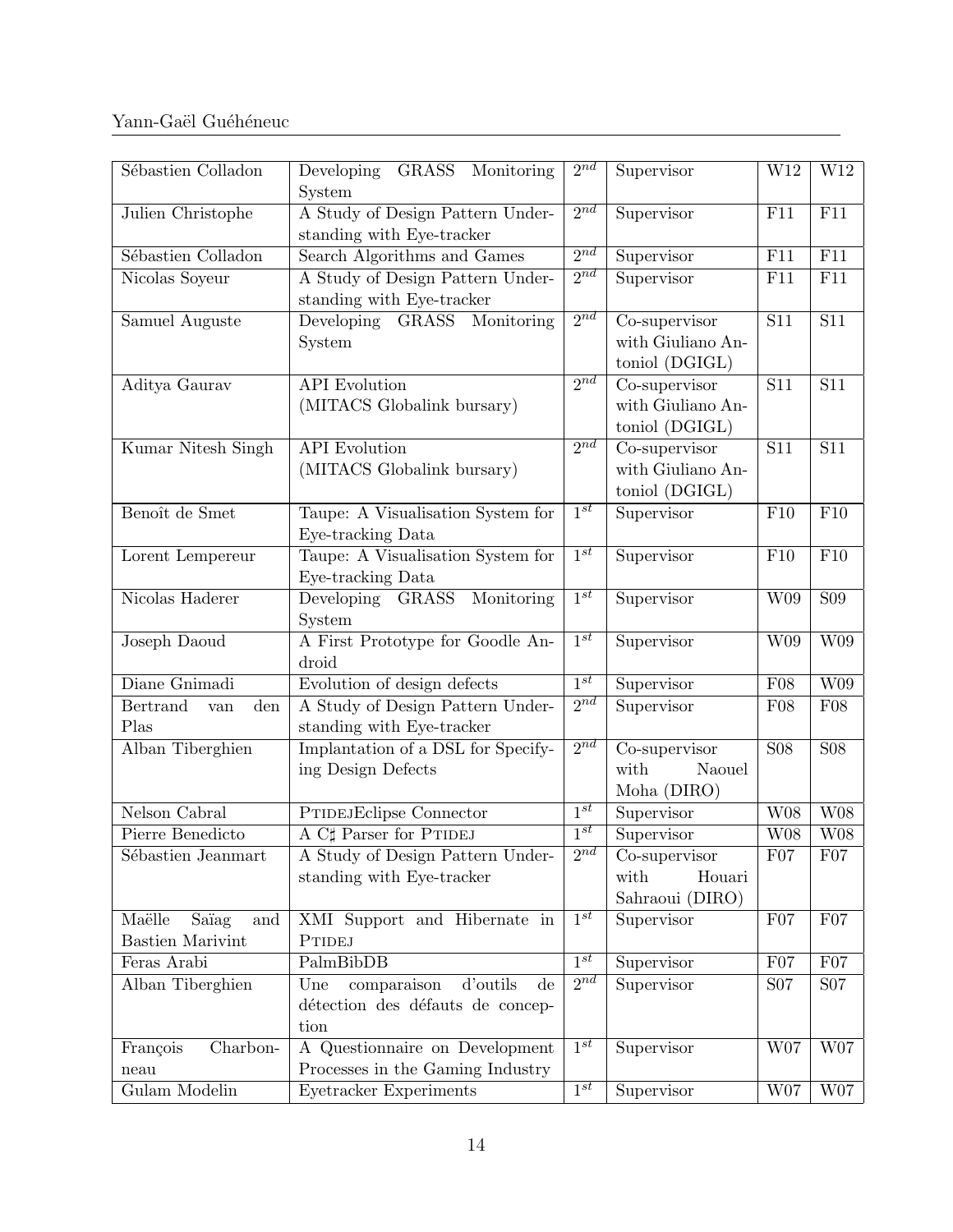| Jad Karam                                                                                | SOUL and PTIDEJ Comparison                                                                              | $1^{st}$            | Supervisor                                               | W07                     | W07             |
|------------------------------------------------------------------------------------------|---------------------------------------------------------------------------------------------------------|---------------------|----------------------------------------------------------|-------------------------|-----------------|
| Mathieu Lemoine                                                                          | A Experimental Platform for the<br>Perfect Ear                                                          | $1^{st}$            | Co-supervisor<br>Patrick<br>with<br>Bermudez<br>(McGill) | W07                     | W07             |
| Fatoumata Traoré                                                                         | Micro-<br>Identification<br>of<br>architectures similar<br>Design<br>$\mathop{\mathrm{to}}$<br>Defects  | $\overline{1^{st}}$ | Supervisor                                               | W07                     | W07             |
| Rabih Mustapha                                                                           | A Recommender for Design Pat-<br>terns                                                                  | $2^{nd}$            | Supervisor                                               | <b>S06</b>              | F06             |
| Mohamed Kahla<br>(NSERC Bursary)                                                         | Implantation of Sugiyama Algo-<br>rithms in PTIDEJ                                                      | $1^{st}$            | Supervisor                                               | <b>S06</b>              | <b>S06</b>      |
| Pierre Leduc<br>(NSERC Bursary)                                                          | Definition of a DSL for Design De-<br>fects                                                             | $2^{nd}$            | Supervisor                                               | <b>S06</b>              | <b>S06</b>      |
| Nicola Grenon, Ab-<br>deljabar Hammodan,<br>and Rafik Ouanouki                           | Identification<br><sub>of</sub><br>Micro-<br>architectures similar<br>Design<br>$\mathbf{to}$<br>Motifs | $1^{st}$            | Supervisor                                               | <b>S06</b>              | S <sub>06</sub> |
| David St Hilaire<br>(NSERC Bursary)                                                      | An Open-source Collection of Op-<br>eration Research Algorithms                                         | $1^{st}$            | Co-supervisor<br>Jean-Yves<br>with<br>Potvin (DIRO)      | <b>S06</b>              | <b>S06</b>      |
| Mohammed<br>Amine<br>Harmamk and Laila<br>el Badaoui                                     | Identification<br>Micro-<br>of<br>architectures similar to<br>Design<br>Motifs                          | $1^{st}$            | Supervisor                                               | $\overline{\text{W06}}$ | W06             |
| Pierre<br>Leduc<br>and<br>Julien Tanteri                                                 | Implantation of Micro-patrons in<br><b>PTIDEJ</b>                                                       | $1^{st}$            | Supervisor                                               | W06                     | W06             |
| Amine<br>Mohammed<br>El Haimer and Najib<br>Tajeddine                                    | Semi-automated Detection of De-<br>sign Defects                                                         | $1^{st}$            | Supervisor                                               | F05                     | F05             |
| Mehdi Lahlou                                                                             | Improving the User Interface of<br>PTIDEJ and Integrating Multi-<br>lingual Capabilities                | $1^{st}$            | Supervisor                                               | S <sub>05</sub>         | S <sub>05</sub> |
| Boisclair,<br>Sébastien<br>Vinh Thinh Le, and<br>Joseph Vong                             | Identification<br>of<br>Micro-<br>architectures similar to Design<br>Motifs                             | $1^{st}$            | Supervisor                                               | S <sub>05</sub>         | S <sub>05</sub> |
| Ilya Bibik                                                                               | Standardisation<br>Documentation<br>Software Project                                                    | $2^{nd}$            | Supervisor                                               | S <sub>05</sub>         | S <sub>05</sub> |
| Eddy Ghassan                                                                             | Customisation of an E-Commerce<br>Site                                                                  | $2^{nd}$            | Supervisor                                               | W05                     | W05             |
| Bouchaib,<br>Rida<br>Anouar<br>Ben Daho,<br>Boubkre<br>El Allani,<br>and Khalid Kandouli | An Open-source Collection of Op-<br>eration Research Algorithms                                         | $1^{st}$            | Co-supervisor<br>Jean-Yves<br>with<br>Potvin (DIRO)      | W05                     | W05             |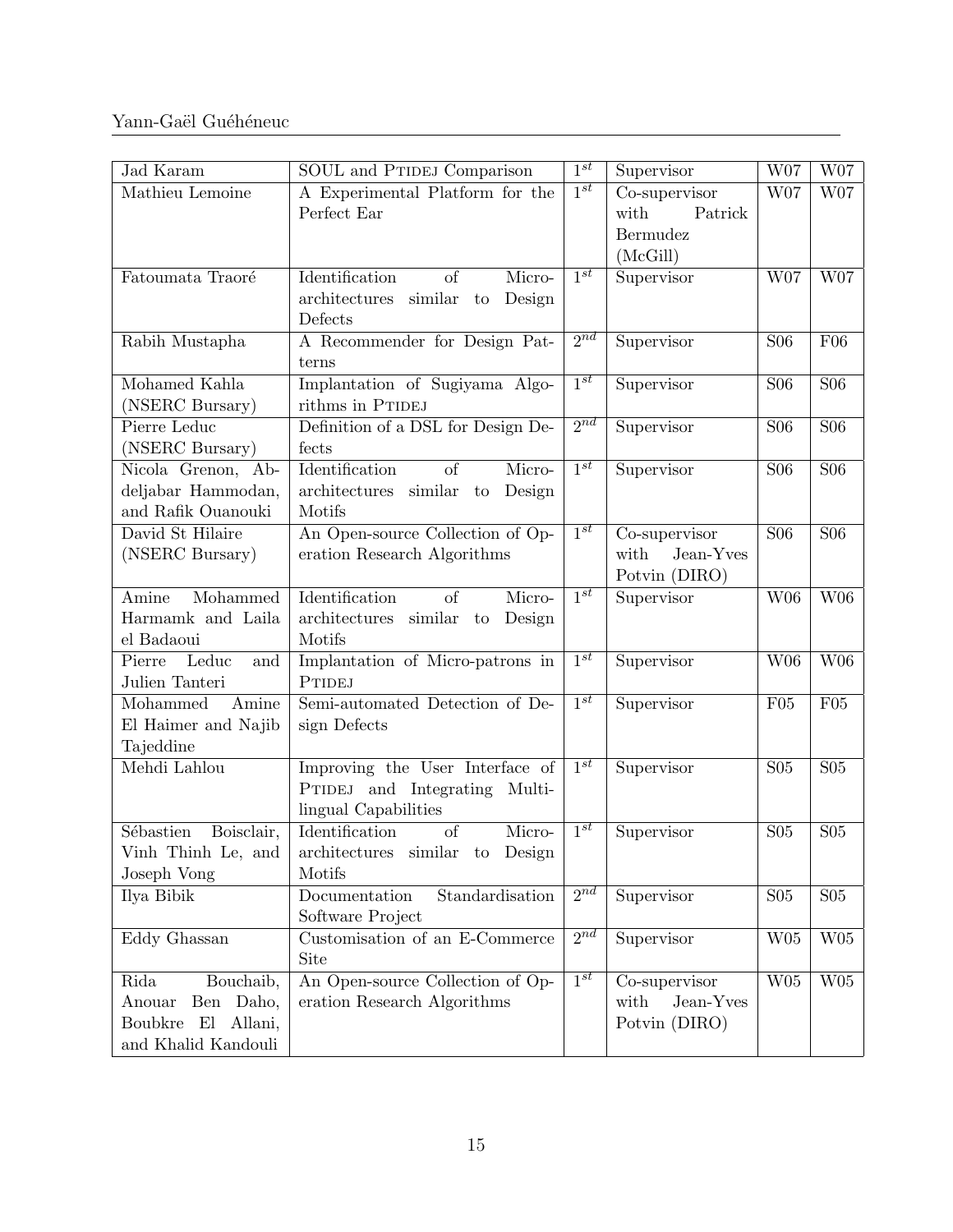| Getibo,<br>Denise<br>Emmanuelle<br>Or-<br>E1<br>cel,<br>Mehdi<br>Moutaouakkil,<br>and<br>Yves Bia Toe | Identification<br>of<br>Micro-<br>architectures<br>similar<br>Design<br>to<br>Motifs                                            | $1^{st}$            | Supervisor                                         | W05              | W05              |  |  |
|-------------------------------------------------------------------------------------------------------|---------------------------------------------------------------------------------------------------------------------------------|---------------------|----------------------------------------------------|------------------|------------------|--|--|
| Lliv Dialine Nkouka<br>Diamona                                                                        | Identification<br>Micro-<br>of<br>architectures<br>similar<br>Design<br>to<br>Defects                                           | $1^{st}$            | Supervisor                                         | W05              | W05              |  |  |
| Antoine Tremblay                                                                                      | Kayak - A Multi-platforms $C++$<br><b>BitTorrent</b>                                                                            | $1^{st}$            | Supervisor                                         | F04              | F04              |  |  |
| Flores<br>Ward<br>and<br>Sébastien Robidoux                                                           | $A C/C++$ Parser for PADL                                                                                                       | $\overline{1^{st}}$ | Supervisor                                         | <b>S04</b>       | $\overline{S04}$ |  |  |
| Lulzim Laloshi and<br>Driton Salihu                                                                   | PTIDEJ in ECLIPSE                                                                                                               | $1^{st}$            | Supervisor                                         | <b>S04</b>       | <b>S04</b>       |  |  |
| Salim<br>Bensemmane,<br>Iyadh Sidhom,<br>and<br>Fayçal Skhiri                                         | <b>JPTIDEJSOLVER:</b><br>Java<br>$\mathbf{A}$<br>Explanation-based<br>Constraint<br>Solver for Design Motif Identifica-<br>tion | $1^{st}$            | Supervisor                                         | S <sub>04</sub>  | $\overline{S04}$ |  |  |
| Nawfal Chraibi, Duc-<br>Loc Huynh, and Jan-<br>ice Ka-Yee Ng                                          | Identification<br>Micro-<br>of<br>architectures similar<br>Design<br>$\mathbf{to}$<br>Patterns                                  | $1^{st}$            | Supervisor                                         | <b>S04</b>       | <b>S04</b>       |  |  |
| Farouk Zaidi                                                                                          | A ECLIPSE Plug-in to Compute<br>Metrics                                                                                         | $1^{st}$            | Co-supervisor<br>with<br>Houari<br>Sahraoui (DIRO) | $\overline{W04}$ | $\overline{S04}$ |  |  |
| <b>Steeve Chantrel</b>                                                                                | An Environment to Convert Java<br>Programs in Web Services                                                                      | $1^{st}$            | Co-supervisor<br>with Julie Vachon<br>(DIRO)       | $\overline{W04}$ | $\overline{W04}$ |  |  |
| Karim Larichi<br>and<br>Jean-Nicolas Malek                                                            | Representation of the Dynamic As-<br>pects of Design Patterns                                                                   | $\overline{1^{st}}$ | Supervisor                                         | $\overline{W04}$ | W04              |  |  |
| Marc-André Bois                                                                                       | A BIBTEX Extension to ECLIPSE                                                                                                   | $1^{st}$            | Supervisor                                         | W04              | W <sub>04</sub>  |  |  |
| $\theta$ project(s) in progress ( $\theta$ students)<br>67 projects done (95 students)                |                                                                                                                                 |                     |                                                    |                  |                  |  |  |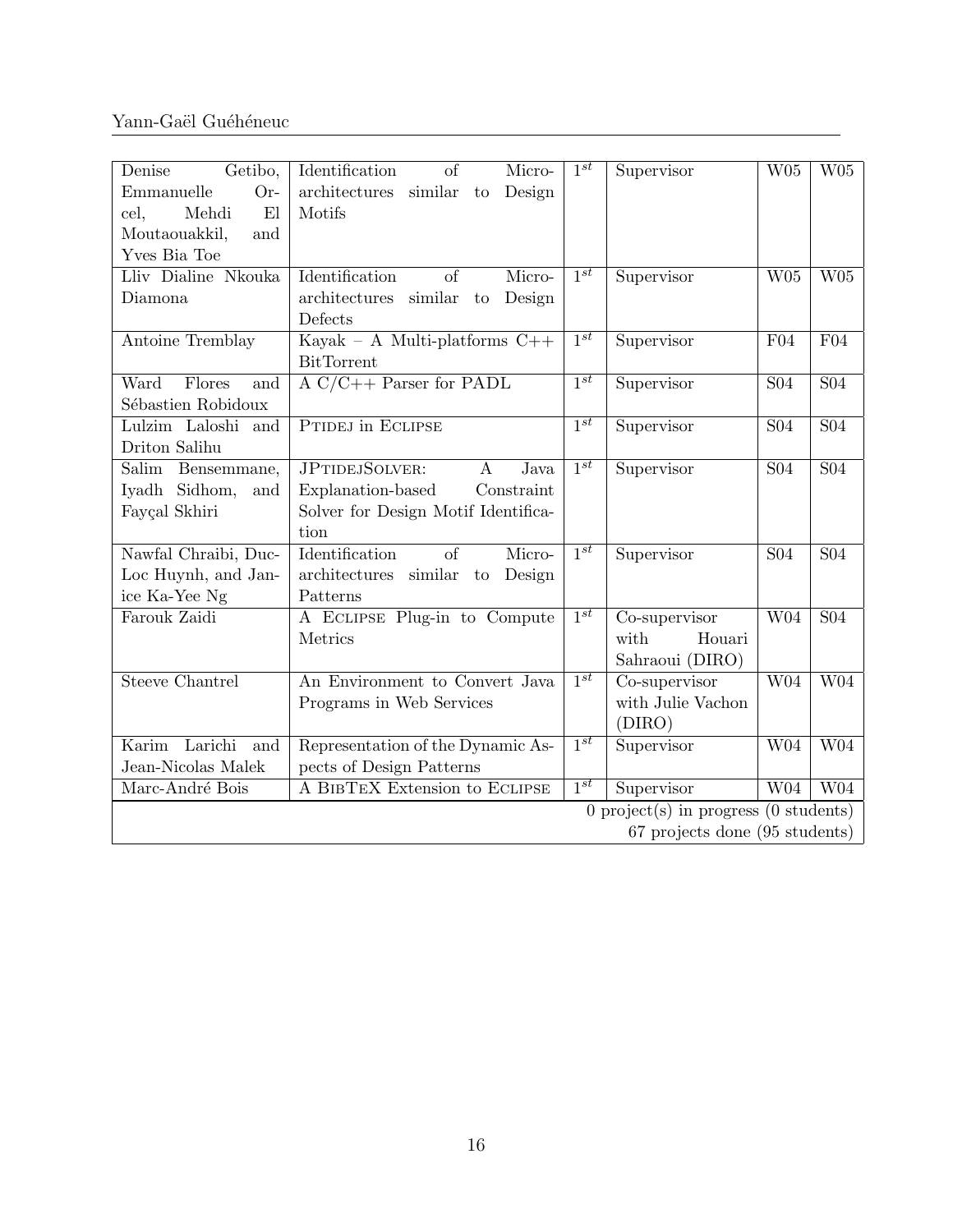# <span id="page-16-0"></span>3. Jurys

## <span id="page-16-1"></span>3.1. Ph.D. Theses

| Name                | Title                                                                       | Level               | Organisation                          | Role                       | Date                |
|---------------------|-----------------------------------------------------------------------------|---------------------|---------------------------------------|----------------------------|---------------------|
|                     | Platform                                                                    | $2^{nd}$            |                                       | External                   |                     |
| Deepak Kumar Ag-    | Service<br>for<br>$\mathbf{A}$<br>as a<br>Concurrency-based<br>Applications |                     | $\overline{\text{Concordia}}$<br>Uni- | member of                  | 27/10/17            |
| garwal              | Provisioning in Internet of Things                                          |                     | ver-                                  | the jury                   |                     |
|                     |                                                                             |                     | sity                                  |                            |                     |
| Pavel Orlov         | Extrafoveal Vision of Program-                                              | $3^{rd}$            | University                            | External                   | 26/10/16            |
|                     | mers                                                                        |                     | of                                    | member of                  |                     |
|                     |                                                                             |                     | East-                                 | the jury                   |                     |
|                     |                                                                             |                     | ern                                   |                            |                     |
|                     |                                                                             |                     | Fin-                                  |                            |                     |
|                     |                                                                             |                     | land                                  |                            |                     |
| Yujuan Jiang        | Software<br>Repositories<br>Mining                                          | $3^{rd}$            | DGIGL,                                | Member of                  | $\frac{25}{08}{16}$ |
|                     | for Release Engineers - Empir-                                              |                     | ÉPM                                   | the jury                   |                     |
|                     | ical Studies on Integration and                                             |                     |                                       |                            |                     |
|                     | Infrastructure-as-Code                                                      |                     |                                       |                            |                     |
| Étienne De Montigny | Instrumentation<br>optique<br>pour                                          | $\overline{3^{rd}}$ | DGIGL,                                | Representative $2/08/16$   |                     |
|                     | l'identification per-opératoire des                                         |                     | ÉPM                                   | of the Di-                 |                     |
|                     | tissus durant les chirurgies de la                                          |                     |                                       | rector<br>οf               |                     |
|                     | thyroïde                                                                    |                     |                                       | the Gradu-                 |                     |
|                     |                                                                             |                     |                                       | ate Studies                |                     |
| Behzad Beheshti     | Empirical Means to Validate Skills                                          | $3^{rd}$            | DGIGL,                                | President of               | 19/04/16            |
|                     | Models and Assess the Fit of a Stu-                                         |                     | ÉPM                                   | the jury                   |                     |
|                     | dent Model                                                                  |                     |                                       |                            |                     |
| Marc-André          | Synthèse et description de circuits                                         | $3^{rd}$            | DGIGL,                                | Representative $21/12/15$  |                     |
| Daigneault          | numériques au niveau des trans-                                             |                     | ÉPM                                   | of the Di-                 |                     |
|                     | ferts synchronisés par les données                                          |                     |                                       | rector<br>of<br>the Gradu- |                     |
|                     |                                                                             |                     |                                       | ate Studies                |                     |
| Hafeez Osman        | Interactive Scalable Condensation                                           | $3^{rd}$            | University                            | External                   | 10/03/15            |
|                     | of Reverse Engineered UML Class                                             |                     | of                                    | member of                  |                     |
|                     | Diagrams for Software Compre-                                               |                     | Lei-                                  |                            |                     |
|                     |                                                                             |                     |                                       | the jury                   |                     |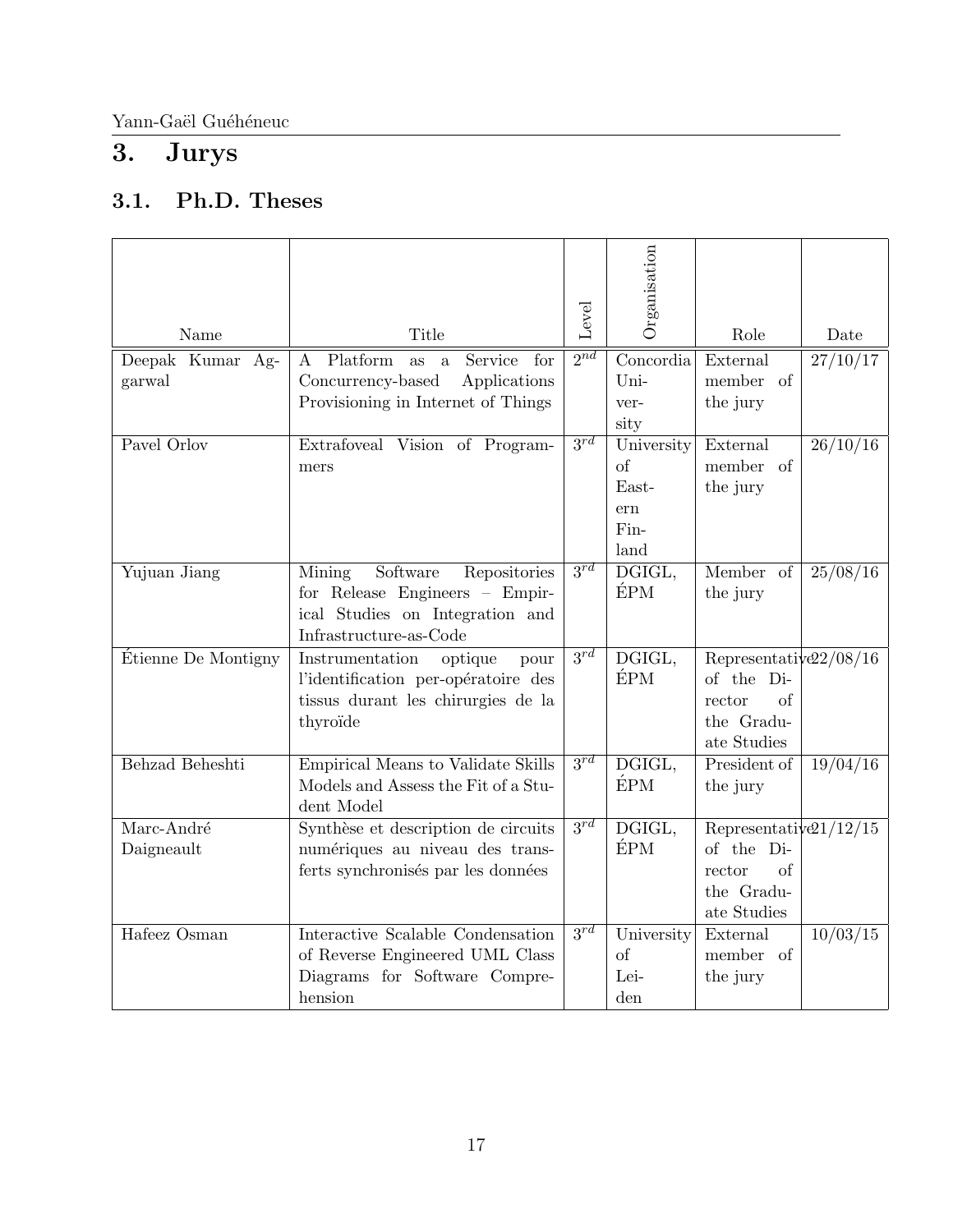| Yushan Zheng        | CMOS and MEMS Based<br>Mi-                       | $3^{rd}$            | DGIGL,                 | Representative $20/11/14$ |                     |
|---------------------|--------------------------------------------------|---------------------|------------------------|---------------------------|---------------------|
|                     | crosystems for Bio-Particles Ma-                 |                     | ÉPM                    | of the Di-                |                     |
|                     | nipulation and Detection Using                   |                     |                        | rector<br>of              |                     |
|                     | Magnetic Beads                                   |                     |                        | the Gradu-                |                     |
|                     |                                                  |                     |                        | ate Studies               |                     |
| Aurel Josias Oboubé | Convergence et sécurité d'accès                  | $3^{rd}$            | DGIGL,                 | Member of                 | 29/08/14            |
| Randolph            | dans les systèmes d'édition collab-              |                     | ÉPM                    | the jury                  |                     |
|                     | orative massivement répartis                     |                     |                        |                           |                     |
| Javier Sayago Hoyos | Electrolyte-gated Organic Transis-               | $3^{rd}$            | DGIGL,                 | Representative $28/08/14$ |                     |
|                     | tors making use of Room Tem-                     |                     | <b>ÉPM</b>             | of the Di-                |                     |
|                     | perature Ionic Liquid as Gating                  |                     |                        | rector<br>of              |                     |
|                     | Medium                                           |                     |                        | the Gradu-                |                     |
|                     |                                                  |                     |                        | ate Studies               |                     |
| Cong Kien Dang      | Optimization of Algorithms with                  | $3^{rd}$            | DGIGL,                 | Representative $/06/12$   |                     |
|                     | the Opal Framework                               |                     | ÉPM                    | of the Di-                |                     |
|                     |                                                  |                     |                        | of<br>rector              |                     |
|                     |                                                  |                     |                        | the Gradu-                |                     |
|                     |                                                  |                     |                        | ate Studies               |                     |
| Dominic Letarte     | Détection, protection, évolution et              | $3^{rd}$            | DGIGL,                 | President of              | $\frac{02}{12}{11}$ |
|                     | test de défaillances à l'aide d'un               |                     | ÉPM                    | the jury                  |                     |
|                     | modèle inter-procédural simple                   |                     |                        |                           |                     |
| Guillermo<br>Rafael | Coevolutionary Algorithm for Au-                 | $3^{rd}$            | DGIGL,                 | President of              | 23/08/11            |
| Padron              | tomated Test Data Generation to                  |                     | <b>ÉPM</b>             | the jury                  |                     |
|                     | Detect NPE in Java Systems                       |                     |                        |                           |                     |
| Khalid Al-Sarayreh  | Identification, Specification, and               | $3^{rd}$            | <b>ÉTS</b>             | External                  | 22/08/11            |
|                     | Measurement, using International                 |                     |                        | member of                 |                     |
|                     | Standards, of the System Non                     |                     |                        | the jury                  |                     |
|                     | Functional<br>Requirements<br>Allo-              |                     |                        |                           |                     |
|                     | cated To Real-Time Embedded                      |                     |                        |                           |                     |
|                     | Software                                         |                     |                        |                           |                     |
| Eduardo Miranda     | Improving the Estimation, Con-                   | $\overline{3^{rd}}$ | DGLTI,                 | External                  | 25/08/10            |
|                     | tingency Planning and Tracking                   |                     | ÉTS                    | membre of                 |                     |
|                     | of Agile Software Development                    |                     |                        | the jury                  |                     |
|                     | Projects                                         |                     |                        |                           |                     |
| Nourreddine Kerzazi | Multi-perspective<br>Design<br>A                 | $3^{rd}$            | DGIGL,                 | Membre of                 | 10/08/10            |
|                     | Framework for Modelling Software                 |                     | ÉPM                    | the jury                  |                     |
|                     | <b>Engineering Processes</b>                     |                     |                        |                           |                     |
| Ali Ghaddar         | Evolution of Web Services Archi-                 | $3^{rd}$            | Université             | Membre                    | 02/07/10            |
|                     | $\rm\,tecture\,-\,Towards\,$ a $\rm\,REST\,$ Web |                     | $\mathrm{d}\mathrm{e}$ | of<br>the                 |                     |
|                     | Service for a Domain Model                       |                     | $\rm{Nantes}$          | monitoring                |                     |
|                     |                                                  |                     |                        | committee                 |                     |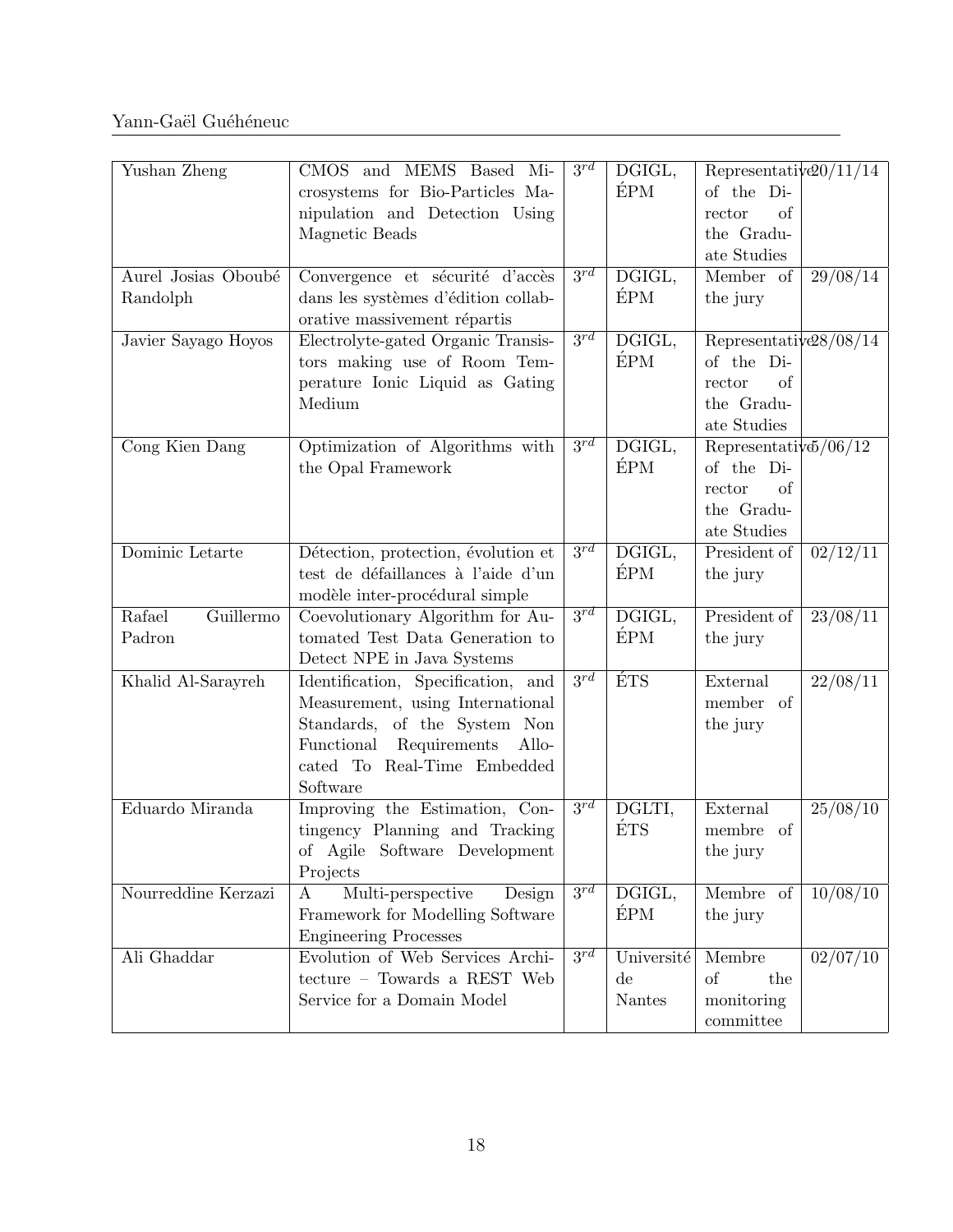| Radu Deca Canciu                 | Constraint-based models for auto-<br>mated network service provision-<br>ing                                                        | $3^{rd}$ | DGIGL,<br>ÉPM                                    | Representative $31/08/09$<br>of the Di-<br>of<br>rector<br>the Gradu-<br>ate Studies |          |
|----------------------------------|-------------------------------------------------------------------------------------------------------------------------------------|----------|--------------------------------------------------|--------------------------------------------------------------------------------------|----------|
| Louis-Julien<br>Guillemette      | Vérification<br>formelle<br>de<br>la<br>des<br>préservation<br>types<br>dans<br>un compilateur pour System F                        | $3^{rd}$ | DIRO,<br>FAS                                     | Member of<br>the jury                                                                |          |
| Abdelaal<br>Mohamed<br>Mostageer | LINC based Amplifier Architec-<br>tures for Power Efficient Wireless<br>Transmitters                                                | $3^{rd}$ | DGIGL,<br><b>ÉPM</b>                             | Representative $24/04/09$<br>of the Di-<br>rector<br>of<br>the Gradu-<br>ate Studies |          |
| Usman Bhatti                     | Object Identification and Aspect<br>Mining in Procedural<br>Object-<br>Oriented Code                                                | $3^{rd}$ | Université<br>Paris-<br>Sud,<br>Orsay,<br>France | External<br>member of<br>the jury                                                    | 15/12/08 |
| Edgardo Palza                    | A Referential of Unified Processes<br>and Genetic Metric Repository for<br>Critical Systems                                         | $3^{rd}$ | ETS,<br>Mon-<br>treal,<br>Québec,<br>Canada      | External<br>member of<br>the jury                                                    | 12/12/08 |
| Laila Cheikhi                    | Empirical Study of the Relation-<br>ships between ISO 9126 Quality<br>Models using the ISBSG Reposi-<br>tory and the Taguchi Method | $3^{rd}$ | ETS,<br>Montréal,<br>Québec,<br>Canada           | External<br>member of<br>the jury                                                    | 19/02/08 |
| Ghazwa Malak                     | A Probabilistic Approach to Assess<br>Web Application Quality                                                                       | $3^{rd}$ | DIRO,<br>FAS                                     | Member of<br>the jury                                                                | 29/11/07 |
| Andy Kellens                     | Co-design and Co-evolution of<br>Source Code and its Structural<br>Regularities<br>Intensional<br>using<br><b>Views</b>             | $3^{rd}$ | VUB,<br>Brux-<br>elles,<br>Bel-<br>gique         | External<br>member of<br>the jury                                                    | 8/06/07  |
| Emmanuel Blanchard               | Culture<br>in $E$ -<br>Motivation<br>and<br>Learning                                                                                | $3^{rd}$ | DIRO,<br>FAS                                     | Member of<br>the jury                                                                | 9/05/07  |
| Salah Bouktif                    | Improving the Prediction of Soft-<br>ware Quality by Combining Mod-<br>$_{\text{els}}$                                              | $3^{rd}$ | DIRO,<br>FAS                                     | Member of<br>the jury                                                                | 23/06/05 |
| Sarita Bassil                    | Applying Workflows Technology to<br>Socio-technical Complex Problems                                                                | $3^{rd}$ | DIRO,<br>FAS                                     | Member of<br>the jury                                                                | 22/02/05 |
| Arnoldo<br>Rodriguez<br>Chaves   | An Intelligent Help System to Sup-<br>port Teachers to Author Learning<br>Session in Decision-making                                | $3^{rd}$ | DIRO,<br>FAS                                     | Member of<br>the jury                                                                | 08/02/05 |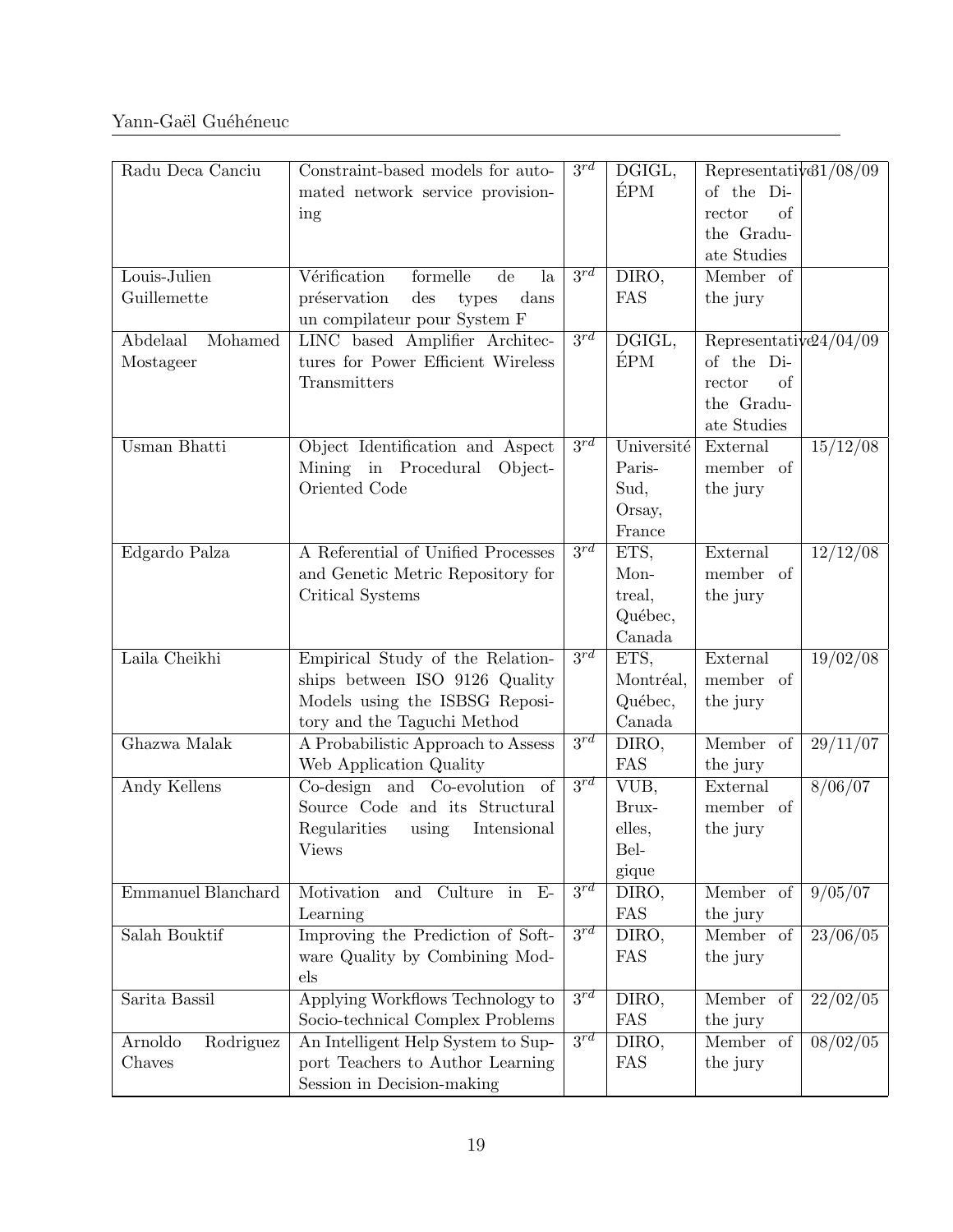29 Ph.D. thesis jurys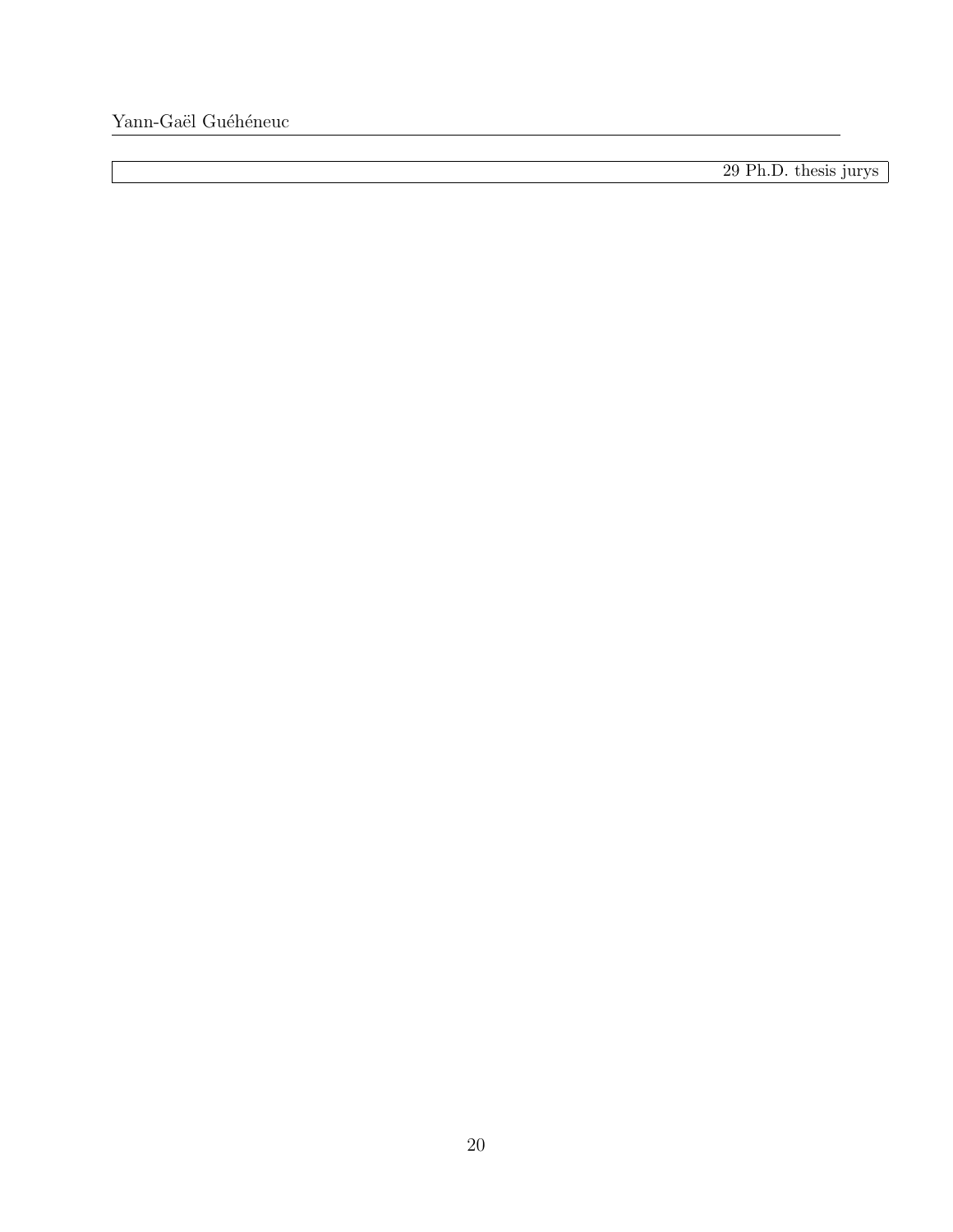## <span id="page-20-0"></span>3.2. M.Sc. Theses

|                                 |                                                                                                                        | Level               | Organisation                        |                          |                     |
|---------------------------------|------------------------------------------------------------------------------------------------------------------------|---------------------|-------------------------------------|--------------------------|---------------------|
| Name                            | Title                                                                                                                  |                     |                                     | Role                     | Date                |
| Amir Saboury                    | On the Fault-proneness of Javas-<br>cirpt Code Smells                                                                  | $2^{nd}$            | DGIGL,<br>ÉPM                       | Member of<br>the jury    | 14/12/16            |
| Hassan Anwar                    | Probabilistically<br>$\bf{A}$<br>Analysable<br>Cache to Improve Timing Analysis<br><b>Bounds</b>                       | 2nd                 | $\overline{\mathrm{DGIGL}},$<br>ÉPM | President of<br>the jury | 17/06/16            |
| Vincent Boisselle               | Automated Identification of Func-<br>tional Problems in Flight Simula-<br>tors                                         | $2^{nd}$            | DGIGL,<br>ÉPM                       | Member of<br>the jury    | 16/12/15            |
| An Le                           | Improvement of Bug Triage with<br>Data Analytic Techniques                                                             | $2^{nd}$            | DGIGL,<br><b>ÉPM</b>                | Member of<br>the jury    | $\frac{24}{08}/15$  |
| Thierry Lavoie                  | $\mathrm{des}$<br>propriétés<br>Analyse<br>$_\mathrm{struc}$<br>turelles et computationnelles des<br>clones logiciels  | $\overline{2^{nd}}$ | $\overline{\text{DGIGL}},$<br>ÉPM   | Member of<br>the jury    | $\frac{24}{08}{11}$ |
| Alexandre Spaeth                | classificateurs<br>Comparaison<br>$\mathrm{d}\mathrm{e}$<br>pour tests adaptatifs                                      | 2nd                 | DGIGL,<br><b>ÉPM</b>                | President of<br>the jury | 28/08/09            |
| Zeina Awedikian                 | Automatic Data Generation for<br>MC/DC<br>Test<br>Criterion<br>using<br>Metaheuristic Algorithms                       | $2^{nd}$            | DGIGL,<br>ÉPM                       | Member of<br>the jury    | $\frac{28}{04}{09}$ |
| <b>Sihem Benzalis</b>           |                                                                                                                        | 2nd                 | DIRO,<br>FAS                        | Member of<br>the jury    | $\frac{31}{03}{09}$ |
| Jeanne D'Arc Uwa-<br>towenimana | Identification of Motifs in the Col-<br>laborative Writing in Wikis                                                    | $2^{nd}$            | DIRO,<br>FAS                        | Member of<br>the jury    | 15/05/08            |
| ?                               |                                                                                                                        | 2nd                 | DIRO,<br>FAS                        | Member of<br>the jury    | $\sqrt{28/04/08}$   |
| $\overline{\cdot}$              |                                                                                                                        | 2nd                 | DIRO,<br>FAS                        | Member of<br>the jury    | 28/04/08            |
| Sihem Benlizidia                | $\bf{A}$<br>Recommender<br>for<br>Loresa:<br>Teaching Objects based on Seman-<br>tic Annotations                       | $2^{nd}$            | DIRO,<br>FAS                        | Member of<br>the jury    | 31/03/08            |
| Karim Dhambri                   | Identification<br>of Design<br>Visual<br>Anomalies in Object-oriented Pro-<br>grams                                    | $2^{nd}$            | DIRO,<br>FAS                        | President of<br>the jury | $\frac{19}{02}}$    |
| Marie-Élise Cordeau             | Improving the Spatial and Emo-<br>tive Perception in an Interactive<br>Virtual Environment by Managing<br>Camera Views | $2^{n\overline{d}}$ | DIRO,<br>FAS                        | Member of<br>the jury    | 8/02/08             |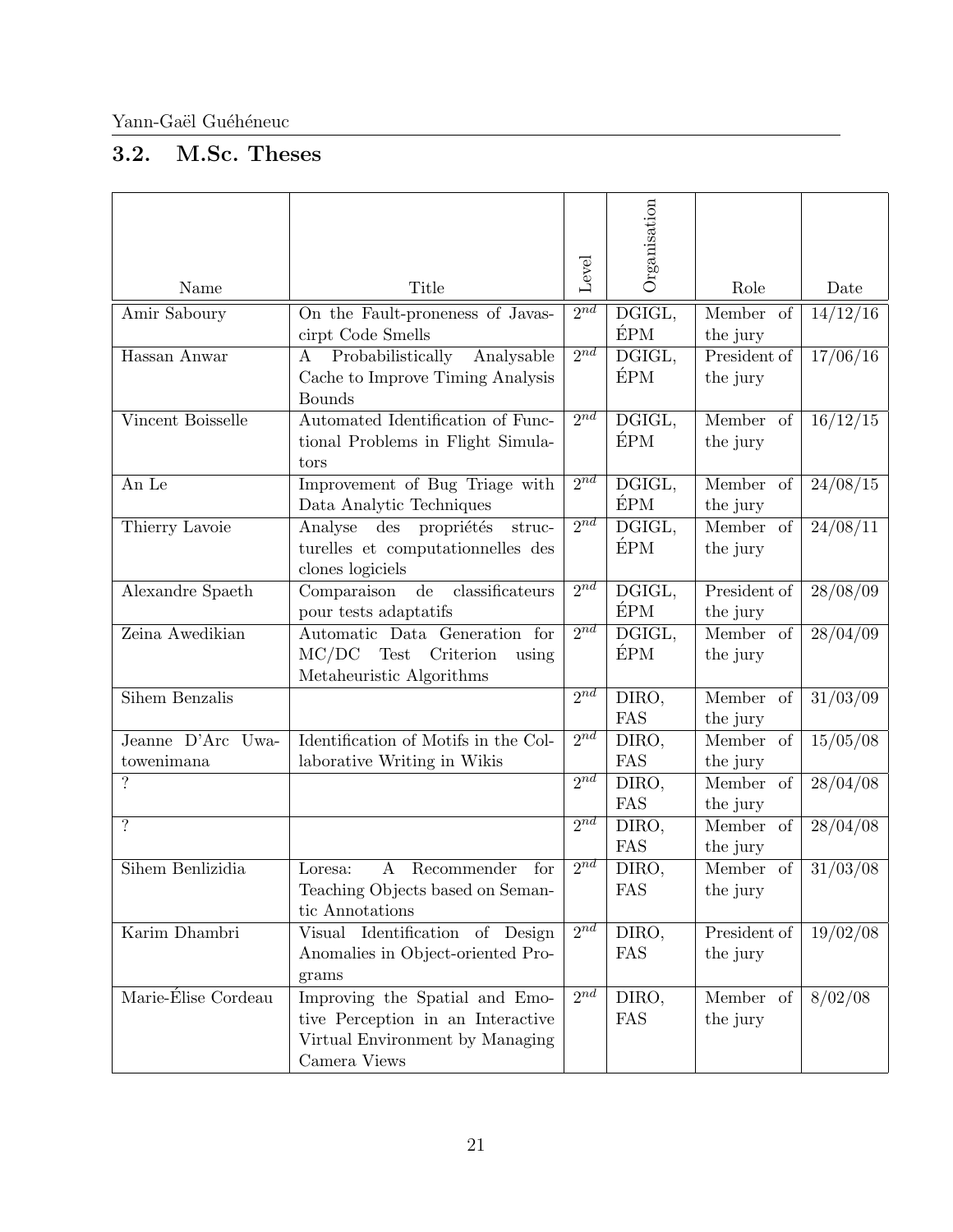| Fan Yang               | Rule-based Quality Heuristics For-                 | $2^{nd}$ | DIRO, | President of | 17/10/07            |
|------------------------|----------------------------------------------------|----------|-------|--------------|---------------------|
|                        | malization and Identification                      |          | FAS   | the jury     |                     |
| Olga Trembach          | Rewriting a Ticketing System                       | $2^{nd}$ | DIRO, | Member of    | 16/10/07            |
|                        |                                                    |          | FAS   | the jury     |                     |
| Maxime<br>Benoît-      | A New Sort Algorithm by Trans-                     | $2^{nd}$ | DIRO, | Member<br>of | 27/08/07            |
| Gagné                  | position                                           |          | FAS   | the jury     |                     |
| David Daboué           | Using Web Technologies to Im-                      | $2^{nd}$ | DIRO, | Member of    | 12/04/07            |
|                        | prove the Processes of Quebec Soc-                 |          | FAS   | the jury     |                     |
|                        | cer League                                         |          |       |              |                     |
| Xi Ning Zhu            | Design and Implementation of an                    | $2^{nd}$ | DIRO, | Member of    | $\frac{12}{04}{07}$ |
|                        | AI Portal                                          |          | FAS   | the jury     |                     |
| Frédéric Bastien       | Design of a Behavioural Model for                  | $2^{nd}$ | DIRO, | Member of    | $\frac{24}{01}{07}$ |
|                        | Formal Verification                                |          | FAS   | the jury     |                     |
| Amal el Ouarari        | A Pursuit Game in Non-reflexive                    | $2^{nd}$ | DIRO, | President of | 7/11/06             |
|                        | Graphs                                             |          | FAS   | the jury     |                     |
| Guillaume Germain      | Design of a Programming Lan-                       | $2^{nd}$ | DIRO, | Member of    | $\frac{29}{05}{06}$ |
|                        | guage for Distributed Programs                     |          | FAS   | the jury     |                     |
| Ikbal Taleb            | Quality in Web Services                            | 2nd      | DIRO, | President of | $\frac{24}{04}{06}$ |
|                        |                                                    |          | FAS   | the jury     |                     |
| Nicolas Bergeron       | Generation of Normal and Illumi-                   | $2^{nd}$ | DIRO, | President of | 01/05/06            |
|                        | nation Maps in Digital Composi-                    |          | FAS   | the jury     |                     |
|                        | tion                                               |          |       |              |                     |
| Ai Thanh Ho            | DiGiCam: A Need-based Recom-                       | $2^{nd}$ | DIRO, | Member of    | 15/02/06            |
|                        | mander System                                      |          | FAS   | the jury     |                     |
| Xiaoqing Zhu           | Online Fundraising Campaign                        | 2nd      | DIRO, | Member of    | $\frac{24}{01}{06}$ |
|                        |                                                    |          | FAS   | the jury     |                     |
| Badis Merdaoui         | Queri: A Collaborative and Inter-                  | $2^{nd}$ | DIRO, | Member of    | 21/10/05            |
|                        | active Question-Answer System                      |          | FAS   | the jury     |                     |
| Eric Buist             | Design and Implementation of a                     | $2^{nd}$ | DIRO, | Member of    | 15/09/05            |
|                        | Library for the Simulation of Call                 |          | FAS   | the jury     |                     |
|                        | Centers                                            | $2^{nd}$ |       |              |                     |
| Kamal Yammine          | a Recommender<br>Applying<br>for                   |          | DIRO, | Member of    | 20/05/05            |
|                        | Pedagogical Resources using the<br>Z39.50 Protocol |          | FAS   | the jury     |                     |
| Laila Cheikhi          | Change Impact Analysis in Object-                  | $2^{nd}$ | DIRO, | Member of    | 26/11/04            |
|                        | oriented Programs                                  |          | FAS   | the jury     |                     |
| Rachida<br>Elaroussi-  | Exchange of B2B Documents                          | $2^{nd}$ | DIRO, | Member of    | 22/09/04            |
| Chentoufi              |                                                    |          | FAS   | the jury     |                     |
| Jean-François<br>Saint | Rendering of Fuzzy<br>Real-time                    | 2nd      | DIRO, | President of | 21/09/04            |
| Amour                  | Shadows using Depth Buffers                        |          | FAS   | the jury     |                     |
| Dongfeng Li            | Nego: A Virtual Negotiation Mar-                   | $2^{nd}$ | DIRO, | Member of    | 07/09/04            |
|                        | ket                                                |          | FAS   | the jury     |                     |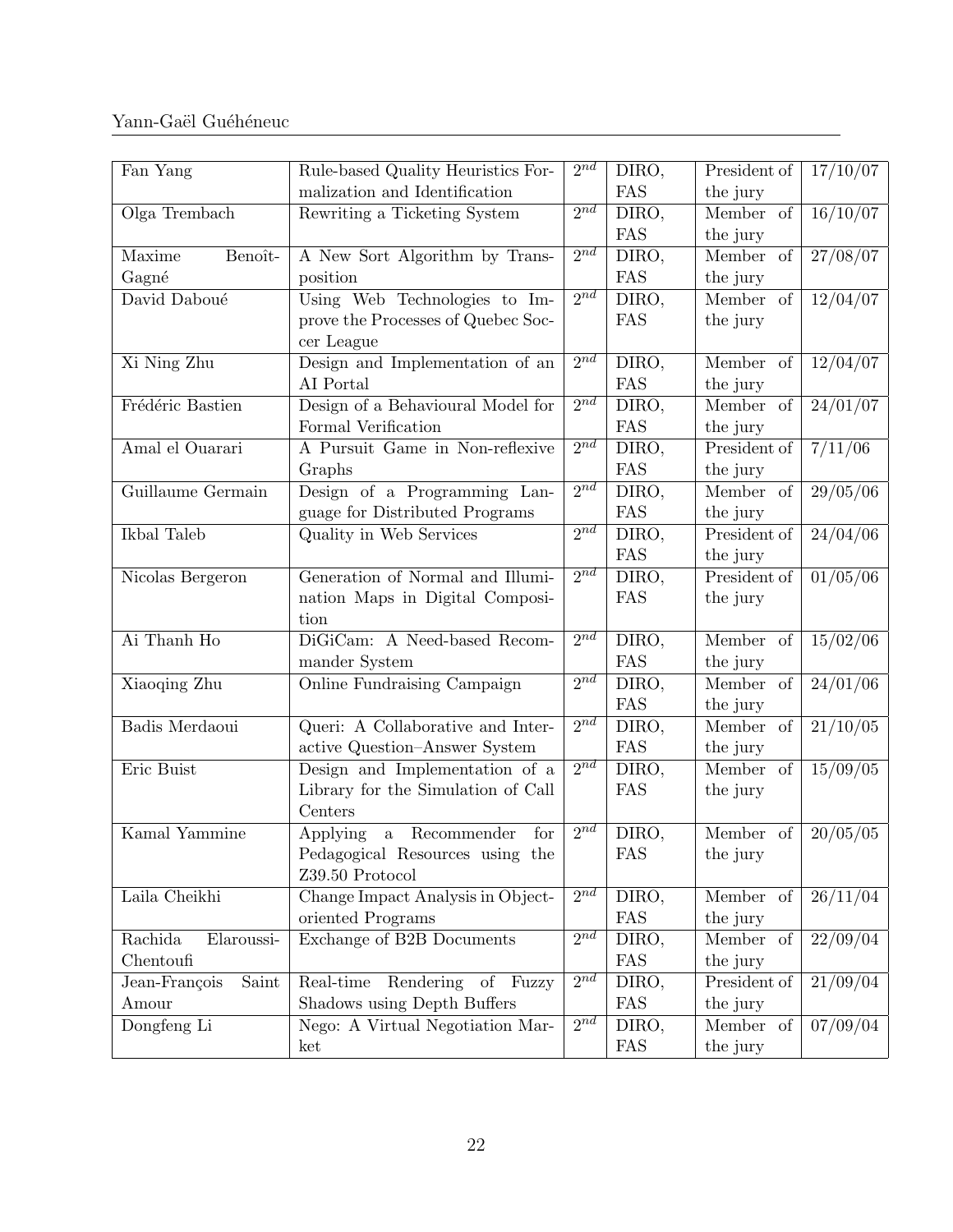| Song Zhang | Semantic Query Parsing in Clas-<br>sification of Harmonised System<br>Code | $2^{nd}$ | DIRO.<br>FAS | Member of<br>the jury | $28/05/04$            |
|------------|----------------------------------------------------------------------------|----------|--------------|-----------------------|-----------------------|
|            |                                                                            |          |              |                       | 34 M.Sc. thesis jurys |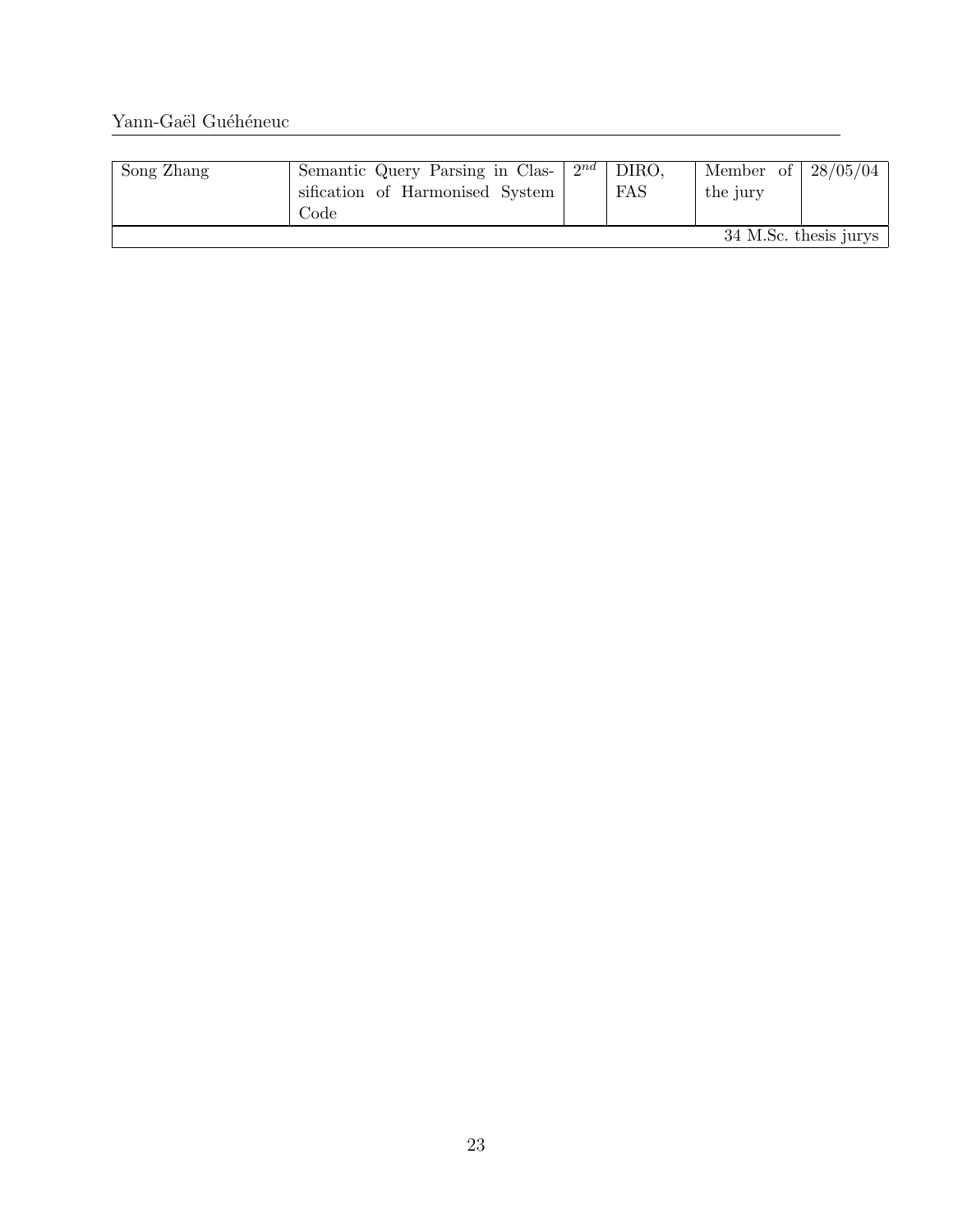### <span id="page-23-0"></span>3.3. Others

| Name                          | Title                                                                                                            | Level    | Organisation                | Role                                                                 | Date               |
|-------------------------------|------------------------------------------------------------------------------------------------------------------|----------|-----------------------------|----------------------------------------------------------------------|--------------------|
| Peng $\overline{\mathrm{Xu}}$ | Matrix Factorization and Boost-<br>ing Techniques for Q-matrix Val-<br>idation                                   | $3^{rd}$ | DGIGL,<br><b>ÉPM</b>        | President<br>of the jury<br>for<br>the<br>compre-<br>hensive<br>exam | 20/04/16           |
| Mohammed Sayagh               | Resolving Misconfiguration Errors<br>in Multi-layered Software Archi-<br>tectures                                | $3^{rd}$ | DGIGL,<br><b>ÉPM</b>        | President<br>of the jury<br>the<br>for<br>compre-<br>hensive<br>exam | $\frac{20}{04}/16$ |
| Rodrigo Morales Al-<br>varado | On the Automatic Correction of<br>Anti-patterns                                                                  | $3^{rd}$ | DGIGL,<br>ÉPM               | President<br>of the jury<br>for<br>the<br>compre-<br>hensive<br>exam | 19/06/15           |
| Mathieu Lavallée              | Metamodel for the Description of<br>the Processes of Software Develop-<br>ment Teams                             | $3^{rd}$ | $D\overline{GIGL}$ ,<br>ÉPM | Member of<br>the jury for<br>the<br>$com-$<br>prehensive<br>exam     | 30/04/13           |
| Mathilde Peyrega              | Contributions to the Optimisation<br>without Differential Equations                                              | $3^{rd}$ | DGIGL,<br><b>ÉPM</b>        | Member of<br>the jury for<br>the<br>com-<br>prehensive<br>exam       | 20/09/12           |
| Kamel Ayari                   | Automatic Generation of Test<br>Data for DO-178B/ED-12B using<br>Search-based Software Engineering<br>Techniques | $3^{rd}$ | DGIGL,<br><b>ÉPM</b>        | President<br>of the jury<br>for<br>the<br>compre-<br>hensive<br>exam | 6/02/09            |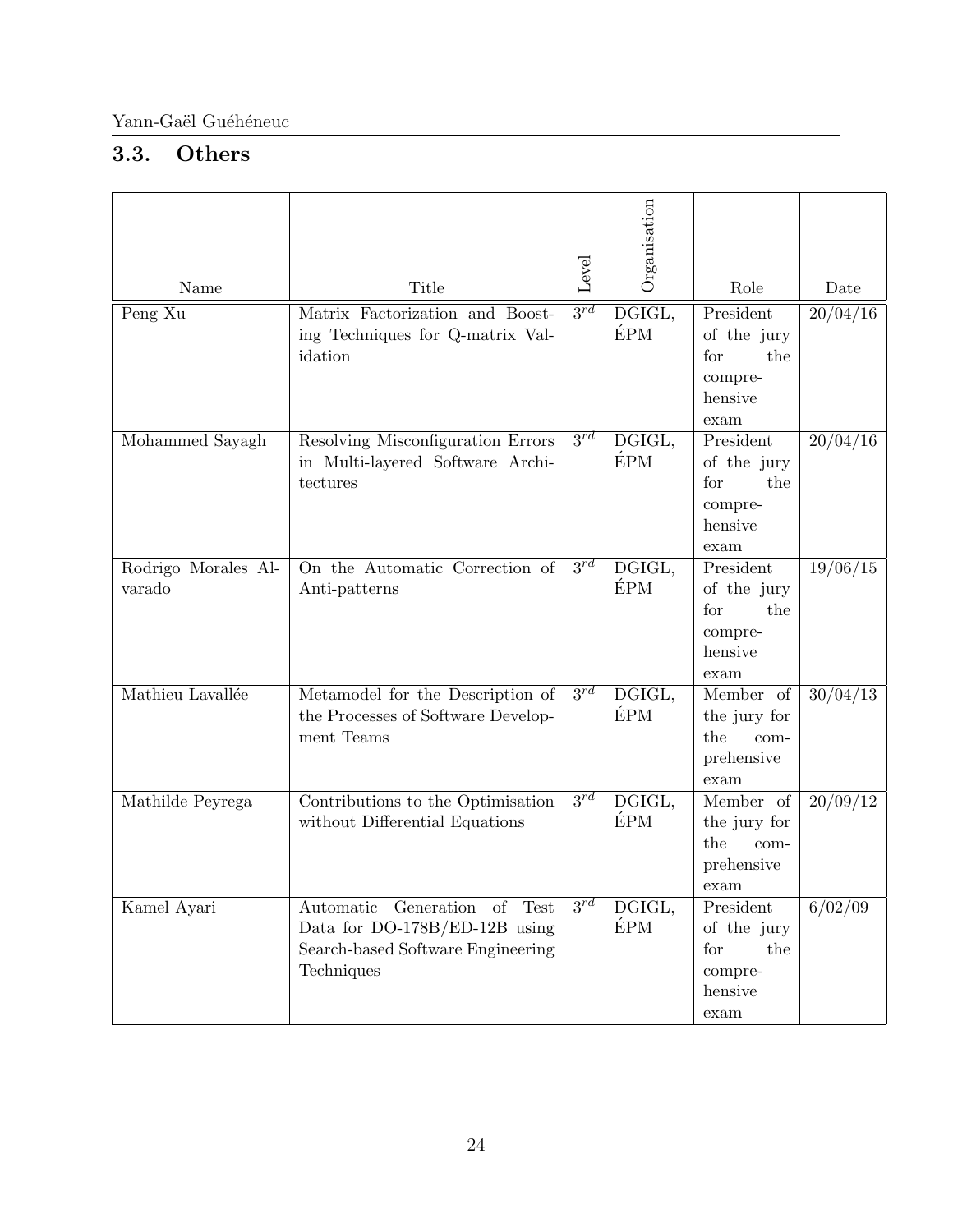| Ségla Kpodjedo      | Approximate Graph Matching and<br>Applications in Software Engineer-<br>ing                                         | $3^{rd}$ | $\operatorname{DGIGL}$ | President<br>of the jury<br>for<br>the<br>compre-<br>hensive<br>exam |          |
|---------------------|---------------------------------------------------------------------------------------------------------------------|----------|------------------------|----------------------------------------------------------------------|----------|
| Dominic Letarte     | Static Analysis for the Evaluation<br>of Security in Evolving Programs                                              | $3^{rd}$ | DGIGL,<br><b>ÉPM</b>   | Member of<br>the jury for<br>the<br>com-<br>prehensive<br>exam       | 24/04/08 |
| Romain Pacanowski   | Structures for Editing Lighting                                                                                     | $3^{rd}$ | DIRO,<br>FAS           | Member of<br>the jury for<br>the<br>$com-$<br>prehensive<br>exam     | 13/09/07 |
| James Lapalme       | Building a "Top Down" Solution<br>to Model/Simulate Hardware Sys-<br>tems with Software Engineering<br>Technologies | $3^{rd}$ | DIRO,<br>FAS           | Member of<br>the jury for<br>the<br>$com-$<br>prehensive<br>exam     | 29/08/06 |
| Younés el Fakhar    | Integrating<br>Many<br>Geographical<br>Data Sources                                                                 | $3^{rd}$ | DIRO,<br>FAS           | President<br>of the jury<br>for<br>the<br>compre-<br>hensive<br>exam | 19/02/06 |
| Amal Zouaq          | Managing Expertise and Knowl-<br>edge in Organisation                                                               | $3^{rd}$ | DIRO,<br>FAS           | Member of<br>the jury for<br>the<br>$com-$<br>prehensive<br>exam     | 02/09/05 |
| Ghazwa Malak        | Models and Methods to Assess the<br>Quality of Web Applications                                                     | 2rd      | DIRO,<br>FAS           | President<br>of the jury<br>for<br>the<br>compre-<br>hensive<br>exam | 01/04/05 |
| El Hachemi Alikacem | Assessing Quality using Design De-<br>fect Detection in Object-oriented<br>Programs                                 | $3^{rd}$ | DIRO,<br>FAS           | President<br>of the jury<br>for<br>the<br>compre-<br>hensive<br>exam | 17/05/04 |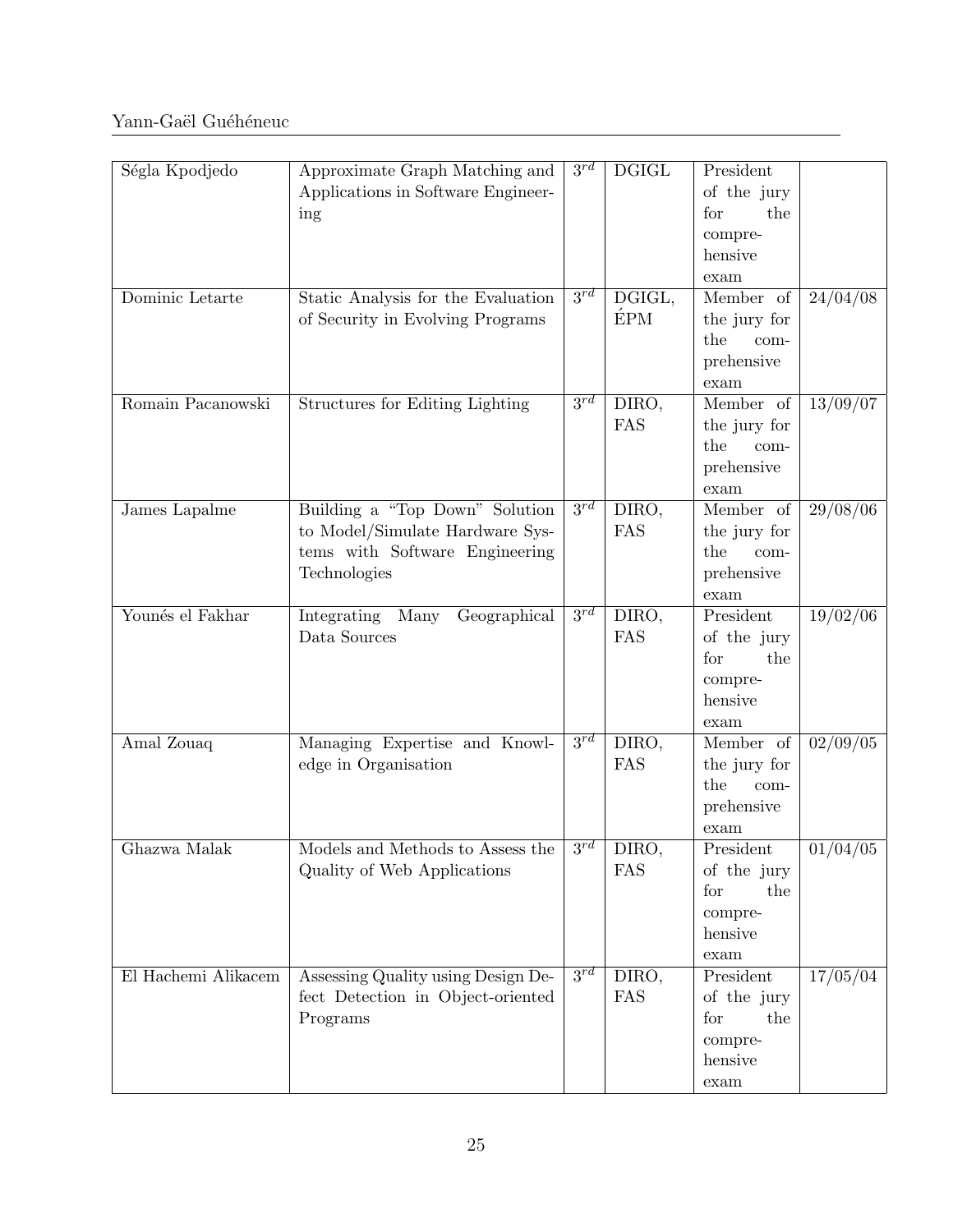| Mustapha<br>Abdi | Kamel | Change Impact Analysis     | $3^{rd}$ | DIRO,<br>FAS        | Member of<br>the jury for<br>the<br>com-<br>prehensive<br>exam | 29/04/04 |
|------------------|-------|----------------------------|----------|---------------------|----------------------------------------------------------------|----------|
| Thi Lan Ahn Dinh |       | Metamodel to Manage Models | $3^{rd}$ | DIRO,<br><b>FAS</b> | Member of<br>the jury for<br>the<br>com-<br>prehensive<br>exam | 18/12/03 |
|                  |       |                            |          |                     |                                                                | 16 jurys |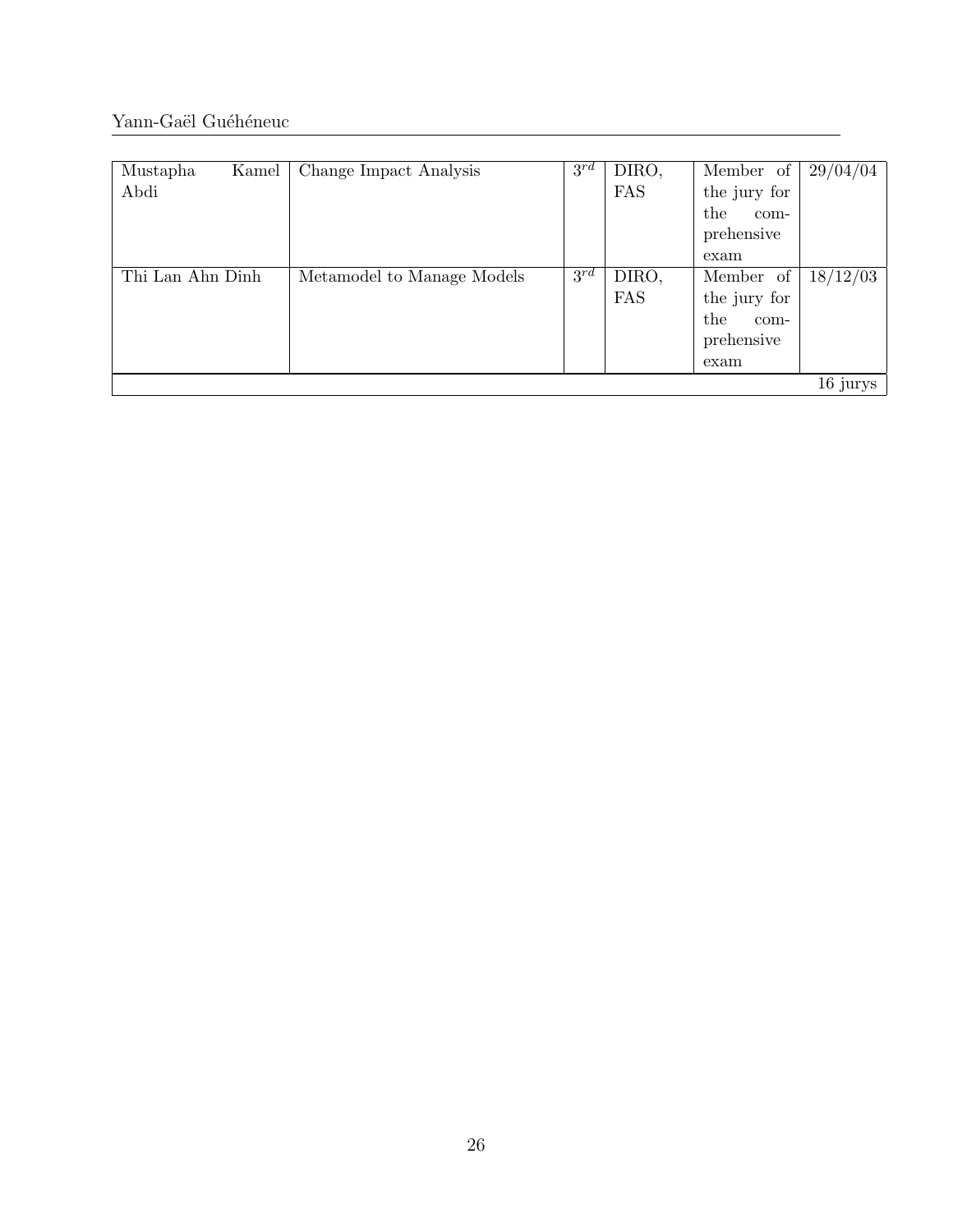## <span id="page-26-0"></span>4. Teaching Methods

### <span id="page-26-1"></span>4.1. Teaching Methods

When supervising students, I make sure that they work in teams and with the state-of-thepractice tools, which are used in the industry: IDE, such as Eclipse, version repository, such as Git, test frameworks, such as JUNIT, and so on.

I implemented semester-long team projects in all my courses to show students a glimpse of the ways in which the industry work and related difficulties.

I implemented in all my graduate courses the writing of scientific articles, in teams of 2 to 4 students, to teach students about the rules and difficulties of working in teams, the different types of articles, and ethical rules.

#### <span id="page-26-2"></span>4.2. Course Notes

- IFT2251/IFT2255 "Software Engineering", I improved the notes prepared by my predecessor, Julie Vachon. I put on-line these course notes, the exercises and their corrections, the exams and their corrections. I prepared special classes on software quality and design patterns.
- IFT3902 "Development, Maintenance of Software", I rebuilt the course notes using the material from my predecessor, François Lustman. I put on-line these course notes, the exercises and their corrections, the exams and their corrections.
- IFT3903 "Software Quality and Metrics", I revised entirely the previous material from Houari Sahraoui. I added more than 50 new slides. I put on-line these course notes, the exercises and their corrections, the exams and their corrections.
- IFT3912 "Development, Maintenance of Software", I revised entirely the content of course IFT3902, changing its description, to present both the basics of project management and methods and techniques for maintenance. These methods and techniques give the students the necessary knowledge to be ready for work in the industry and to evolve in their careers. Indeed, maintenance work is often the first type of job given to a new employee and maintaining/evolving software systems is now the main duty of professional software engineers.
- LOG4430/LOG8430 "Software Architecture and Advanced Design", I entirely changed and developed the content of this course. In particular, I now present advanced concepts, including reflection, duct typing, generic types, design anti-patterns and code smells, pattern of distributed design, aspect-oriented programming. I make sure that my students leave the course with the solid bases in architecture, design, and programming that they will need to learn for/by themselves.
- LOG6306 "Empirical Studies for Software Patterns", I created this course from scratch. I first present a theory about patterns, by using the characteristics of the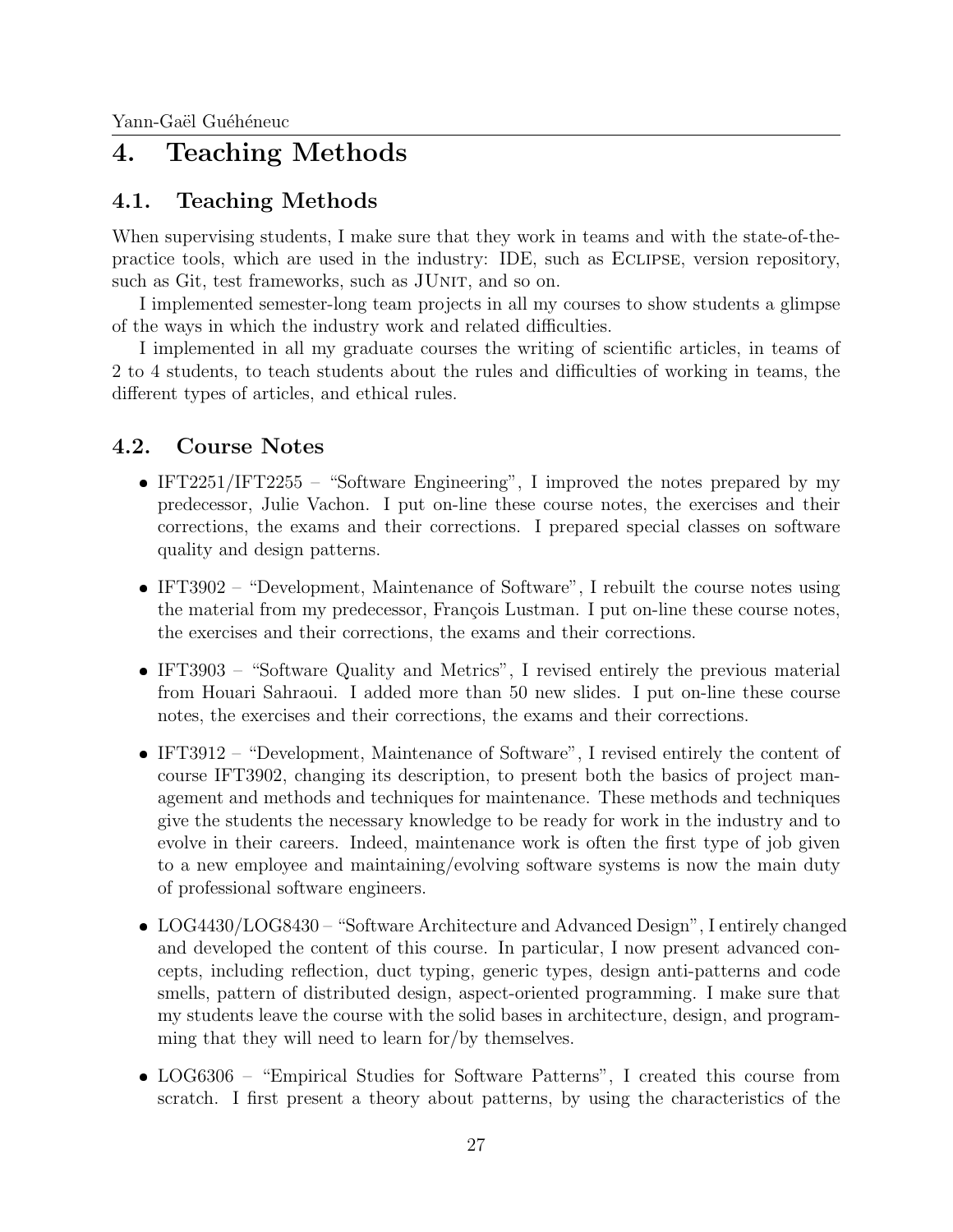human visual system, and second the use of patterns, by describing several patterns with examples from sort algorithms. Then, I describe how to perform empirical studies, emphasising threats to validity and how to mitigate them. Finally, I present scales, measures, and their (mis)uses in empirical studies on software patterns.

#### <span id="page-27-0"></span>4.3. Program Committee

Between 2009 and 2013, I was member of the committee in charge of the software-engineering program at EPM. I have been responsible for this committee since 2013. In this committee, ´ I led, among other activities:

- The evaluation of our program by the BCAPG in 2013.
- The renovation of our program following recommendations by the ACM.
- The introduction of the 12 qualities of the BCAPG in the program.
- The introduction of notions about sustainable development in the program.
- The conversion of the  $4^{th}$  year into a year of graduate studies.
- The creation of a joint Ph.D. program in software engineering with DIRO.
- The introduction of the systematic study of a large software system across the whole program.

# <span id="page-27-1"></span>5. Teaching Improvement Activities

I participated to the following activities:

- Programme, "Initiation to Teaching Dynamics", CEFES, 2, 3 et 4 juin 2004.
- Discussion group, "How is my Class?" Formative Evalution of Class during the Semester, CEFES, 19 février 2004.

Thanks to these activities, since Winter 2004, I assess my classes in the middle of the semester to quickly correct any problems, if possible, and to improve the material and the method, next semester.

 Discussion group and creation of a template to assess the quality (form and content) of scientific articles for graduate students.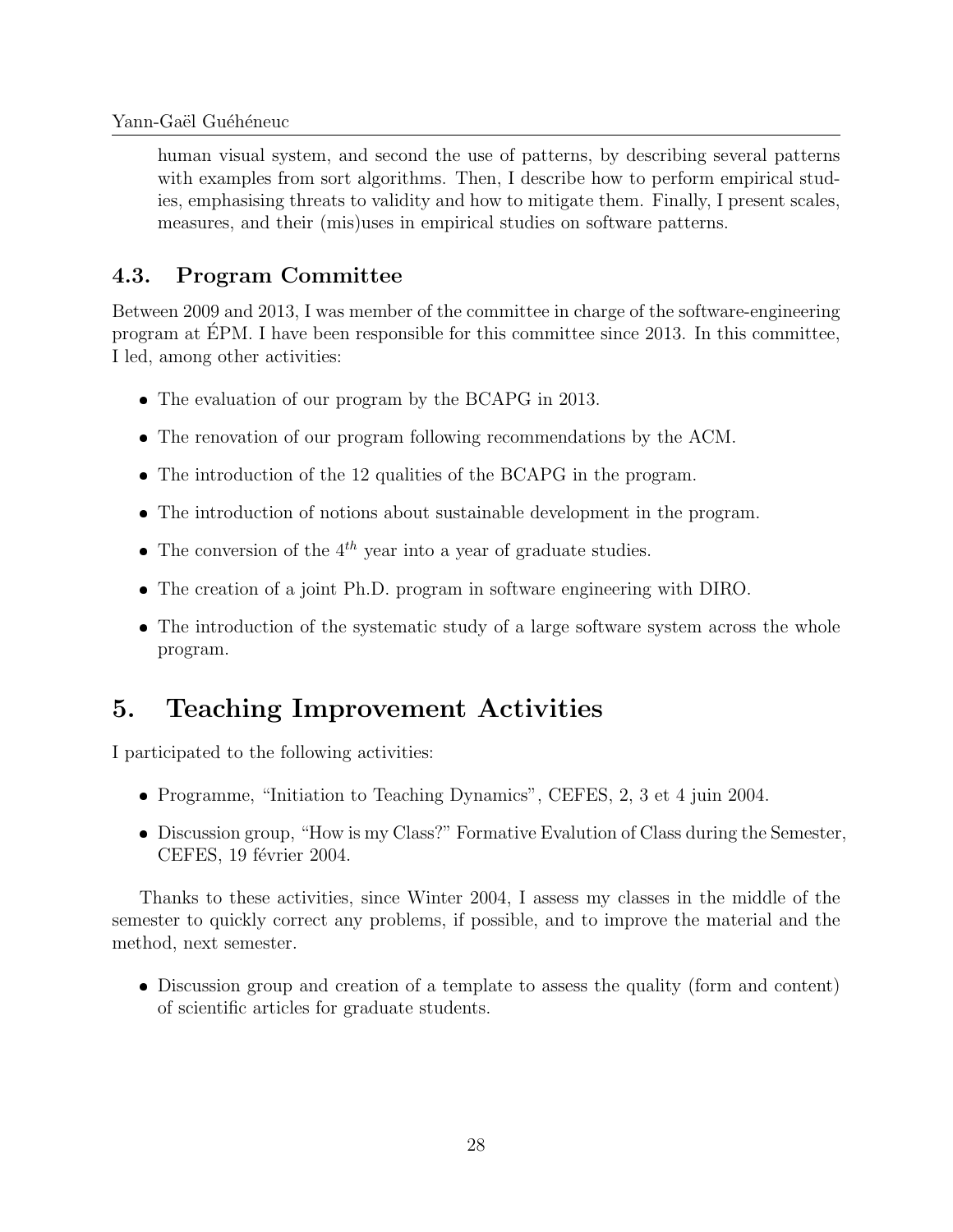ing activities by examples

<span id="page-28-0"></span>

| Title                            | Agency     | Program           | Amount          | Start |
|----------------------------------|------------|-------------------|-----------------|-------|
| Integration in the critical path | Yann-Gaël  | \$10,000          | S <sub>17</sub> | F17   |
| of the SE curricula of active    | Guéhéneuc  | $(\$10,000/year)$ |                 |       |
| and innovative teaching meth-    | and<br>six |                   |                 |       |
| ods using a large-size software  | others     |                   |                 |       |
| system                           |            |                   |                 |       |
| Development of active teach-     | Yann-Gaël  | \$3,500           | S <sub>16</sub> | F16   |

Guéhéneuc and five (\$3,500/year)

others

I also received subventions to improve teaching.

 $\overline{0}$  submitted project(s)

End

2 funded projects for a total of \$13,500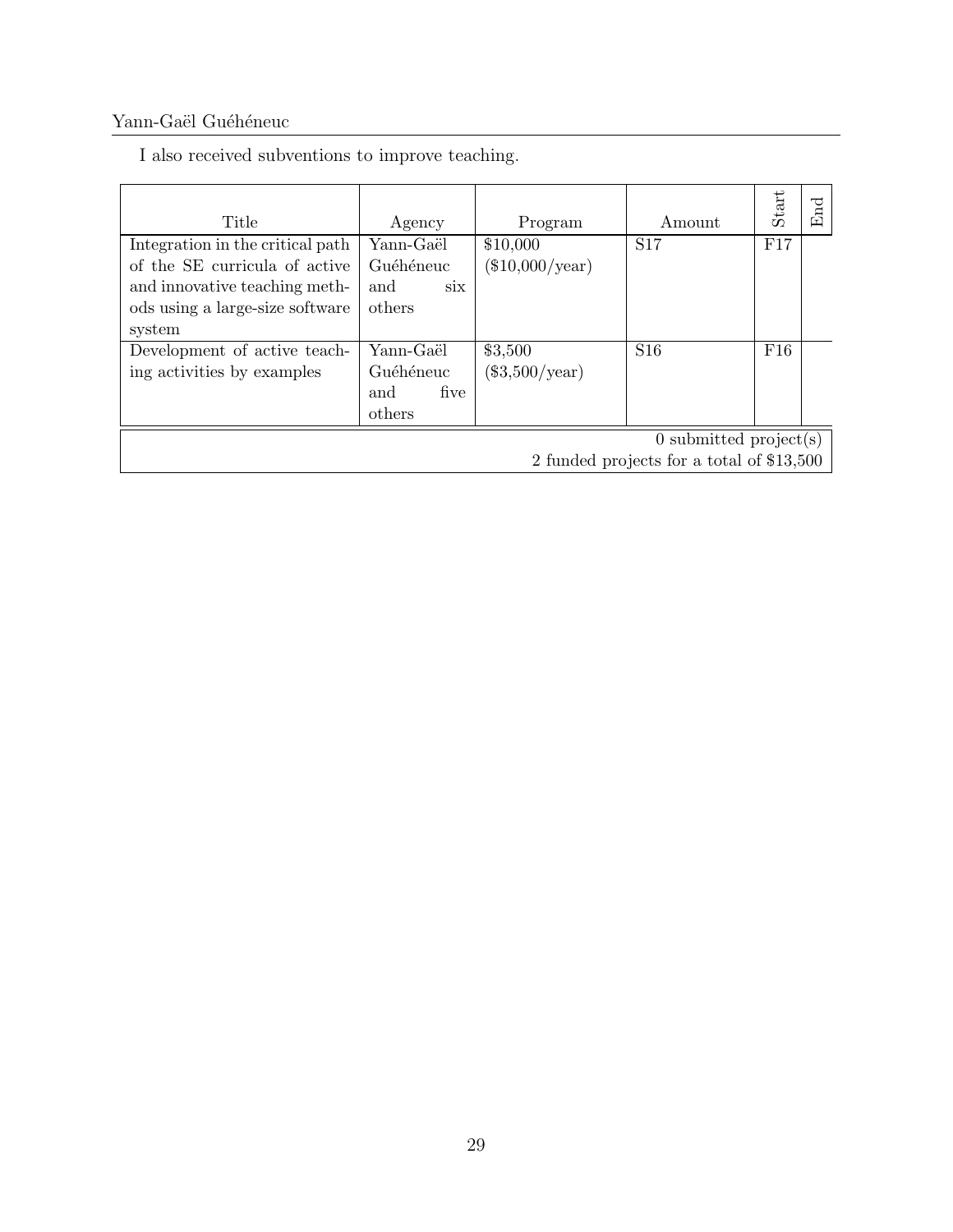# Research

# <span id="page-29-0"></span>6. Research Projects

# <span id="page-29-1"></span>6.1. Funded Research Projects

#### Software Engineering

| Title                              |                         |                      |                           | Start                   | End                     |
|------------------------------------|-------------------------|----------------------|---------------------------|-------------------------|-------------------------|
|                                    | Agency                  | Program              | Amount                    |                         |                         |
| Empirical Software Engineer-       | <b>NSERC</b>            | Canada Research      | \$1,400,000               | S18                     | $\overline{\text{W25}}$ |
| ing for the Internet of Things     |                         | Chair Tier 1         | $(\$200,000/year)$        |                         |                         |
| Empirical Software Engineer-       | $\overline{\text{CFI}}$ | Canada Research      | \$282,135                 | $\overline{$}$ S18      | W19                     |
| ing for the Internet of Things     |                         | Chair Tier 1         | $(\$282,135/\text{year})$ |                         |                         |
| Multi-language,<br><b>Building</b> | <b>NSERC</b>            | Discovery Grant      | \$180,000                 | <b>S18</b>              | $\overline{\text{W23}}$ |
| Multi-system Quality Models        |                         |                      | $(\$36,000/year)$         |                         |                         |
| Using Features and APIs            |                         |                      |                           |                         |                         |
| Supporting Quality Improve-        | <b>AUF</b>              | <b>PRISA</b>         | \$40,000                  | $\overline{S18}$        | $\overline{\text{W20}}$ |
| ments in Software Mainte-          |                         |                      | $(\$20,000/year)$         |                         |                         |
| nance and Evolution                |                         |                      |                           |                         |                         |
| Supporting Quality Improve-        | Foreign                 | Canada-Brazil        | \$20,000                  | $\overline{S18}$        | $\overline{\text{W20}}$ |
| ments in Software Mainte-          | Affairs,                | Awards:<br>Joint     | $(\$10,000/year)$         |                         |                         |
| nance and Evolution                | Trade<br>and            | Research Projects    |                           |                         |                         |
|                                    | Development             |                      |                           |                         |                         |
| Empirical Software Engineer-       | Concordia               | <b>Startup Funds</b> | \$75,000                  | F17                     | H19                     |
| ing for the IoT                    |                         |                      |                           |                         |                         |
| NSERC Day on Software En-          | <b>NSERC</b>            | Connect<br>Grant     | \$2,880                   | $\overline{\text{W16}}$ | $\overline{\text{W16}}$ |
| gineering for Cyber-physical       |                         | Level 2              | $(\$2,880/\text{year})$   |                         |                         |
| Systems                            |                         |                      |                           |                         |                         |
| Ptidej Tool Suite                  | <b>KOSSA</b>            | OSS World Chal-      | \$3,000                   | F15                     | F15                     |
|                                    |                         | lenge                | $(\$3,000/year)$          |                         |                         |
| <b>REUSE</b>                       | $Na-$<br>Korea          | Project<br>Team      | \$30,000                  | $\overline{S14}$        | F18                     |
|                                    | Re-<br>tional           | with Nam Yeong-      | $(\$6,000/year)$          |                         |                         |
|                                    | search<br>and           | (Yonsei<br>kwang     |                           |                         |                         |
|                                    | Development             | U.                   |                           |                         |                         |
|                                    | Projects                |                      |                           |                         |                         |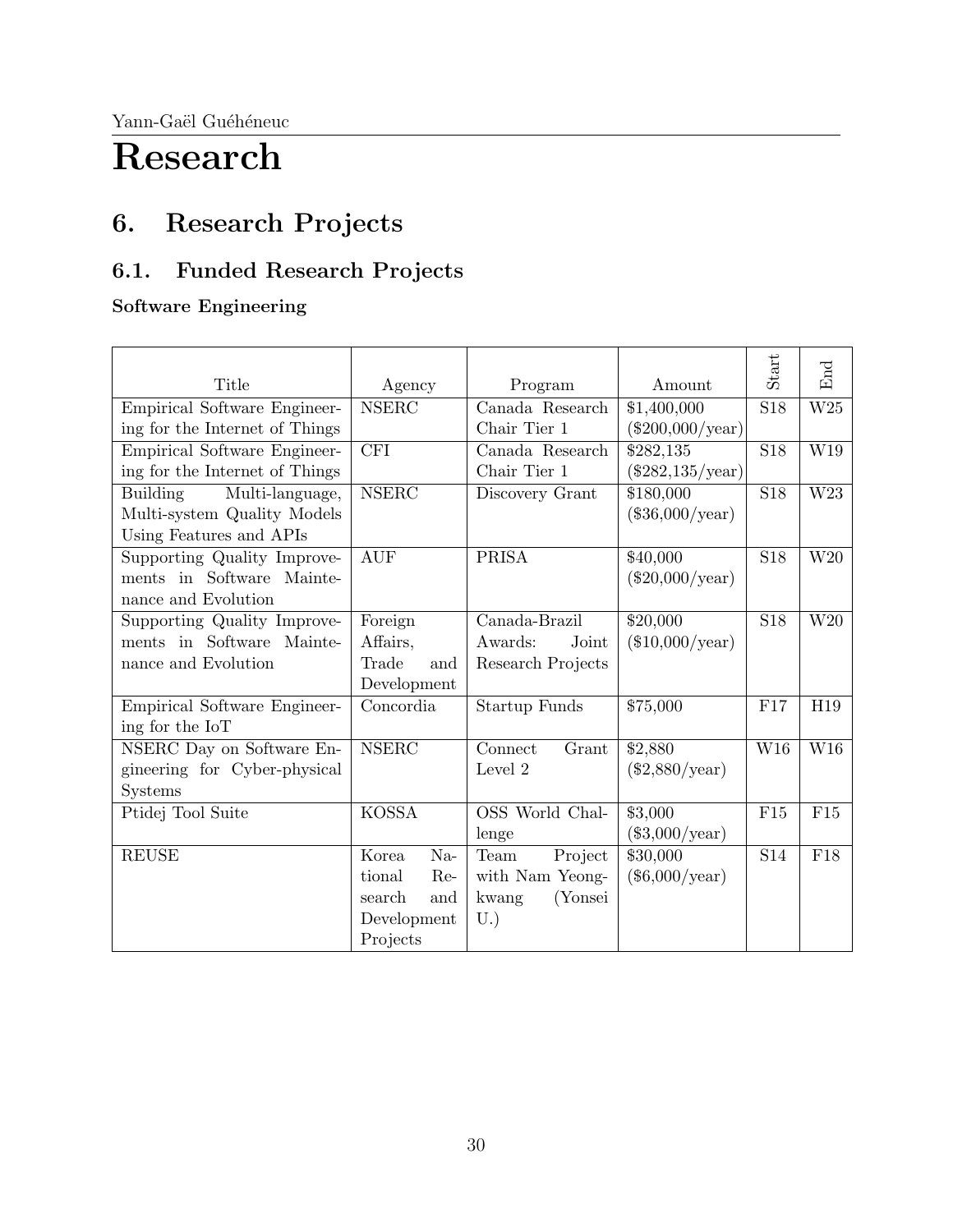| Service-oriented Archiectural                               | FQRNT                   | Project<br>Team                      | \$144,000                       | S15              | W18                     |
|-------------------------------------------------------------|-------------------------|--------------------------------------|---------------------------------|------------------|-------------------------|
| Reengineering of Legacy OO                                  |                         | with Ghizlane El<br>Boussaidi (ÉTS), | $(\$48,000/year)$               |                  |                         |
| Systems                                                     |                         | Hafedh<br>Mili                       |                                 |                  |                         |
|                                                             |                         | $(UQAM)$ , Naouel                    |                                 |                  |                         |
|                                                             |                         | (UQAM),<br>Moha                      |                                 |                  |                         |
|                                                             |                         | Petko<br>Valtchev                    |                                 |                  |                         |
|                                                             |                         | $(UQ\text{\AA}M)$                    |                                 |                  |                         |
| Multi-language<br>Patterns<br>in                            | <b>NSERC</b>            | Canada Research                      | \$500,000                       | $\overline{S14}$ | H19                     |
| Systems                                                     |                         | Chair Tier 2                         | $(\$100,000/year)$              |                  |                         |
| A Recommendation System                                     | FQRNT                   | Team<br>Project                      | \$126,000                       | $\overline{S13}$ | $\overline{\text{W15}}$ |
| for Managing the Configura-                                 |                         | with<br><b>Bram</b>                  | $(\$42,000/year)$               |                  |                         |
| tion of Multi-tier Systems                                  |                         | Adams (DGIGL)                        |                                 |                  |                         |
| Building Practical Software                                 | <b>NSERC</b>            | Discovery Grant                      | \$204,000                       | S12              | W18                     |
| Quality Models                                              |                         |                                      | $(\$34,000/year)$               |                  |                         |
| Software Patterns and Pat-<br>terns of Software             | <b>NSERC</b>            | Canada Research<br>Chair Tier 2      | \$500,000                       | <b>S09</b>       | W14                     |
| Software Patterns and Pat-                                  | $\overline{\text{CFI}}$ | Canada Research                      | $(\$100,000/year)$<br>103,280\$ | $\overline{S09}$ | W10                     |
| terns of Software                                           |                         | Chair Tier 2                         | $(20,656\sqrt{year})$           |                  |                         |
| Methods<br>Constraint-based                                 | FQRNT                   | Project<br>Team                      | \$168,900                       | <b>S09</b>       | W12                     |
| to Verify Mixed<br>Software-                                |                         | with<br>Gilles Pe-                   | $(\$56,300/year)$               |                  |                         |
| Hardware Systems                                            |                         | sant (DGIGL)                         |                                 |                  |                         |
|                                                             | Université de           |                                      | \$6,720                         |                  |                         |
| A Tool to Evaluate the Archi-                               |                         | <b>VINCI</b>                         |                                 | <b>S07</b>       | <b>W08</b>              |
| tectural Quality                                            | Montréal                |                                      |                                 |                  |                         |
| Understanding the Impacts of                                | <b>NSERC</b>            | Discovery Grant                      | \$135,000                       | <b>S07</b>       | W12                     |
| Software Design Patterns and                                |                         |                                      | $(\$27,000/year)$               |                  |                         |
| Design Defects                                              |                         |                                      |                                 |                  |                         |
| Application of Bio-informatic                               | FQRNT                   | Project<br>Team                      | \$155,000                       | S <sub>07</sub>  | $\overline{\text{W10}}$ |
| Algorithms to Study<br>and                                  |                         | with<br>Sylvie                       | $(\$47000/year$                 |                  |                         |
| Analyse Software Evolution                                  |                         | Hamel (DIRO)                         | $+$ \$14 000                    |                  |                         |
|                                                             |                         |                                      | for hardware)                   |                  |                         |
| REMOOS Associate Team                                       | <b>INRIA</b>            | Project<br>Team                      | \$36,570                        | <b>W08</b>       | F08                     |
|                                                             |                         | with<br>Stéphane                     |                                 |                  |                         |
|                                                             |                         | (INRIA<br>Ducasse                    |                                 |                  |                         |
|                                                             |                         | Lille) and Oscar                     |                                 |                  |                         |
|                                                             |                         | Nierstrasz (IAM,                     |                                 |                  |                         |
| for                                                         |                         | Bern)                                |                                 |                  |                         |
| Visuali-<br>Metrics<br>the<br>sation,<br>Assessment,<br>and | S NCF                   | Team<br>Project<br>with<br>Houari    | \$112,000                       | <b>S07</b>       | F09                     |
| Re-engineering<br>of<br>Object-                             | (France)                | Sahraoui (DIRO)                      |                                 |                  |                         |
| oriented Programs                                           |                         |                                      |                                 |                  |                         |
| Archi-<br>Tools<br>Improve<br>$\rm{to}$                     | NSERC                   | Discovery Grant                      | \$74,100                        | S <sub>04</sub>  | W07                     |
| tectural<br>Maintainability<br>of                           |                         |                                      | $(\$24,700/year)$               |                  |                         |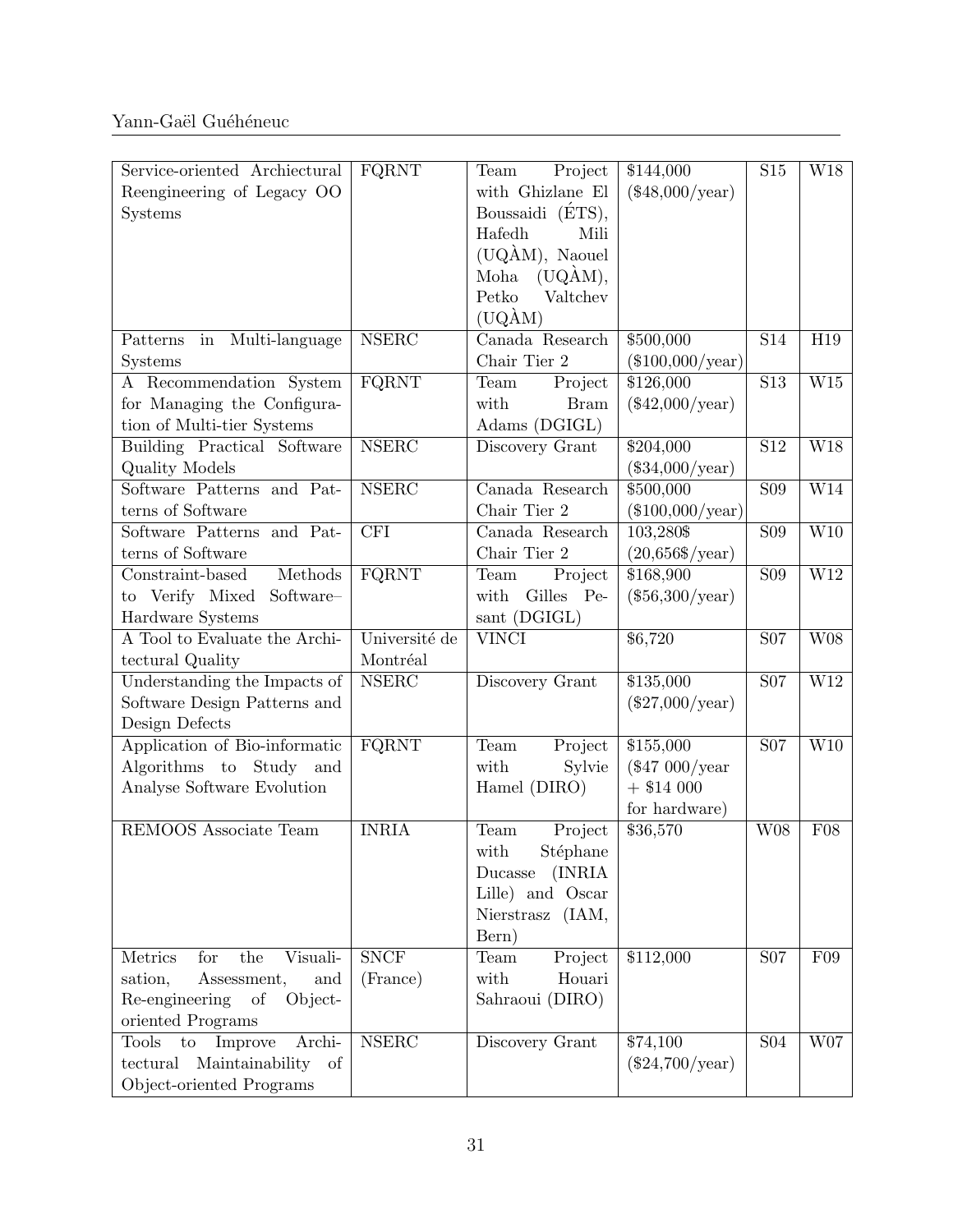| A Laboratory for Experimen-                   | <b>CFI</b>    | Infrastructure    | \$362,140          | F05 | W06 |  |  |
|-----------------------------------------------|---------------|-------------------|--------------------|-----|-----|--|--|
| tal Software Engineering to                   |               | Project<br>with   |                    |     |     |  |  |
| Evaluate Online Static Analy-                 |               | Stefan<br>Monnier |                    |     |     |  |  |
| ses and Program Understand-                   |               | (DIRO)            |                    |     |     |  |  |
| ing Techniques that Support                   |               |                   |                    |     |     |  |  |
| Program Maintenance and                       |               |                   |                    |     |     |  |  |
| Development                                   |               |                   |                    |     |     |  |  |
| PTIDEJ, A Tool-suite to As-                   | Université de | Startup Funds     | \$30,000           | F03 | W06 |  |  |
| sess and Improve Software                     | Montréal      |                   | (\$20 000          |     |     |  |  |
| Quality by Promoting the                      |               |                   | $+$ \$10 000 for a |     |     |  |  |
| Uses of Patterns                              |               |                   | bursary)           |     |     |  |  |
| $5 \text{ submitted project}(s)$              |               |                   |                    |     |     |  |  |
| 19 funded projects for a total of \$4,690,725 |               |                   |                    |     |     |  |  |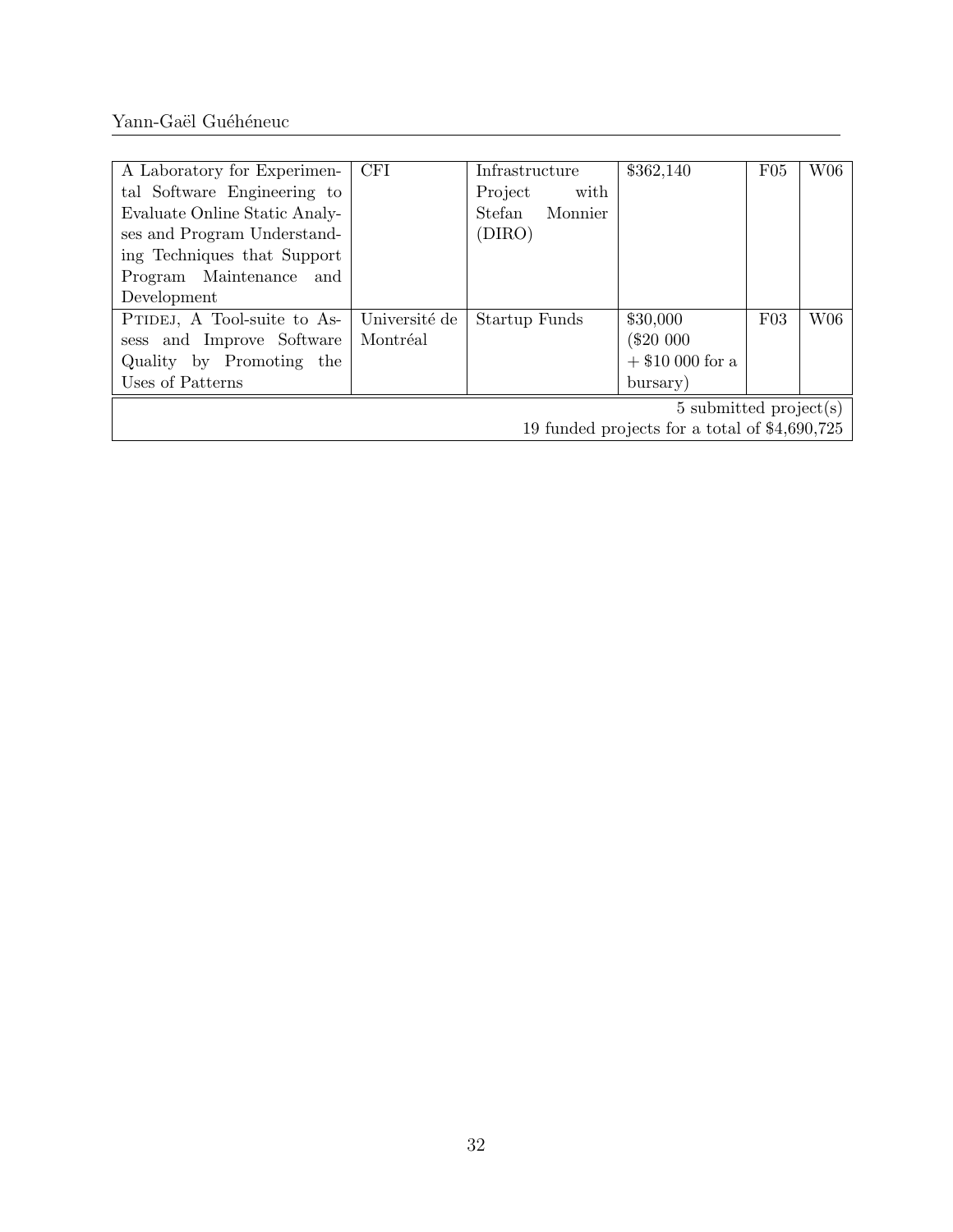## Software Engineering Applications

| Title                                                                                                                                                                                                    | Agency                                                 | Program                                                                                                        | Amount                                  | Start            | $\operatorname{End}$ |
|----------------------------------------------------------------------------------------------------------------------------------------------------------------------------------------------------------|--------------------------------------------------------|----------------------------------------------------------------------------------------------------------------|-----------------------------------------|------------------|----------------------|
| Development, Optimisation,<br>and Evaluation of a Digital                                                                                                                                                | C <sub>II</sub> HR                                     | Project<br>with<br>$\label{eq:cosset} \text{Cossette}$<br>Sylvie                                               | 270,200\$<br>$(90,066\sqrt{year})$      | $\overline{S18}$ | $\overline{W21}$     |
| Learning Environment for Re-<br>ducing Cardiometabolic Risks                                                                                                                                             |                                                        | José<br>Côté<br>and<br>(Nursing Faculty)                                                                       |                                         |                  |                      |
| Development,<br>Optimisa-<br>and<br>Evaluation<br>tion,<br>of<br>Learning<br>Digital<br>$En-$<br>$\rm{a}$<br>Reducing<br>vironment<br>for<br>Cardiometabolic<br>Risks<br>Study MA_SANTE@COEUR            | Heart<br>and<br>Stroke Foun-<br>dation<br>of<br>Canada | Project<br>with<br>Sylvie<br>Cossette<br>José<br>Côté<br>and<br>(Nursing Faculty)                              | 270,000\$<br>$(90,000\sqrt{$}$ /year)   | <b>S18</b>       | $\overline{W21}$     |
| Development, Optimisation,<br>and Evaluation of a Digital<br>Learning Environment for Re-<br>ducing Cardiometabolic Risks                                                                                | <b>IVADO</b>                                           | Fundamental<br>Research Projects<br>with Sylvie Cos-<br>and<br>José<br>sette<br>Côté<br>(Nursing)<br>Faculty)  | 200,000\$<br>$(100,000\sqrt{year})$     | F17              | F19                  |
| Development, Optimisation,<br>and Evaluation of a Digi-<br>tal Adaptable Learning En-<br>vironment for Reducing Car-<br>diometabolic Risks                                                               | $\overline{\text{CIHR}}$                               | Personalized<br>$Health - Catalyst$<br>Grant with Sylvie<br>Cossette and José<br>Côté<br>(Nursing)<br>Faculty) | 199,994\$<br>$(99,997\sqrt{$}$ /year)   | F17              | F19                  |
| Applying Machine Learning<br>Techniques to the Identi-<br>fication and Correction of<br>Anomalies in Transaction Sale<br>Data                                                                            | <b>MITACS</b>                                          | Accelerate<br>with<br>SAP                                                                                      | 30,000\$<br>$(30,000\sqrt{$}$ /year)    | F17              | S18                  |
| Web Tools for Health Profes-<br>sionals Working with People<br>Living with the HIV to Help<br>with Knowledge Transfer and<br>Use                                                                         | <b>CIHR</b>                                            | Planning<br>and<br>Dissemination<br>with<br>José Côté<br>(Nursing Faculty)                                     | 14,973\$<br>$(14,973\sqrt{$}$ /year)    | W15              | F15                  |
| Evaluation of a Tailored Vir-<br>tual Intervention as an Instru-<br>ment of Prevention and Ther-<br>apeutic Support to Improve<br>the Health of PLHIV and Re-<br>duce Comorbidity associated<br>with HIV | <b>CIHR</b>                                            | Operating<br>Grant<br>José<br>Côté<br>with<br>(Nursing Faculty)                                                | 421,224\$<br>$(140, 408\sqrt{$}$ /year) | F13              | S <sub>16</sub>      |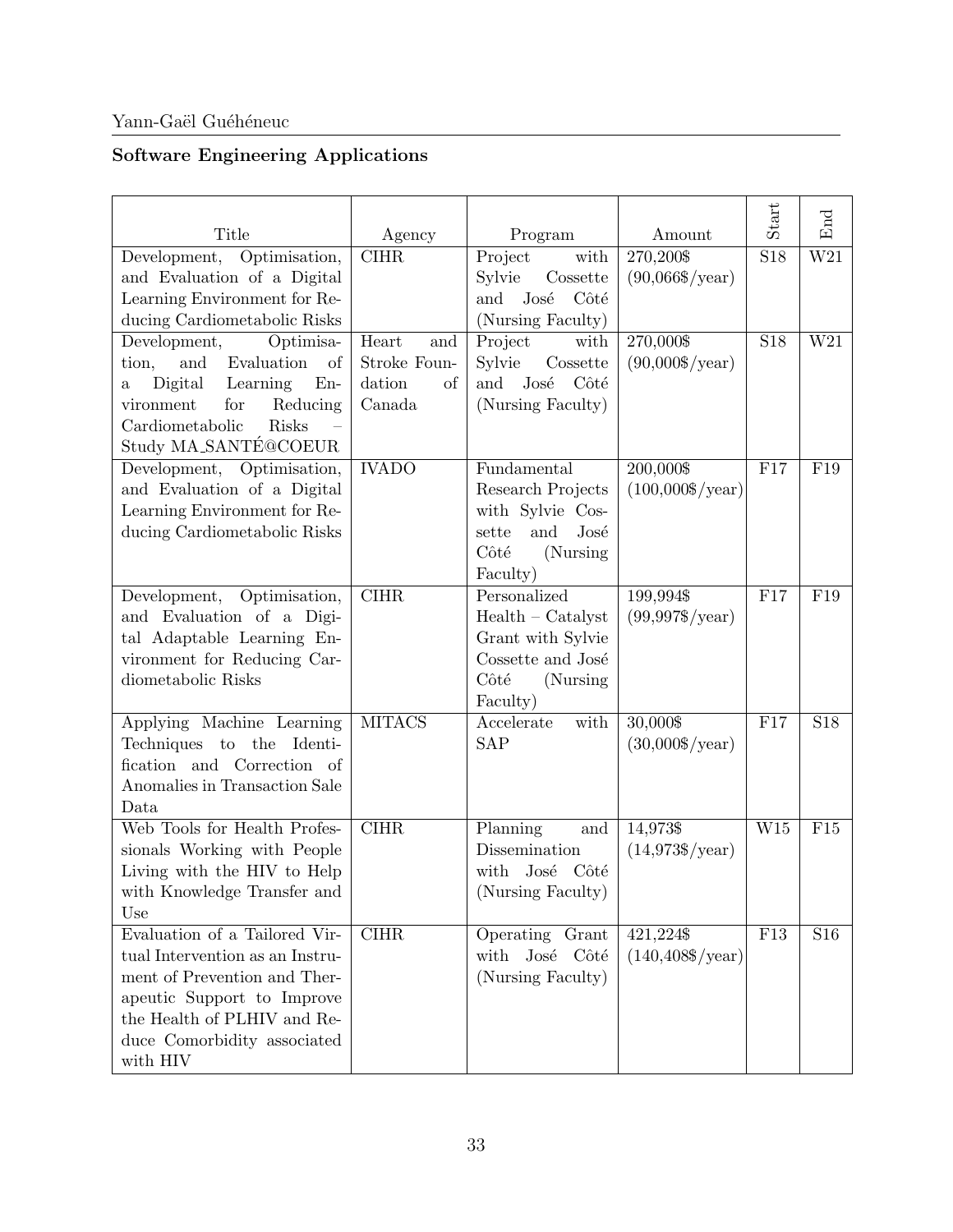| ICD Management                                                                                                                                                                                                                                        | <b>NSERC</b>                                                    | Collaborative Re-<br>search and Devel-<br>opment                                               | $\overline{$132,000}$<br>$(\$44,000/year)$                       | S12        | F16        |  |
|-------------------------------------------------------------------------------------------------------------------------------------------------------------------------------------------------------------------------------------------------------|-----------------------------------------------------------------|------------------------------------------------------------------------------------------------|------------------------------------------------------------------|------------|------------|--|
| <b>ICD</b> Managment                                                                                                                                                                                                                                  | CRIAQ                                                           | Pre-competitive<br>Research Project<br>Agreement                                               | 114,0008<br>$(38,000\sqrt{$}$ /year)                             | S12        | F16        |  |
| Operationalizing<br>Quality<br>Evaluation for Heterogeneous<br>Legacy Systems                                                                                                                                                                         | <b>MITACS</b><br>with Castor<br>Technologie                     | Accelerate                                                                                     | 80,000\$<br>(60,000)<br>for<br>six<br>interns,<br>\$15,000/year) | W12        | F15        |  |
| Transfer of a Web applica-<br>from VIH-TAVIE to<br>tion:<br>TRANSPLANT-TAVIE                                                                                                                                                                          | <b>CIHR</b>                                                     | Knowledge Trans-<br>lation<br>Supple-<br>with José<br>ment<br>Côté<br>(Nursing)<br>Faculty)    | 72,466\$<br>$(72,466\$/year)$                                    | W12        | F12        |  |
| Mechanical Engineering v3.0:<br>Peer Teaching, Material, and<br>Didactic                                                                                                                                                                              | Polytechnique<br>Montréal                                       | <b>Teaching Support</b><br>with<br>Thomas<br>Gervais (Mechan-<br>ical Engineering)             | $10,000$ \$<br>$(3,333\sqrt{year})$                              | E11        | W13        |  |
| VIH et prévention des co-<br>morbidités :<br>adapter<br>et<br>intervention<br>valider<br>une<br>virtuelle visant à réduire les<br>facteurs de risque liés aux<br>maladies cardiovasculaires et<br>au diabète chez les personnes<br>vivant avec le VIH | C <sub>II</sub> HR                                              | Catalyst<br>Grant:<br>HIV/AIDS<br>and<br>Co-morbidities<br>with José Côté<br>(Nursing Faculty) | $99,956$ \$<br>$(99,956\sqrt{$8]{year}})$                        | W11        | F11        |  |
| Assessment of a Virtual In-<br>tervention (Web Application)<br>to Improve Anti-retroviral In-<br>take                                                                                                                                                 | FRSQ                                                            | Research in Pop-<br>Health<br>ulation<br>with José Côté<br>(Nursing Faculty)                   | \$229,160<br>$(\$76,386/year)$                                   | <b>S08</b> | W11        |  |
| Efficacy of a Custom Inter-<br>vention Program to Improve<br>Anti-retroviral Intake                                                                                                                                                                   | FQRSC                                                           | Team<br>Project<br>with José Côté<br>(Nursing Faculty)                                         | \$150,000<br>$(\$75,000/year)$                                   | <b>S07</b> | W09        |  |
| Computer Support to Assess<br>the Improvement to the Be-<br>haviour of People living with<br>a long-term Disease                                                                                                                                      | FRSQ<br>$\overline{\phantom{0}}$<br><b>AIDS</b><br>Net-<br>work | Team<br>Project<br>with<br>José Côté<br>(Nursing Faculty)                                      | \$15,000                                                         | F05        | <b>S06</b> |  |
| 4 submitted $project(s)$<br>10 funded projects for a total of $2,228,974$                                                                                                                                                                             |                                                                 |                                                                                                |                                                                  |            |            |  |

34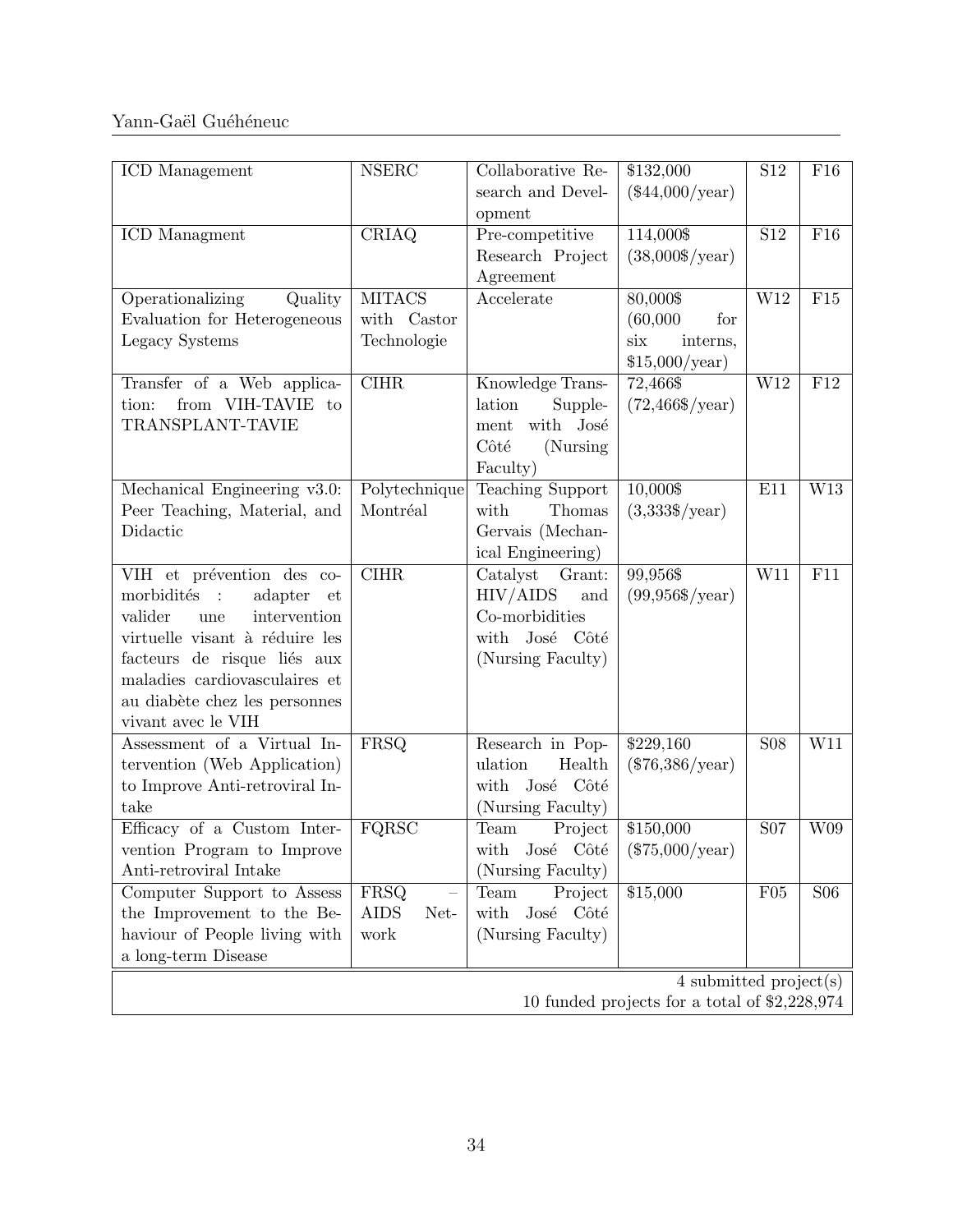## <span id="page-34-0"></span>6.2. Travel Funds

| Title                                                                                                  | Agency                                                                                           | Program                                                                                                                | Amount                                                                            | Start           | End             |  |
|--------------------------------------------------------------------------------------------------------|--------------------------------------------------------------------------------------------------|------------------------------------------------------------------------------------------------------------------------|-----------------------------------------------------------------------------------|-----------------|-----------------|--|
| Empirical Studies and Reval-<br>orisation of Software Evolu-<br>tion when Teaching Computer<br>Science | Ministère des<br>Relations in-<br>ternationales                                                  | VII <sup>e</sup><br>Commis-<br>mixte<br>sion<br>permanente<br>Québec/Wallonie-<br><b>Bruxelles</b><br>$2011 -$<br>2013 | 10,000\$                                                                          | A11             | E13             |  |
| Naouel Moha's Ph.D. Defense                                                                            | Crédits<br><b>BQR</b><br>Internation-<br>alisation de<br>la recherche,<br>Université de<br>Lille | Refund of Travel<br>Costs to Montreal                                                                                  | \$2,215                                                                           | W08             | <b>S08</b>      |  |
| Detection and Correction of<br>Design Defects                                                          | Af-<br>Foreign<br>fairs<br>and<br>Interna-<br>tional Trade<br>Canada                             | Refund of Travel<br>Costs<br>the<br>to<br>WBT Showcase                                                                 | \$495                                                                             | S <sub>07</sub> | S <sub>07</sub> |  |
| Towards<br>a Domain-specific<br>Language to Suggest Correc-<br>tions to Design Defects                 | INRIA-<br>FQRNT                                                                                  | Project<br>Team<br>with<br>Laurence<br>Duchien et Anne-<br>Francoise<br>Le<br>Meur<br>(INRIA<br>Futurs ADAM)           | \$12,000<br>$(\$1000/months$<br>\$850<br>$+$<br>for<br>travel<br>$ex-$<br>penses) | F07             | <b>W08</b>      |  |
| <b>Invited Professor</b>                                                                               | Égide                                                                                            | Team<br>Project<br>with<br>Laurence<br>Duchien et Anne-<br>Francoise<br>Le<br>Meur<br>(INRIA<br>Futurs ADAM)           | \$4,400                                                                           | W07             | W07             |  |
| $\overline{0}$ submitted project(s)<br>5 funded projects for a total of \$29,110                       |                                                                                                  |                                                                                                                        |                                                                                   |                 |                 |  |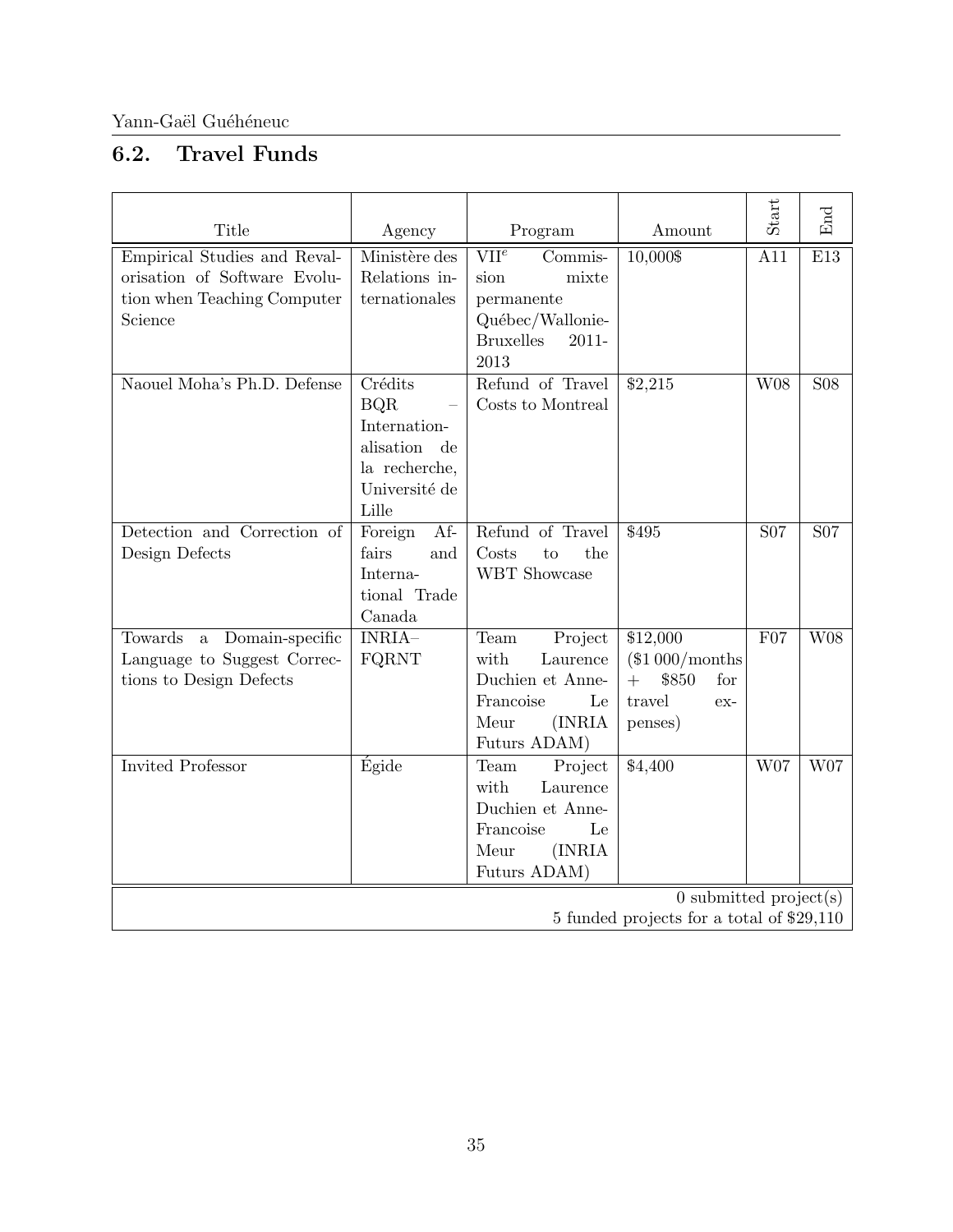Fonctionnalités et traçabilité. J'ai développé une technique basée sur les traces d'exécution pour identifier les fonctionnalités plus précisément que précédemment [1]. J'ai aussi travaillé sur la traçabilité des besoins dans le code [36], l'évaluation du coût de leur (ré)implantation, leur identification dans le code et la miniaturisation de programmes.

[1] Giuliano Antoniol and Yann-Gaël Guéhéneuc. Feature identification: An epidemiological metaphor. Transactions on Software Engineering (TSE), 32(9):627–641, September 2006. 15 pages.

Impact des patrons sur le code. J'ai proposé la première approche d'identification des patrons de conception gérant automatiquement leurs variations et expliquant leurs  $|1|$ . Je fût le premier à étudier l'impact sur les classes des rôles qu'elles jouent dans des patrons et leurs dépendances et maintenant considère les systèmes multi-langages [62] et d'autres paradigmes [35].

[1] Yann-Gaël Guéhéneuc and Giuliano Antoniol. DeMIMA: A multi-layered framework for design pattern identification. Transactions on Software Engineering (TSE), 34(5):667–684, September 2008. 18 pages.

Impact des antipatrons sur le code. Les mauvaises odeurs de code et les antipatrons de conception sont "opposés" aux patrons de conception. J'ai proposé la première méthode pour spécifier systématiquement et identifier automatiquement les antipatrons  $[1]$ . J'ai étendu ces recherches à d'autres paradigmes, comme les services,  $e.g., [43]$  and [46].

[1] Naouel Moha, Yann-Gaël Guéhéneuc, Laurence Duchien, and Anne-Françoise Le Meur. DECOR: A method for the specification and detection of code and design smells. Transactions on Software Engineering (TSE), 36(1):20–36, January–February 2010. 16 pages.

Impact des patrons et autres informations sur les développeurs. J'ai mis en place le premier laboratoire expérimental avec oculomètres pour le logiciel. J'ai réalisé les premières études sur l'utilisation par les développeurs des patrons et des notations associées, du débogage [24], des traces d'interactions  $[34]...$  J'ai participé à l'introduction des d'antipatron linguistique [1].

[1] Venera Arnaoudova, Laleh Mousavi Eshkevari, Massimiliano Di Penta, Rocco Oliveto, Giuliano Antoniol, and Yann-Gaël Guéhéneuc. REPENT: Analyzing the nature of identifier renamings. Transactions on Software Engineering (TSE), 40(5):502–532, May 2014. 30 pages.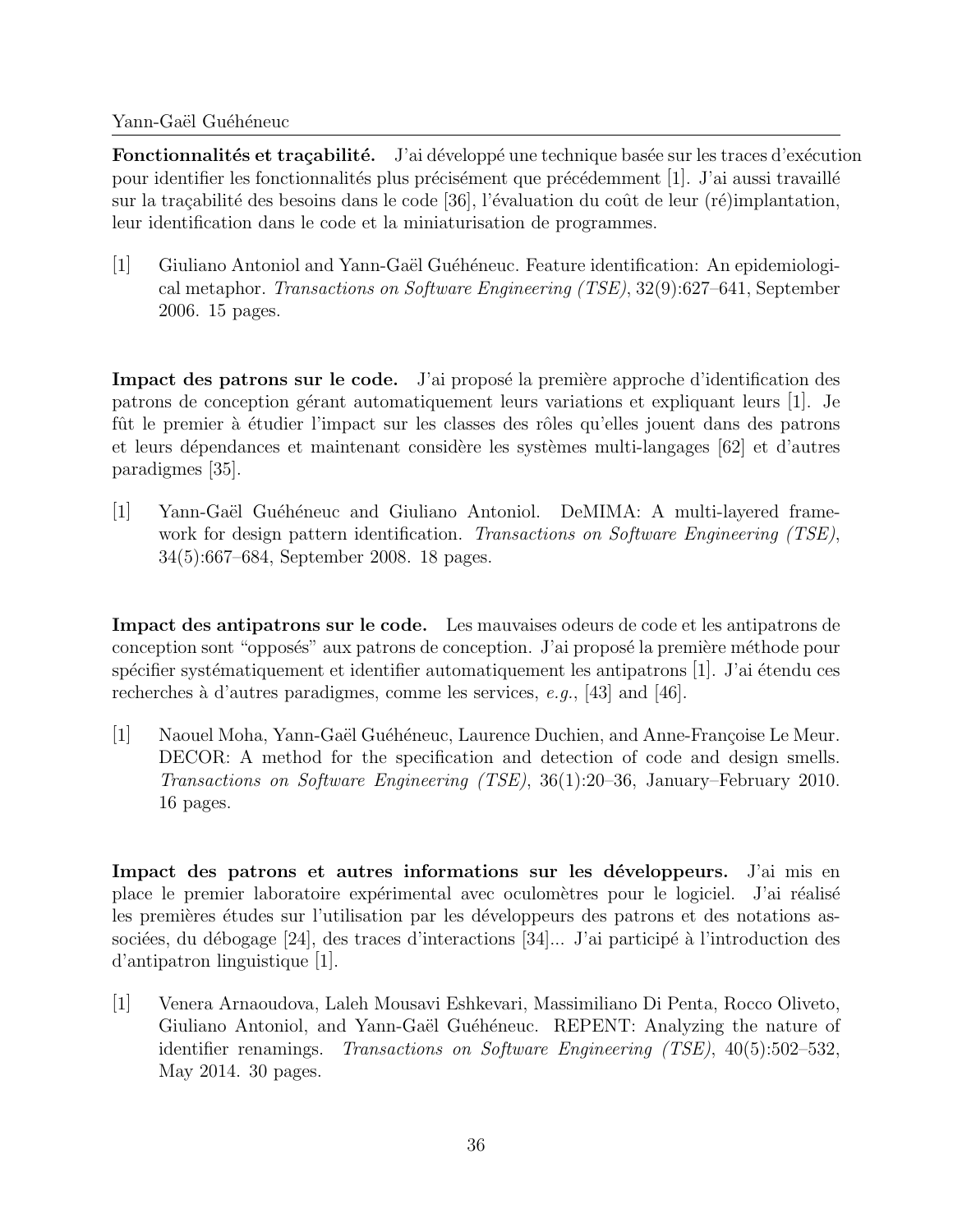Génie logiciel empirique pour l'Internet des objets. Aujourd'hui, des milliards d'objets connectés font partis et utilisent des logiciels complexes. Comme en 1968, nous faisons face à une crise du logiciel mais d'une magnitude sans précédent due à l'Internet des objets (IdO). J'ai démarré des recherches sur l'IdO, en étudiant la fragmentation des logiciels le propulsant [1], et continue activement ces recherches, e.g., miniaturiser des programmes [22] ou analyser StackOverflow [11].

[1] Mohab Aly, Foutse Khomh, Yann-Gaël Guéhéneuc, Hironori Washizaki, and Soumaya Yacout. Is fragmentation a threat to the success of the Internet of Things? Internet of Things Journal (IoTJ),  $6(1)$ :472–487, February 2019. 15 pages.

# 7. Publications

Students names are in bold. I always take an active part of the research work, software development, and writing of any article.

# 7.1. Proceedings and Books

- [2] Yann-Gaël Guéhéneuc and Shinpei Hayashi, editors. Proceedings of the  $28^{th}$  International Conference on Program Comprehension. IEEE CS Press, July 2020.
- [3] Yann-Gaël Guéhéneuc and Gi-hwon Kwon, editors. Proceedings of the  $21^{th}$  Asia-Pacific Software Engineering Conference. IEEE CS Press, December 2014.
- [4] Yann-Gaël Guéhéneuc and Tom Mens, editors. Proceedings of the  $29<sup>th</sup> International$ Conference on Software Maintenance. IEEE CS Press, September 2013.
- $[5]$  Yann-Gaël Guéhéneuc. Un cadre pour la traçabilité des motifs de conception. Editions universitaires européennes, 360 pages. June  $2010$ . ISBN :  $978-613-1-50950-6$ .
- [6] Serge Demeyer, Kim Mens, Roel Wuyts, Yann-Gaël Guéhéneuc, Andy Zaidman, Neil Walkinshaw, Ademar Aguiar, and Stéphane Ducasse, editors. Report of the 6<sup>th</sup> international Workshop on Object-Oriented Reengineering (WOOR). Springer-Verlag, 12 pages. July 2005.

# 7.2. Book Chapters

- [7] Foutse Khomh and Yann-Gaël Guéhéneuc. Empirical Software Engineering. In Sungdeok Cha, Richard N. Taylor, and Kyo C. Kang, editors, *Handbook on Software* Engineering (HoSE), chapter 7, pages 285–320. Springer, 35 pages. February 2019. (NSERC DG)
- [8] Yann-Gaël Guéhéneuc, Gi-hwon Kwon, and Pornsiri Muenchaisri. Guest Editorial: Special Section with the Extensions to the Best Papers from APSEC'13 and APSEC'14.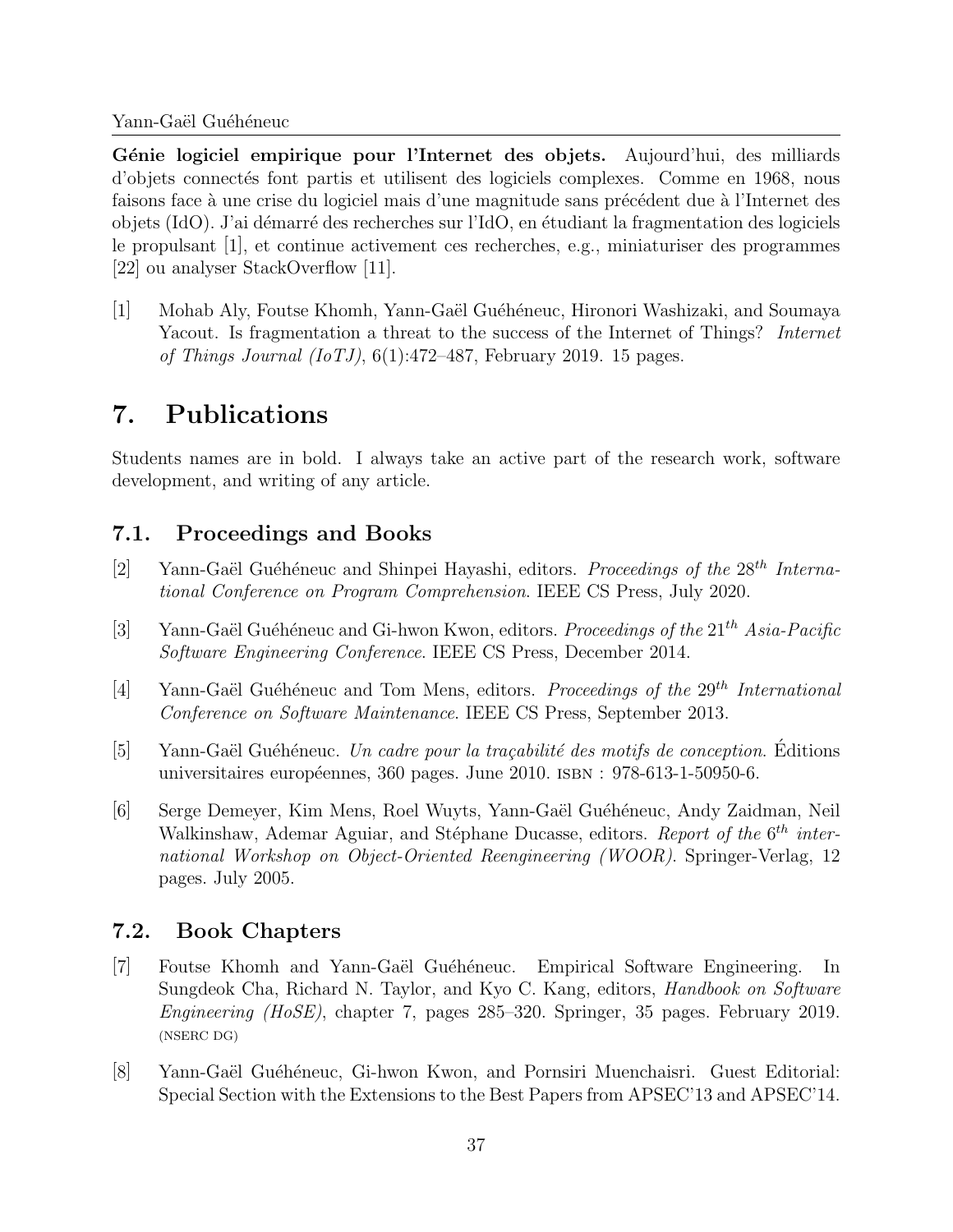In Yann-Gaël Guéhéneuc, Gi-hwon Kwon, and Pornsiri Muenchaisri, editors, *Informa*tion and Software Technology (IST), volume 74, chapter 1, pages 181–182. Elsevier, 2 pages. June 2016. (CRC on Software Patterns)

- [9] Yann-Gaël Guéhéneuc and Tom Mens. Guest Editorial: Introduction to the Special Issue on Software Maintenance and Evolution Research. In Yann-Gaël Guéhéneuc and Tom Mens, editors, Journal of Empirical Software Engineering (EMSE), volume 20, chapter 1, pages 1193–1197. Springer, 4 pages. February 2015. (CRC on Software Patterns)
- [10] Foutse Khomh, Yann-Ga¨el Gu´eh´eneuc, Giuliano Antoniol et Massimiliano Di Penta. Modèles de qualité et conception des programmes. Abdelhak-Djamel Seriai, éditeur, Evolution et maintenance des systèmes logiciels  $(EMSL)$ , chapitre 3, pages 85–116. Editions Lavoisier, Hermes Science. Traité IC2, série Informatique et Systèmes d'Information. 32 pages. avril 2014. (NSERC DG)
- $[11]$  Nasir Ali, Yann-Gaël Guéhéneuc, and Giuliano Antoniol. Factors Impacting the Inputs of Traceability Recovery Approaches. In Andrea Zisman and Jane Cleland-Huang, editors, Software and Systems Traceability (SST), chapter 7, pages 99–127. Springer, 28 pages. September 2012. (NSERC DG and CRC on Software Patterns)
- [12] Yann-Gaël Guéhéneuc. Design Patterns: Empirical Studies on the Impact of Design Patterns on Quality. In Phil Laplante, editor, Encyclopedia of Software Engineering (ESE), chapter 19, pages 204–219. Taylor and Francis Group, 16 pages. September 2010. (NSERC DG and CRC on Software Patterns)
- [13] Tom Mens, Yann-Ga¨el Gu´eh´eneuc, Juan Fernandez-Ramil, and Maja D'Hondt. Guest Editorial: Software Evolution. In Tom Mens, Yann-Gaël Guéhéneuc, Juan Fernandez-Ramil, and Maja D'Hondt, editors, *IEEE Software*, volume 27, chapter 1, pages 22–25. IEEE CS Press, 4 pages. July–August 2010. (CRC on Software Patterns)
- $|14|$  Luc Charest, Yann-Gaël Guéhéneuc, and **Yousra Tagmouti**. Translating Design Pattern Concepts to Hardware Concepts. In El Mostapha Aboulhamid and Frédéric Rousseau, editors, *System Level Design with .Net Technology (NET)*, chapter 4, pages 93–118. CRC Press, 25 pages. September 2009. (NSERC DG and CRC on Software Patterns)
- [15] Khashayar Khosravi and Yann-Gaël Guéhéneuc. On Issues with Software Quality Models. In *Software Quality Metrics*, chapter 11, pages 218–235. ICFAI University Press, 28 pages. January 2008. (NSERC DG)
- [16] Yann-Gaël Guéhéneuc, Jean-Yves Guyomarc'h, Khashayar Khosravi, and Houari Sahraoui. Design Patterns as Laws of Quality. In *Object-oriented Design* Knowledge: Principles, Heuristics, Best Practices (OODK), chapter 5, pages 105–142. Idea Group, 35 pages. January 2006. (NSERC DG and Start-up fund)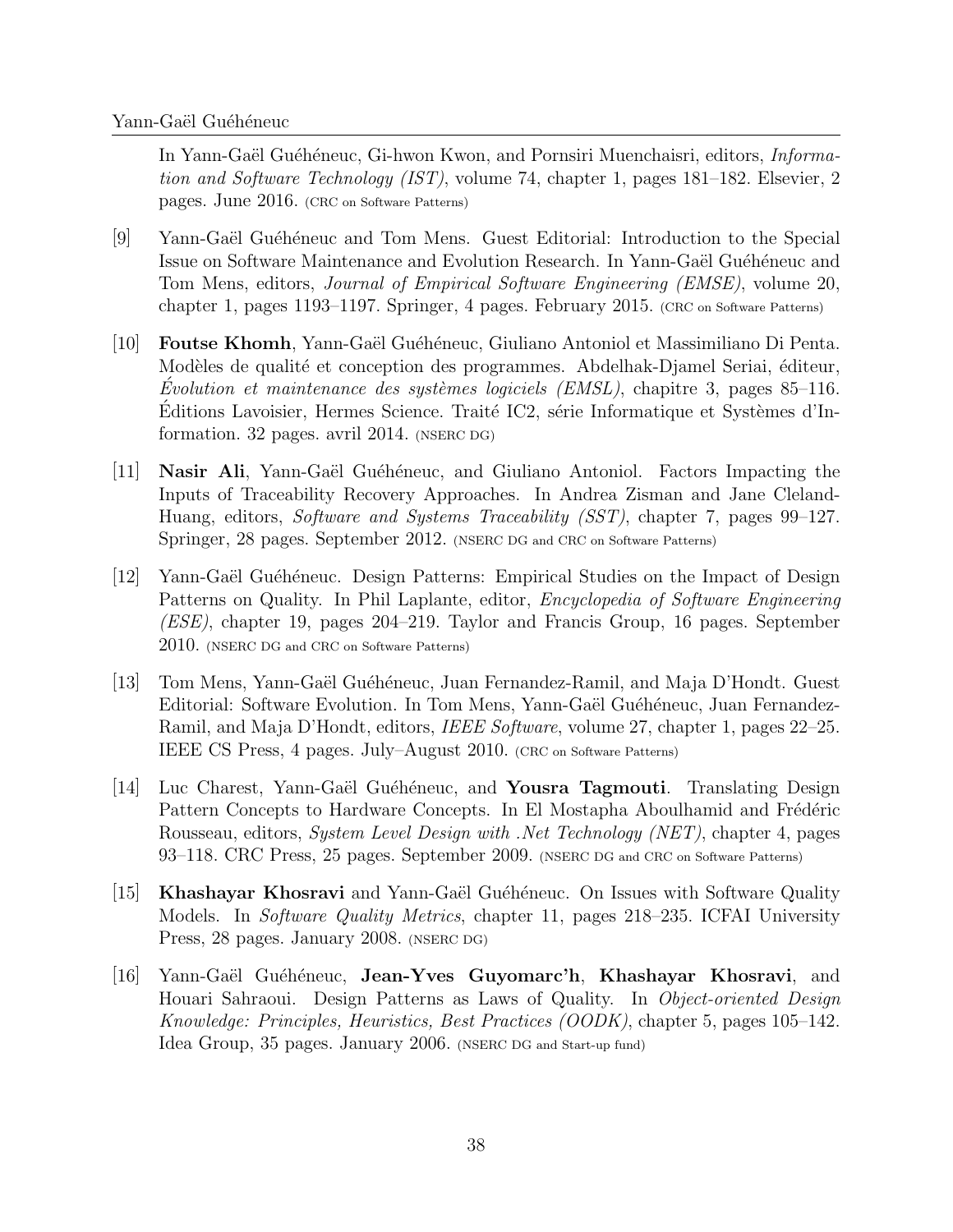## 7.3. Journal Articles

## Referred Journal Articles

- [17] Gias Uddin, Yann-Gaël Guéhéneuc, Foutse Khomh, and Chanchal Roy. An Empirical Study of an Ensemble of Stand-Alone Sentiment Detection Tools for Software Engineering. In Mauro Pezze, editor, Transactions on Software Engineering and Methodology  $(TOSEM)$ . ACM Press, October 2021. (NSERC DG and CRC on ESE for the IoT)
- [18] Fatima Sabir, Yann-Gaël Guéhéneuc, Francis Palma, Naouel Moha, Ghulam Rasool, and Hassan Akhtar. A Mixed-method Approach to Recommend Corrections and Correct REST Antipatterns. In Emerson Murphy-Hill, editor, Transactions on Software Engineering (TSE). IEEE CS Press, 19 pages. October 2021. (CRC on ESE for the IoT)
- $|19|$  Gias Uddin, **Fatima Sabir**, Yann-Gaël Guéhéneuc, **Omar Alam**, and Foutse Khomh. An Empirical Study of IoT Topics in IoT Developer Discussions on Stack Overflow. In Robert Feldt and Thomas Zimmermann, editors, Empirical Software Engineering  $(EMSE)$ , 26(121). Springer, 47 pages. September 2021. (CRC on ESE for the IoT)
- [20] Cristiano Politowski, Fabio Petrillo, Gabriel C. Ullmann, and Yann-Gaël Guéhéneuc. Game Industry Problems: an Extensive Analysis of the Gray Literature. In Günther Ruhe, editor, *Information and Software Technology (IST)*, 134. Elsevier, 18 pages. June 2021. (NSERC DG and CRC on ESE for the IoT)
- [21] Zeinab Kermansaravi, Md. Saidur Rahman, Foutse Khomh, Fehmi Jaafar, and Yann-Gaël Guéhéneuc. Investigating Design Patterns and Design Anti-pattern Mutations and their Change- and Fault-proneness. In Robert Feldt and Thomas Zimmermann, editors, *Empirical Software Engineering (EMSE)*, 26(9). Springer, 41 pages. January 2021. (NSERC DG and CRC on Software Patterns)
- [22] Manel Abdellatif, Anas Shatnawi, Hafedh Mili, Naouel Moha, Ghizlane El Boussaidi, Geoffrey Hecht, Jean Privat, and Yann-Gaël Guéhéneuc. A Taxonomy of Service Identification Approaches for Legacy Software Systems Modernization. In Paris Avgeriou and David Shepherd, editors, Journal of Systems and Software (JSS), 173. Elsevier, 21 pages. November 2020. (NSERC DG and FRQ-NT team grant)
- [23] Cristiano Politowski, Fabio Petrillo, Jo˜ao Eduardo Montandon, Marco Tulio Valente, and Yann-Gaël Guéhéneuc. Are Game Engines Software Frameworks? A Three-perspective Study. In Paris Avgeriou and David Shepherd, editors, Journal of Systems and Software (JSS), 171. Elsevier, 22 pages. October 2020. (NSERC DG and CRC on ESE for the IoT)
- [24] Guilherme Lacerda, Fábio Petrillo, Marcelo Pimenta, and Yann-Gaël Guéhéneuc. Code Smells and Refactoring: A Tertiary Systematic Review of Challenges and Observations. In Paris Avgeriou and David Shepherd, editors, *Journal of Systems and* Software (JSS), 167. Elsevier, 44 pages. September 2020. (CRC on ESE for the IoT)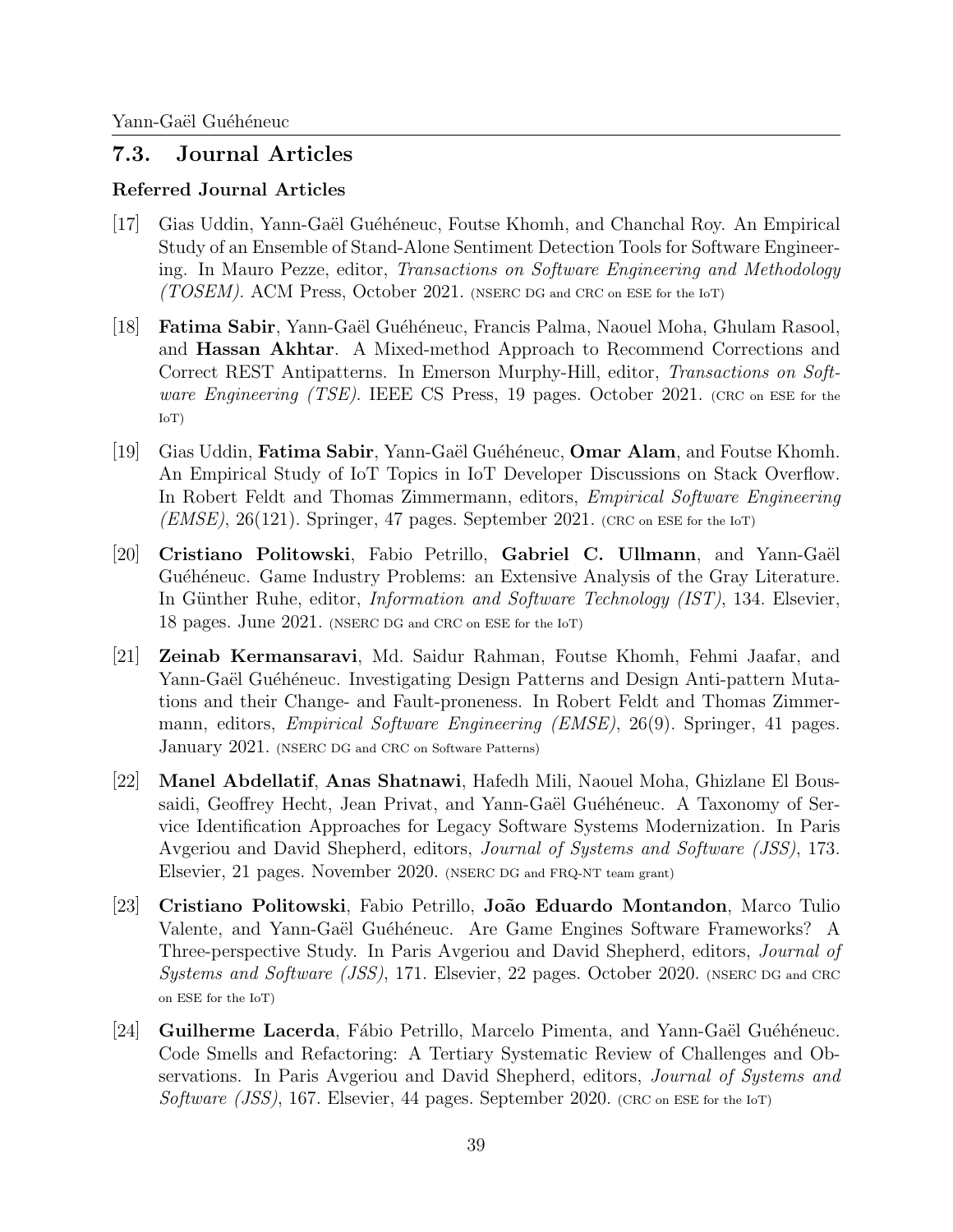- [25] Manel Abdellatif, Rafik Tighilt, Abdelkarim Belkhir, Naouel Moha, Yann-Gaël Guéhéneuc, and Eric Beaudry. A Multi-dimensional Study on the State of the Practice of REST APIs Usage in Android Apps. In Robert J. Hall, editor, Automated Software Engineering  $(JASE)$ , 27:pages187–228. Springer, 42 pages. August 2020. (FRQ-NT team grant)
- [26] **Zohreh Sharafi**, Bonita Sharif, Yann-Gaël Guéhéneuc, Andrew Begel, Romain Bednarik, and Martha Crosby. A Practical Guide on Conducting Eye Tracking Studies in Software Engineering. In Robert Feldt and Thomas Zimmermann, editors, Empirical Software Engineering (EMSE), 25:3128–3174. Springer, 52 pages. June 2020. (NSERC DG)
- [27] **Diana El Masri**, Fábio Petrillo, Yann-Gaël Guéhéneuc, Abdelwahab Hamou-Lhadj, and Anas Bouziane. A Systematic Literature Review on Automated Log Abstraction Techniques. In Günther Ruhe, editor, *Information and Software Technology (IST)*, 122. Elsevier, 23 pages. June 2020. (CRC on ESE for the IoT)
- [28] Cristiano Politowski, Foutse Khomh, Simone Romano, Giuseppe Scanniello, F´abio Petrillo, Yann-Gaël Guéhéneuc, and Abdou Maiga. A Large Scale Empirical Study of the Impact of Spaghetti Code and Blob Anti-patterns on Program Comprehension. In Günther Ruhe, editor, *Information and Software Technology (IST)*, 122. Elsevier, 17 pages. June 2020. (NSERC DG)
- [29] Antoine Barbez, Foutse Khomh, and Yann-Gaël Guéhéneuc. A Machine-learning based Ensemble Method for Anti-patterns Detection. In Paris Avgeriou and David Shepherd, editors, *Journal of Systems and Software (JSS)*, 161. Elsevier, 15 pages. March 2020. (NSERC DG and CRC on Multi-language Systems)
- [30] Rodrigo Morales, Rubén Saborido, and Yann-Gaël Guéhéneuc. MoMIT: Porting a JavaScript Interpreter on a Quarter Coin. Transactions on Software Engineering (TSE). IEEE CS Press, 15 pages. January 2020. (CRC on ESE for the IoT)
- [31] Jo˜ao Eduardo Montandon, Cristiano Politowski, Luciana Lourdes Silva, Marco Tulio Valente, Fábio Petrillo, and Yann-Gaël Guéhéneuc. What Skills do IT Companies look for in New Developers? A Study with Stack Overflow Jobs. In Günther Ruhe, editor, Information and Software Technology (IST), 129. Elsevier, Short article. 6 pages. January 2020. (CRC on ESE for the IoT)
- [32] **Francis Palma**, Naouel Moha, and Yann-Gaël Guéhéneuc. UniDoSA: The Unified Specification and Detection of Service Antipatterns. In Nenad Medvidovic, editor, Transactions on Software Engineering (TSE), 45(10):1024–1053. IEEE CS Press, 31 pages. October 2019. (NSERC DG)
- [33] F´abio Petrillo, Yann-Ga¨el Gu´eh´eneuc, Marcelo Pimenta, Carla Maria Dal Sasso Freitas, and Foutse Khomh. Swarm Debugging: the Collective Intelligence on Interactive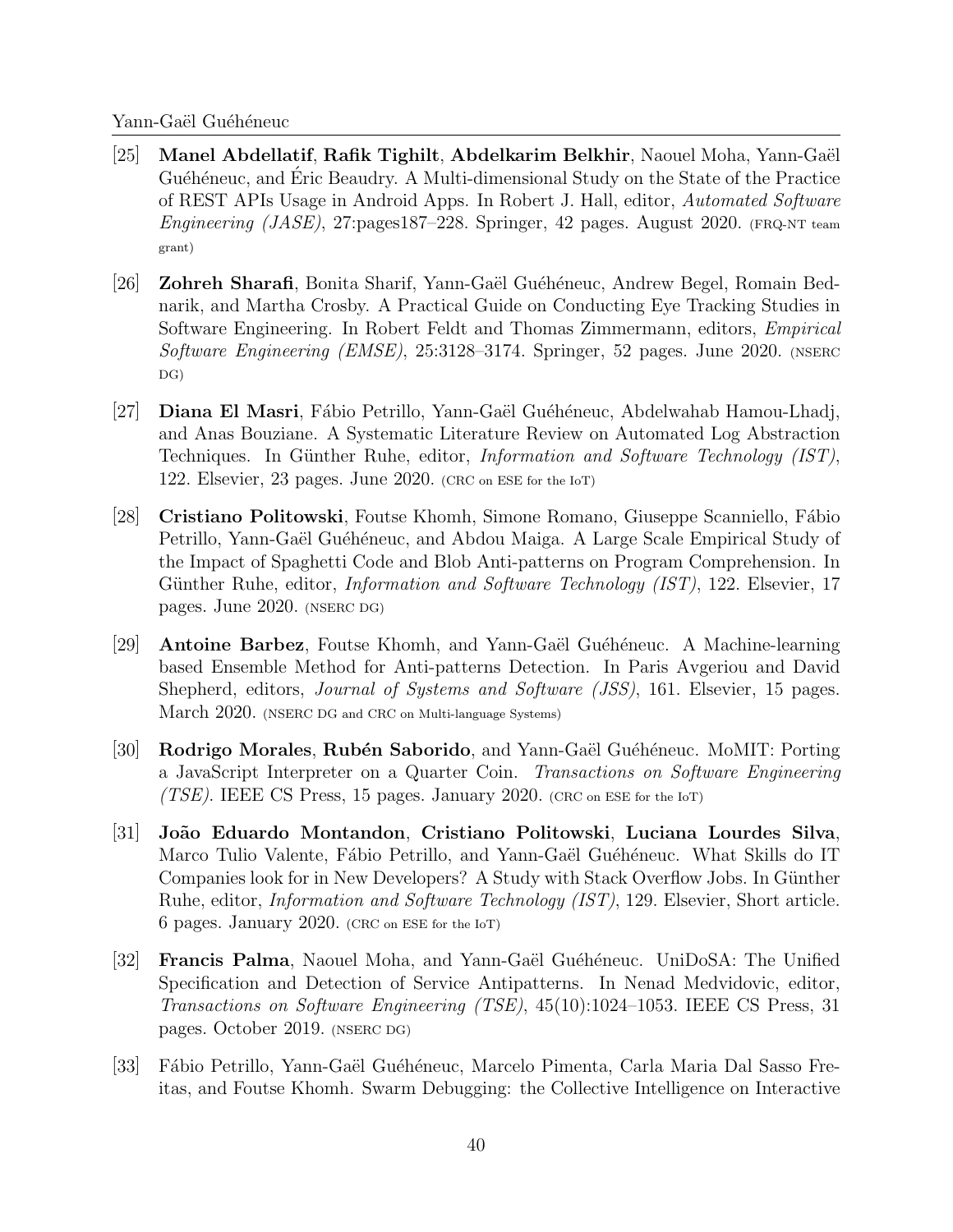Debugging. In Paris Avgeriou and David Shepherd, editors, *Journal of Systems and* Software (JSS), 153:152-174. Elsevier, 22 pages. July 2019. (NSERC DG and CRC on Multilanguage Systems)

- [34] Mahdis Zolfagharinia, Bram Adams, and Yann-Gaël Guéhéneuc. A Study of Build Inflation in 30 Million CPAN Builds on 13 Perl Versions and 10 Operating Systems. In Robert Feldt and Thomas Zimmermann, editors, Empirical Software Engineering (EMSE), 24:3933–3971. Springer, 38 pages. March 2019. (NSERC DG and CRC on Software Patterns)
- [35] Hayet Brabra, Achraf Mtibaa, F´abio Petrillo, Philippe Merle, Layth Sliman, Naouel Moha, Walid Gaaloul, Yann-Gaël Guéhéneuc, Boualem Benatallah, and Faîez Gargouri. On the Semantic Detection of Cloud API (Anti)Patterns. In Claes Wohlin, editor, *Information and Software Technology (IST)*, 107(3):65–82. Elsevier, 17 pages. March 2019. (NSERC DG)
- [36] Mohab Aly, Foutse Khomh, Yann-Gaël Guéhéneuc, Hironori Washizaki, and Soumaya Yacout. Is Fragmentation a Threat to the Success of the Internet of Things? In Xuemin Shen, editor, Internet of Things Journal (IoTJ), 6(1):472–487. IEEE CS Press, 15 pages. February 2019. (CRC on Empirical Software Engineering for the Internet of Things)
- [37] **Fatima Sabir, Francis Palma,** Ghulam Rasool, Yann-Gaël Guéhéneuc, and Naouel Moha. A Systematic Literature Review on the Detection of Smells and their Evolution in Object-Oriented and Service-Oriented Systems. In Rajkumar Buyya, editor, Software: Practice and Experience (SPE), 49(1):3–39. Wiley, 36 pages. January 2019. (CRC on Multi-language Systems)
- [38] Rubén Saborido, Rodrigo Morales, Foutse Khomh, Yann-Gaël Guéhéneuc, and Giuliano Antoniol. Getting the Most from Map Data Structures in Android. In Robert Feldt and Thomas Zimmermann, editors, *Journal of Empirical Software Engineering*  $(EMSE), 23(5):2829-2864.$  Springer, 35 pages. October 2018. (NSERC DG and CRC on Multilanguage Systems)
- [39] Hironori Washizaki, Foutse Khomh, and Yann-Ga¨el Gu´eh´eneuc. ProMeTA: A Taxonomy for Program Metamodels in Program Reverse Engineering. In Bram Adams and Denys Poshyvanyk, editors, Journal of Empirical Software Engineering (EMSE), 23(4):2323–2358. Springer, 35 pages. August 2018. (NSERC DG and CRC on Multi-language Systems)
- [40] Cristiano Politowski, Lisandra M. Fontoura, Fábio Petrillo, and Yann-Gaël Guéhéneuc. Learning from the Past: a Process Recommendation System for Video Game Projects using Postmortems Experiences. In Claes Wohlin, editor, Information and Software Technology (IST), 100:103-118. Elsevier, 15 pages. August 2018. (NSERC DG)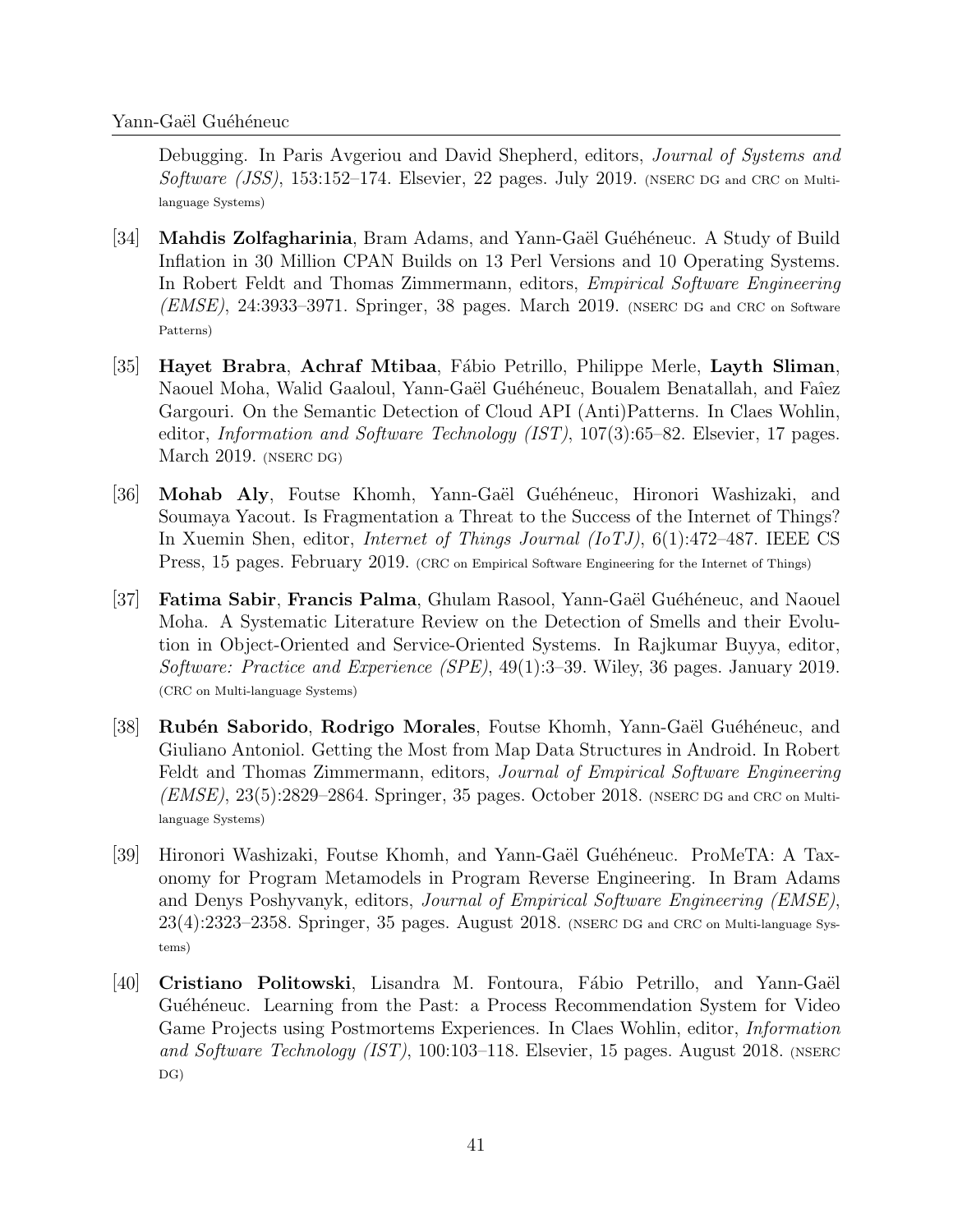- $[41]$  Fábio Petrillo, Philippe Merle, Francis Palma, Naouel Moha, and Yann-Gaël Guéhéneuc. A Lexical and Semantical Analysis on REST Cloud Computing APIs. In Donald Ferguson, Víctor Méndez Muñoz, Jorge S. Cardoso, Markus Helfert, and Claus Pahl, editors, Communications in Computer and Information Science (CCIS), 864:308–332. Springer, CLOSER 2017. 24 pages. July 2018. (CRC on Multi-language Systems)
- [42] Le An, Foutse Khomh, and Yann-Gaël Guéhéneuc. An Empirical Study of Crashinducing Commits in Mozilla Firefox. In Rachel Harrison, editor, Software Quality Journal  $(SQJ)$ ,  $26(2):$ 553–584. Springer, 33 pages. June 2018. (NSERC DG and CRC on Multilanguage Systems)
- <sup>[43]</sup> Zéphyrin Soh, Foutse Khomh, Yann-Gaël Guéhéneuc, and Giuliano Antoniol. Noise in Mylyn Interaction Traces and Its Impact on Developers and Recommendation Systems. In Robert Feldt and Thomas Zimmermann, editors, Journal of Empirical Software Engineering (EMSE),  $23(2)$ :645–692. Springer, 49 pages. April 2018. (NSERC DG and CRC on Multi-language Systems)
- [44] Jane Huffman Hayes, Alexander Dekhtyar, Jody Larsen, and Yann-Gaël Guéhéneuc. Effective Use of Analysts' Effort in Automated Tracing. In Pericles Loucopoulos, editor, Requirements Engineering (REEN), 23(1):119–143. Springer, 26 pages. March 2018. (NSERC DG and CRC on Multi-language Systems)
- <sup>[45]</sup> Aminata Sabané, Yann-Gaël Guéhéneuc, Venera Arnaoudova, and Giuliano Antoniol. Fragile Base-class Problem, Problem? In Mika V. Mäntylä, Magne Jørgensen, Paul Ralph, and Hakan Erdogmus, editors, Journal of Empirical Software Engineering (EMSE),  $22(5):2612-2657$ . Springer, Special issue on negative results. 46 pages. October 2017. (NSERC DG and CRC on Software Patterns)
- [46] **Fehmi Jaafar**, Angela Lozano, Yann-Gaël Guéhéneuc, and Kim Mens. Analyzing Software Evolution and Quality by Extracting Asynchrony Change Patterns. In Paris Avgeriou and David Shepherd, editors, Journal of Systems and Software (JSS), 131:311–322. Elsevier, 12 pages. September 2017. (NSERC DG and CRC on Multi-language Systems)
- [47] Latifa Guerrouj, Zeinab Kermansaravi, Venera Arnaoudova, Benjamin C. M. **Fung**, Foutse Khomh, Giuliano Antoniol, and Yann-Gaël Guéhéneuc. Investigating the Relation between Lexical Smells and Change- and Fault-proneness: An Empirical Study. In Rachel Harrison, editor, Software Quality Journal (SQJ), 25(3):641–670. Springer, 30 pages. September 2017. (NSERC DG and CRC on Software Patterns)
- [48] Francis Palma, Javier Gonzalez-Huerta, Mohamed Founi, Naouel Moha, Guy Tremblay, and Yann-Gaël Guéhéneuc. Semantic Analysis of RESTful APIs for the Detection of Linguistic Patterns and Antipatterns. In Alistair Barros, Daniela Grigori, and Nanjangud Narendra, editors, International Journal of Cooperative Information Systems (IJCIS),  $26(2)$ :1–37. World Scientific, 38 pages. June 2017. (NSERC DG and CRC) on Software Patterns)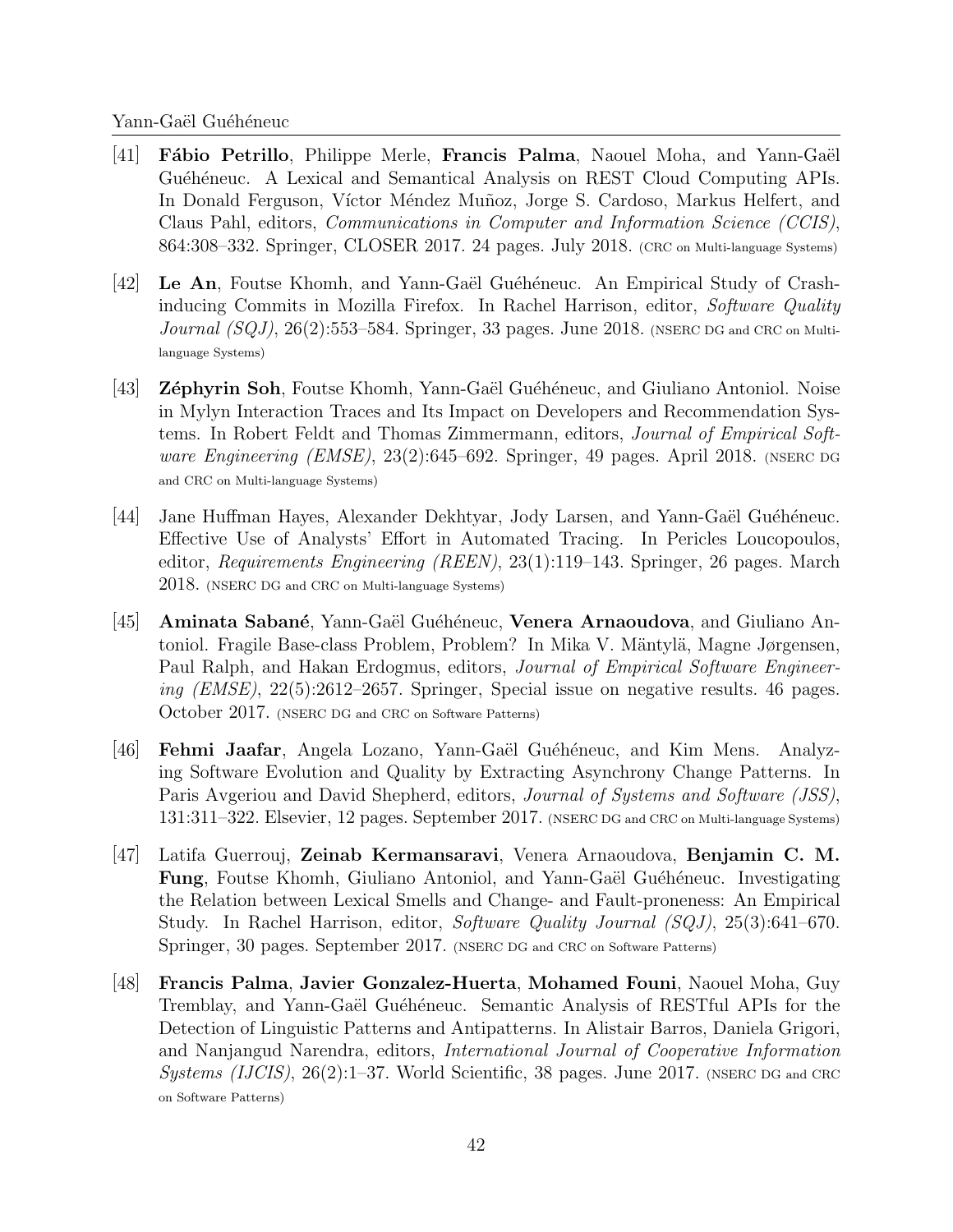- <sup>[49]</sup> Wei Wu, Foutse Khomh, Bram Adams, Yann-Gaël Guéhéneuc, and Giuliano Antoniol. An Exploratory Study of API Changes and Usages based on Apache and Eclipse Ecosystems. In Lionel Briand and Thomas Zimmermann, editors, Journal of Empirical Software Engineering (EMSE), 21(6):2366–2412. Springer, 47 pages. December 2016. (NSERC DG and CRC on Software Patterns)
- [50] Wenbin Li, Jane Huffman Hayes, Giulio Antoniol, Yann-Gaël Guéhéneuc, and Bram Adams. Error Leakage and Wasted Time: Sensitivity and Effort Analysis of a Requirements Consistency Checking Process. In Marouane Kessentini and Mel O Cinnéide, editors, Journal of Software: Evolution and Process (JSEP), 28(12):1061–1080. Wiley, 20 pages. October 2016. (NSERC DG and CRC on Software Patterns)
- [51] Fehmi Jaafar, Yann-Gaël Guéhéneuc, Sylvie Hamel, Foutse Khomh, and Mohammad Zulkernine. Evaluating the Impact of Design Pattern and Anti-pattern Dependencies on Changes and Faults. In Massimiliano Di Penta, Rocco Oliveto, and Romain Robbes, editors, Journal of Empirical Software Engineering (EMSE), 21(3):896–931. Springer, 35 pages. February 2016. (NSERC DG and CRC on Software Patterns)
- [52] **Zohreh Sharafi, Zéphyrin Soh,** and Yann-Gaël Guéhéneuc. A Systematic Literature Review on the Usage of Eye-tracking in Software Engineering. In Guenther Ruhe, Guilherme Horta Travassos, and Laurie Williams, editors, Journal of Information and Software Technology (IST), 67:79-107. Elsevier, 28 pages. November 2015. (NSERC DG and CRC on Software Patterns)
- [53] José Côté, Sylvie Cossette, Pilar Ramirez-Garcìa, Alexandra De Pokomandy, Catherine Worthington, Marie-Pierre Gagnon, Patricia Auger, François Boudreau, Joyal Miranda, Yann-Gaël Guéhéneuc, and Cécile Tremblay. Evaluation of a Web-based Tailored Intervention (TAVIE en santé) to Support People Living with HIV in the Adoption of Health Promoting Behaviours: an Online Randomized Controlled Trial Protocol. BMC Public Health (BMC), 15. Springer, October 2015.
- [54] Wei Wu, Adrien Serveaux, Yann-Gaël Guéhéneuc, and Giuliano Antoniol. The Impact of Imperfect Change Rules on Framework API Evolution Identification: An Empirical Study. In Victor R. Basili and Lionel C. Briand, editors, Empirical Software Engineering (EMSE),  $20(4)$ :1126–1158. Springer, 32 pages. August 2015. (NSERC DG and CRC on Software Patterns)
- [55] Nasir Ali, Zohreh Sharafi, Yann-Gaël Guéhéneuc, and Giuliano Antoniol. An Empirical Study on the Importance of Source Code Entities for Requirements Traceability. In Victor R. Basili and Lionel C. Briand, editors, Empirical Software Engineering  $(EMSE)$ ,  $20(2):442-478$ . Springer, 37 pages. April 2015. (NSERC DG and CRC on Software Patterns)
- [56] José Côté, Gaston Godin, Pilar Ramirez-García, Geneviève Rouleau, Anne Bourbonnais, Yann-Gaël Guéhéneuc, Cécile Tremblay, and Joanne Otis. Virtual Intervention to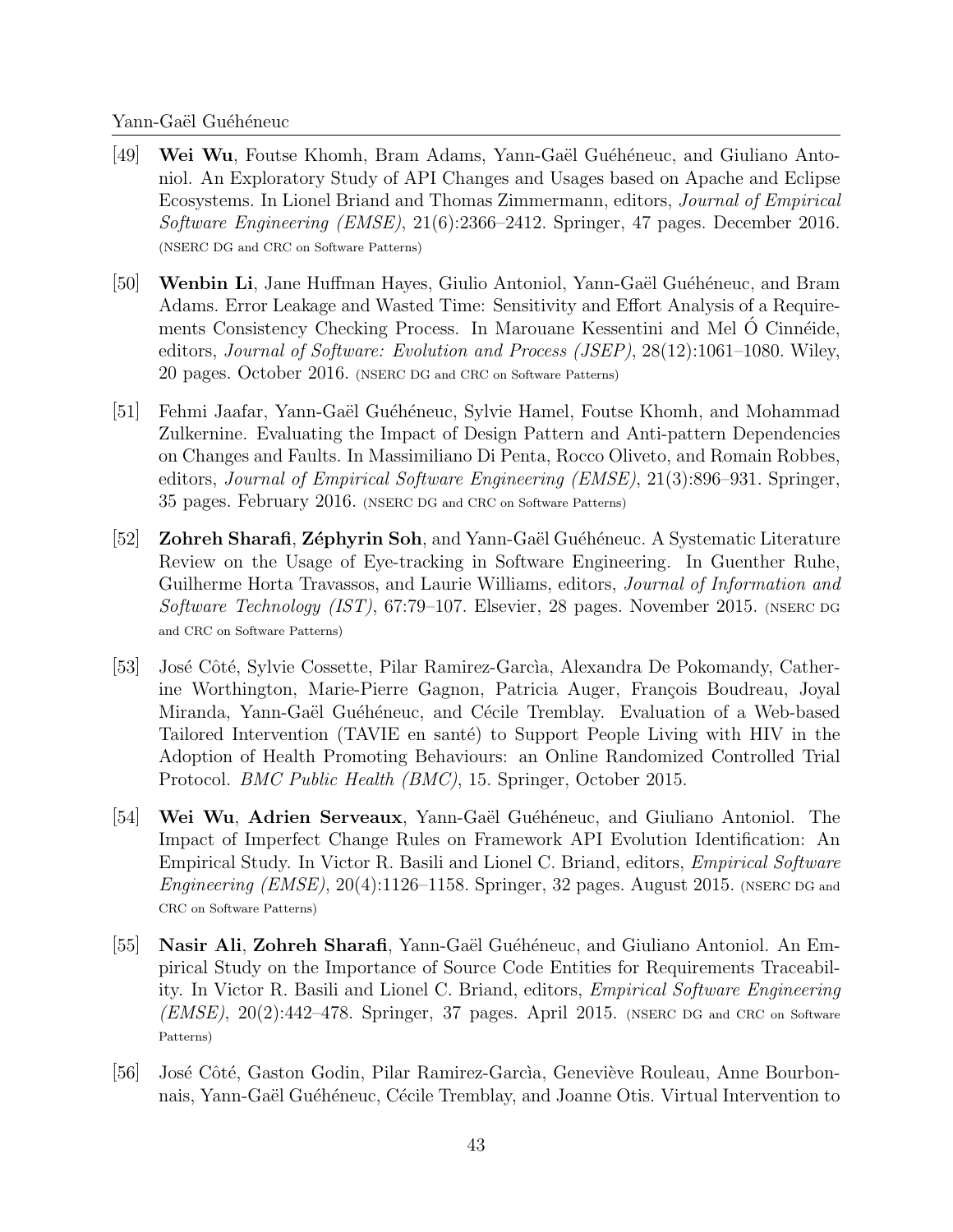Support Self-Management of Antiretroviral Therapy Among People Living With HIV. In Gunther Eysenbach, editor, Journal of Medical Internet Research (JMIR), 17(1):e6. JMIR Publications, January 2015.

- [57] Soumaya Medini, Venera Arnaoudova, Massimiliano Di Penta, Giulian Antoniol, Yann-Gaël Guéhéneuc, and Paolo Tonella. SCAN: An Approach to Label and Relate Execution Trace Segments. In Rocco Oliveto and Denys Poshyvanyk, editors, Journal of Software: Evolution and Process (JSEP), 26(11):962–995. Wiley, 33 pages. November 2014. (NSERC DG and CRC on Software Patterns)
- [58] **Abdelilah Sakti**, Gilles Pesant, and Yann-Gaël Guéhéneuc. Instance Generator and Problem Representation to Improve Object Oriented Code Coverage. In Matthew B. Dwyer, editor, Transactions on Software Engineering (TSE), 40(99):1–22. IEEE CS Press, 22 pages. October 2014. (NSERC DG and FRQ-NT team grant)
- [59] Fehmi Jaafar, Yann-Ga¨el Gu´eh´eneuc, Sylvie Hamel, and Foutse Khomh. Analysing Anti-patterns Static Relationships with Design Patterns. In Aminata Sabané, Wei Wu, Tiziana Margaria, Julia Padberg, and Gabriele Taentzer, editors, Electronic Communications of the EASST (ECEASST), 59. European Association of Software Science and Technology, 26 pages. August 2014. (NSERC DG and CRC on Software Patterns)
- [60] Venera Arnaoudova, Laleh Mousavi Eshkevari, Massimiliano Di Penta, Rocco Oliveto, Giuliano Antoniol, and Yann-Gaël Guéhéneuc. REPENT: Analyzing the Nature of Identifier Renamings. In Harald Gall, editor, Transactions on Software Engineering  $(TSE)$ , 40(5):502–532. IEEE CS Press, 30 pages. May 2014. (NSERC DG and CRC on Software Patterns)
- [61] **Francis Palma, Mathieu Nayrolles,** Naouel Moha, Yann-Gaël Guéhéneuc, Benoit Baudry, and Jean-Marc Jézéquel. SOA Antipatterns: An Approach for their Specification and Detection. In Mike P. Papazoglou and Gunter Schlageter, editors, International Journal of Cooperative Information Systems (IJCIS), 23(1). World Scientific Publishing, 31 pages. March 2014. (NSERC DG and CRC on Software Patterns)
- [62] **Fehmi Jaafar**, Yann-Gaël Guéhéneuc, Guiliano Antoniol, and Sylvie Hamel. Detecting Asynchrony and Dephase Change Patterns by Mining Software Repositories. In Denys Poshyvanyk and Martin Pinzger, editors, Journal of Software Maintenance and Evolution: Research and Practice (JSME), 26(1):77–106. Wiley, 29 pages. January 2014. (NSERC DG and CRC on Software Patterns)
- [63] Joyal Miranda, José Côté, Gaston Godin, Martin Blais, Joanne Otis, Yann-Gaël Guéhéneuc, Ghayas Fadel, Luisa Barton, and Shawn Fowler. An Internet-Based Intervention Condom-Him to Increase Condom Use Among Human Immunodeficiency Virus-Positive Men Who Have Sex With Men: Protocol for a Randomized Controlled Trial. In Gunther Eysenbach, editor, JMIR Research Protocols, 2(2):e39. Journal of Medical Internet Research, 8 pages. October 2013.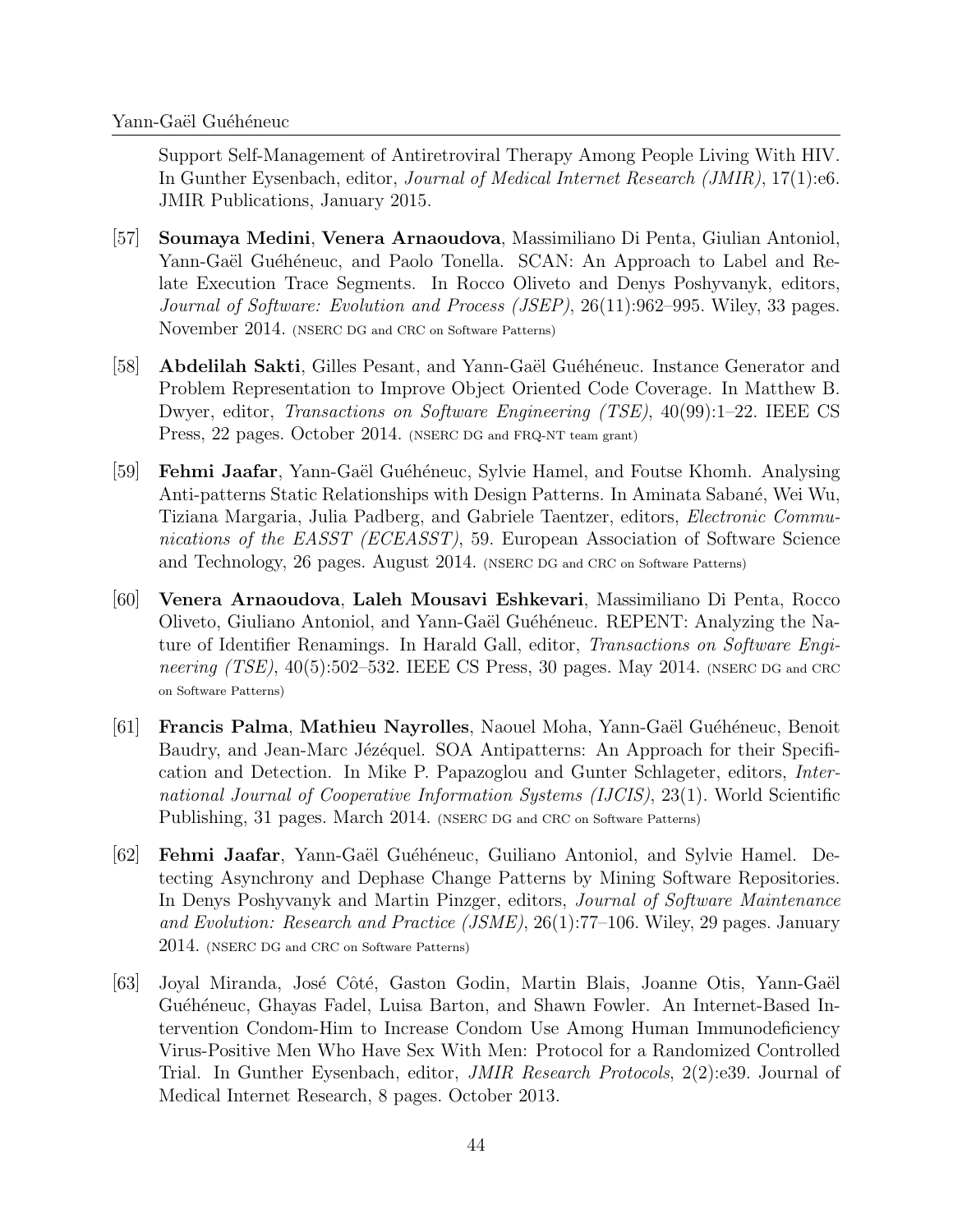- [64] S´egla Kpodjedo, Filippo Ricca, Philippe Galinier, Giuliano Antoniol, and Yann-Ga¨el Guéhéneuc. Studying Software Evolution of Large Object-oriented Software Systems using an ETGM Algorithm. In Gerardo Canfora, David Raffo, and Darren Dalcher, editors, Journal of Software Maintenance and Evolution: Research and Practice (JSME), 25(2):139–163. Wiley, 28 pages. September 2013. (NSERC DG and CRC on Software Patterns)
- [65] Latifa Guerrouj, Massimiliano Di Penta, Yann-Gaël Guéhéneuc, and Giuliano Antoniol. An Experimental Investigation on the Effects of Context on Source Code Identifiers Splitting and Expansion. In Victor R. Basili and Lionel C. Briand, editors, Empirical Software Engineering (EMSE), pages 1–48. Springer, 45 pages. July 2013. (NSERC DG and CRC on Software Patterns)
- [66] Nasir Ali, Yann-Gaël Guéhéneuc, and Giuliano Antoniol. Trustrace: Mining Software Repositories to Improve the Accuracy of Requirement Traceability Links. In Tetsuo Tamai, editor, Transactions on Software Engineering (TSE), 39(5):725–741. IEEE CS Press, 20 pages. May 2013. (NSERC DG and CRC on Software Patterns)
- [67] Ségla Kpodjedo, Filippo Ricca, Philippe Galinier, Giuliano Antoniol, and Yann-Gaël Guéhéneuc. MADMatch: Many-to-many Approximate Diagram Matching for Design Comparison. In Martin Robillard, editor, Transactions on Software Engineering  $(TSE)$ ,  $39(8)$ :1090–1111. IEEE CS Press, 23 pages. February 2013. (NSERC DG and CRC on Software Patterns)
- [68] José Côté, Gaston Godin, Yann-Gaël Guéhéneuc, Geneviève Rouleau, Pilar Ramirez-García, Joanne Otis, Cécile Tremblay, and Ghayas Fadel. Evaluation of a Realtime Virtual Intervention to Empower Persons Living with HIV for Therapy Selfmanagement: Study Protocol for an Online Randomized Controlled Trial. In Doug Altman, Curt Furberg, Jeremy Grimshaw, and Peter Rothwell, editors, Trials Journal (Trials), 13(1). BioMed Central, 27 pages. December 2012. (NSERC DG and CRC on Software Patterns)
- [69] Jos´e Cˆot´e, Genevi`eve Rouleau, Gaston Godin, Pilar Ramirez-Garc`ıa, Yann-Ga¨el Guéhéneuc, Georgette Nahas, Cécile Tremblay, Joanne Otis, and Annick Hernandez. Acceptability and Feasibility Study of a Virtual Intervention to Help Persons Living with HIV Manage their Daily Therapies. In Elizabeth Krupinski, editor, *Journal of* Telemedecine and Telecare (JTT), 18(7):409–421. Royal Society of Medicine Press, 12 pages. October 2012.
- [70] **Foutse Khomh**, Massimiliano Di Penta, Yann-Gaël Guéhéneuc, and Giuliano Antoniol. An Exploratory Study of the Impact of Antipatterns on Class Change- and Fault-Proneness. In Victor R. Basili and Lionel C. Briand, editors, *Empirical Software* Engineering (EMSE),  $17(3):243-275$ . Springer, 27 pages. June 2012. (NSERC DG and CRC) on Software Patterns)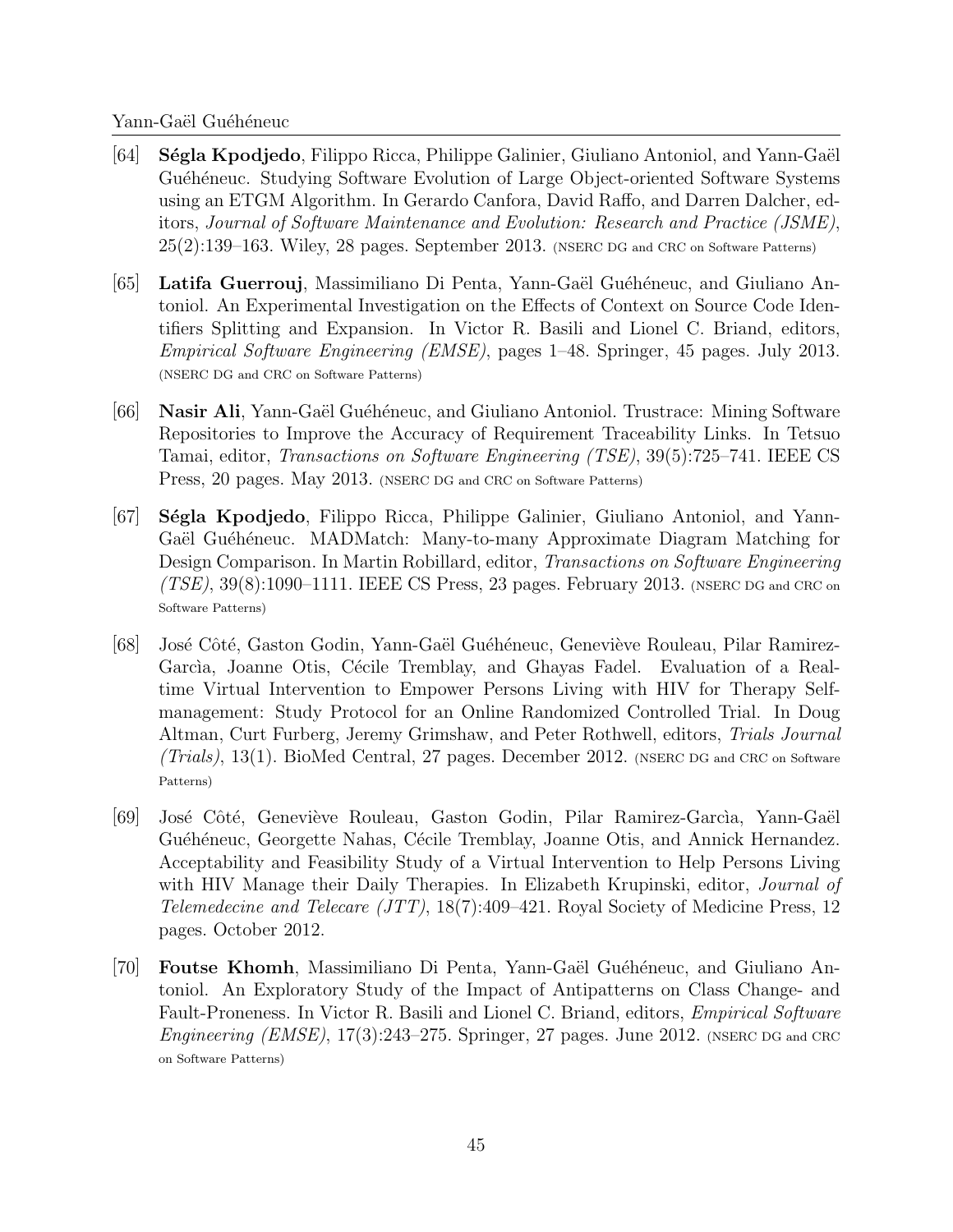- [71] Benoît de Smet, Lorent Lempereur, Zohreh Sharafi, Yann-Gaël Guéhéneuc, Giuliano Antoniol, and Naji Habra. Taupe: Visualising and Analysing Eye-tracking Data. In Mark van den Brand, editor, Science of Computer Programming (SCP), 79:260–278. Elsevier,  $2^{nd}$  special issue on Experimental Software and Toolkits. 20 pages. February 2012. (NSERC DG and CRC on Software Patterns)
- [72] Latifa Guerrouj, Massimiliano Di Penta, Giuliano Antoniol, and Yann-Gaël Guéhéneuc. TIDIER: An Identifier Splitting Approach using Speech Recognition Techniques. In Rudolf Ferenc and Juan Carlos Dueñas, editors, *Journal of Software Mainte*nance and Evolution: Research and Practice (JSME), 25(6):575–599. Wiley, 24 pages. June 2011. (NSERC DG)
- [73] Foutse Khomh, Stéphane Vaucher, Yann-Gaël Guéhéneuc, and Houari Sahraoui. A GQM-based Method and a Bayesian Approach for the Detection of Code and Design Smells. In Hans van Vliet, editor, Journal of Software and Systems (JSS), 84(4):559– 572. Elsevier, 35 pages. April 2011. (NSERC DG)
- [74] Ségla Kpodjedo, Filippo Ricca, Philippe Galinier, Yann-Gaël Guéhéneuc, and Giuliano Antoniol. Design Evolution Metrics for Defect Prediction in Object Oriented Systems. In Simon Poulding and Massimiliano Di Penta, editors, *Empirical Software* Engineering (EMSE),  $16(1)$ :141–175. Springer, 34 pages. February 2011. (NSERC DG and CRC on Software Patterns)
- [75] Houari Sahraoui, Lionel C. Briand, Yann-Gaël Guéhéneuc, and Olivier Beaurepaire. Investigating the Impact of a Measurement Program on Software Quality. In Claes Wohlin, editor, *Information and Software Technology (IST)*, 52(9):923–933. Elsevier, 10 pages. September 2010. (NSERC DG and Project MOVER)
- [76] Naouel Moha, Yann-Gaël Guéhéneuc, Anne-Françoise Le Meur, Laurence Duchien, and Alban Tiberghien. From a Domain Analysis to the Specification and Detection of Code and Design Smells. In José Luiz Fiadeiro, editor, Formal Aspects of Computing  $(FAC)$ , 22(3):345–368. Springer, 23 pages. May 2010. (NSERC DG)
- [77] Yann-Ga¨el Gu´eh´eneuc, Jean-Yves Guyomarc'h, and Houari Sahraoui. Improving Design Pattern Identification: a New Approach and an Exploratory Study. In Rachel Harrison, editor, *Software Quality Journal (SQJ)*,  $18(1)$ :145–166. Springer, 21 pages. March 2010. (NSERC DG)
- [78] Olivier Kaczor, Yann-Gaël Guéhéneuc, and Sylvie Hamel. Identification of Design Motifs with Pattern Matching Algorithms. In Claes Wohlin, editor, Information and Software Technology (IST), 52(2):152–168. Elsevier, 16 pages. February 2010. (FRQ-NT team grant and NSERC DG)
- [79] Gerardo Cepeda Porras and Yann-Gaël Guéhéneuc. An Empirical Study on the Efficiency of Different Design Pattern Representations in UML Class Diagrams. In Li-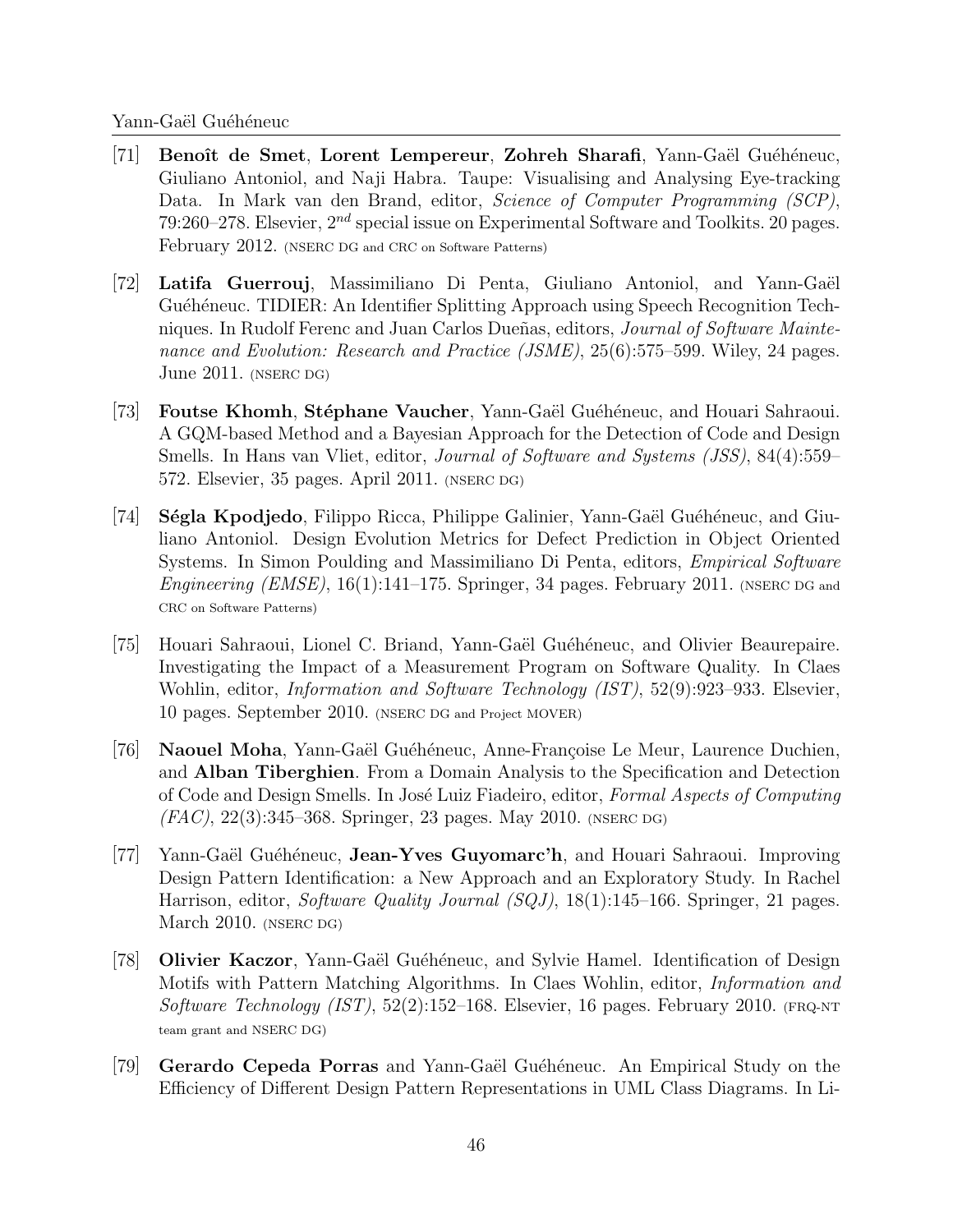onel Briand, editor, Empirical Software Engineering (EMSE), 15(5):493–522. Springer, 29 pages. February 2010. (NSERC DG and CRC on Software Patterns)

- [80] Naouel Moha, Yann-Gaël Guéhéneuc, Laurence Duchien, and Anne-Françoise Le Meur. DECOR: A Method for the Specification and Detection of Code and Design Smells. In Mark Harman, editor, Transactions on Software Engineering (TSE), 36(1):20–36. IEEE CS Press, 16 pages. January–February 2010. (NSERC DG)
- [81] José Côté, Pilar Ramirez-García, Geneviève Rouleau, Diane Saulnier, Yann-Gaël Guéhéneuc, Annick Hernandez, and Gaston Godin. A Nursing Virtual Intervention: Real-Time Support for Managing Antiretroviral Therapy. In Leslie H. Nicoll, editor, Computers, Informatics, Nursing (CIN), 29(1):43–51. Lippincott, Williams, and Wilkins, 22 pages. January–February 2010.
- [82] **Janice Ka-Yee Ng**, Yann-Gaël Guéhéneuc, and Giuliano Antoniol. Identification of Behavioral and Creational Design Motifs through Dynamic Analysis. In Maria Tortorella and Aniello Cimitile, editors, Journal of Software Maintenance and Evolution: Research and Practice (JSME), 22(8):597–627. Wiley, 30 pages. November 2009. (NSERC) DG and CRC on Software Patterns)
- [83] Yann-Gaël Guéhéneuc. A Theory of Program Comprehension—Joining Vision Science and Program Comprehension. In Yingxu Wang, editor, International Journal of Software Science and Computational Intelligence (IJSSCI), 1(2):54–72. IGI Global, 18 pages. April-June 2009. (NSERC DG)
- [84] Yann-Gaël Guéhéneuc and Giuliano Antoniol. DeMIMA: A Multi-layered Framework for Design Pattern Identification. In Sebastian Elbaum and David S. Rosenblum, editors, Transactions on Software Engineering (TSE), 34(5):667–684. IEEE CS Press, 18 pages. September 2008. (NSERC DG, Start-up fund, and IBM Eclipse Fellowship)
- [85] **Denys Poshyvanyk**, Yann-Gaël Guéhéneuc, Andrian Marcus, Giuliano Antoniol, and Václav Rajlich. Feature Location using Probabilistic Ranking of Methods based on Execution Scenarios and Information Retrieval. In Jeff Kramer, editor, Transactions on Software Engineering (TSE), 33(6):420–432. IEEE CS Press, 14 pages. June 2007. (NSERC DG)
- [86] Giuliano Antoniol and Yann-Gaël Guéhéneuc. Feature Identification: An Epidemiological Metaphor. In Tibor Gyim´othy and Vaclav Rajlich, editors, Transactions on Software Engineering (TSE), 32(9):627–641. IEEE CS Press, 15 pages. September 2006. (NSERC DG)
- [87] Andrés Farías and Yann-Gaël Guéhéneuc. On the Coherence of Component Protocols. In Uwe Assmann, Elke Pulvermueller, Isabelle Borne, Noury Bouraqadi, and Pierre Cointe, editors, Electronic Notes in Theoretical Computer Science (ENTCS), 82(5):42– 53. Elsevier, 12 pages. April 2003. (IBM Eclipse Fellowship)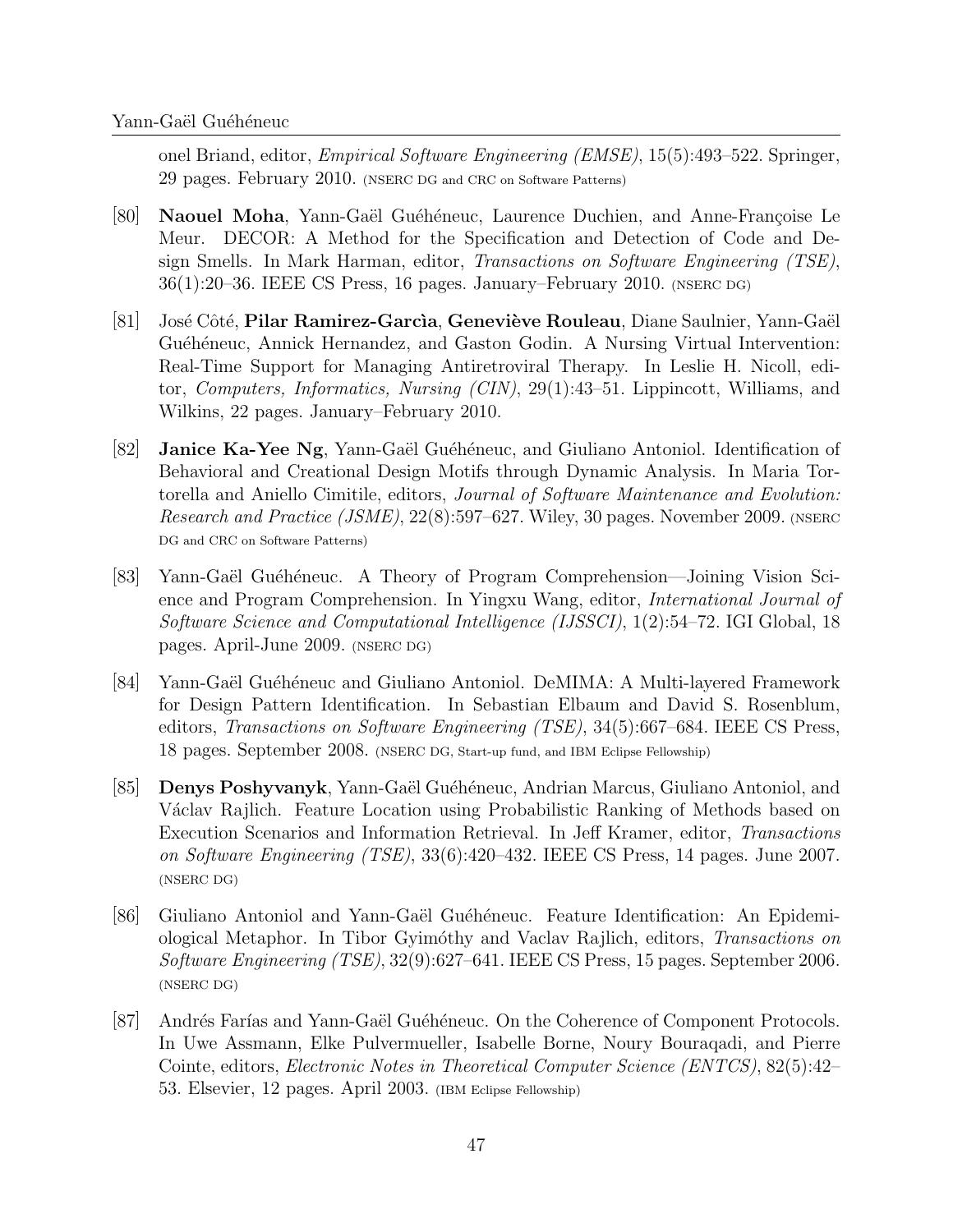## 7.4. Conference Papers

## Referred Conference Papers

- [88] **Tuan Van Tran**, Manel Abdellatif, and Yann-Gaël Guéhéneuc. Formalising Solutions to REST API Bad Practices as Anti-patterns. In Massimo Mecella, Naouel Moha, and Helen Paik, editors, *Proceedings of the* 19<sup>th</sup> International Conference on Service Oriented Computing (ICSOC). Springer, 16 pages. October 2021. (CRC on ESE for the IoT)
- [89] Tuan Van Tran, Cheng Cheng, Fabio Petrillo, and Yann-Gaël Guéhéneuc. Analyzing and Visualizing Projects and their Relations in Software Ecosystems. In Leonel Merino and Juan Pablo Sandoval Alcocer, editors, *Proceedings of the* 9<sup>th</sup> Working Conference on Software Visualisation (VISSOFT). IEEE CS Press, New Ideas and Emerging Results. 5 pages. September 2021. (CRC on ESE for the IoT)
- [90] Manel Abdellatif, Rafik Tighilt, Naouel Moha, Hafedh Mili, Ghizlane El Boussaidi, Jean Privat, and Yann-Gaël Guéhéneuc. A Type-Sensitive Service Identification Approach for Legacy-to-SOA Migration. In Eleana Kafeza, Boualem Benatallah, and Fabio Martinelli, editors, *Proceedings of the*  $18<sup>th</sup> International Conference on Service$ Oriented Computing (ICSOC), pages 476–491. Springer, 15 pages. December 2020. (FRQ-NT team grant)
- [91] Hironori Washizaki, Foutse Khomh, Yann-Gaël Guéhéneuc, Hironori Takeuchi, Satoshi Okuda, Naotake Natori, and Naohisa Shioura. Software Engineering Patterns for Machine Learning Applications (SEP4MLA) - Part 2. In Rebecca Wirfs-Brock, editor, Proceedings of the 27<sup>th</sup> Conference on Pattern Languages Of Programs (PLoP). ACM Press, 10 pages. October 2020. (CRC on ESE for the IoT)
- [92] Rafik Tighilt, Naouel Moha, Manel Abdellatif, and Yann-Gaël Guéhéneuc. Towards a Tool-based Approach for Microservice Antipatterns Identification. In Arne Koschel, Eugen Borcoci, Annett Laube, Andreas Hausotter, and Paul Humphreys, editors, Proceedings of the  $10^{th}$  International Conference on Service Oriented Computing (Service Computation), pages 1–16. IARIA XPS Press, 6 pages. October 2020. (FRQ-NT team grant)
- [93] Hironori Washizaki, Foutse Khomh, and Yann-Gaël Guéhéneuc. Software Engineering Patterns for Machine Learning Applications (SEP4MLA). In Yung-Pin Cheng, Takashi Iba, and Wen-Chun Ni, editors, Proceedings of the  $9<sup>th</sup> Asian Conference on Pattern$ Languages of Programs (AsianPLoP). ACM Press, 10 pages. September 2020. (CRC on ESE for the IoT)
- $[94]$  Guilherme Lacerda, Fábio Petrillo, Marcelo Pimenta, and Yann-Gaël Guéhéneuc. Code Smells and Refactoring: A Tertiary Systematic Review of Challenges and Observations. In David Lo and David Shepherd, editors, Proceedings of the  $36<sup>th</sup> International$ Conference on Software Maintenance and Evolution (ICSM). IEEE CS Press, Journal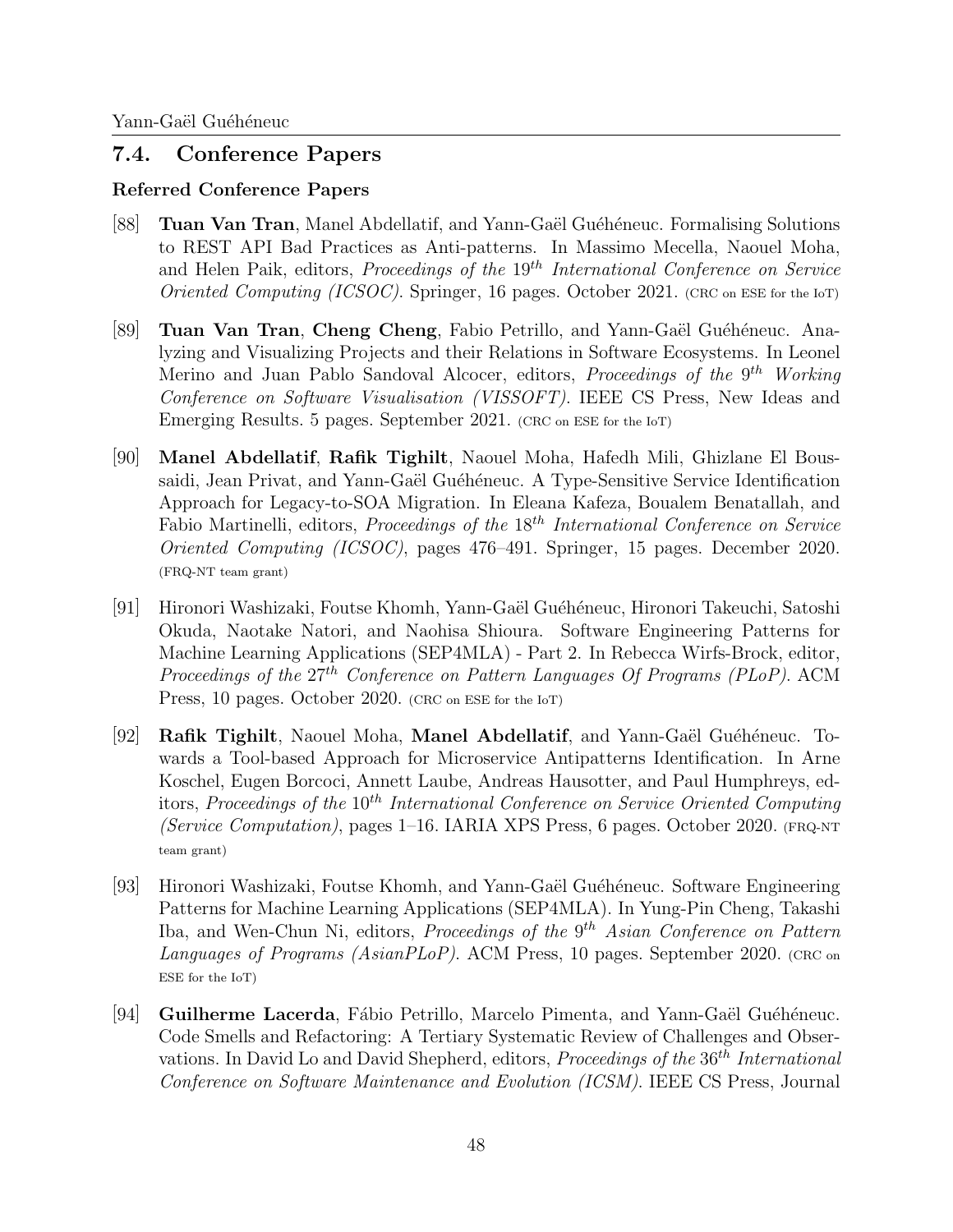FirstJournal First / Conference Second track (J1C2). 1 page. September–October 2020. (CRC on ESE for the IoT)

- [95] Rafik Tighilt, Manel Abdellatif, Naouel Moha, Hafedh Mili, Ghizlane El Boussaidi, Jean Privat, and Yann-Gaël Guéhéneuc. On the Study of Microservice Antipatterns: a Catalog Proposal. In Tiago Boldt Sousa, editor, *Proceedings of the*  $25<sup>th</sup>$  *European* Conference on Pattern Languages of Programs (EuroPLoP). ACM Press, 13 pages. July 2020. (FRQ-NT team grant)
- [96] Mashael (Layan) Etaiwi, Sylvie Hamel, and Yann-Gaël Guéhéneuc. Order in Chaos: Prioritizing Mobile App Reviews using Consensus Algorithms. In W. K. Chan, Bill Claycomb, and Hiroki Takakura, editors, *Proceedings of the 44<sup>th</sup>* Computer Software and Applications Conference (COMPSAC). IEEE CS Press, 9 pages. July 2020. (CRC on ESE for the IoT)
- <sup>[97]</sup> Cristiano Politowski, Fábio Petrillo, Yann-Gaël Guéhéneuc, Gabriel Cavalheiro Ullmann, and Josias De Andrade Werly. Dataset of Video Game Development Problems. In Olga Baysal and Bogdan Vasilescu, editors, *Proceedings of the*  $17<sup>th</sup> International$ Conference on Mining Software Repositories (MSR). ACM Press, Data Showcase. 5 pages. June 2020. (CRC on ESE for the IoT)
- [98] Devansh Tiwari, Hironori Washizaki, Yoshiaki Fukazawa, Tomoyuki Fukuoka, Junji Tamaki, Nobuhiro Hosotani, Munetaka Kohama, Yann-Gaël Guéhéneuc, and Foutse Khomh. Commit-Defect and Architectural Metrics-based Quality Assessment of C language. In Raian Ali, Hermann Kaindl, and Leszek A. Maciaszek, editors, Proceedings of the 15<sup>th</sup> International Conference on Evaluation of Novel Approaches to Software Engineering (ENASE), pages 579–586. SciTePress, 8 pages. May 2020. (CRC on ESE for the IoT)
- [99] Hironori Washizaki, **Hiromu Uchida**, Foutse Khomh, and Yann-Gaël Guéhéneuc. Studying Software Engineering Patterns for Designing Machine Learning Systems. In Akinori Ihara and Marco Aurélio Gerosa, editors, Proceedings of the 10<sup>th</sup> International Workshop on Empirical Software Engineering in Practice (IWESEP), pages 49–54. IEEE CS Society, 6 pages. December 2019. (CRC on ESE for the IoT)
- [100] Manel Grichi, Mouna Abidi, Yann-Gaël Guéhéneuc, and Foutse Khomh. State of Practices of Java Native Interface. In Kostas Kontogiannis and Robert Enenkel, editors, Proceedings of the  $29^{th}$  IBM Centers for Advanced Studies Conference (CASCON), pages 274–283. ACM Press, 15 pages. October 2019. (CRC on Multi-language Systems)
- [101] **Antoine Barbez**, Foutse Khomh, and Yann-Gaël Guéhéneuc. Deep Learning Antipatterns from Code Metrics History. In Miryung Kim and Árpád Beszédes, editors, Proceedings of the 35<sup>nd</sup> International Conference on Software Maintenance and Evolution (ICSME), pages 114–124. IEEE CS Press, 11 pages. September–October 2019. (NSERC DG)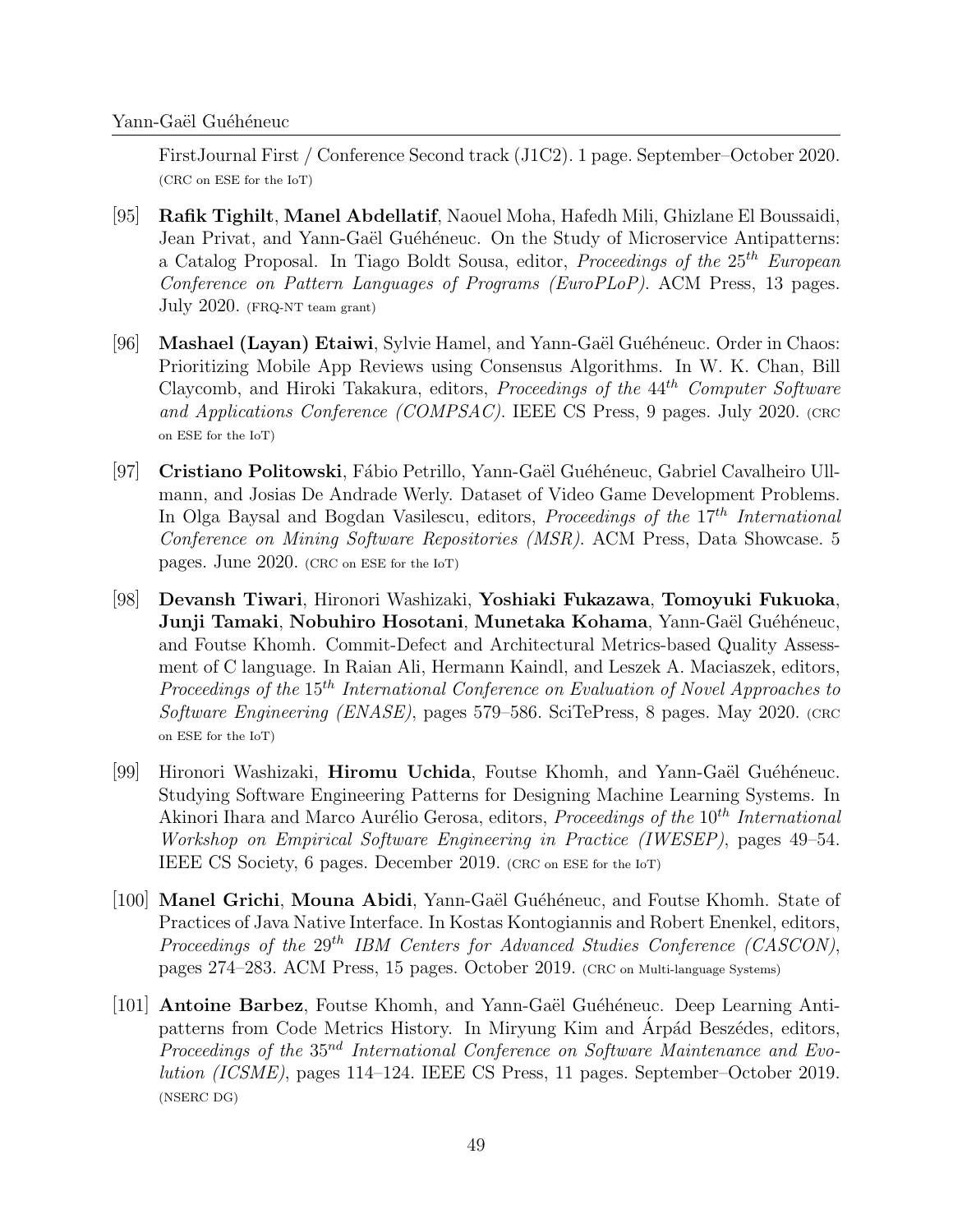- [102] Geoffrey Hecht, Hafedh Mili, Ghizlane El Boussaidi, Anis Boubaker, Manel Abdellatif, Yann-Gael Guéhéneuc, Anas Shatnawi, Jean Privat, and Naouel Moha. Codifying Hidden Dependencies in Legacy J2EE Applications. In Hironori Washizaki and Hongyu Zhang, editors, *Proceedings of the*  $25<sup>th</sup> Asia-Pacific Software Engineering$ Conference (APSEC), pages 305–314. IEEE CS Press, 10 pages. December 2018. (CRC on Multi-language Systems)
- [103] Manel Abdellatif, Geoffrey Hecht, Hafedh Mili, Ghizlane El Boussaidi, Naouel Moha, Anas Shatnawi, Jean Privat, and Yann-Gaël Guéhéneuc. State of the Practice in Service Identification for SOA Migration in Industry. In Claus Pahl, Maja Vukovic, and Jianwei Yin, editors, Proceedings of the 16<sup>th</sup> International Conference on Service Oriented Computing (ICSOC), pages 634–650. Springer, 15 pages. November 2018. (FRQ-NT team grant)
- [104] Cristiano Politowski, Lisandra M. Fontoura, Fábio Petrillo, and Yann-Gaël Guéhéneuc. Learning from the Past: a Process Recommendation System for Video Game Projects using Postmortems Experiences. In Proceedings of the 12<sup>th</sup> International Symposium on Empirical Software Engineering and Measurement (ESEM), Journal First Presentation. 2 pages. October 2018. (CRC on Multi-language Systems)
- [105] Fábio Petrillo, Hyan Mandian, Aiko Yamashita, Foutse Khomh, and Yann-Gaël Guéhéneuc. How Do Developers Toggle Breakpoints? Observational Studies. In Manuel Nuñez, Tadashi Dohi, and Xiaoying Bai, editors, *Proceedings of the* 3<sup>rd</sup> International Conference on Software Quality, Reliability, and Security (QRS), pages 285–295. IEEE CS Press, 10 pages. July 2017. (NSERC DG and CRC on Multi-language Systems)
- [106] Fehmi Jaafar, Angela Lozano, Yann-Ga¨el Gu´eh´eneuc, and Kim Mens. On the Analysis of Co-occurrence of Anti-Patterns and Clones. In Manuel Nuñez, Tadashi Dohi, and Xiaoying Bai, editors, *Proceedings of the 3<sup>rd</sup> International Conference on Software* Quality, Reliability, and Security (QRS), pages 274–284. IEEE CS Press, 10 pages. July 2017. (NSERC DG and CRC on Multi-language Systems)
- $|107|$  Aiko Yamashita, S. Amirhossein Abtahizadeh, Foutse Khomh, and Yann-Gaël Guéhéneuc. Software Evolution and Quality Data from Controlled, Multiple, Industrial Case Studies. In Lin Tan and Abram Hindle, editors, *Proceedings of the*  $14<sup>th</sup>$  International Conference on Mining Software Repositories (MSR), pages 507–510. ACM Press, Short paper. 4 pages. May 2017. (NSERC DG)
- [108] Rubén Saborido, Foutse Khomh, Giuliano Antoniol, and Yann-Gaël Guéhéneuc. Comprehension of Ads-supported and Paid Android Applications: Are They Different? In David Lo and Alexander Serebrenik, editors, Proceedings of the  $25<sup>th</sup> International$ Conference on Program Comprehension (ICPC), pages 143–153. IEEE CS Press, 10 pages. May 2017. (NSERC DG and CRC on Multi-language Systems)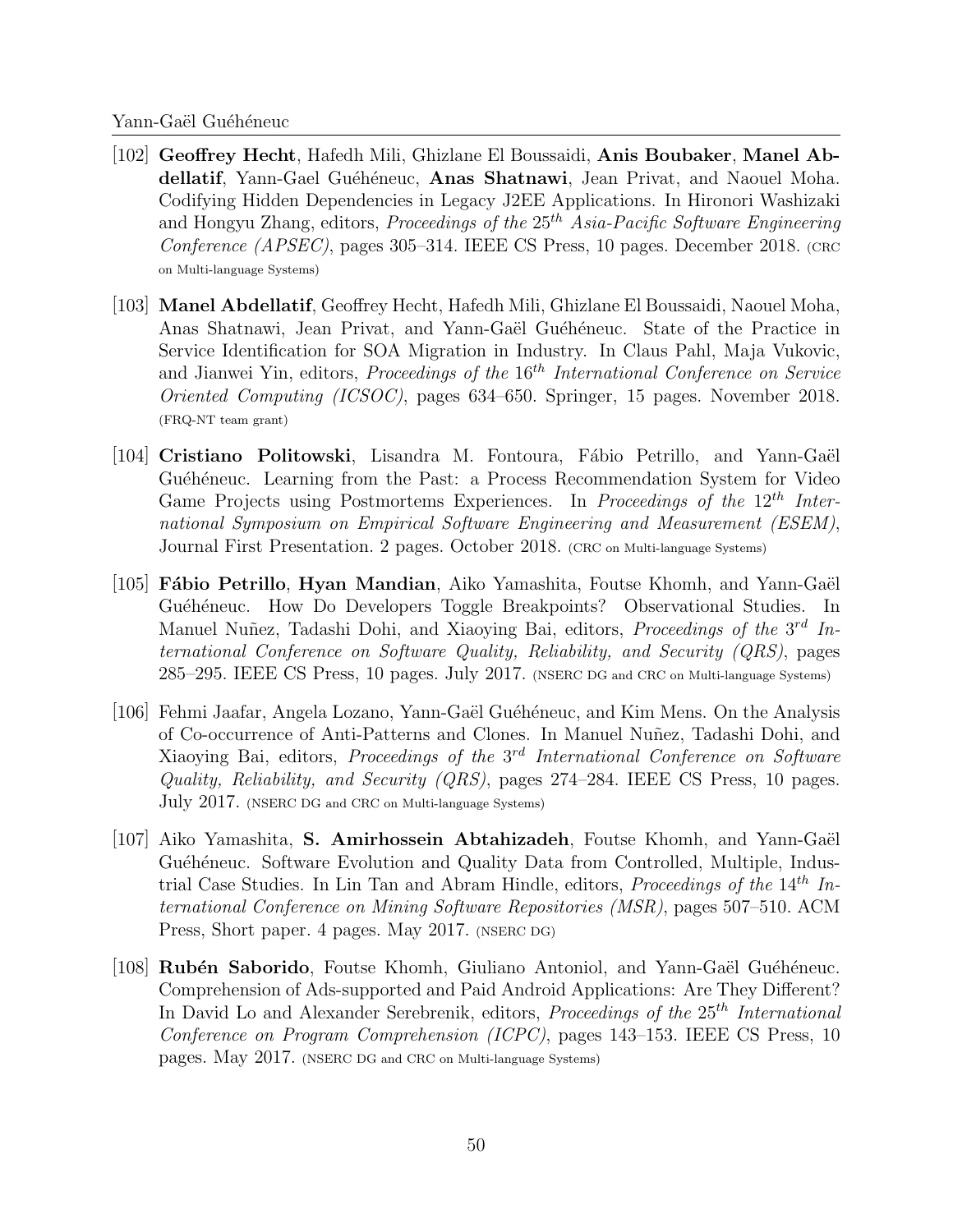- [109] Mahdis Zolfagharinia, Bram Adams, and Yann-Gaël Guéhéneuc. Do Not Trust Build Results at Face Value: An Empirical Study of 30 Million CPAN Builds. In Lin Tan and Abram Hindle, editors, *Proceedings of the* 14<sup>th</sup> International Conference on Mining Software Repositories (MSR), pages 312–322. ACM Press, 10 pages. May 2017. (NSERC DG and CRC on Multi-language Systems)
- [110] Anas Shatnawi, Hafedh Mili, Ghizlane El Boussaidi, Anis Boubaker, Yann-Ga¨el Guéhéneuc, Naouel Moha, Jean Privat, and **Manel Abdellatif**. Analyzing Program Dependencies in Java EE Applications. In Lin Tan and Abram Hindle, editors, Proceedings of the  $14^{th}$  International Conference on Mining Software Repositories (MSR), pages 64–74. ACM Press, 10 pages. May 2017. (NSERC DG and FRQ-NT team grant)
- $[111]$  Fábio Petrillo, Philippe Merle, Naouel Moha, and Yann-Gaël Guéhéneuc. Towards a REST Cloud Computing Lexicon. In Donald Ferguson, Víctor Méndez Muñoz, and Jorge Cardoso, editors, *Proceedings of the* 7<sup>th</sup> International Conference on Cloud Computing and Services Science (CLOSER), pages 348–355. SciTePress, 8 pages. April 2017. (NSERC DG and CRC on Multi-language Systems)
- [112] Hironori Washizaki, Yann-Gaël Guéhéneuc, and Foutse Khomh. A Taxonomy for Program Metamodels in Program Reverse Engineering. In Bram Adams and Denys Poshyvanyk, editors, *Proceedings of the*  $32<sup>nd</sup> International Conference on Software$ Maintenance and Evolution (ICSME), pages 44–55. IEEE CS Press, 10 pages. October 2016. (NSERC DG)
- [113] Fábio Petrillo, Philippe Merle, Naouel Moha, and Yann-Gaël Guéhéneuc. Are REST APIs for Cloud Computing Well-Designed? An Exploratory Study. In Michael Sheng, Eleni Stroulia, and Samir Tata, editors, *Proceedings of the*  $14<sup>th</sup> International Con$ ference on Service Oriented Computing (ICSOC), pages 157–170. Springer, 13 pages. October 2016. (NSERC DG and CRC on Software Patterns)
- [114] Béchir Bani, Foutse Khomh, and Yann-Gaël Guéhéneuc. A Study of the Energy Consumption of Databases and Cloud Patterns. In Michael Sheng, Eleni Stroulia, and Samir Tata, editors, *Proceedings of the*  $14<sup>th</sup> International Conference on Service$ Oriented Computing (ICSOC), pages 606–614. Springer, Short paper. 8 pages. October 2016. (NSERC DG and CRC on Software Patterns)
- [115] F´abio Petrillo, Z´ephyrin Soh, Foutse Khomh, Marcelo Soares Pimenta, Carla Maria Dal Sasso Freitas, and Yann-Gaël Guéhéneuc. Towards Understanding Interactive Debugging. In Yves Le Traon and Zhenyu Chen, editors, *Proceedings of the*  $24<sup>th</sup>$ International Conference on Software Quality, Reliability, and Security (QRS), pages 152–163. IEEE CS Press, 10 pages. August 2016. (NSERC DG)
- [116] F´abio Petrillo, Z´ephyrin Soh, Foutse Khomh, Marcelo Soares Pimenta, Carla Maria Dal Sasso Freitas, and Yann-Gaël Guéhéneuc. Understanding Interactive Debugging with Swarm Debug Infrastructure. In Jonathan I. Maletic and Gabriele Bavota, editors,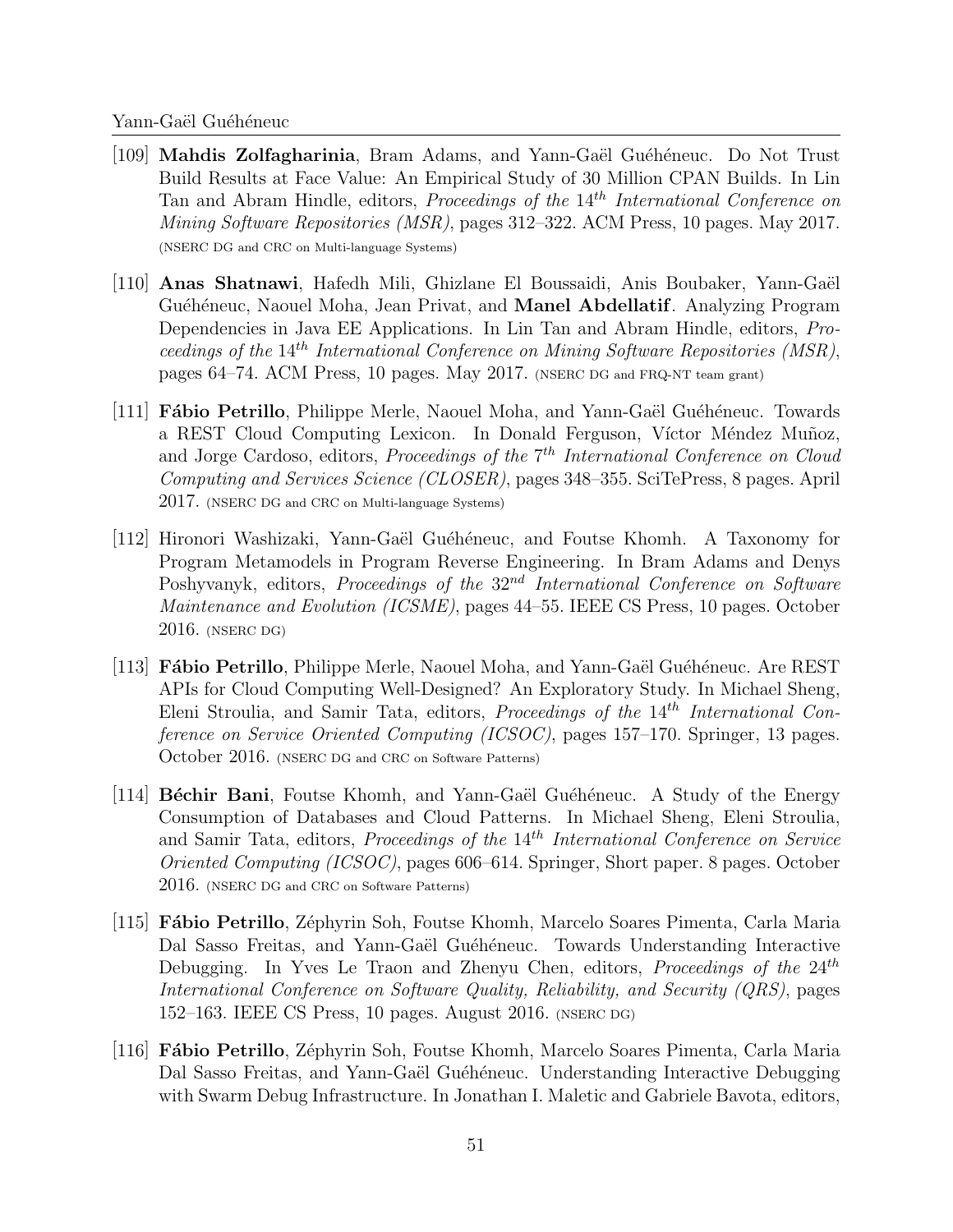Proceedings of the  $24^{th}$  International Conference on Program Comprehension (ICPC), pages 1–4. IEEE CS Press, Short Paper. 4 pages. May 2016. (NSERC DG)

- $[117]$  Zéphyrin Soh, Aiko Yamashita, Foutse Khomh, and Yann-Gaël Guéhéneuc. Do Code Smells Impact the Effort of Different Maintenance Programming Activities? In Michele Lanza and Yasutaka Kamei, editors, *Proceedings of the*  $23<sup>rd</sup> International Conference$ on Software Analysis, Evolution, and Reengineering (SANER), pages 393–402. IEEE CS Press, 10 pages. March 2016. (NSERC DG and CRC on Software Patterns)
- [118] Bilal Karasneh, Michel R.V. Chaudron, Foutse Khomh, and Yann-Gaël Guéhéneuc. Studying the Relation between Anti-patterns in Models and in Source Code. In Michele Lanza and Yasutaka Kamei, editors, Proceedings of the  $23^{rd}$  International Conference on Software Analysis, Evolution, and Reengineering (SANER), pages 36–45. IEEE CS Press, 10 pages. March 2016. (NSERC DG and CRC on Software Patterns)
- $[119]$  Hassna Louadah, Roger Champagne, Yvan Labiche, and Yann-Gaël Guéhéneuc. A Data Extraction Process for Avionics Systems' Interface Specifications. In Bran Selic and Philippe Desfray, editors, *Proceedings of the* 4<sup>th</sup> International Conference on Model-Driven Engineering and Software Development (MODELSWARD), pages 544– 554. SciTePress, 11 pages. February 2016. (NSERC AVIO-506 CRD grant)
- [120] Zohreh Sharafi, Timothy Shaffer, Bonita Sharif, and Yann-Gaël Guéhéneuc. Eyetracking Metrics in Software Engineering. In Jing Sun and Y. Raghu Reddy, editors, Proceedings of the  $22^{nd}$  Asia-Pacific Software Engineering Conference (APSEC), pages 96–103. IEEE CS Press, 8 pages. December 2015. (NSERC DG and CRC on Software Patterns)
- $[121]$  S. Amirhossein Abtahizadeh, Foutse Khomh, and Yann-Gaël Guéhéneuc. How Green Are Cloud Patterns? A Case Study of Energy Consumption. In Kui Ren and Tommaso Melodia, editors, *Proceedings of the*  $34<sup>th</sup> International Performance$ Computing and Communications Conference (IPCCC), pages 1–8. IEEE CS Press, 8 pages. December 2015. (NSERC DG and CRC on Software Patterns)
- [122] Francis Palma, Javier Gonzalez-Huerta, Naouel Moha, Yann-Gaël Guéhéneuc, and Guy Tremblay. Are RESTful APIs Well-designed? Detection of Their Linguistic (Anti)Patterns. In Alistair Barros, Daniela Grigori, and N.C. Narendra, editors, Proceedings of the 13th International Conference on Service Oriented Computing (IC-SOC), pages 171–187. Springer, 16 pages. November 2015. (NSERC DG and CRC on Software Patterns)
- [123] Zéphyrin Soh, Thomas Drioul, Pierre-Antoine Rappe, Foutse Khomh, Yann-Gaël Guéhéneuc, and Naji Habra. Noises in Interaction Traces Data and their Impact on Previous Research Studies. In Jeff Carver and Oscar Dieste, editors, Proceedings of the 9 th International Symposium of Empirical Software Engineering and Measurement (ESEM), pages 1–10. IEEE CS Press, 10 pages. October 2015. (NSERC DG and CRC on Software Patterns)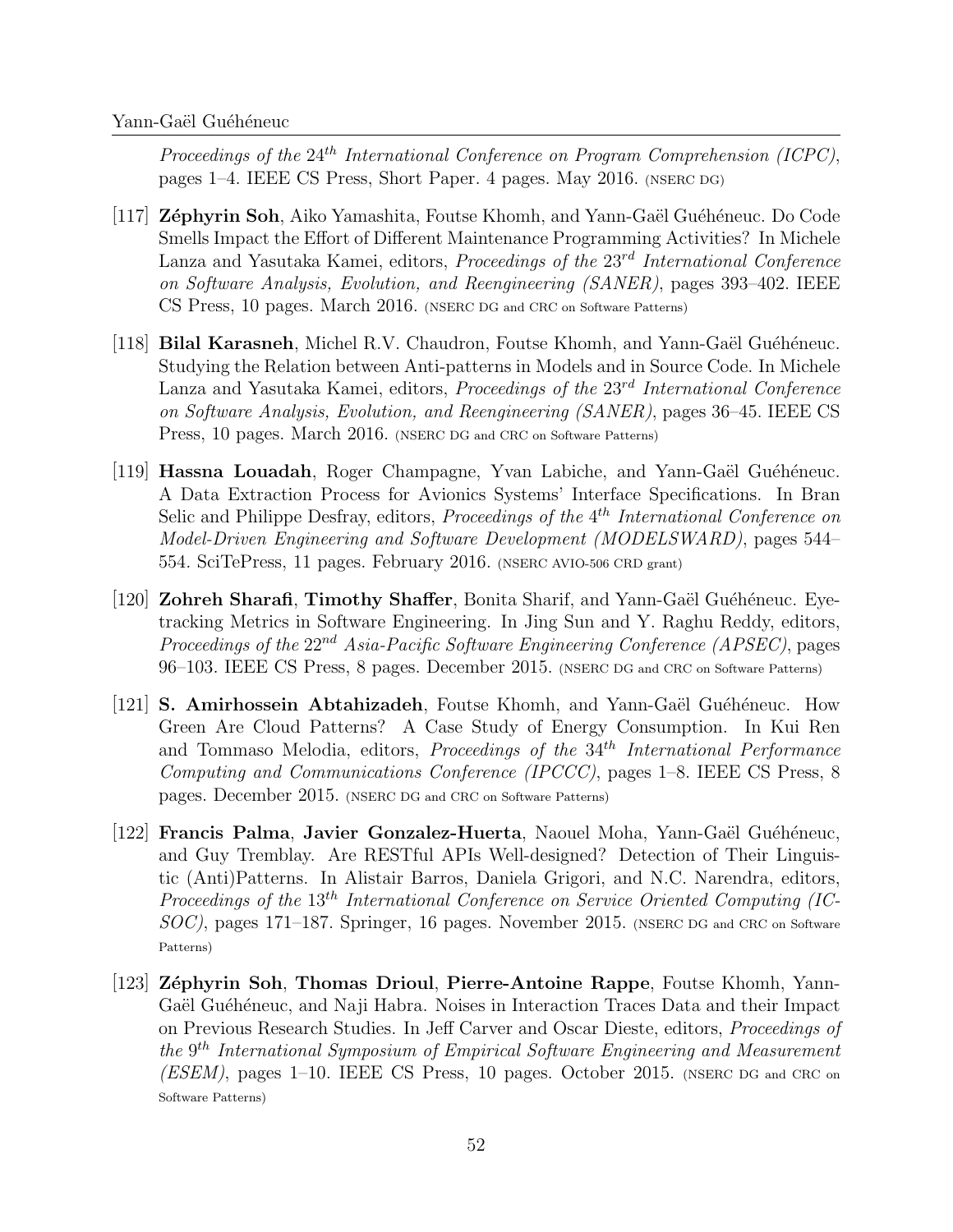- $[124]$  Francis Palma, Naouel Moha, and Yann-Gaël Guéhéneuc. Specification and Detection of Business Process Antipatterns. In Morad Benyoucef and Michael Weiss, editors, Proceedings of the  $6^{th}$  International Conference on eTechnologies (MCETECH), pages 37–52. Springer, 15 pages. May 2015. (NSERC DG and CRC on Software Patterns)
- [125] Jane Huffman Hayes, Yann-Gaël Guéhéneuc, Giuliano Antoniol, Wenbin Li, and Mirek Truszczynski. Error Leakage and Wasted Time: Sensitivity Analysis of a Requirements Consistency Checking Process. In Marouane Kessentini, editor, Proceedings of the 1<sup>st</sup> North American Search Based Software Engineering Symposium (NasBASE), pages 1061–1080. Elsevier, 15 pages. February 2015. (NSERC DG and CRC on Software Patterns)
- [126] **Francis Palma, Le An,** Foutse Khomh, Naouel Moha, and Yann-Gaël Guéhéneuc. Investigating the Change-Proneness of Service Patterns and Antipatterns. In Christian Huemer, editor, Proceedings of the 7<sup>th</sup> International Conference on Service-Oriented Computing and Applications (SOCA), pages 1–8. IEEE CS Press, 8 pages. November 2014. (NSERC DG and CRC on Software Patterns)
- $[127]$  Francis Palma, Johann Dubois, Naouel Moha, and Yann-Gaël Guéhéneuc. Detection of REST Patterns and Antipatterns: A Heuristics-based Approach. In Xavier Franch, Aditya Ghose, and Grace Lewis, editors, Proceedings of the  $12^{th}$  International Conference on Service Oriented Computing (ICSOC), pages 230–244. Springer, 15 pages. November 2014. (NSERC DG and CRC on Software Patterns)
- [128] **Fehmi Jaafar**, Foutse Khomh, Yann-Gaël Guéhéneuc, and Mohammad Zulkernine. Anti-pattern Mutations and Fault-proneness. In Bruce McMillin, editor, Proceedings of the  $14^{th}$  International Conference on Quality Software (QSIC), pages 246–255. IEEE CS Press, 10 pages. October 2014. (NSERC DG and CRC on Software Patterns)
- [129] **Francis Palma**, Naouel Moha, Guy Tremblay, and Yann-Gaël Guéhéneuc. Specification and Detection of SOA Antipatterns in Web Services. In Paris Avgeriou, editor, Proceedings of the  $8^{th}$  European Conference on Software Architecture (ECSA), pages 58–73. Springer, 15 pages. August 2014. (NSERC DG and CRC on Software Patterns)
- $[130]$  Mario Linares-Vásquez, Sam Klock, Collin McMillan, Aminata Sabané, Denys Poshyvanyk, and Yann-Gaël Guéhéneuc. Domain Matters: Bringing Further Evidence of the Relationships among Anti-patterns, Application Domains, and Qualityrelated Metrics in Java Mobile Apps. In Andrew Begel and Leon Moonen, editors, Proceedings of the  $22^{nd}$  International Conference on Program Comprehension (ICPC), pages 232–243. ACM Press, 11 pages. June 2014. (NSERC DG and CRC on Software Patterns)
- [131] Gabriele Bavota, Rocco Oliveto, Andrea Di Lucia, Andrian Marcus, Yann-Gaël Guéhéneuc, and Giuliano Antoniol. In Medio Stat Virtus: Extract Class Refactoring through Nash Equilibria. In Dave Binkley and Filippo Ricca, editors, Proceedings of the 1<sup>st</sup> CSMR-WCRE Software Evolution Week (CSMR-WCRE), pages 214–223. IEEE CS Press, 10 pages. February 2014. (NSERC DG and CRC on Software Patterns)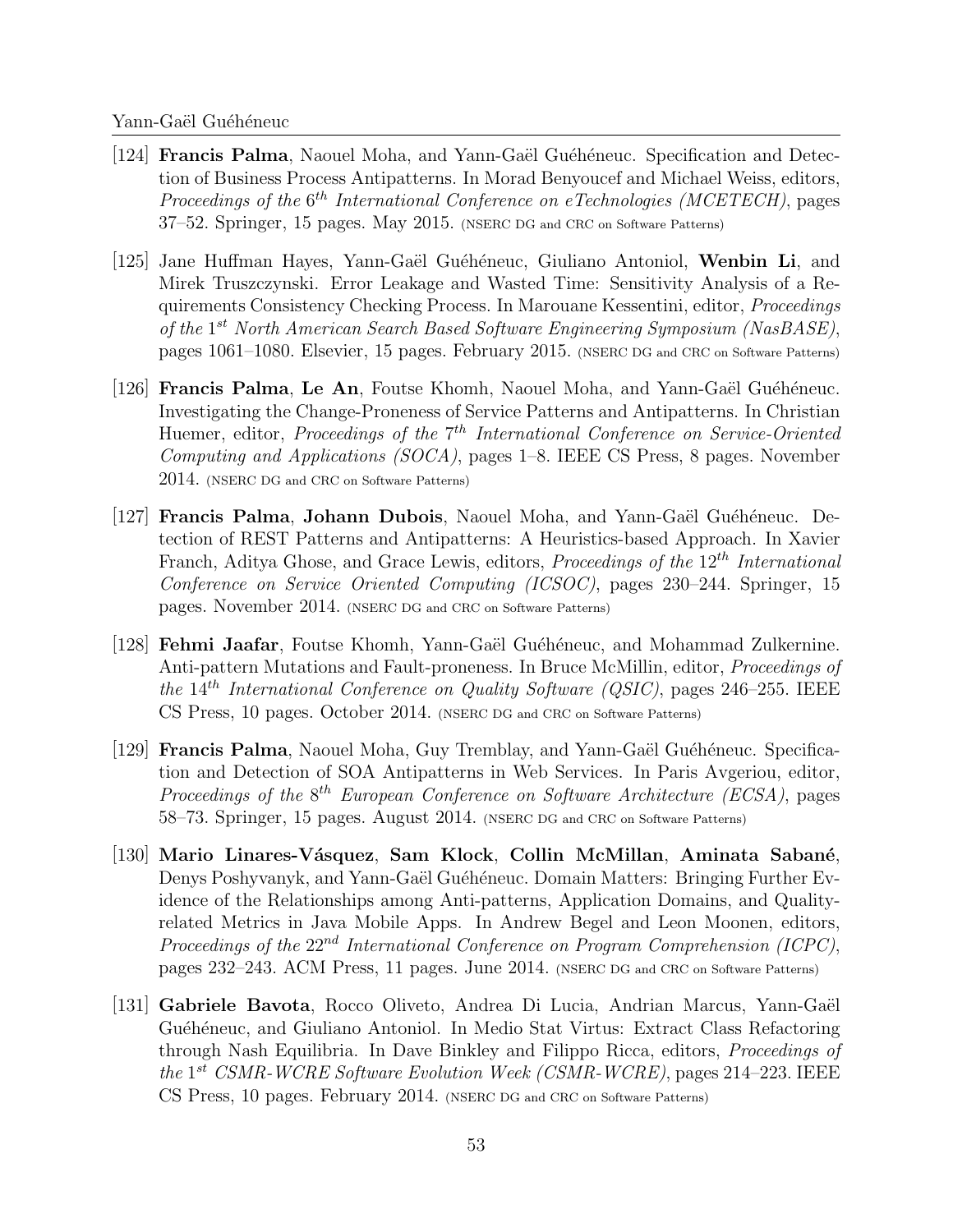- [132] Zéphyrin Soh, Foutse Khomh, Yann-Gaël Guéhéneuc, and Giuliano Antoniol. Towards Understanding How Developers Spend Their Effort During Maintenance Activities. In Rocco Oliveto and Romain Robbes, editors, *Proceedings of the* 20<sup>th</sup> Working Conference on Reverse Engineering (WCRE), pages 152–161. IEEE CS Press, 10 pages. October 2013. (CRC on Software Patterns)
- [133] Zéphyrin Soh, Foutse Khomh, Yann-Gaël Guéhéneuc, Giuliano Antoniol, and Bram Adams. On the Effect of Program Exploration on Maintenance Tasks. In Rocco Oliveto and Romain Robbes, editors, Proceedings of the  $20<sup>th</sup>$  Working Conference on Reverse Engineering (WCRE), pages 391–400. IEEE CS Press, 10 pages. October 2013. (CRC on Software Patterns)
- [134] **Fehmi Jaafar**, Yann-Gaël Guéhéneuc, Sylvie Hamel, and Foutse Khomh. Mining the Relationship Between Anti-patterns Dependencies and Fault-proneness. In Rocco Oliveto and Romain Robbes, editors, *Proceedings of the*  $20<sup>th</sup>$  Working Conference on Reverse Engineering (WCRE). IEEE CS Press, 10 pages. October 2013. (CRC on Software Patterns)
- [135] Zohreh Sharafi, Alessandro Marchetto, Angelo Susi, Giuliano Antoniol, and Yann-Gaël Guéhéneuc. An Empirical Study on the Efficiency of Graphical vs. Textual Representations in Requirements Comprehension. In Denys Poshyvanyk and Massimiliano Di Penta, editors, Proceedings of the  $21^{st}$  International Conference on Program Comprehension (ICPC). IEEE CS Press, 10 pages. May 2013. (CRC on Software Patterns)
- [136] Abdelilah Sakti, Yann-Gaël Guéhéneuc, and Gilles Pesant. Constraint-based Fitness Function for Search-Based Software Testing. In Carla Gomes and Meinolf Sellmann, editors, Proceedings of the  $10^{th}$  International Conference on Integration of Artificial Intelligence and Operations Research in Constraint Programming (CPAIOR), pages 378–385. Springer, Short paper. 4 pages. May 2013. (NSERC DG and FRQ-NT team grant)
- [137] Venera Arnaoudova, Massimiliano Di Penta, Giuliano Antoniol, and Yann-Gaël Guéhéneuc. A New Family of Software Anti-Patterns: Linguistic Anti-Patterns. In Anthony Cleve and Filippo Ricca, editors, *Proceedings of the*  $17<sup>th</sup> European Conference$ on Software Maintenance and Reengineering (CSMR), pages 187–196. IEEE CS Press, 10 pages. March 2013. (NSERC DG and CRC on Software Patterns)
- [138] Fehmi Jaafar, Salima Hassaine, Yann-Gaël Guéhéneuc, Sylvie Hamel, and Bram Adams. On the Relationship Between Program Evolution and Fault-proneness: An Empirical Study. In Anthony Cleve and Filippo Ricca, editors, *Proceedings of the*  $17<sup>th</sup>$ European Conference on Software Maintenance and Reengineering (CSMR), pages 15– 24. IEEE CS Press, 10 pages. March 2013. (NSERC DG and CRC on Software Patterns)
- [139] Etienne Duclos, Sébastien Le Digabel, Yann-Gaël Guéhéneuc, and Bram Adams. ACRE: An Automated Aspect Creator for Testing C++ Applications. In Anthony Cleve and Filippo Ricca, editors, *Proceedings of the*  $17<sup>th</sup>$  *European Conference on*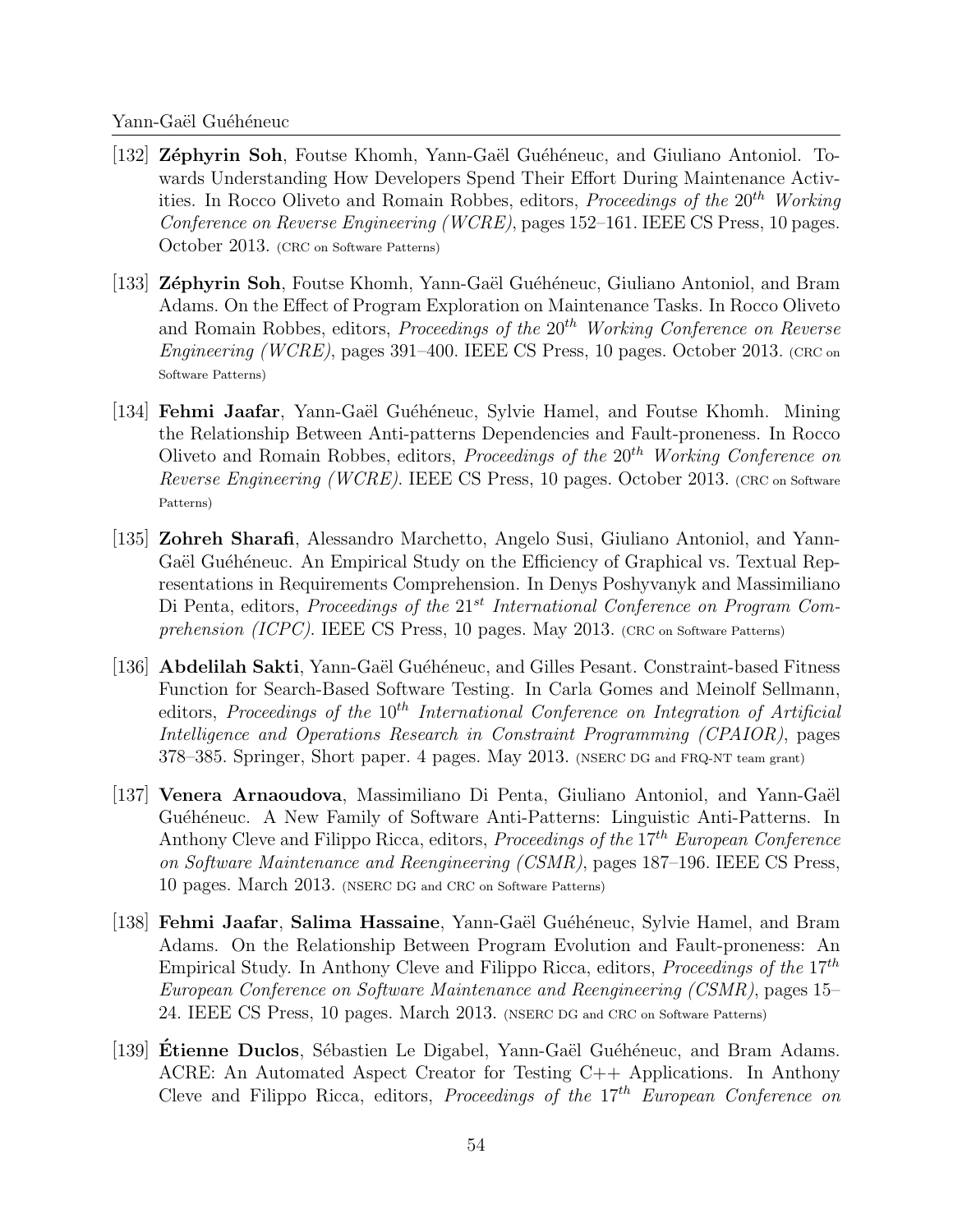Software Maintenance and Reengineering (CSMR), pages 121–130. IEEE CS Press, 10 pages. March 2013. (NSERC DG and CRC on Software Patterns)

- $[140]$  **Aminata Sabané**, Massimiliano Di Penta, Giuliano Antoniol, and Yann-Gaël Guéhéneuc. A Study on the Relation Between Antipatterns and the Cost of Class Unit Testing. In Anthony Cleve and Filippo Ricca, editors, Proceedings of the  $17^{th}$  European Conference on Software Maintenance and Reengineering (CSMR), pages 167–176. IEEE CS Press, 10 pages. March 2013. (NSERC DG and CRC on Software Patterns)
- [141] Naouel Moha, Francis Palma, Mathieu Nayrolles, Benjamin Joyen Conseil, Yann-Gaël Guéhéneuc, Benoit Baudry, and Jean-Marc Jézéquel. Specification and Detection of SOA Antipatterns. In Chengfei Liu, Heiko Ludwig, and Farouk Toumani, editors, Proceedings of the  $10^{th}$  International Conference on Service Oriented Computing (ICSOC), pages 1–16. Springer, Runner-up best paper. 15 pages. November 2012. (NSERC DG and CRC on Software Patterns)
- [142] Surafel Lemma Abebe, Paolo Tonella, Venera Arnaoudova, Giuliano Antoniol, and Yann-Gaël Guéhéneuc. Can Lexicon Bad Smells Improve Fault Prediction? In Rocco Oliveto and Denys Poshyvanyk, editors, Proceedings of the 19<sup>th</sup> Working Conference on Reverse Engineering (WCRE), pages 235–244. IEEE CS Press, 10 pages. October 2012. (NSERC DG and CRC on Software Patterns)
- [143] Soumaya Medini, Giuliano Antoniol, Yann-Gaël Guéhéneuc, Massimiliano Di Penta, and Paolo Tonella. SCAN: an Approach to Label and Relate Execution Trace Segments. In Rocco Oliveto and Denys Poshyvanyk, editors, *Proceedings of the*  $19<sup>th</sup>$  Working Conference on Reverse Engineering (WCRE), pages 135–144. IEEE CS Press, Best paper. 10 pages. October 2012. (NSERC DG and CRC on Software Patterns)
- [144] Latifa Guerrouj, Philippe Galinier, Yann-Gaël Guéhéneuc, Giuliano Antoniol, and Massimiliano Di Penta. TRIS: a Fast and Accurate Identifiers Splitting and Expansion Algorithm. In Rocco Oliveto and Denys Poshyvanyk, editors, *Proceedings of the*  $19^{th}$ Working Conference on Reverse Engineering (WCRE), pages 103–112. IEEE CS Press, 10 pages. October 2012. (NSERC DG and CRC on Software Patterns)
- $[145]$  Abdou Maiga, Nasir Ali, Neelesh Bhattacharya, Aminata Sabané, Yann-Gaël Guéhéneuc, Giuliano Antoniol, and Esma Aimeur. SMURF: A SVM-based Incremental Anti-pattern Detection Approach. In Rocco Oliveto and Denys Poshyvanyk, editors, Proceedings of the 19<sup>th</sup> Working Conference on Reverse Engineering (WCRE), pages 466–475. IEEE CS Press, 10 pages. October 2012. (NSERC DG and CRC on Software Patterns)
- [146] Neelesh Bhattacharya, Olfat El Mahi, Etienne Duclos, Giovanni Beltrame, Giuliano Antoniol, Sébastien Le Digabel, and Yann-Gaël Guéhéneuc. Optimizing Threads Schedule Alignments to Expose the Interference Bug Pattern. In Gordon Fraser and Jerffeson Teixeira de Souza, editors, Proceedings of the 4<sup>th</sup> Symposium on Search Based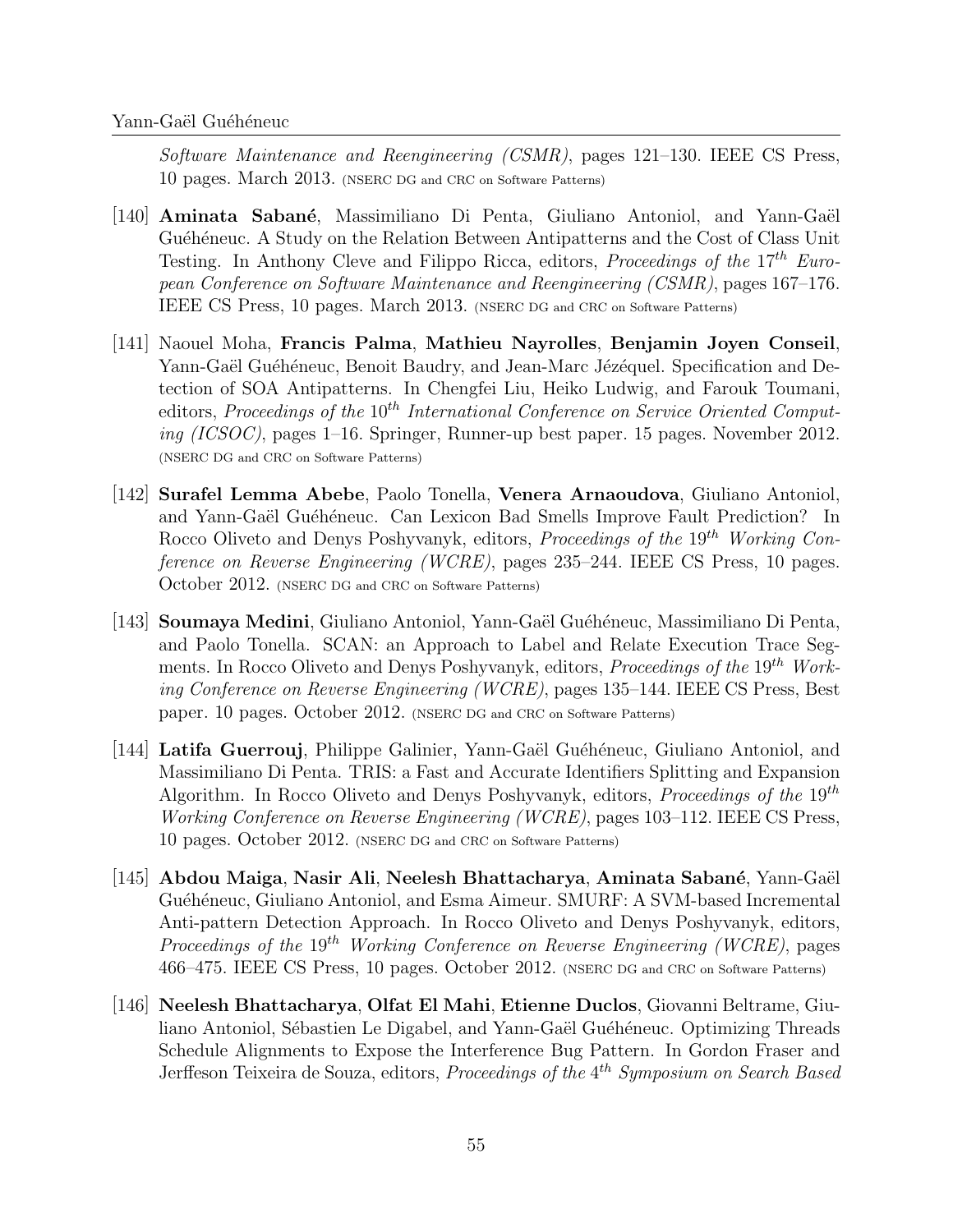Software Engineering (SSBSE), pages 90–104. IEEE CS Press, 15 pages. September 2012. (NSERC DG and CRC on Software Patterns)

- [147] Nasir Ali, Zohreh Sharafi, Yann-Gaël Guéhéneuc, and Giuliano Antoniol. An Empirical Study on Requirements Traceability Using Eye-Tracking. In Massimiliano Di Penta and Jonathan I. Maletic, editors, *Proceedings of the*  $28<sup>th</sup> International Con$ ference on Source Maintenance (ICSM), pages 191–200. IEEE CS Press, 10 pages. September 2012. (NSERC DG and CRC on Software Patterns)
- $[148]$  Nasir Ali, Aminata Sabané, Yann-Gaël Guéhéneuc, and Giuliano Antoniol. Improving Bug Location Using Binary Class Relationships. In Mariano Ceccato and Zheng Li, editors, *Proceedings of the*  $12<sup>th</sup> International Working Conference on Source$ Code Analysis and Manipulation (SCAM), pages 174–183. IEEE CS Press, 10 pages. September 2012. (NSERC DG and CRC on Software Patterns)
- [149] **Abdelilah Sakti**, Yann-Gaël Guéhéneuc, and Gilles Pesant. Boosting Search-Based Testing by using Constraint-based Testing. In Gordon Fraser and Jerffeson Teixeira de Souza, editors, Proceedings of the 4<sup>th</sup> Symposium on Search Based Software Engineering (SSBSE), pages 213–227. IEEE CS Press, 15 pages. September 2012. (NSERC DG and FRQ-NT team grant)
- [150] Abddou Maiga, Nasir Ali, Neelesh Bhattacharya, Aminata Sabané, Yann-Gaël Guéhéneuc, Giuliano Antoniol, and Esma Aimeur. Support Vector Machines for Anti-pattern Detection. In Tim Menzies and Motoshi Saeki, editors, Proceedings of the  $27<sup>th</sup>$  Conference on Automated Software Engineering (ASE), pages 278–281. ACM Press, Short paper. 4 pages. September 2012. (NSERC DG and CRC on Software Patterns)
- [151] Zohreh Sharafi, Zéphyrin Soh, Yann-Gaël Guéhéneuc, and Giuliano Antoniol. Women & Men – Different but Equal: On the Impact of Identifier Style on Source Code Reading. In Arie van Deursen and Michael W. Godfrey, editors, Proceedings of the  $20^{th}$  International Conference on Program Comprehension (ICPC), pages  $27-36$ . IEEE CS Press, 10 pages. June 2012. (NSERC DG and CRC on Software Patterns)
- [152] Z´ephyrin Soh, Zohreh Sharafi, Bertrand van den Plas, Gerardo Cepeda Porras, Yann-Gaël Guéhéneuc, and Giuliano Antoniol. Professional Status and Expertise for UML Class Diagram Comprehension: An Empirical Study. In Arie van Deursen and Michael W. Godfrey, editors, Proceedings of the 20<sup>th</sup> International Conference on Program Comprehension (ICPC), pages 163–172. IEEE CS Press, 10 pages. June 2012. (NSERC DG and CRC on Software Patterns)
- [153] Massimiliano Di Penta, Giuliano Antoniol, Daniel M. German, Yann-Gaël Guéhéneuc, and Bram Adams. Five Days of Empirical Software Engineering: the PASED Experience. In Jochen Ludewig and Hausi A. Müller, editors, Proceedings of the 34<sup>th</sup> International Conference on Software Engineering (ICSE), pages 1255–1258. ACM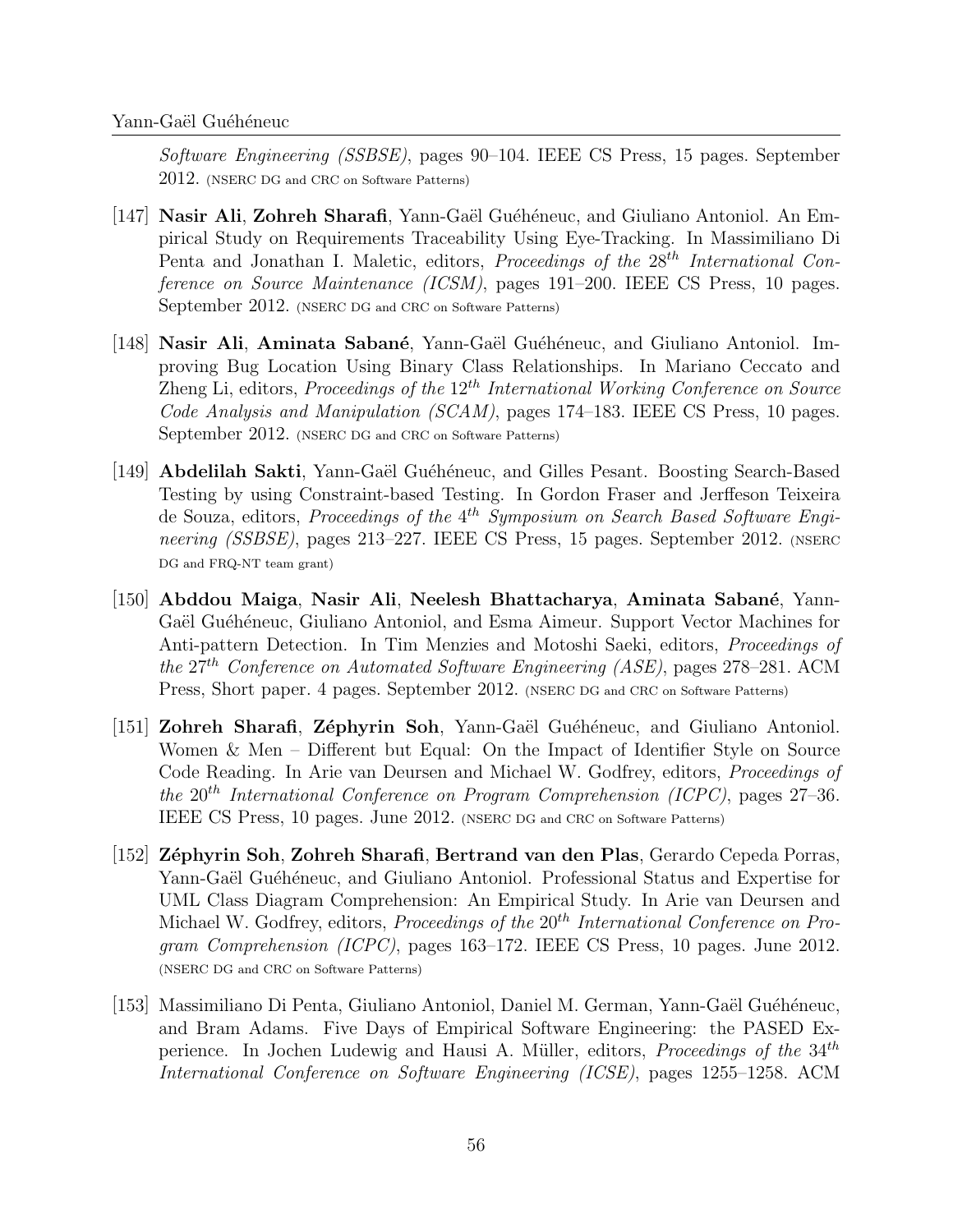Press, Software Engineering Education Track. 4 pages. June 2012. (NSERC DG and CRC on Software Patterns)

- [154] **Salima Hassaine**, Yann-Gaël Guéhéneuc, Sylvie Hamel, and Giuliano Antoniol. ADvISE: Architectural Decay In Software Evolution. In Rudolf Ferenc Tom Mens, Anthony Cleve, editor, *Proceedings of the*  $16<sup>th</sup> European Conference on Software Main$ tenance and Reengineering (CSMR), pages 267–276. IEEE CS Press, 10 pages. March 2012. (NSERC DG and CRC on Software Patterns)
- [155] Nasir Ali, Yann-Gaël Guéhéneuc, and Giuliano Antoniol. Requirements Traceability for Object Oriented Systems by Partitioning Source Code. In Martin Pinzger and Denys Poshyvanyk, editors, *Proceedings of the*  $18<sup>th</sup>$  Working Conference on Reverse Engineering (WCRE), pages 45–54. IEEE CS Press, 10 pages. October 2011. (NSERC DG and CRC on Software Patterns)
- [156] Fehmi Jaafar, Yann-Gaël Guéhéneuc, Sylvie Hamel, and Giuliano Antoniol. An Exploratory Study of Macro Co-changes. In Martin Pinzger and Denys Poshyvanyk, editors, Proceedings of the 18<sup>th</sup> Working Conference on Reverse Engineering (WCRE), pages 325–334. IEEE CS Press, 10 pages. October 2011. (NSERC DG and CRC on Software Patterns)
- [157] **Soumaya Medini**, Philippe Galinier, Massimiliano Di Penta, Yann-Gaël Guéhéneuc, and Giuliano Antoniol. A Fast Algorithm to Locate Concepts in Execution Traces. In Myra Cohen and Mel  $\acute{O}$  Cinnéide, editors, *Proceedings of the 3<sup>rd</sup> International* Symposium on Search-based Software Engineering (SSBSE), pages 252–266. IEEE CS Press, 10 pages. September 2011. (NSERC DG and CRC on Software Patterns)
- [158] Salima Hassaine, Ferdaous Boughanmi, Yann-Gaël Guéhéneuc, Sylvie Hamel, and Giuliano Antoniol. A Seismology-inspired Approach for Change Impact Analysis. In James R. Cordy and Paolo Tonella, editors, Proceedings of the  $27<sup>th</sup>$  International Conference on Software Maintenance (ICSM), pages 53–62. IEEE CS Press, 10 pages. September 2011. (NSERC DG and CRC on Software Patterns)
- [159] Neelesh Bhattacharya, Abdelilah Sakti, Giuliano Antoniol, Yann-Gaël Guéhéneuc, and Gilles Pesant. Divide-by-zero Exceptions Raising via Branch Coverage. In Myra Cohen and Mel Ó Cinnéide, editors, *Proceedings of the*  $3^{rd}$  International Symposium on Search-based Software Engineering (SSBSE), pages 204–218. IEEE CS Press, 10 pages. September 2011. (NSERC DG and CRC on Software Patterns)
- [160] Nasir Ali, Wei Wu, Giuliano Antoniol, Massimiliano Di Penta, Yann-Gaël Guéhéneuc, and Jane Huffman Hayes. MoMS: Multi-objective Miniaturization of Software. In James R. Cordy and Paolo Tonella, editors, Proceedings of the 27<sup>th</sup> International Conference on Software Maintenance (ICSM), pages 153–162. IEEE CS Press, 10 pages. September 2011. (NSERC DG and CRC on Software Patterns)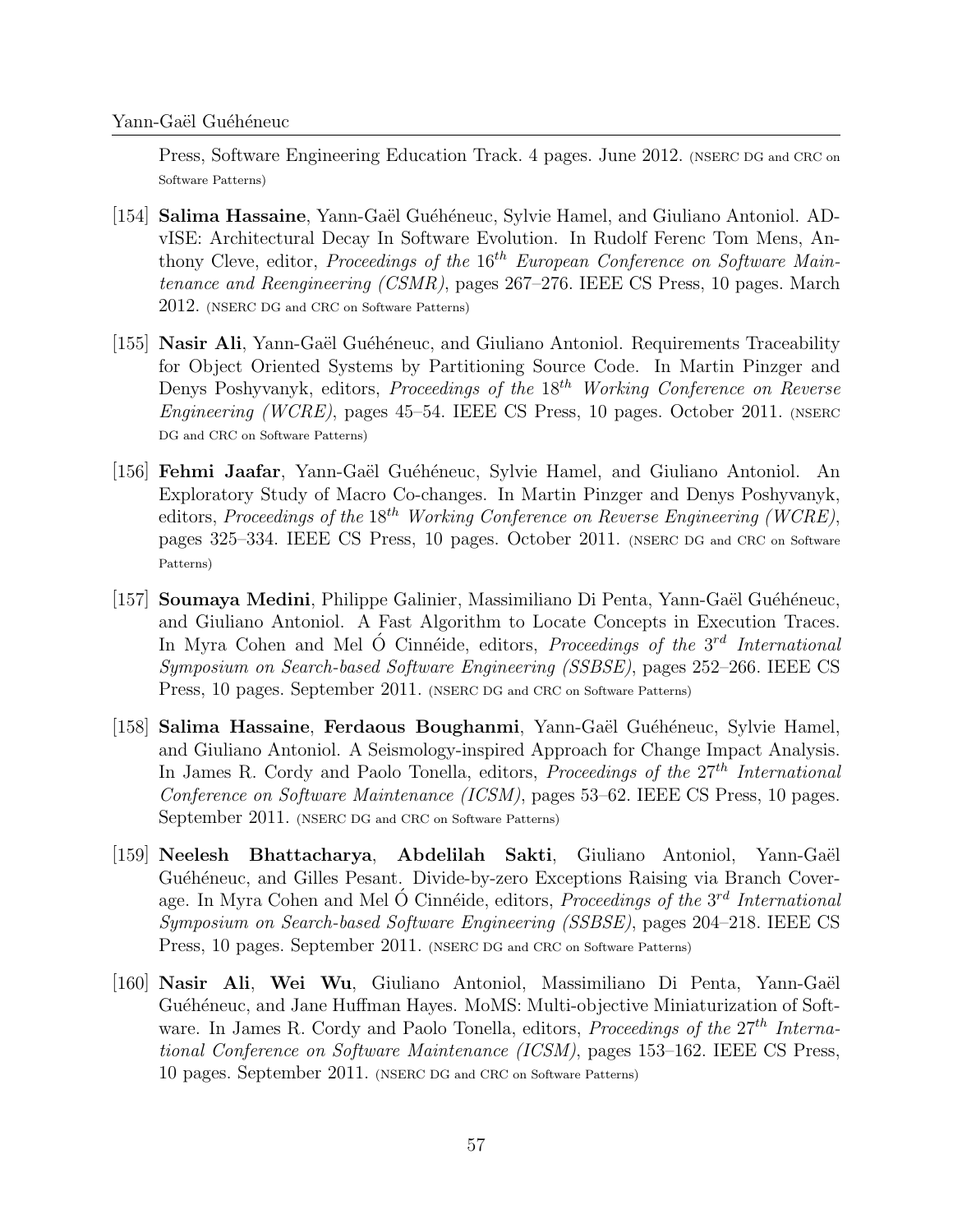- [161] Nasir Ali, Yann-Gaël Guéhéneuc, and Giuliano Antoniol. Trust-Based Requirements Traceability. In Susan E. Sim and Filippo Ricca, editors, *Proceedings of the*  $19<sup>th</sup>$ International Conference on Program Comprehension (ICPC), pages 111–120. IEEE CS Press, 10 pages. June 2011. (NSERC DG and CRC on Software Patterns)
- [162] Abdelilah Sakti, Yann-Gaël Guéhéneuc et Gilles Pesant. CP-SST : approche bassée sur la programmation par contraintes pour le test structurel du logiciel. Arnaud Lallouet, éditeur, Actes des 7<sup>e</sup> Journées Francophones de Programmation par Contraintes  $(JFPC)$ , pages 289–298. LIRIS, 10 pages. juin 2011. (Projet en équipe FRQ-NT)
- [163] Laleh Mousavi Eshkevari, Venera Arnaoudova, Massimiliano Di Penta, Rocco Oliveto, Yann-Gaël Guéhéneuc, and Giuliano Antoniol. An Exploratory Study of Identifier Renamings. In Tao Xie and Thomas Zimmermann, editors, Proceedings of the  $8^{th}$  Working Conference on Mining Software Repositories (MSR), pages 33-42. ACM Press, 10 pages. May 2011. (NSERC DG and CRC on Software Patterns)
- [164] **Marwen Abbes**, Foutse Khomh, Yann-Gaël Guéhéneuc, and Giuliano Antoniol. An Empirical Study of the Impact of Two Antipatterns, Blob and Spaghetti Code, On Program Comprehension. In Yiannis Kanellopoulos and Tom Mens, editors, Proceedings of the  $15^{th}$  European Conference on Software Maintenance and Reengineering (CSMR), pages 181–190. IEEE CS Press, Best paper. 10 pages. March 2011. (NSERC DG and CRC on Software Patterns)
- [165] Ahmed Belderrar, Ségla Kpodjedo, Yann-Gaël Guéhéneuc, Giuliano Antoniol, and Philippe Galinier. Sub-graph Mining: Identifying Micro-architectures in Evolving Object-oriented Software. In Yiannis Kanellopoulos and Tom Mens, editors, Proceedings of the 15th European Conference on Software Maintenance and Reengineering  $(CSMR)$ , pages 171–180. IEEE CS Press, 10 pages. March 2011. (NSERC DG and CRC on Software Patterns)
- [166] Venera Arnaoudova, Laleh Mousavi Eshkevari, Rocco Oliveto, Yann-Gaël Guéhéneuc, and Giuliano Antoniol. Physical and Conceptual Identifier Dispersion: Measures and Relation to Fault Proneness. In Rudolf Ferenc and Denys Poshyvanyk, editors, Proceedings of the  $26<sup>th</sup> International Conference on Software Maintenance$ (ICSM), pages 1–5. IEEE CS Press, Early Research Achievements Track. Best paper. 5 pages. September 2010. (CRC on Software Patterns)
- [167] Salima Hassaine, Foutse Khomh, Yann-Gaël Guéhéneuc, and Sylvie Hamel. IDS: An Immune-inspired Approach for the Detection of Software Design Smells. In Mel O´ Cinnéide, editor, Proceedings of the  $7<sup>th</sup> International Conference on the Quality of$ Information and Communications Technology (QUATIC), pages 343–348. IEEE CS Press, Quality in ICT Reengineering and Refactoring Track. 6 pages. September– October 2010. (FRQ-NT team grant and CRC on Software Patterns)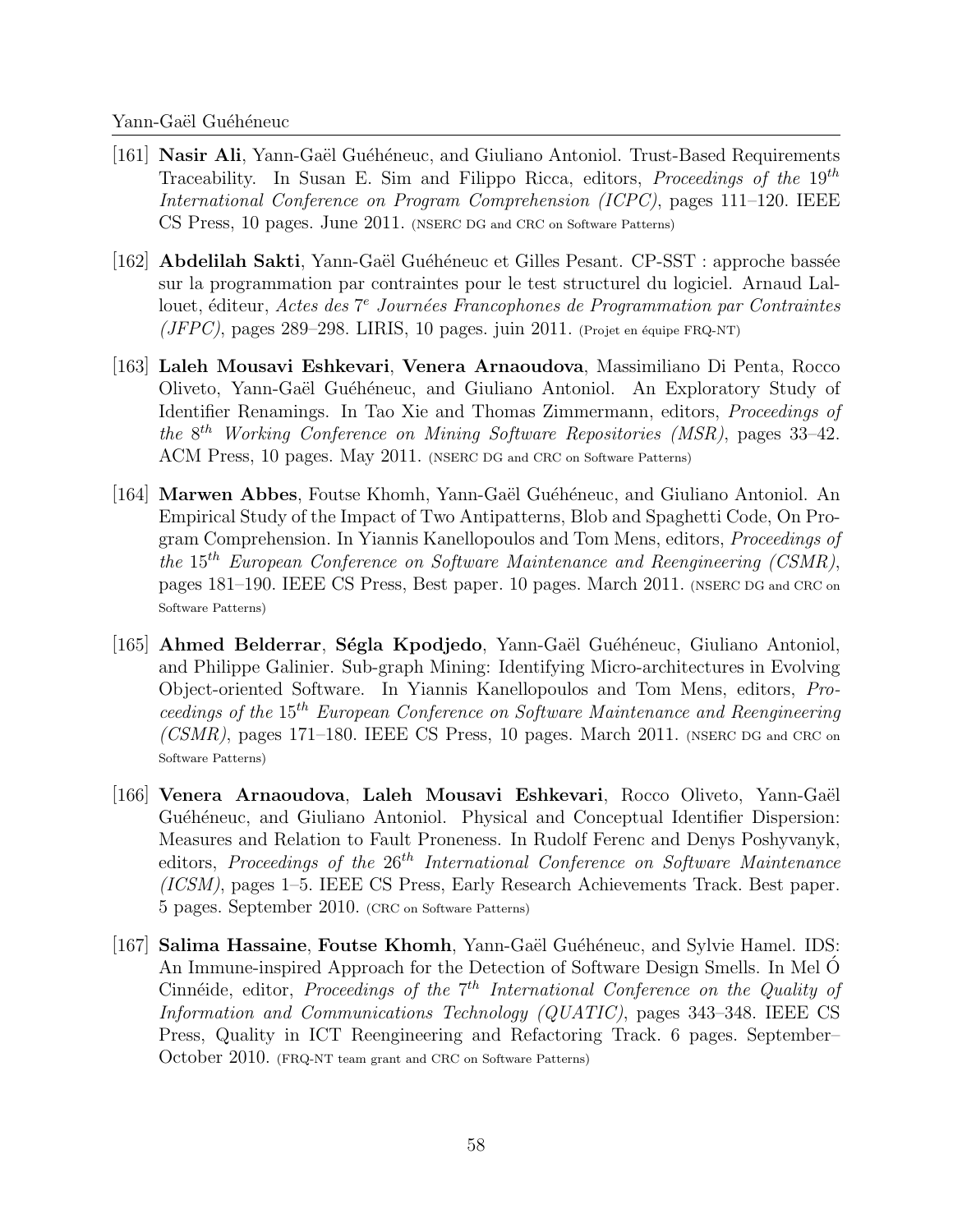- [168] Gabriele Bavota, Rocco Oliveto, Andrea De Lucia, Giuliano Antoniol, and Yann-Gaël Guéhéneuc. Playing with Refactoring: Identifying Extract Class Opportunities through Game Theory. In Rudolf Ferenc and Denys Poshyvanyk, editors, *Proceedings* of the  $26^{th}$  International Conference on Software Maintenance (ICSM), pages 1–5. IEEE CS Press, Early Research Achievements Track. 5 pages. September 2010. (CRC on Software Patterns)
- [169] **Fatemeh Asadi**, Giuliano Antoniol, and Yann-Gaël Guéhéneuc. Concept Location with Genetic Algorithms: A Comparison of Four Distributed Architectures. In Lionel Briand, editor, Proceedings of the 2<sup>nd</sup> International Symposium on Search Based Software Engineering (SSBSE), pages 153–162. IEEE CS Press, 10 pages. September 2010. (CRC on Software Patterns)
- [170] Wei Wu, Yann-Gaël Guéhéneuc, Giuliano Antoniol, and Miryung Kim. AURA: A Hybrid Approach to Identify Framework Evolution. In Prem Devanbu and Sebastian Uchitel, editors, Proceedings of the  $32^{nd}$  International Conference on Software Engineering (ICSE), pages 325–334. ACM Press, 10 pages. May 2010. (NSERC DG and CRC on Software Patterns)
- [171] Massimiliano Di Penta, Daniel M. German, Yann-Gaël Guéhéneuc, and Giuliano Antoniol. An Exploratory Study of the Evolution of Software Licensing. In Prem Devanbu and Sebastian Uchitel, editors, Proceedings of the  $32<sup>nd</sup>$  International Conference on Software Engineering (ICSE), pages 145–154. ACM Press, 10 pages. May 2010. (NSERC) DG and CRC on Software Patterns)
- $[172]$  Nioosha Madani, Latifa Guerrouj, Massimiliano Di Penta, Yann-Gaël Guéhéneuc, and Giuliano Antoniol. Recognizing Words from Source Code Identifiers using Speech Recognition Techniques. In Rudolf Ferenc and Juan Carlos Dueñas, editors, Proceedings of the 14th European Conference on Software Maintenance and Reengineering  $(CSMR)$ , pages 68–77. IEEE CS Press, Best paper. 10 pages. March 2010. (NSERC DG) and CRC on Software Patterns)
- [173] **Fatemeh Asadi**, Massimiliano Di Penta, Giuliano Antoniol, and Yann-Gaël Guéhéneuc. A Heuristic-based Approach to Identify Concepts in Execution Traces. In Rudolf Ferenc and Juan Carlos Dueñas, editors, *Proceedings of the*  $14<sup>th</sup>$  *European* Conference on Software Maintenance and Reengineering (CSMR), pages 31–40. IEEE CS Press, 10 pages. March 2010. (NSERC DG and CRC on Software Patterns)
- [174] Rocco Oliveto, **Foutse Khomh**, Giuliano Antoniol, and Yann-Gaël Guéhéneuc. Numerical Signatures of Antipatterns: An Approach based on B-Splines. In Rudolf Ferenc and Juan Carlos Dueñas, editors, *Proceedings of the*  $14<sup>th</sup> European Conference on Soft$ ware Maintenance and Reengineering (CSMR), pages 248–251. IEEE CS Press, Short paper. 5 pages. March 2010. (NSERC DG and CRC on Software Patterns)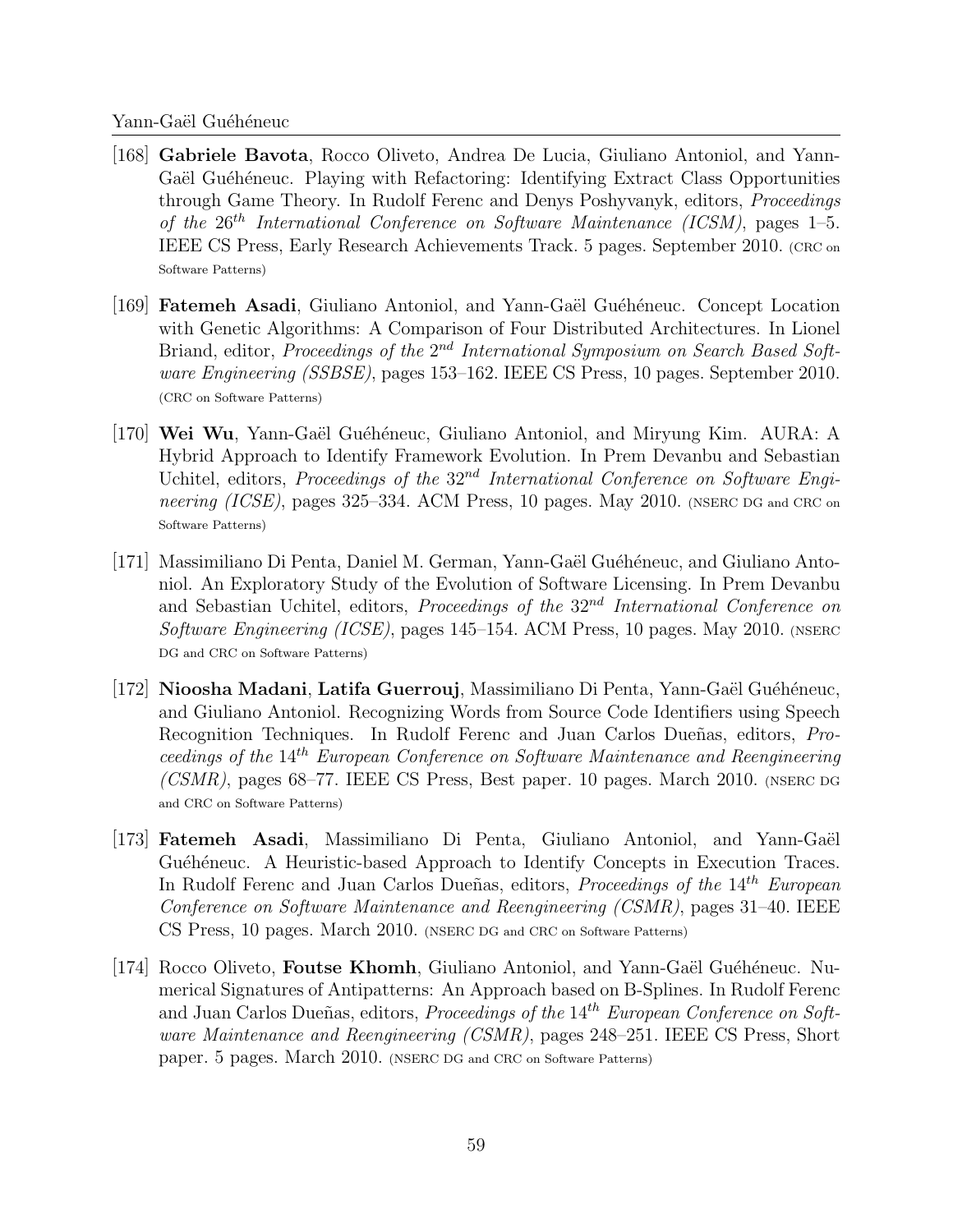- $|175|$  Günter Kniesel, Alexander Binun, Péter Hegedűs, Lajos Jenő Fülöp, Alexander Chatzigeorgiou, Yann-Gaël Guéhéneuc, and Nikolaos Tsantalis. DPDX – A Common Exchange Format for Design Pattern Detection Tools. In Rudolf Ferenc and Juan Carlos Dueñas, editors, Proceedings of the 14<sup>th</sup> European Conference on Software Maintenance and Reengineering (CSMR), pages 232–235. IEEE CS Press, Short paper. 5 pages. March 2010. (NSERC DG and CRC on Software Patterns)
- $|176|$  Stéphane Vaucher, Foutse Khomh, Naouel Moha, and Yann-Gaël Guéhéneuc. Tracking Design Smells: Lessons from a Study of God Classes. In Giuliano Antoniol and Andy Zaidman, editors, *Proceedings of the*  $16<sup>th</sup>$  Working Conference on Reverse Engineering (WCRE), pages 145–154. IEEE CS Press, 10 pages. October 2009. (NSERC DG)
- [177] Sébastien Jeanmart, Yann-Gaël Guéhéneuc, Houari Sahraoui, and Naji Habra. Impact of the Visitor Pattern on Program Comprehension and Maintenance. In James Miller and Rick Selby, editors, *Proceedings of the*  $3<sup>rd</sup> International Symposium on Em$ pirical Software Engineering and Measurement (ESEM), pages 69–78. IEEE CS Press, 10 pages. October 2009. (NSERC DG)
- [178] **Foutse Khomh**, Massimiliano Di Penta, and Yann-Gaël Guéhéneuc. An Exploratory Study of the Impact of Code Smells on Software Change-proneness. In Giuliano Antoniol and Andy Zaidman, editors, Proceedings of the  $16<sup>th</sup>$  Working Conference on Reverse Engineering (WCRE), pages 75–84. IEEE CS Press, 10 pages. October 2009. (NSERC DG)
- [179] **Foutse Khomh**, Yann-Gaël Guéhéneuc, and Giuliano Antoniol. Playing Roles in Design Patterns: An Empirical Descriptive and Analytic Study. In Kostas Kontogiannis and Tao Xie, editors, *Proceedings of the*  $25<sup>th</sup> International Conference on Software$ Maintenance (ICSM), pages 83–92. IEEE CS Press, 10 pages. September 2009. (NSERC DG)
- [180] Foutse Khomh, Stéphane Vaucher, Yann-Gaël Guéhéneuc, and Houari Sahraoui. A Bayesian Approach for the Detection of Code and Design Smells. In Choi Byoung-ju, editor, Proceedings of the  $9^{th}$  International Conference on Quality Software (QSIC), pages 305–314. IEEE CS Press, 10 pages. August 2009. (NSERC DG)
- [181] Daniel M. German, Massimiliano Di Penta, Yann-Gaël Guéhéneuc, and Giuliano Antoniol. Code Siblings: Technical and Legal Implications of Copying Code between Systems. In Michael W. Godfrey and Jim Whitehead, editors, Proceedings of the  $6<sup>th</sup>$ Working Conference on Mining Software Repositories (MSR), pages 81–90. IEEE CS Press, 10 pages. May 2009. (NSERC DG and Start-up fund)
- [182] Jane Huffman Hayes, Giuliano Antoniol, and Yann-Gaël Guéhéneuc. PREREQIR: Recovering Pre-Requirements via Cluster Analysis. In Andy Zaidman, Massimilano Di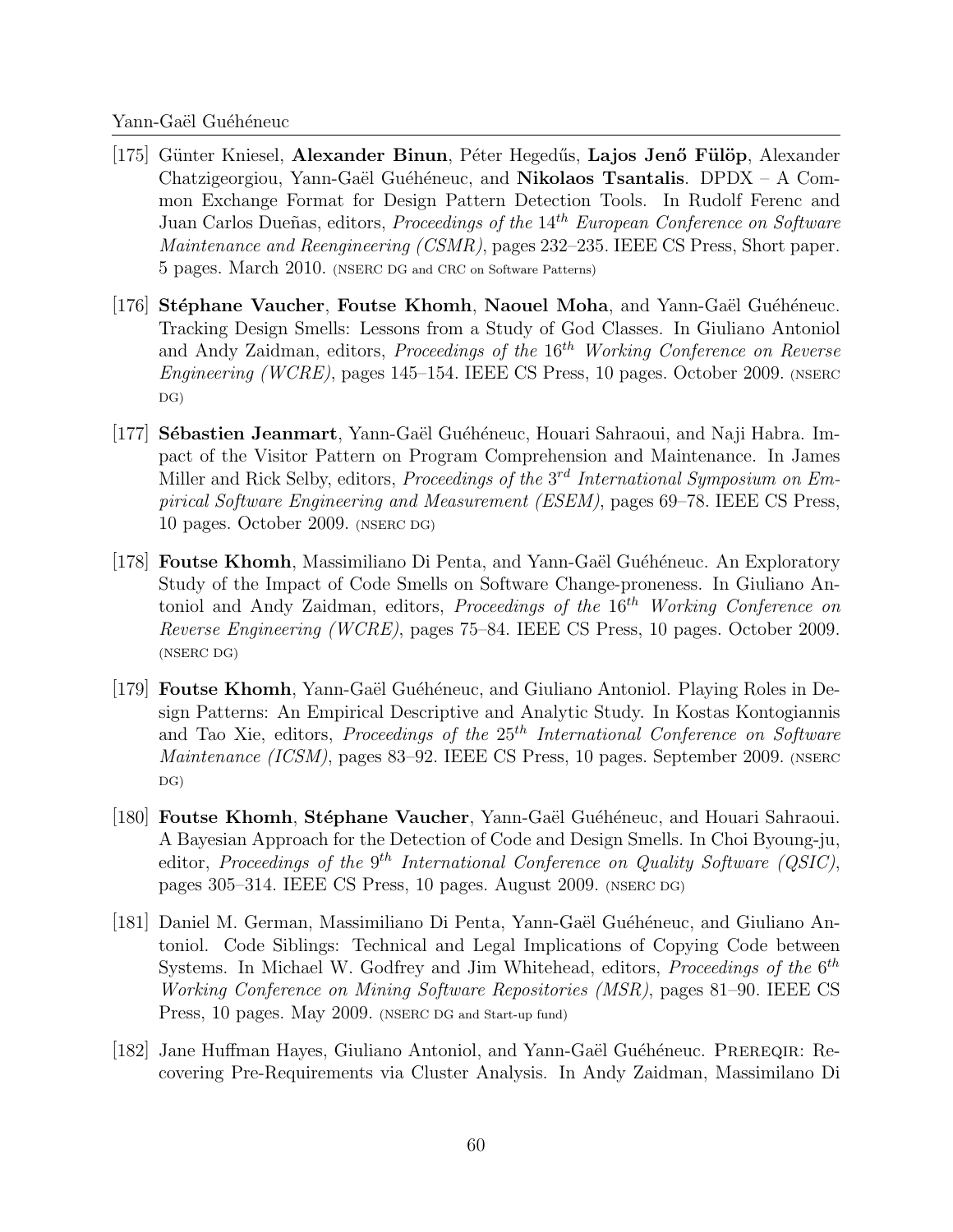Penta, and Ahmed Hassan, editors, *Proceedings of the*  $15<sup>th</sup>$  Working Conference on Reverse Engineering (WCRE), pages 165–174. IEEE CS Press, 10 pages. October 2008. (NSERC DG)

- [183] Giuliano Antoniol, Kamel Ayari, Massimiliano Di Penta, Foutse Khomh, and Yann-Gaël Guéhéneuc. Is It a Bug or an Enhancement? A Text-based Approach to Classify Change Requests. In Mark Vigder and Marsha Chechik, editors, Proceedings of the 18th IBM Centers for Advanced Studies Conference (CASCON), pages 23–37. ACM Press, Most Influential Paper Award at CASCON'18. 15 pages. October 2008. (NSERC DG)
- [184] Massimiliano Di Penta, Luigi Cerulo, Yann-Gaël Guéhéneuc, and Giuliano Antoniol. An Empirical Study of the Relationships between Design Pattern Roles and Class Change Proneness. In Hong Mei and Kenny Wong, editors, Proceedings of the  $24<sup>th</sup>$ International Conference on Software Maintenance (ICSM), pages 217–226. IEEE CS Press, 10 pages. September–October 2008. (NSERC DG)
- [185] Giuliano Antoniol, Jane Huffman Hayes, Yann-Gaël Guéhéneuc, and Massimiliano Di Penta. Reuse or Rewrite: Combining Textual, Static, and Dynamic Analyses to Assess the Cost of Keeping a System Up-to-date. In Hong Mei and Kenny Wong, editors, Proceedings of the  $24^{th}$  International Conference on Software Maintenance (ICSM), pages 147–156. IEEE CS Press, 10 pages. September–October 2008. (NSERC DG)
- [186] Simon Denier and Yann-Gaël Guéhéneuc. Mendel: A Model, Metrics, and Rules to Understand Class Hierarchies. In René Krikhaar and Ralf Lämmel, editors, Proceedings of the 16th International Conference on Program Comprehension (ICPC), pages 143– 152. IEEE CS Press, 10 pages. June 2008. (NSERC DG)
- [187] **Marc Eaddy**, Alfred V. Aho, Giuliano Antoniol, and Yann-Gaël Guéhéneuc. CERberus: Tracing Requirements to Source Code Using Information Retrieval, Dynamic Analysis, and Program Analysis. In René Krikhaar and Ralf Lämmel, editors, Proceedings of the  $16^{th}$  International Conference on Program Comprehension (ICPC), pages 53–62. IEEE CS Press, 10 pages. June 2008. (NSERC DG)
- [188] **Foutse Khomh** and Yann-Gaël Guéhéneuc. Do Design Patterns Impact Software Quality Positively? In Christos Tjortjis and Andreas Winter, editors, Proceedings of the  $12^{th}$  Conference on Software Maintenance and Reengineering (CSMR), pages 274–278. IEEE CS Press, Short Paper. 5 pages. April 2008. (NSERC DG)
- [189] Naouel Moha, Foutse Khomh et Yann-Gaël Guéhéneuc. Génération automatique d'algorithmes de détection des défauts de conception. Mireille Blay-Fornarino, éditeur, Actes du 14<sup>e</sup> colloque Langages et Modèles à Objets (LMO), pages 93-106. Éditions Cépaduès, 13 pages. mars 2008. (NSERC DG)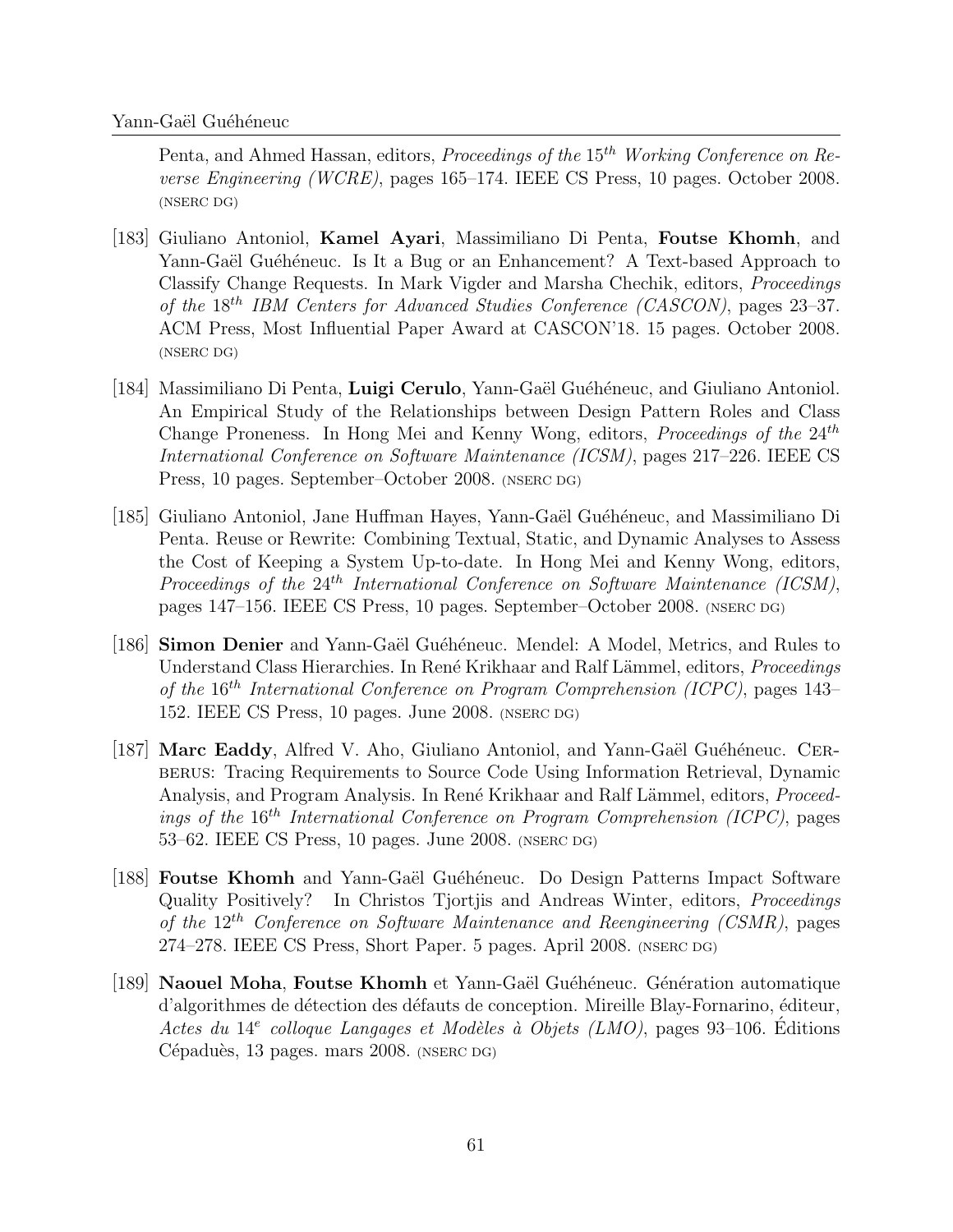- [190] **Naouel Moha**, Yann-Gaël Guéhéneuc, Anne-Françoise Le Meur, and Laurence Duchien. A Domain Analysis to Specify Design Defects and Generate Detection Algorithms. In José Fiadeiro and Paola Inverardi, editors, *Proceedings of the*  $11<sup>th</sup>$  international conference on Fundamental Approaches to Software Engineering (FASE), pages 276–291. Springer-Verlag, 15 pages. March-April 2008. (NSERC DG)
- [191] Naouel Moha, Amine Mohamed Rouane Hacene, Petko Valtchev, and Yann-Gaël Guéhéneuc. Refactorings of Design Defects using Relational Concept Analysis. In Raoul Medina and Sergei Obiedkov, editors, Proceedings of the 4<sup>th</sup> International Conference on Formal Concept Analysis (ICFCA), pages 289–304. Springer-Verlag, 18 pages. February 2008. (NSERC DG)
- [192] José Côté, Pilar Ramirez-García, Gaston Godin et Yann-Gaël Guéhéneuc. Gérer sa médication antirétrovirale avec une assistance en ligne... une approche en cours d'évaluation. Bernard Bégaud, Pavel Hamet, André Jacques et Vittorio A. Sironi, éditeurs, Actes du  $2^e$  Congrès international sur la chaîne des médicaments (CICM). Groupe d'étude sur l'interdisciplinarité et les représentations sociales, Octobre 2007.
- [193] Giuliano Antoniol, Yann-Ga¨el Gu´eh´eneuc, Ettore Merlo, and Paolo Tonella. Mining the Lexicon Used by Programmers during Software Evolution. In Ladan Tahvildari and Gerardo Canfora, editors, *Proceedings of the*  $23^{rd}$  *International Conference on* Software Maintenance (ICSM), pages 14–23. IEEE CS Press, 10 pages. October 2007. (NSERC DG)
- [194] Salah Bouktif, Yann-Gaël Guéhéneuc, and Giuliano Antoniol. Extracting Changepatterns from CVS Repositories. In Susan Elliott Sim and Massimiliano Di Penta, editors, Proceedings of the 13<sup>th</sup> Working Conference on Reverse Engineering (WCRE), pages 221–230. IEEE CS Press, 10 pages. October 2006. (NSERC DG)
- [195] Yann-Ga¨el Gu´eh´eneuc. Taupe: Towards Understanding Program Comprehension. In Hakan Erdogmus and Eleni Stroulia, editors, *Proceedings of the* 16<sup>th</sup> IBM Centers for Advanced Studies Conference (CASCON), pages 1–13. ACM Press, 13 pages. October 2006. (CFI project 10363)
- [196] Naouel Moha, Jihene Rezgui, Yann-Gaël Guéhéneuc, Petko Valtchev, and Ghizlane El Boussaidi. Using FCA to Suggest Refactorings to Correct Design Defects. In Sadok Ben Yahia and Engelbert Mephu Nguifo, editors, Proceedings of the 4<sup>th</sup> International Conference on Concept Lattices and their Applications (CLA), pages 297–302. IEEE CS Press, Short paper. 6 pages. September 2006. (NSERC DG)
- [197] Naouel Moha, Yann-Gaël Guéhéneuc, and Pierre Leduc. Automatic Generation of Detection Algorithms for Design Defects. In Sebastian Uchitel and Steve Easterbrook, editors, Proceedings of the  $21^{st}$  Conference on Automated Software Engineering (ASE), pages 297–300. IEEE CS Press, Short paper. 4 pages. September 2006. (NSERC DG)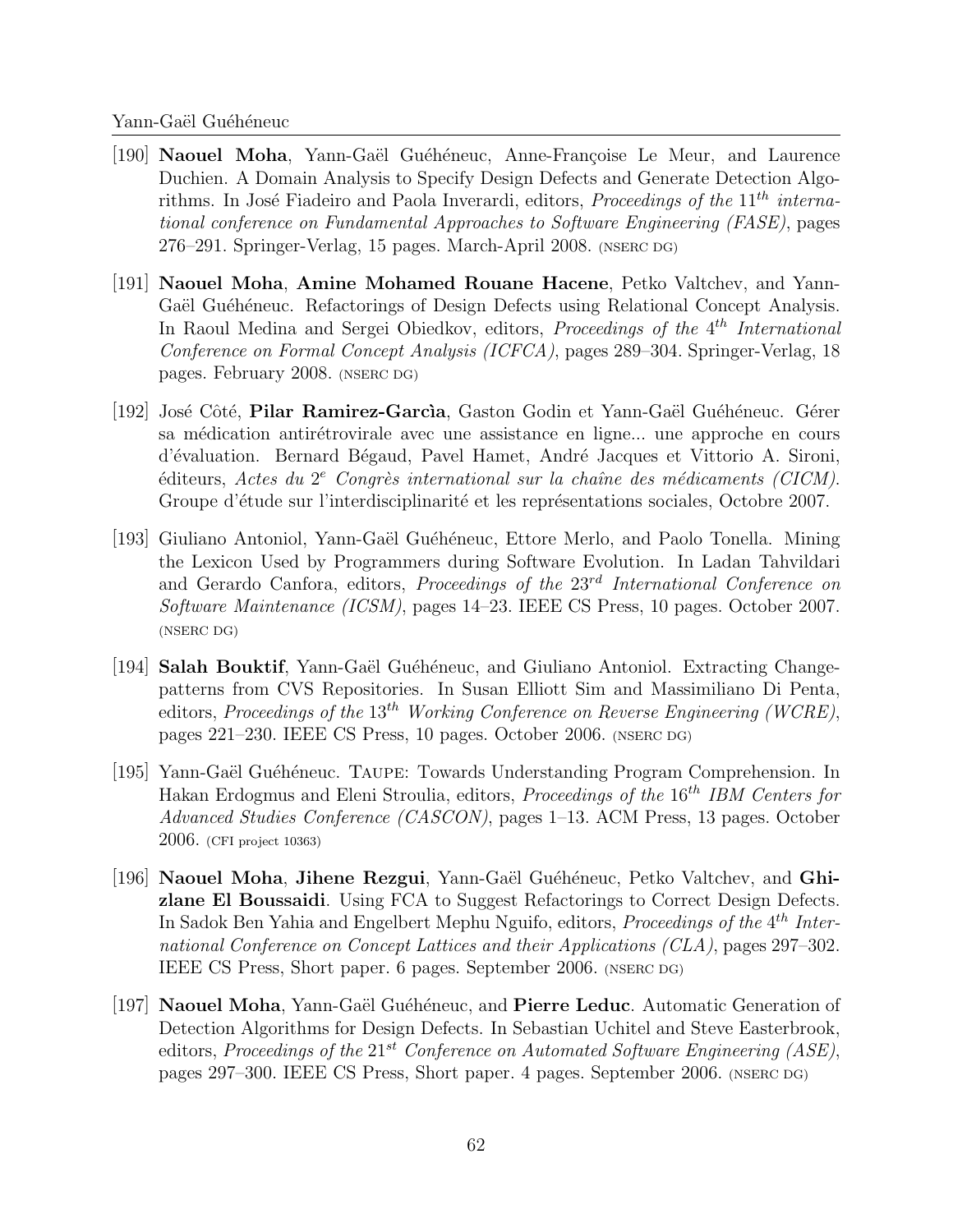- [198] **Denys Poshyvanyk**, Yann-Gaël Guéhéneuc, Andrian Marcus, Giuliano Antoniol, and Václav Rajlich. Combining Probabilistic Ranking and Latent Semantic Indexing for Feature Identification. In Jurgen Ebert and Panos Linos, editors, Proceedings of the  $14^{th}$  International Conference on Program Comprehension (ICPC), pages 137–148. IEEE CS Press, Best paper. 10 pages. June 2006. (NSERC DG)
- [199] Olivier Kaczor, Yann-Gaël Guéhéneuc, and Sylvie Hamel. Efficient Identification of Design Patterns with Bit-vector Algorithm. In Giuseppe Antonio di Lucca and Nicolas Gold, editors, Proceedings of the  $10^{th}$  Conference on Software Maintenance and Reengineering (CSMR), pages 173–182. IEEE CS Press, 10 pages. March 2006. (NSERC DG)
- [200] Naouel Moha, Duc-Loc Huynh et Yann-Gaël Guéhéneuc. Une taxonomie et un métamodèle pour la détection des défauts de conception. Roger Rousseau, éditeur, Actes du 12<sup>e</sup> colloque Langages et Modèles à Objets (LMO), pages 201-216. Hermès Science Publications, 16 pages. mars 2006. (NSERC DG)
- [201] Yann-Gaël Guéhéneuc, Kim Mens, and Roel Wuyts. A Comparative Framework for Design Recovery Tools. In Giuseppe Antonio di Lucca and Nicolas Gold, editors, Proceedings of the  $10^{th}$  Conference on Software Maintenance and Reengineering (CSMR), pages 121–130. IEEE CS Press, 10 pages. March 2006. (Start-up fund)
- [202] Giuliano Antoniol and Yann-Gaël Guéhéneuc. Feature Identification: A Novel Approach and a Case Study. In Tibor Gyim´othy and Vaclav Rajlich, editors, Proceedings of the  $21^{st}$  International Conference on Software Maintenance (ICSM), pages 357-366. IEEE CS Press, Best paper. 10 pages. September 2005. (NSERC DG)
- [203] Yann-Gaël Guéhéneuc et Houari Sahraoui. Des signatures numériques pour améliorer la recherche structurelle de patrons. Marianne Huchard, Stéphane Ducasse et Oscar Nierstrasz, éditeurs, Actes du 11<sup>e</sup> colloque Langages et Modèles à Objets (LMO), pages 97–112. Hermès Science Publications, 16 pages. mars 2005. (NSERC DG and Start-up fund)
- [204] Yann-Gaël Guéhéneuc. A Systematic Study of UML Class Diagram Constituents for their Abstract and Precise Recovery. In Doo-Hwan Bae and William C. Chu, editors, Proceedings of the  $11^{th}$  Asia-Pacific Software Engineering Conference (APSEC), pages 265–274. IEEE CS Press, 10 pages. November-December 2004. (NSERC DG)
- [205] Yann-Gaël Guéhéneuc, Houari Sahraoui, and **Farouk Zaidi**. Fingerprinting Design Patterns. In Eleni Stroulia and Andrea de Lucia, editors, Proceedings of the 11<sup>th</sup> Working Conference on Reverse Engineering (WCRE), pages 172–181. IEEE CS Press, 10 pages. November 2004. (NSERC DG)
- [206] Yann-Gaël Guéhéneuc. A Reverse Engineering Tool for Precise Class Diagrams. In Janice Singer and Hanan Lutfiyya, editors, *Proceedings of the* 14<sup>th</sup> IBM Centers for Advanced Studies Conference (CASCON), pages 28–41. ACM Press, 14 pages. October 2004. (NSERC DG and Start-up fund)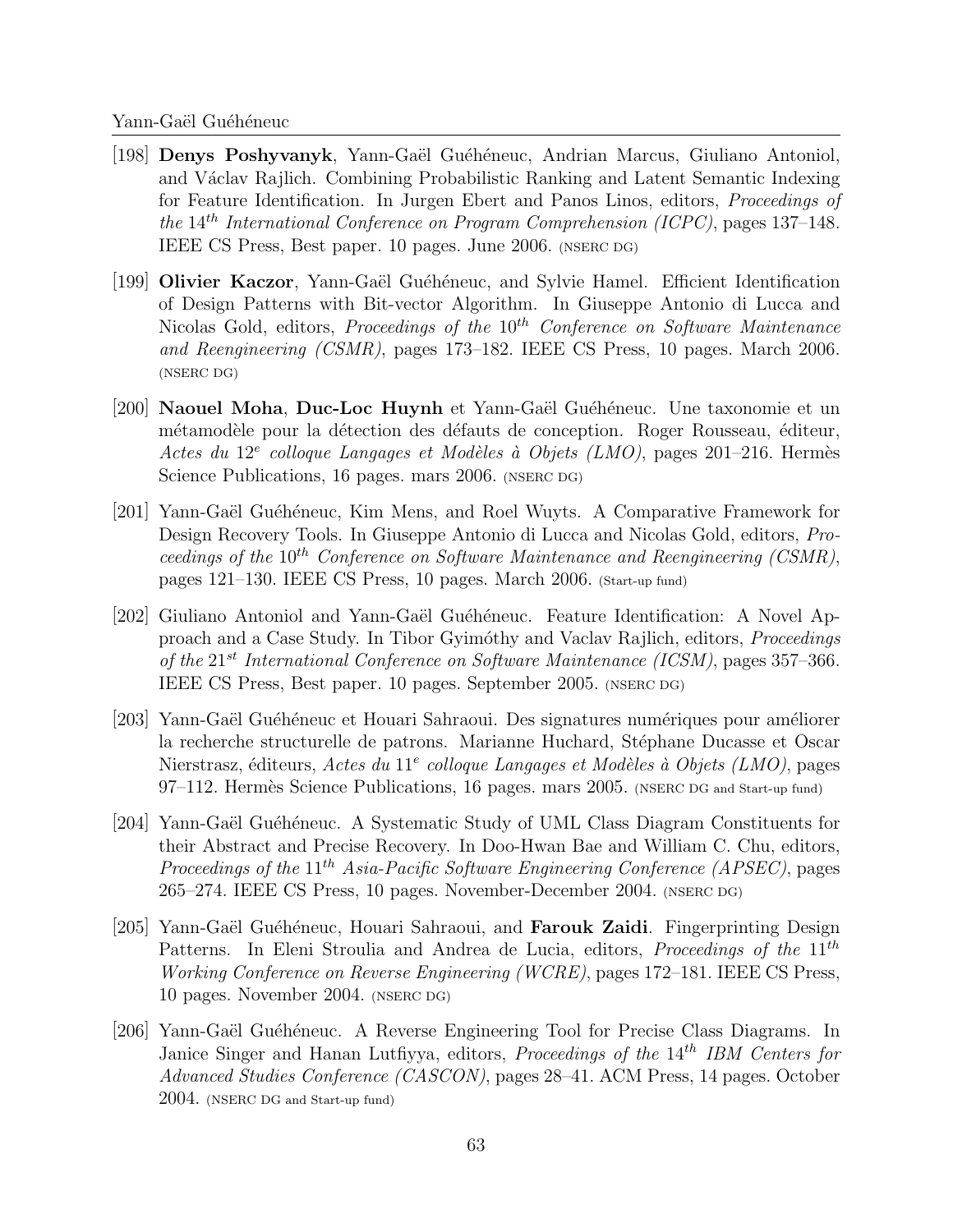- [207] Yann-Gaël Guéhéneuc and Hervé Albin-Amiot. Recovering Binary Class Relationships: Putting Icing on the UML Cake. In Doug C. Schmidt, editor, *Proceedings of the*  $19<sup>th</sup>$ Conference on Object-Oriented Programming, Systems, Languages, and Applications  $(OOPSLA)$ , pages 301–314. ACM Press, 14 pages. October 2004. (NSERC DG)
- [208] Yann-Gaël Guéhéneuc and Hervé Albin-Amiot. A Pragmatic Study of Binary Class Relationships. In John Grundy and John Penix, editors, Proceedings of the 18<sup>th</sup> Conference on Automated Software Engineering (ASE), pages 277–280. IEEE CS Press, Short paper. 4 pages. September 2003. (IBM Eclipse Fellowship and Start-up fund)
- [209] Yann-Gaël Guéhéneuc, Rémi Douence, and Narendra Jussien. No Java Without Caffeine – A Tool for Dynamic Analysis of Java Programs. In Wolfgang Emmerich and Dave Wile, editors, Proceedings of the  $17<sup>th</sup>$  Conference on Automated Software Engineering (ASE), pages 117–126. IEEE CS Press, 10 pages. September 2002. (Object Technology International, Inc.)
- [210] Hervé Albin-Amiot, Pierre Cointe et Yann-Gaël Guéhéneuc. Un méta-modèle pour coupler application et détection des design patterns. Michel Dao et Marianne Huchard, éditeurs, Actes du 8<sup>e</sup> colloque Langages et Modèles à Objets (LMO), volume 8, numéro  $1-2/2002$  de  $RSTI - L'objet$ , pages  $41-58$ . Hermès Science Publications, 18 pages. janvier 2002. (Object Technology International, Inc.)
- [211] Hervé Albin-Amiot, Pierre Cointe, Yann-Gaël Guéhéneuc, and Narendra Jussien. Instantiating and Detecting Design Patterns: Putting Bits and Pieces Together. In Debra Richardson, Martin Feather, and Michael Goedicke, editors, Proceedings of the 16<sup>th</sup> Conference on Automated Software Engineering (ASE), pages 166–173. IEEE CS Press, 8 pages. November 2001. (Object Technology International, Inc.)
- [212] Yann-Gaël Guéhéneuc and Hervé Albin-Amiot. Using Design Patterns and Constraints to Automate the Detection and Correction of Inter-Class Design Defects. In Quioyun Li, Richard Riehle, Gilda Pour, and Bertrand Meyer, editors, *Proceedings of the*  $39<sup>th</sup>$ Conference on the Technology of Object-Oriented Languages and Systems (TOOLS USA), pages 296–305. IEEE CS Press, 10 pages. July 2001. (Object Technology International, Inc.)
- [213] Yann-Gaël Guéhéneuc et Narendra Jussien. Quelques explications pour les patrons Une application de la PPC avec explications pour l'identification de patrons de conception. Bertrand Neveu, éditeur, Actes des 7<sup>e</sup> Journées Nationales sur la résolution de Problèmes NP-Complets (JNPC), pages  $111-122$ . ONERA, 12 pages. juin 2001. (Object Technology International, Inc.)

### Non-referred Conference Papers

[214] Yann-Gaël Guéhéneuc. Entrevue avec Dan Dodge (Traduction), Obligement, un magazine en ligne (webzine) dédié au monde de l'Amiga. mars 2021. (N/A)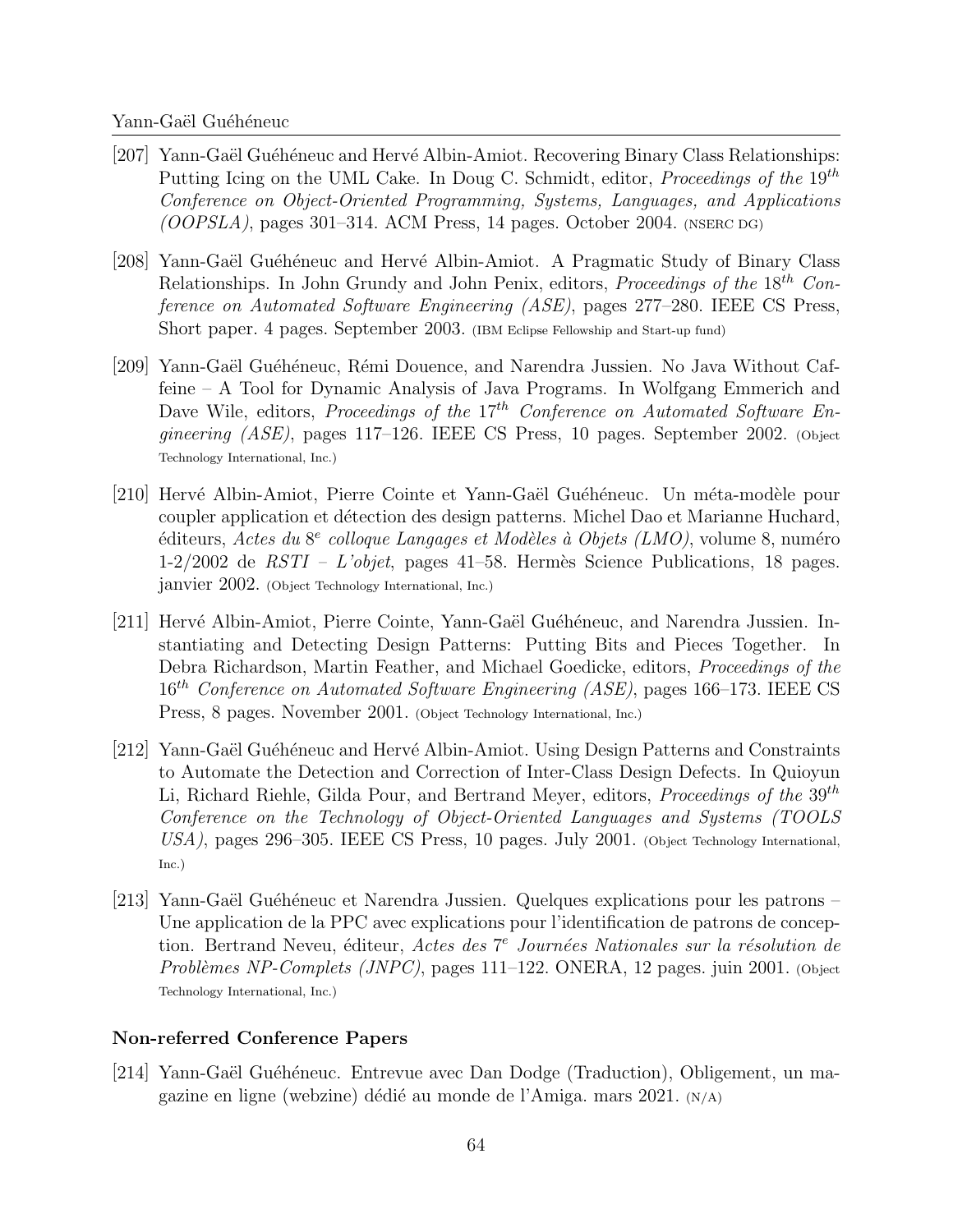- [215] Yann-Ga¨el Gu´eh´eneuc. Point de vue : ma vraie histoire de Grand Theft Auto (Traduction), Obligement, un magazine en ligne (webzine) dédié au monde de l'Amiga. septembre 2020. (N/A)
- [216] Yann-Gaël Guéhéneuc. Actualité : Les annonces de Lewis Eggebrecht au salon World Of Commodore de Toronto (Traduction), Obligement, un magazine en ligne (webzine) dédié au monde de l'Amiga. août 2020.  $(N/A)$
- [217] Zeineb Baba Cheikh, Ghizlane El Boussaidi, Julien Gascon-Samson, Hafedh Mili, and Yann-Gaël Guéhéneuc. A preliminary study of open-source IoT development frameworks. In Rodrigo Morales, Rubén Saborido, Shah Rukh Humayoun, and Yann-Gaël Guéhéneuc, editors, Proceedings of the  $2^{nd}$  International Workshop on Software Engineering Research and Practice for the IoT (SERP4IoT), 8 pages. July 2020. (CRC) on ESE for the IoT)
- [218] Yann-Gaël Guéhéneuc. Entrevue avec Don Daglow (Traduction), Obligement, un magazine en ligne (webzine) dédié au monde de l'Amiga. juillet 2020. (N/A)
- [219] Yann-Gaël Guéhéneuc. Point de vue : les problèmes qui ont causé la banqueroute d'ICD (Traduction), Obligement, un magazine en ligne (webzine) dédié au monde de l'Amiga. mai 2020. (N/A)
- [220] Rafik Tighilt, Manel Abdellatif, Nader Abu Saad, Naouel Moha, and Yann-Gaël Guéhéneuc. Collection and Identification of Microservices Patterns and Antipatterns. In Djamel-Abdelhak Seriai, editor, *Proceedings of the*  $12<sup>th</sup>$  Conference Francophone sur les Architectures Logicielles (CAL), pages 1–8, 6 pages. October–November 2019. (FRQ-NT team grant)
- [221] Yann-Gaël Guéhéneuc. Entrevue avec Jim Wingard (Traduction), Obligement, un magazine en ligne (webzine) dédié au monde de l'Amiga. octobre 2018.  $(N/A)$
- [222] Yann-Gaël Guéhéneuc. En pratique : créer un CD Amithlon à jour et amorçable (Traduction), Obligement, un magazine en ligne (webzine) dédié au monde de l'Amiga. octobre 2018.  $(N/A)$
- [223] Yann-Gaël Guéhéneuc. Test de Beneath A Steel Sky, Obligement, un magazine en ligne (webzine) dédié au monde de l'Amiga. octobre 2017.  $(N/A)$
- [224] José Côté, Sylvie Cossette, Pilar Ramirez-García, Geneviève Rouleau, Patricia Auger, François Boudreau, Marie-Pierre Gagnon, and Yann-Gaël Guéhéneuc. A Web-based Nursing Tailored Intervention to Support Health Behaviour Change among People Living with HIV: Development and Demonstration of TAVIE en santé. In Susan Michie and Anne Blandford, editors, Proceedings of the 3<sup>rd</sup> UCL Centre for Behaviour Change Digital Health Conference (DHC). University College London Press, Poster. 1 pages. February 2017.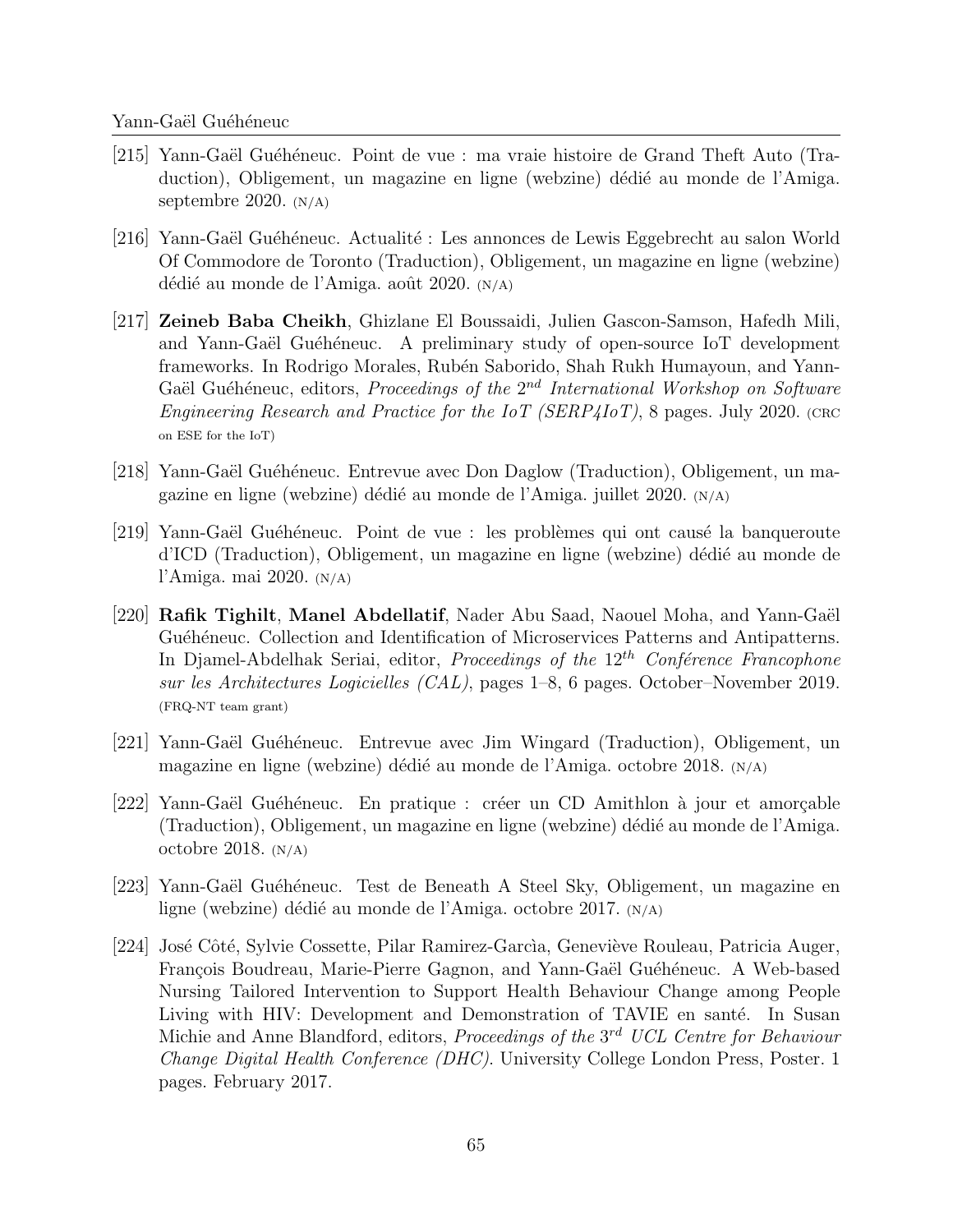- [225] José Côté, Pilar Ramirez-García, Gaston Godin, Yann-Gaël Guéhéneuc, Annick Hernandez et Les concepteurs des interventions TAVIE. Concept et plateforme informatique TAVIE : déploiement d'une pratique infirmière virtuelle au service de la gestion des maladies chroniques. Actes du 1<sup>er</sup> Forum Franco–Québécois d'Innovation en Santé (FFQIS). Aviesan, octobre 2016.
- [226] Yann-Gaël Guéhéneuc. Reportage : Australian Roadshow (Traduction), Obligement, un magazine en ligne (webzine) dédié au monde de l'Amiga. septembre 2016.  $(N/A)$
- [227] Yann-Gaël Guéhéneuc. Bidouille : fabriquer un boîtier Boing Ball pour AmigaOne XE (Traduction), Obligement, un magazine en ligne (webzine) dédié au monde de l'Amiga. juin 2016.  $(N/A)$
- [228] Cristiano Politowski, Lisandra Fontoura, Fábio Petrillo, and Yann-Gaël Guéhéneuc. Are the Old Days Gone? A Survey on Actual Software Engineering Processes in Video Game Industry. In Kendra Cooper, editor, *Proceedings of the* 5<sup>th</sup> ICSE International Workshop on Games and Software Engineering (GAS), pages 22–28. ACM Press, 7 pages. May 2016. (NSERC DG and CRC on Software Patterns)
- [229] José Côté, Gaston Godin, Pilar Ramirez-Garcìa, Geneviève Rouleau, Anne Bourbonnais, Yann-Gaël Guéhéneuc, Cécile Tremblay, and Joanne Otis. Virtual Intervention to Support Self-Management of Antiretroviral Therapy Among People Living With HIV. In Proceedings of the  $5<sup>th</sup>$  World Congress on Social Media, Mobile Apps, and Internet/Web 2.0 in Health, Medicine and Biomedical Research (Medicine 2.0). Medicine 2.0, October 2015.
- [230] Jane Huffman Hayes, Giuliano Antoniol, Bram Adams, and Yann-Gaël Guéhéneuc. Inherent Characteristics of Traceability Artifacts: Less Is More. In Didar Zowghi and Vincenzo Gervasi, editors, Proceedings of the  $23<sup>rd</sup>$  International Requirements Engineering Conference (RE), pages 196–201. IEEE CS Press, RE Next! 6 pages. August 2015. (NSERC DG and CRC on Software Patterns)
- [231] Geneviève Rouleau, José Côté, Pilar Ramirez-Garcìa, Annick Hernandez et Yann-Gaël Guéhéneuc. VIH-TAVIE et TAVIE en santé : interventions infirmières en cybersanté pour soutenir la prise des antirétroviraux et l'adoption de comportements de santé auprès d'une clientèle VIH. Céline Audet et Claude La Charité, éditeurs, actes du 83<sup>e</sup> congrès de l'ACFAS. ACFAS, mai 2015. (FRQ-S team grant)
- [232] Yann-Gaël Guéhéneuc. Entrevue avec Fleecy Moss (Traduction), Obligement, un magazine en ligne (webzine) dédié au monde de l'Amiga. mai 2015. (N/A)
- [233] Yann-Gaël Guéhéneuc. Test de Flight Of The Amazon Queen, Obligement, un magazine en ligne (webzine) dédié au monde de l'Amiga. mars 2015. (N/A)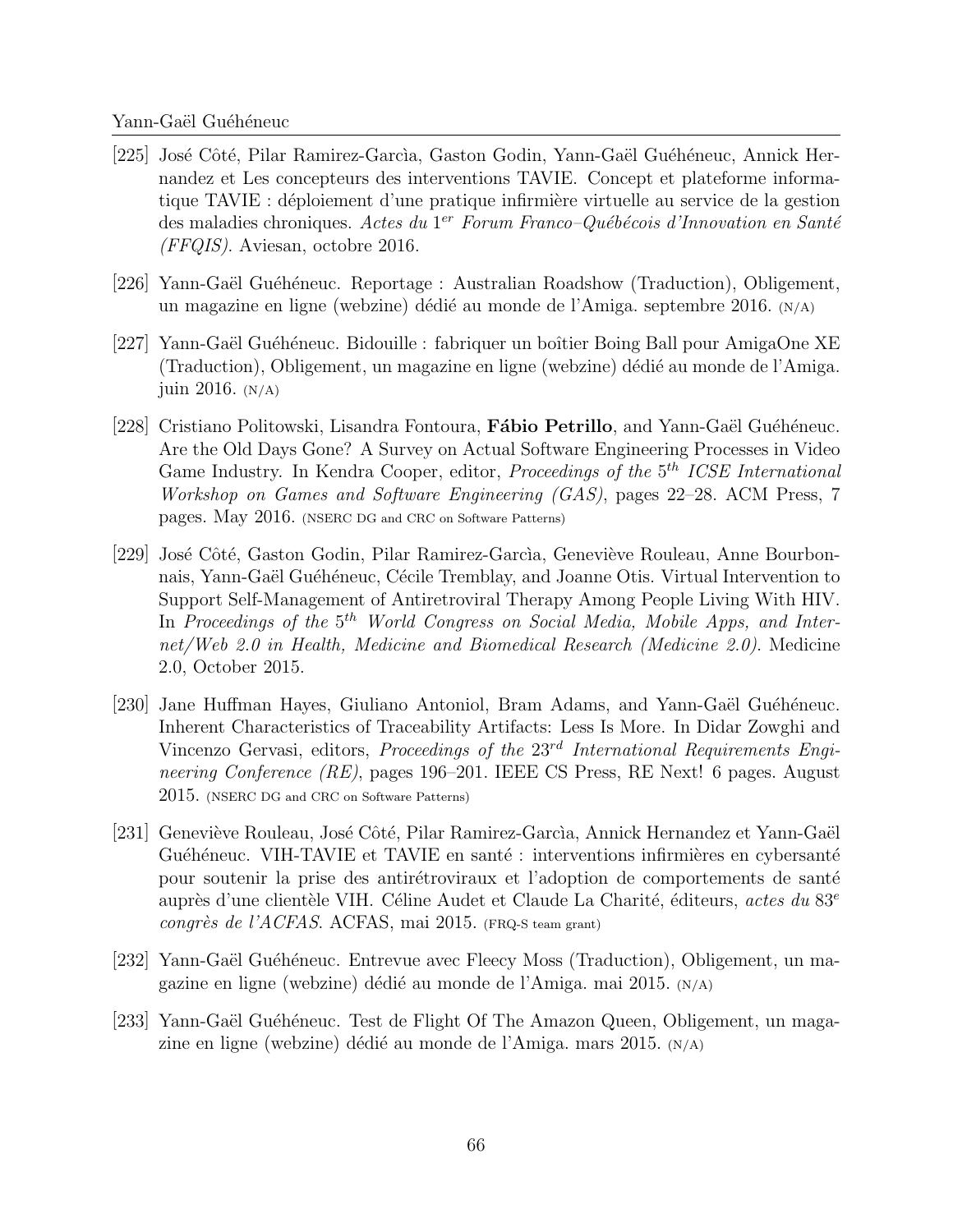- [234] Yann-Gaël Guéhéneuc. Reportage : l'Amiga dans les écoles nord-américaines (Traduction), Obligement, un magazine en ligne (webzine) dédié au monde de l'Amiga. mars 2015.  $(N/A)$
- [235] Yann-Gaël Guéhéneuc. Entrevue avec Gary Peake (Traduction), Obligement, un magazine en ligne (webzine) dédié au monde de l'Amiga. mars 2015. (N/A)
- [236] Yann-Gaël Guéhéneuc. Reportage : Loren Eyrich voyage avec un Amiga (Traduction), Obligement, un magazine en ligne (webzine) dédié au monde de l'Amiga. février 2015.  $(N/A)$
- [237] Yann-Ga¨el Gu´eh´eneuc. Reportage : DevCon Commodore 1992 au Royaume-Uni (Traduction), Obligement, un magazine en ligne (webzine) dédié au monde de l'Amiga. janvier 2015.  $(N/A)$
- [238] Yann-Gaël Guéhéneuc. L'Amiga mène le bal dans les présentations multimédias interactives (Traduction), Obligement, un magazine en ligne (webzine) dédié au monde de l'Amiga. june 2015.  $(N/A)$
- [239] Yann-Gaël Guéhéneuc. Entrevue avec Andrew Morris (Traduction), Obligement, un magazine en ligne (webzine) dédié au monde de l'Amiga. décembre 2014.  $(N/A)$
- [240] Yann-Gaël Guéhéneuc. Entrevue avec Randy Platt (Traduction), Obligement, un magazine en ligne (webzine) dédié au monde de l'Amiga. octobre 2014. (N/A)
- [241] Yann-Gaël Guéhéneuc. Entrevue avec Robert J. Mical (Traduction), Obligement, un magazine en ligne (webzine) dédié au monde de l'Amiga. juillet  $2014$ .  $(N/A)$
- [242] Yann-Gaël Guéhéneuc. Reportage : Consumer Electronic Show Summer 1986 (Traduction), Obligement, un magazine en ligne (webzine) dédié au monde de l'Amiga. avril 2014.  $(N/A)$
- [243] Angela Lozano, Fehmi Jaafar, Kim Mens, and Yann-Gaël Guéhéneuc. Clones and Macro Co-changes. In Nils Göde and Yoshiki Higo, editors, Proceedings of the  $8^{th}$ International Workshop on Software Clones (IWSC). Electronic Communications of the EASST, 15 pages. February 2014. (NSERC DG and CRC on Software Patterns)
- [244] Yann-Gaël Guéhéneuc. En pratique : Art Effect 4 retoucher une image (trottoir) (Traduction), Obligement, un magazine en ligne (webzine) dédié au monde de l'Amiga. février 2014.  $(N/A)$
- [245] Yann-Gaël Guéhéneuc. Entrevue avec Bill McEwen et Dick Van Dyke (Traduction), Obligement, un magazine en ligne (webzine) d´edi´e au monde de l'Amiga. janvier 2014.  $(N/A)$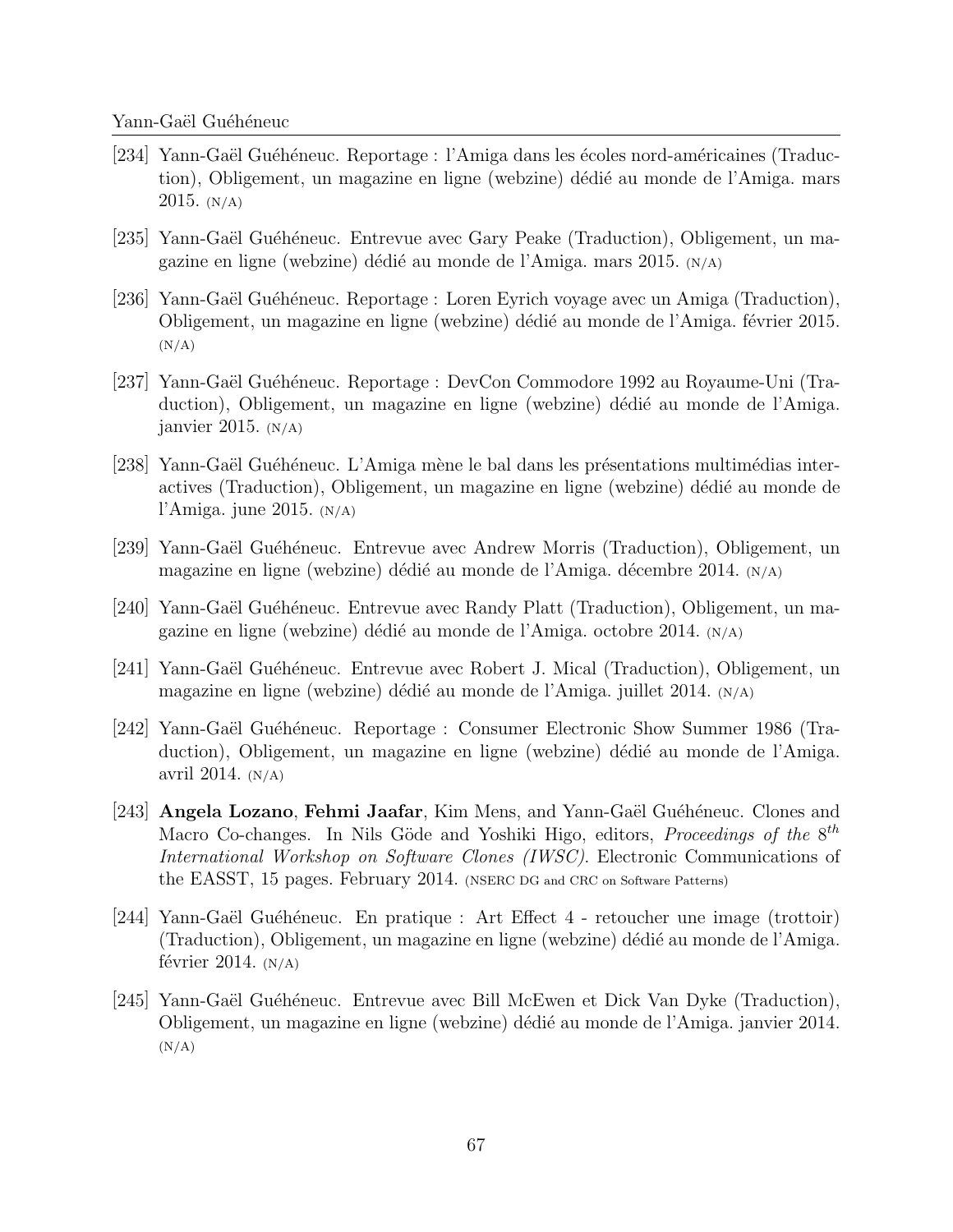- [246] **Francis Palma**, Naouel Moha, and Yann-Gaël Guéhéneuc. Detection of Process Antipatterns: A BPEL Perspective. In Hafedh Mili, Yasmine Charif, and Emily Liu, editors, Proceedings of the 1<sup>st</sup> Workshop on Methodologies for Robustness Injection into Business Processes (MRI-BP), page N/A. IEEE CS Press, 5 pages. September 2013. (CRC on Software Patterns)
- $|247|$  Yann-Gaël Guéhéneuc. En pratique : Art Effect 4 réaliser des filigranes (Traduction), Obligement, un magazine en ligne (webzine) dédié au monde de l'Amiga. août 2013.  $(N/A)$
- [248] Wei Wu, Yann-Gaël Guéhéneuc, and Giuliano Antoniol. MOFAE: Multi-objective Optimization Approach to Framework API Evolution, Poster at the 2013 Spring Meeting of the Consortium for Software Engineering Research. 24 pages. June 2013. (CRC on Software Patterns)
- [249] Yann-Gaël Guéhéneuc. Test de Lure Of The Temptress, Obligement, un magazine en ligne (webzine) dédié au monde de l'Amiga. juillet  $2013$ .  $(N/A)$
- [250] Luis Sergio Da Silva Jr., Yann-Gaël Guéhéneuc, and John Mullins. An Approach to Formalise Security Patterns. In Surafel Lemma Abebe, Venera Arnaoudova, Laleh Mousavi Eshkevari, Aminata Sabané, and Wei Wu, editors, Proceedings of the 1<sup>st</sup> International Workshop on Patterns Promotion and Anti-patterns Prevention (PPAP), page  $N/A$ . EPM, 6 pages. March 2013. (MITACS Globalink and CRC on Software Patterns)
- [251] **Fehmi Jaafar**, Yann-Gaël Guéhéneuc, and Sylvie Hamel. Analysing Anti-patterns Static Relationships with Design Patterns. In Surafel Lemma Abebe, Venera Arnaoudova, Laleh Mousavi Eshkevari, Aminata Sabané, and Wei Wu, editors, *Pro*ceedings of the 1<sup>st</sup> International Workshop on Patterns Promotion and Anti-patterns *Prevention (PPAP)*. EPM, 6 pages. March 2013. (CRC on Software Patterns)
- [252] Yann-Gaël Guéhéneuc. Installation de Geek Gadgets sur AmigaOS 3.x, Obligement, un magazine en ligne (webzine) dédié au monde de l'Amiga. janvier 2013. (N/A)
- [253] Yann-Gaël Guéhéneuc. Comparatifs : quelques correctifs AmigaOS 68k (processeur et op´erations sur disque), Obligement, un magazine en ligne (webzine) d´edi´e au monde de l'Amiga. Mai 2013. (N/A)
- [254] Yann-Gaël Guéhéneuc. Test de Tower Of Babel, Obligement, un magazine en ligne (webzine) dédié au monde de l'Amiga. décembre 2012.  $(N/A)$
- [255] José Côté, Geneviève Rouleau, Pilar Ramirez-Garcìa, Yann-Gaël Guéhéneuc, Gaston Godin, and Annick Hernandez. VIH-TAVIE: Tailored Virtual Support for Better Self-Management of Antiretroviral Therapy. In Proceedings of the 5<sup>th</sup> World Congress on Social Media, Mobile Apps, and Internet/Web 2.0 in Health, Medicine and Biomedical Research (Medicine 2.0). Medicine 2.0, September 2012. (FRQ-S team grant)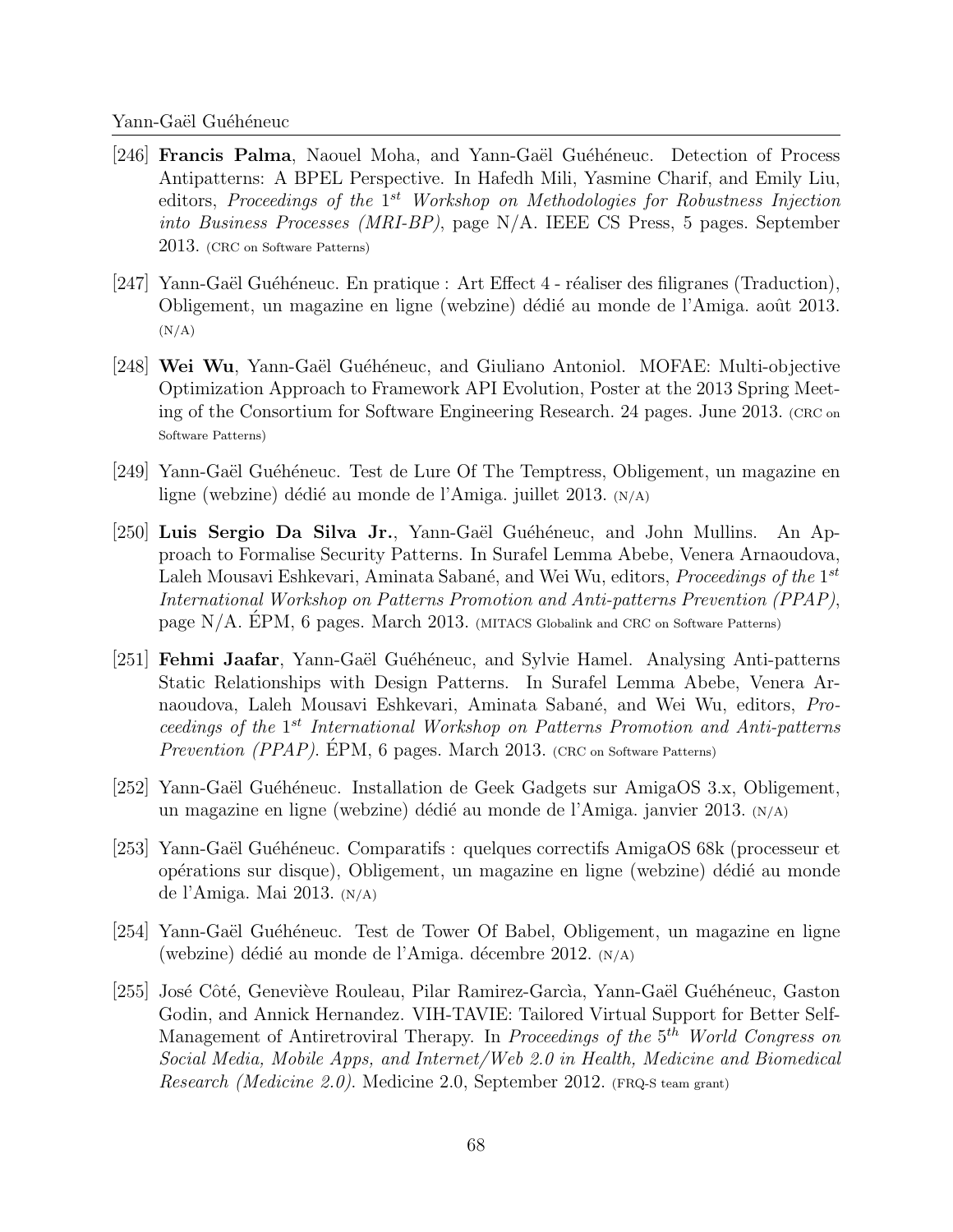- [256] José Côté, Geneviève Rouleau, Yann-Gaël Guéhéneuc, Gaston Godin, Pilar Ramirez-Garcìa, Annick Hernandez, Géraldine Martorella, and Sylvie Cossette. Virtual Nursing Interventions: Tailored Real-Time Support for People Living with a Chronic Health Problem. In Proceedings of the  $5<sup>th</sup>$  World Congress on Social Media, Mobile Apps, and Internet/Web 2.0 in Health, Medicine and Biomedical Research (Medicine 2.0). Medicine 2.0, September 2012. (FRQ-S team grant)
- [257] Francis Palma, Hadi Farzin, Yann-Gaël Guéhéneuc, and Naouel Moha. Recommendation System for Design Patterns in Software Development: A DPR Overview. In Walid Maalej, Martin Robillard, Robert J. Walker, and Thomas Zimmermann, editors, Proceedings of the  $3^{rd}$  International Workshop on Recommendation Systems for Software (RSSE), page N/A. ACM Press, 5 pages. June 2012. (NSERC DG and CRC on Software Patterns)
- [258] Yann-Gaël Guéhéneuc. Compiler/porter THTTPd sur AmigaOS 3.x, Obligement, un magazine en ligne (webzine) dédié au monde de l'Amiga. juillet  $2012$ .  $(N/A)$
- [259] José Côté, Geneviève Rouleau, Yann-Gaël Guéhéneuc, Pilar Ramirez-García, Gaston Godin, Joanne Otis, Riyas Fadel, and Cécile Tremblay. HIV-MEDIC Online: Evaluation of a Web-based Intervention to Better Support People Living with HIV (PLHIV) for Taking Their Antiretroviral Therapy. In Pierre Côté and Jean-Pierre Routy, editors, Proceedings of the  $21^{th}$  Canadian Conference on HIV/Aids Research (CAHR). Pulsus Group, April 2012. (FRQ-S team grant)
- [260] Salima Hassaine, Ferdaous Boughanmi, Yann-Gaël Guéhéneuc, Sylvie Hamel, and Giuliano Antoniol. Change Impact Analysis: An Earthquake Metaphor. In Susan E. Sim and Filippo Ricca, editors, *Proceedings of the*  $19<sup>th</sup> International Conference$ on Program Comprehension (ICPC), pages 209–210. IEEE CS Press, Poster. 2 pages. June 2011. (NSERC DG and CRC on Software Patterns)
- [261] José Côté, Geneviève Rouleau, Yann-Gaël Guéhéneuc, Gaston Godin, Pilar Ramirez-García, Joanne Otis, and Georgette Nahas. Suitability and Feasability Study of a Virtual Nursing Intervention to Help Person Living with HIV Manage their Daily Therapies. In Actes du  $1<sup>er</sup>$  symposium international sur la recherche en intervention en sciences infirmières : développement, évaluation et partage (ISI), avril 2011. (FRQ-S team grant)
- [262] Neelesh Bhattacharya, Abdelilah Sakti, Giuliano Antoniol, Yann-Gaël Guéhéneuc, and Gilles Pesant. Performance Analysis of Metaheuristic and Constraint Programming Approaches to Generate Structural Test Cases. In Fevzi Belli and Michael Linschulte, editors, Proceedings of the 4<sup>th</sup> International Conference on Software Testing, Verification, and Validation (ICST), page N/A. IEEE CS Press, Poster. 2 pages. March 2011. (NSERC DG and CRC on Software Patterns)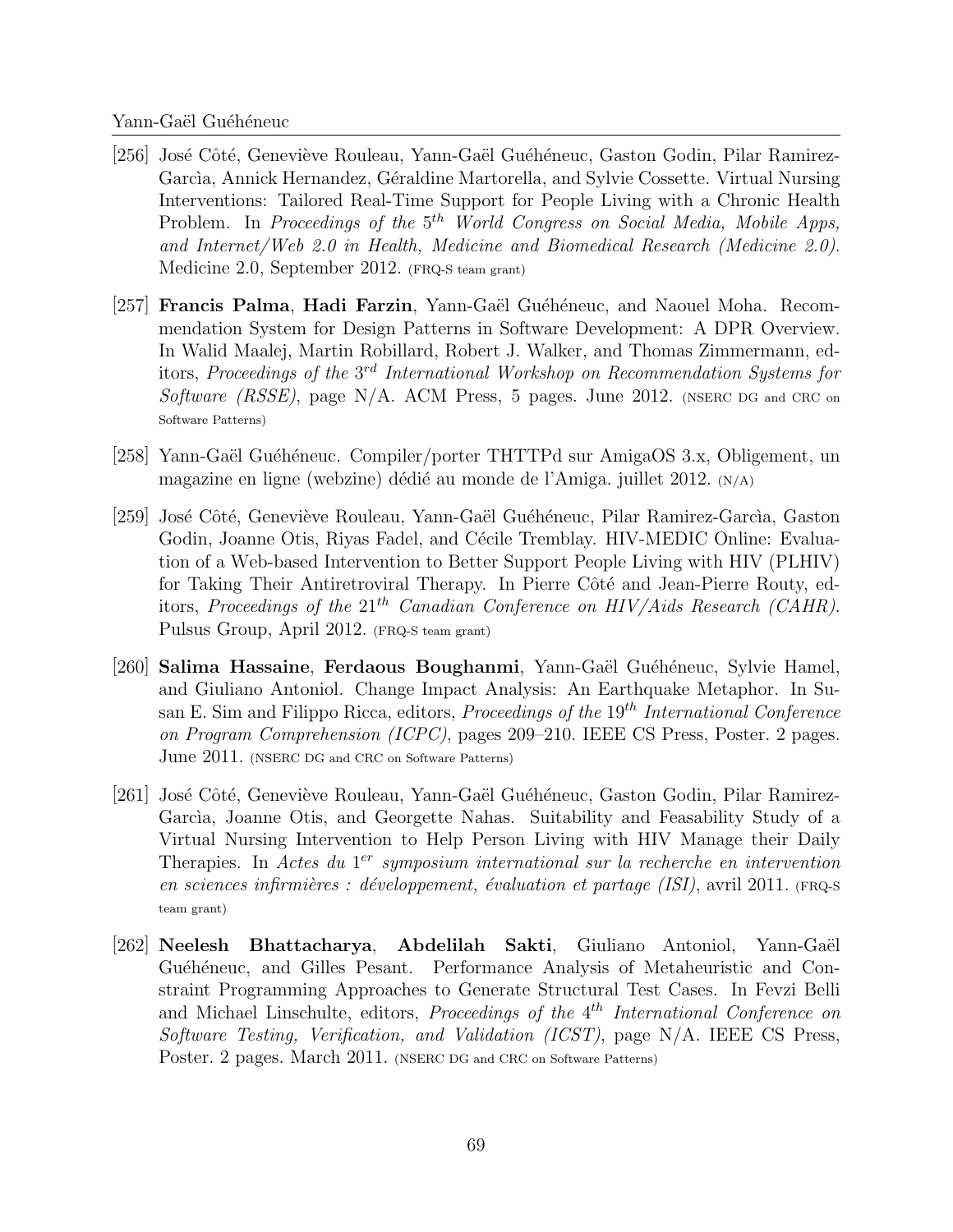- [263] José Côté, Geneviève Rouleau, Diane Saulnier, Cécile Tremblay, Hélène Morin, Pilar Ramirez-Garcìa, Yann-Gaël Guéhéneuc, Gaston Godin et Joanne Otis. Découvrir aujourd'hui, réinventer demain ! Le mode virtuel : une voie prometteuse pour le soutien des clientèles dans l'autogestion de leur condition de santé. Christine Thoer et Joseph Levy, éditeurs, actes du 78<sup>e</sup> congrès de l'ACFAS. ACFAS, mai 2010. (FRQ-S team grant)
- [264] Adnane Ghannem, Salima Hassaine, Yann-Gaël Guéhéneuc et Sylvie Hamel. L'analyse de logiciels, phylogénie et histoire. Mireille Blay-Fornarino, éditeur, Actes du 14<sup>e</sup> colloque Langages et Modèles à Objets (LMO), page N/A. Éditions Cépaduès, Poster. 2 pages. mars 2008. (FRQ-NT team grant)
- [265] Janice Ka-Yee Ng and Yann-Gaël Guéhéneuc. Identification of Behavioral and Creational Design Patterns through Dynamic Analysis. In Andy Zaidman, Abdelwahab Hamou-Lhadj, and Orla Greevy, editors, *Proceedings of the* 3<sup>rd</sup> International Workshop on Program Comprehension through Dynamic Analysis (PCODA), pages 34–42. Delft University of Technology, TUD-SERG-2007-022. 9 pages. October 2007. (FRQ-NT team grant)
- [266] Naouel Moha, Yann-Gaël Guéhéneuc, Laurence Duchien, and Anne-Françoise Le Meur. Discussion on the Results of the Detection of Design Defects. In Serge Demeyer, Yann-Gaël Guéhéneuc, Christian Lange, Kim Mens, Roel Wuyts, and Stéphane Ducasse, editors, Proceedings of the  $8^{th}$  ECOOP workshop on Object-Oriented Reengineering (WOOR), page N/A. N/A, 6 pages. July–August 2007. (NSERC DG)
- [267] **Foutse Khomh** and Yann-Gaël Guéhéneuc. Perception and Reality: What are Design Patterns Good For? In Fernando Brito e Abreu, Coral Calero, Yann-Gaël Guéhéneuc, Christian Lange, Michele Lanza, and Houari A. Sahraoui, editors, Proceedings of the  $11<sup>th</sup> ECOOP$  workshop on Quantitative Approaches in Object-Oriented Software En*gineering (QAOOSE)*, page N/A. Springer-Verlag, 7 pages. July–August 2007. (NSERC) DG)
- [268] Yann-Gaël Guéhéneuc. P-MART: Pattern-like Micro Architecture Repository. In Michael Weiss, Aliaksandr Birukou, and Paolo Giorgini, editors, *Proceedings of the* 1<sup>st</sup> EuroPLoP Focus Group on Pattern Repositories (EPFPR), page N/A. N/A, 3 pages. July 2007. (NSERC DG)
- [269] Yann-Gaël Guéhéneuc and Rabih Mustapha. A Simple Recommender System for Design Patterns. In Michael Weiss, Aliaksandr Birukou, and Paolo Giorgini, editors, Proceedings of the 1<sup>st</sup> EuroPLoP Focus Group on Pattern Repositories (EPFPR), page  $N/A$ .  $N/A$ , 2 pages. July 2007. (NSERC DG)
- $[270]$  Naouel Moha, Saliha Bouden, and Yann-Gaël Guéhéneuc. Correction of High-Level Design Defects with Refactorings. In Serge Demeyer, Stéphane Ducasse, Yann-Gaël Guéhéneuc, Kim Mens, and Roel Wuyts, editors, Proceedings of the  $7<sup>th</sup> ECOOP$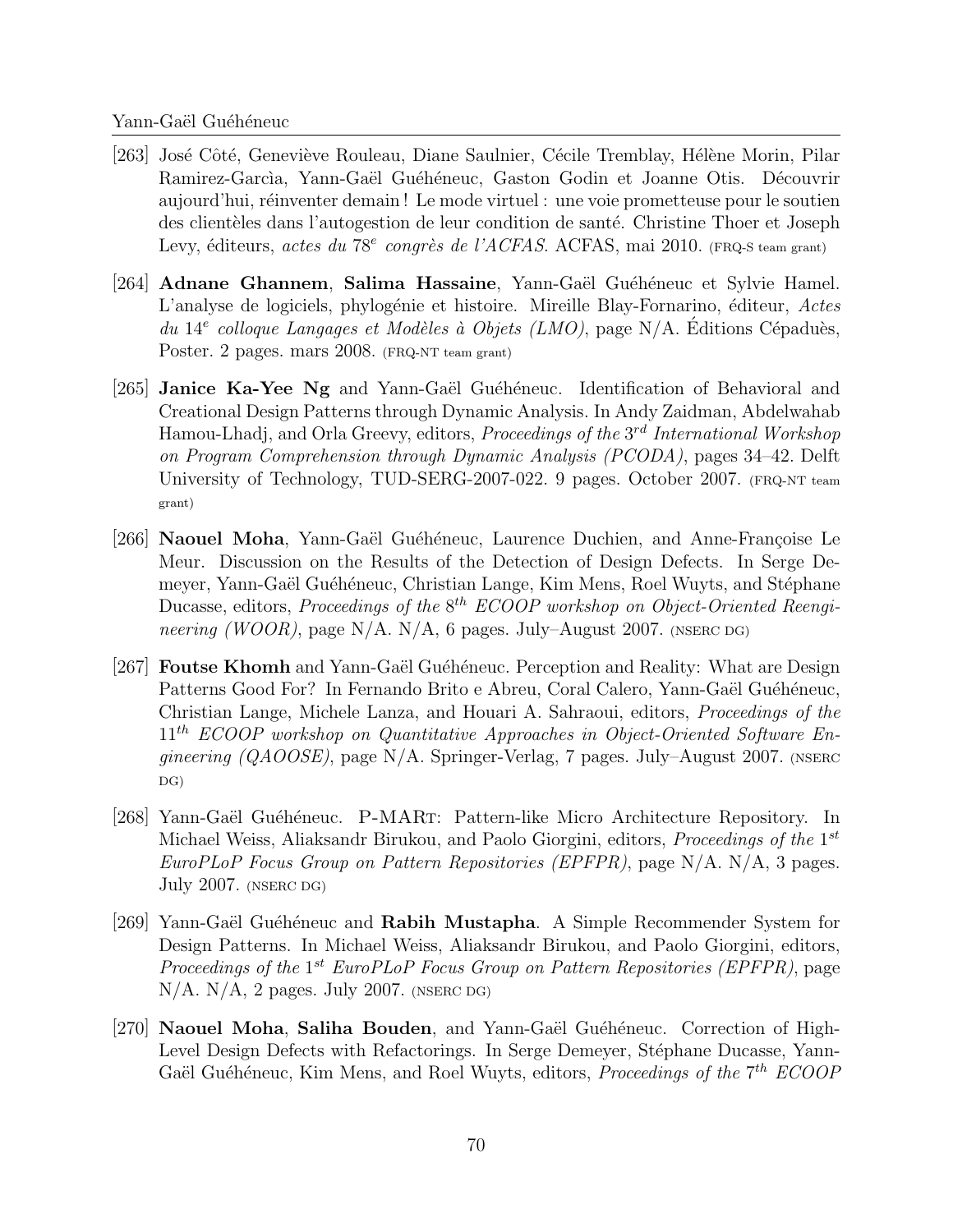workshop on Object-Oriented Reengineering (WOOR), page N/A. N/A, 4 pages. July 2006. (NSERC DG)

- [271] José Côté, Pilar Ramirez-García, Yann-Gaël Guéhéneuc, Xintao Wang, and Gaston Godin. Web support for person living with HIV for the immediate management of the treatment. In Gaston Godin, Jean Guy Baril, and Jean Pierre Routy, editors, Proceedings of the  $15^{th}$  annual Canadian Conference on HIV/Aids Research (CAHR). Pulsus Group, May 2006. (FRQ-S team grant)
- [272] Giuliano Antoniol, Ettore Merlo, Yann-Gaël Guéhéneuc, and Houari Sahraoui. Feature Traceability in Object Oriented Software. In Jonathan I. Maletic, Giuliano Antonio, Jane Cleland-Huang, and Jane Huffman Hayes, editors, *Proceedings of the* 3<sup>rd</sup> ASE workshop on Traceability in Emerging Forms of Software Engineering (TEFSE), pages 73–78. ACM Press, 6 pages. November 2005. (NSERC DG)
- [273] Yann-Gaël Guéhéneuc, Stefan Monnier, and Giuliano Antoniol. Evaluating the Use of Design Patterns during Program Comprehension – Experimental Setting. In Giuliano Antoniol and Yann-Gaël Guéhéneuc, editors, Proceedings of the 1<sup>st</sup> ICSM workshop in Design Pattern Theory and Practice (IWDPTP), page N/A. IEEE CS Press, In the pre-proceedings. 6 pages. September 2005. (CFI project 10363)
- [274] Giuliano Antoniol, Yann-Gaël Guéhéneuc, Ettore Merlo, and Houari Sahraoui. Software Evolution: The Need for Empirical Evidence. In Paolo Tonella, editor, *Proceed*ings of the 1<sup>st</sup> ICSM workshop on Empirical Studies in Reverse Engineering (WESRE), page N/A. IEEE CS Press, 2 pages. September 2005. (NSERC DG)
- [275] Naouel Moha and Yann-Gaël Guéhéneuc. On the Automatic Detection and Correction of Design Defects. In Serge Demeyer, Kim Mens, Roel Wuyts, and Stéphane Ducasse, editors, Proceedings of the 6<sup>th</sup> ECOOP workshop on Object-Oriented Reengineering (WOOR), page N/A. N/A, 7 pages. July 2005. (NSERC DG)
- [276] Khashayar Khosravi and Yann-Gaël Guéhéneuc. Open Issues with Quality Models. In Fernando Brito e Abreu, Coral Calero, Michele Lanza, Geert Poels, and Houari A. Sahraoui, editors, *Proceedings of the*  $9<sup>th</sup> ECOOP$  workshop on Quantitative Approaches in Object-Oriented Software Engineering (QAOOSE), page N/A. Springer-Verlag, 14 pages. July 2005. (NSERC DG)
- [277] **Jean-Yves Guyomarc'h** and Yann-Gaël Guéhéneuc. On the Impact of Aspect-Oriented Programming on Object-Oriented Metrics. In Fernando Brito e Abreu, Coral Calero, Michele Lanza, Geert Poels, and Houari A. Sahraoui, editors, Proceedings of the 9<sup>th</sup> ECOOP workshop on Quantitative Approaches in Object-Oriented Software Engineering (QAOOSE), pages 42–47. Springer-Verlag, 6 pages. July 2005. (NSERC DG)
- [278] Yann-Gaël Guéhéneuc. PTIDEJ: Promoting Patterns with Patterns. In Mohamed E. Fayad, editor, Proceedings of the  $1^{st}$  ECOOP workshop on Building a System using Patterns (BSUP), page N/A. Springer-Verlag, 9 pages. July 2005. (NSERC DG)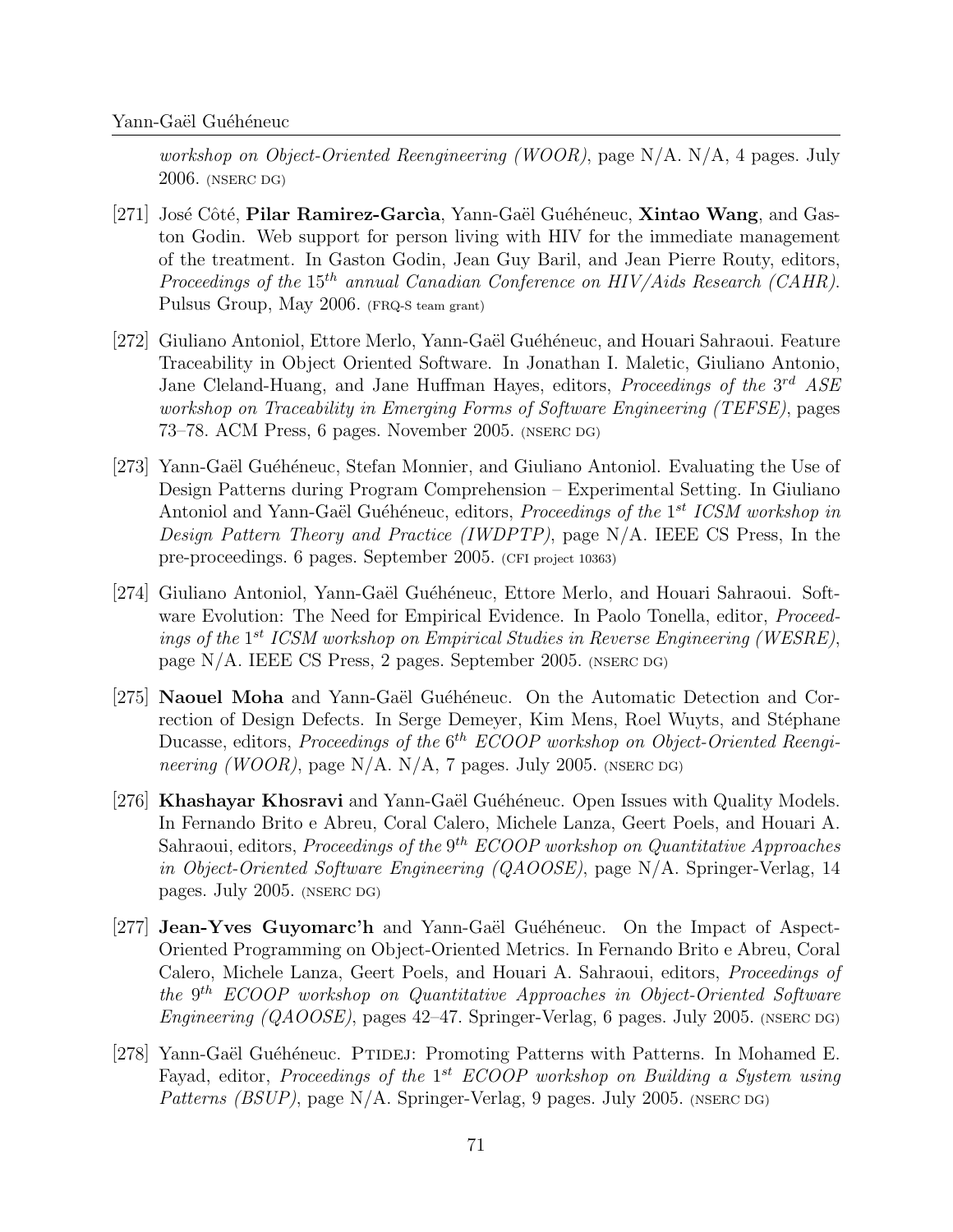- [279] Yann-Gaël Guéhéneuc and Tewfik Ziadi. Automated Reverse-Engineering of UML v2.0 Dynamic Models. In Serge Demeyer, Stéphane Ducasse, Kim Mens, and Roel Wuyts, editors, Proceedings of the  $6^{th}$  ECOOP workshop on Object-Oriented Reengineering (WOOR), page  $N/A$ .  $N/A$ , 5 pages. July 2005. (NSERC DG)
- [280] Yann-Gaël Guéhéneuc. Abstract and Precise Recovery of UML Class Diagram Constituents. In Mark Harman and Bogdan Korel, editors, Proceedings of the  $20^{th}$  International Conference and Software Maintenance (ICSM), page 523. IEEE CS Press, Poster. 1 page. September 2004. (NSERC DG)
- [281] Yann-Gaël Guéhéneuc, Hervé Albin-Amiot et Pierre Cointe. PatternsBox–Ptidej, intégration de deux outils de conception et de rétro-conception à Eclipse. Jacques Malenfant, éditeur, *Journée GDR ALP-OCM*, page N/A. N/A, 6 pages. février 2003. (IBM Eclipse Fellowship)
- [282] Andrés Farías, Yann-Gaël Guéhéneuc, and Mario Südholt. Integrating Behavioral Protocols in Enterprise Java Beans. In Kenneth Baclawski and Haim Kilov, editors, Proceedings of the  $11^{th}$  OOPSLA workshop on Behavioral Semantics: Serving the Customer (Behavioural Semantics), pages 80–89. College of Computer Science, Northeastern University, 10 pages. October 2002. (Object Technology International, Inc.)
- [283] Yann-Gaël Guéhéneuc. Three Musketeers to the Rescue Meta-Modelling, Logic Programming, and Explanation-based Constraint Programming for Pattern Description and Detection. In Kris De Volder, Kim Mens, Tom Mens, and Roel Wuyts, editors, Proceedings of the  $1^{st}$  ASE workshop on Declarative Meta-Prorgramming (WDMP), page N/A. Computer Science Department, University of British Columbia, 8 pages. September 2002. (Object Technology International, Inc.)
- [284] Hervé Albin-Amiot, Pierre Cointe et Yann-Gaël Guéhéneuc. Un méta-modèle pour coupler application et détection des design patterns. Anne-Marie Kempf, éditeur, Journée sur le projet COM, page N/A. N/A, 17 pages. février 2002. (Object Technology International, Inc. and IBM Eclipse Fellowship)
- [285] Herv´e Albin-Amiot and Yann-Ga¨el Gu´eh´eneuc. Meta-Modeling Design Patterns: Application to Pattern Detection and Code Synthesis. In Pim van den Broek, Pavel Hruby, Motoshi Saeki, Gerson Sunyé, and Bedir Tekinerdogan, editors, *Proceedings* of the 1 st ECOOP workshop on Automating Object-Oriented Software Development Methods (AOOSDM), pages 20–27. Centre for Telematics and Information Technology, University of Twente, TR-CTIT-01-35. 8 pages. October 2001. (Object Technology International, Inc.)
- [286] Hervé Albin-Amiot and Yann-Gaël Guéhéneuc. Design Patterns Application: Puregenerative Approach vs. Conservative-generative Approach. In Krzysztof Czarnecki, editor, Proceedings of the 1<sup>st</sup> OOPSLA workshop on Generative Programming (GP), page  $N/A$ .  $N/A$ , 3 pages. October 2001. (Object Technology International, Inc.)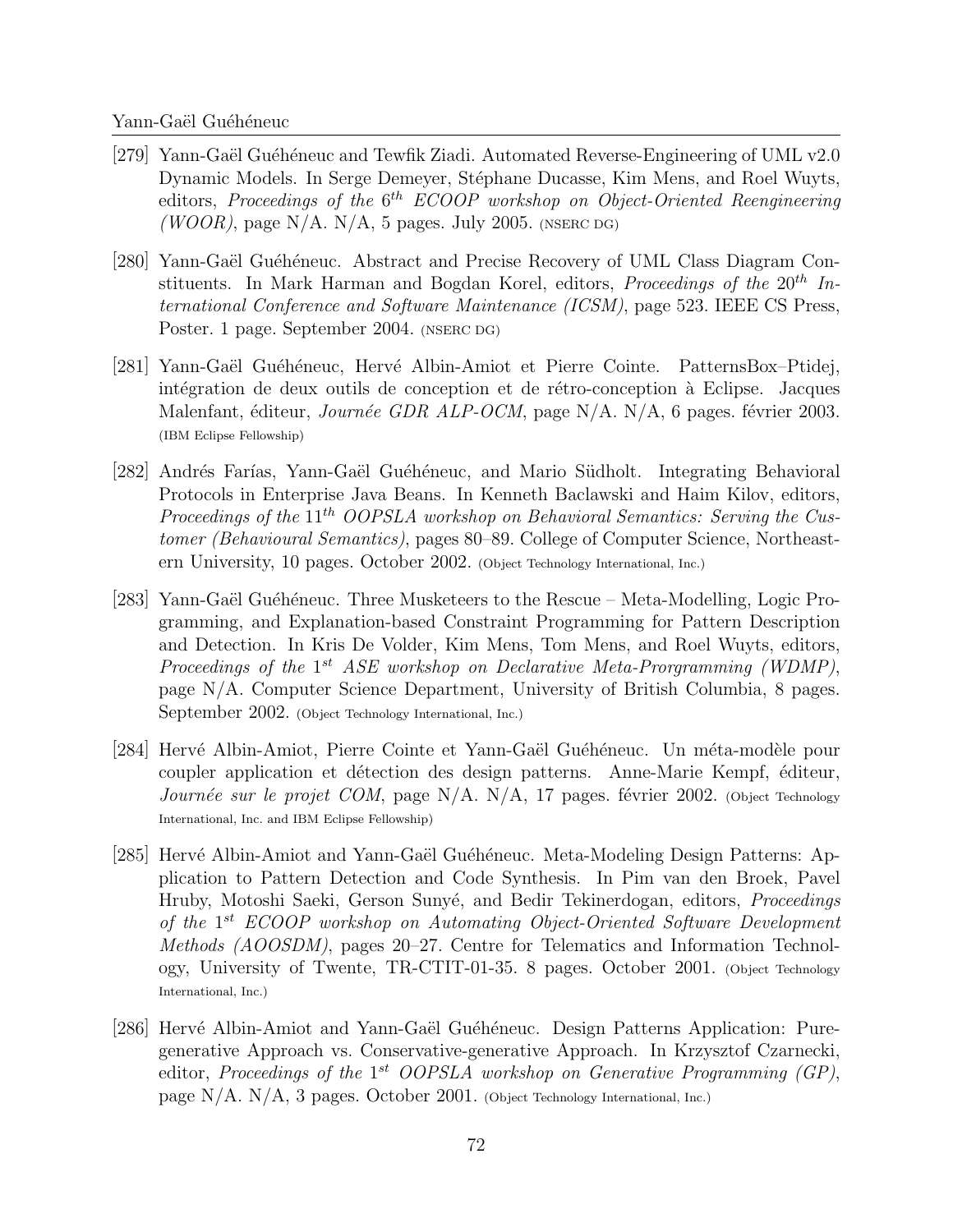- [287] Yann-Gaël Guéhéneuc and Narendra Jussien. Using Explanations for Design-Patterns Identification. In Christian Bessière, editor, *Proceedings of the* 1<sup>st</sup> IJCAI Workshop on Modeling and Solving Problems with Constraints (WMSPC), pages 57–64. AAAI Press, 8 pages. August 2001. (Object Technology International, Inc.)
- [288] Hervé Albin-Amiot and Yann-Gaël Guéhéneuc. Design Patterns: A Round-Trip. In Gilles Ardourel, Michael Haupt, Jose Luis Herrero Agustin, Rainer Ruggaber, and Charles Suscheck, editors, *Proceedings of the*  $11^{th}$  *ECOOP workshop for Ph.D. Students* in Object-Oriented Systems (PHDOOS), page N/A. N/A, 10 pages. June 2001. (Object Technology International, Inc.)

### 7.5. Technical Reports

- [289] Yann-Gaël Guéhéneuc, Shah Rukh Humayoun, Rodrigo Morales, and Rubén Saborido. SERP4IoT'21 Workshop Report. ACM SIGSOFT Software Engineering Notes, 46(4):26–27, 2 pages. October 2021.
- [290] Wei Wu, Yann-Gaël Guéhéneuc, Giuliano Antoniol, and Miryung Kim. Halo: A Multi-feature Two-pass Analysis to Identify Framework API Evolution. Technical report EPM-RT-2013-05, Ecole Polytechnique de Montréal, 24 pages. June 2013. (CRC on Software Patterns)
- [291] Zéphyrin Soh and Yann-Gaël Guéhéneuc. Towards the exploration strategies by mining Mylyn's interaction histories. Technical report EPM-RT-2013-01, Ecole Poly- ´ technique de Montréal, 24 pages. February 2013. (CRC on Software Patterns)
- [292] Etienne Duclos, Yann-Gaël Guéhéneuc, and Sébastien Le Digabel. ACRE: An Automated Aspect Creator for Testing C++ Applications. Technical report G-2012-19, Les cahiers du GERAD, 17 pages. June 2012. (CRC on Software Patterns)
- [293] Foutse Khomh, Naouel Moha et Yann-Gaël Guéhéneuc. DEQUALITE : méthode de construction de modèles de qualité prenant en compte la conception des systèmes. Rapport technique EPM-RT-2009-04, École Polytechnique de Montréal, 31 pages. avril 2009. (NSERC DG)
- [294] Foutse Khomh, Yann-Gaël Guéhéneuc, and Guiliano Antoniol. An Empirical Descriptive and Analytic Study of Playing Roles in Design Patterns. Technical report EPM-RT-2009-03, Ecole Polytechnique de Montréal, 15 pages. April 2009. (NSERC DG)
- [295] **Foutse Khomh**, Massimiliano Di Penta, Yann-Gaël Guéhéneuc, and Guiliano Antoniol. An Exploratory Study of the Impact of Antipatterns on Software Changeability. Technical report EPM-RT-2009-02, Ecole Polytechnique de Montréal, 15 pages. April 2009. (NSERC DG)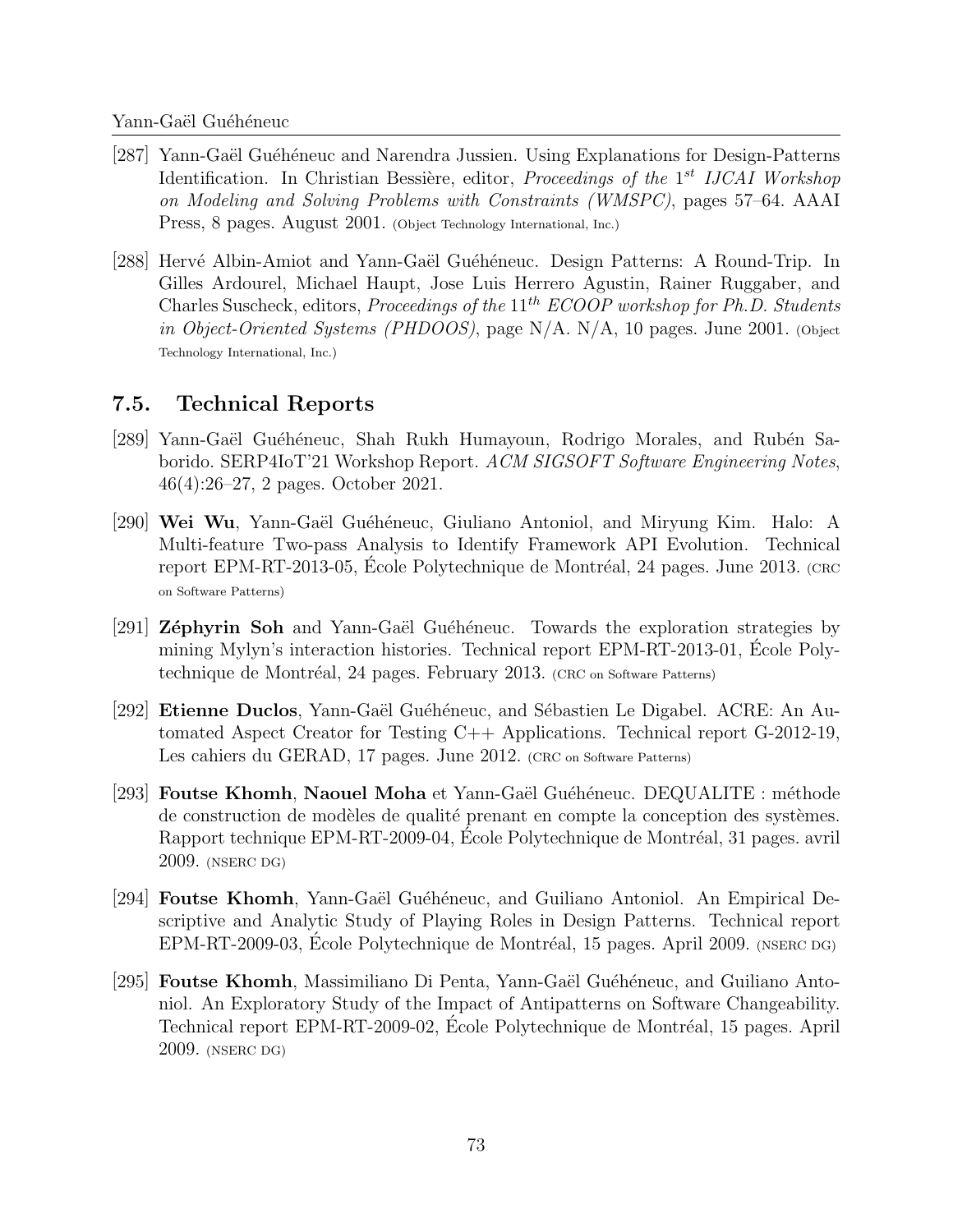- [296] Simon Denier, Foutse Khomh, and Yann-Gaël Guéhéneuc. Reverse-Engineering the Literature on Design Patterns and Reverse-Engineering. Technical report EPM-RT-2008-09, DGIGL, Ecole Polytechnique Montréal, 18 pages. October 2008. (NSERC DG)
- [297] **Foutse Khomh** and Yann-Gaël Guéhéneuc. An Empirical Study of Design Patterns and Software Quality. Technical report 1315, University of Montreal, 44 pages. january 2008. (NSERC DG)
- [298] Yann-Gaël Guéhéneuc. A Theory of Program Comprehension Joining Vision Science and Program Comprehension. Technical report 1267, University of Montreal, 26 pages. December 2005. (CFI project 10363)
- [299] Khashayar Khosravi and Yann-Gaël Guéhéneuc. A Quality Model for Design Patterns. Technical report 1249, University of Montreal, 94 pages. September 2004. (NSERC DG)
- $[300]$  Yann-Gaël Guéhéneuc. Un cadre pour la traçabilité des motifs de conception. Thèse de doctorat, Ecole des Mines de Nantes et Université de Nantes, 350 pages. juin 2003. (Object Technology International, Inc. et IBM Eclipse Fellowship)
- [301] Aline Lúcia Baroni, Yann-Gaël Guéhéneuc, and Hervé Albin-Amiot. Design Patterns Formalization. Technical report 03/03/INFO, Computer Science Department, Ecole ´ des Mines de Nantes, 59 pages. June 2003. (IBM Eclipse Fellowship)
- [302] Yann-Gaël Guéhéneuc, Hervé Albin-Amiot, Rémi Douence, and Pierre Cointe. Bridging the Gap Between Modeling and Programming Languages. Technical report 02/09/INFO, Computer Science Department, Ecole des Mines de Nantes, 56 pages. ´ July 2002. (Object Technology International, Inc.)
- [303] Yann-Gaël Guéhéneuc, Rémi Douence, and Narendra Jussien. No Java Without Caffeine – A Tool for Dynamic Analysis of Java Programs. Technical report 02/07/INFO, Computer Science Department, Ecole des Mines de Nantes, 16 pages. May 2002. (Object Technology International, Inc.)
- [304] Yann-Gaël Guéhéneuc. Syntax-error Recovery in Interactive Environments. Thèse de maîtrise, Ecole des Mines de Nantes et Université de Nantes, (Diplôme d'études approfondies) septembre 1998.

## 7.6. Tool Demonstrations

[305] Aiko Yamashita, **Fábio Petrillo**, Foutse Khomh, and Yann-Gaël Guéhéneuc. Developer Interaction Traces backed by IDE Screen Recordings from Think-aloud Sessions, Data showcase at the  $15<sup>th</sup>$  International Conference on Mining Software Repositories. 4 pages. May 2018. (CRC on Multi-language Systems)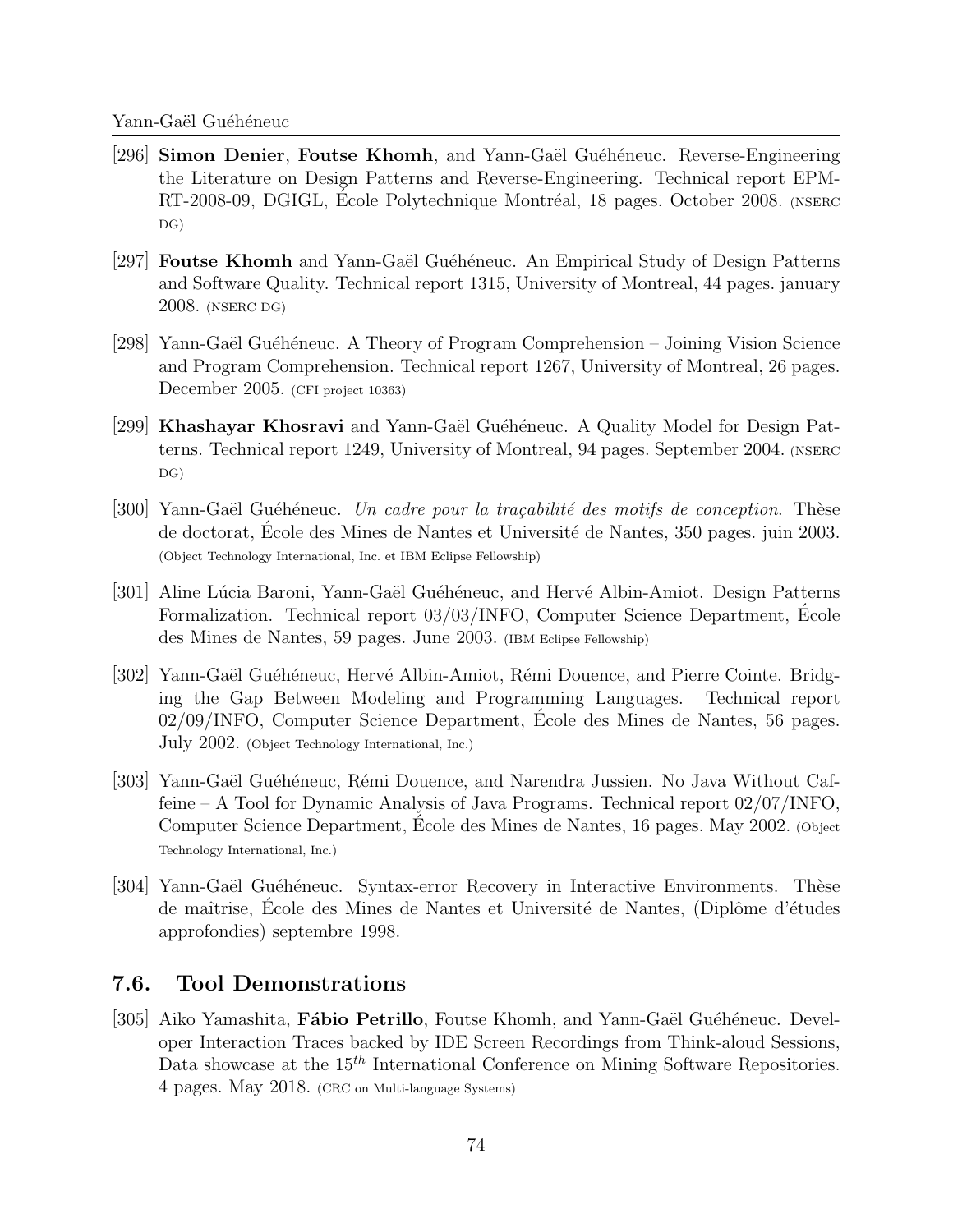- [306] Abdelilah Sakti, Gilles Pesant, and Yann-Gaël Guéhéneuc. JTExpert at the Fifth Unit Testing Tool Competition, Tool demo at the  $10^{th}$  ICSE International Workshop on Search-Based Software Testing. 4 pages. May 2017. (NSERC DG and FRQ-NT team grant)
- [307] Abdelilah Sakti, Gilles Pesant, and Yann-Gaël Guéhéneuc. JTExpert at the Fourth Unit Testing Tool Competition, Tool demo at the  $9<sup>th</sup> ICSE$  International Workshop on Search-Based Software Testing. 4 pages. May 2016. (NSERC DG and FRQ-NT team grant)
- [308] Abdelilah Sakti, Gilles Pesant, and Yann-Gaël Guéhéneuc. JTExpert at the Third Unit Testing Tool Competition, Tool demo at the  $8^{th}$  ICSE International Workshop on Search-Based Software Testing. 4 pages. May 2015. (NSERC DG and FRQ-NT team grant)
- [309] Wei Wu, Bram Adams, Yann-Gaël Guéhéneuc, and Giuliano Antoniol. ACUA: API Change and Usage Auditor, Tool demo at the  $14<sup>th</sup>$  International Working Conference on Source Code Analysis and Manipulation. 6 pages. September 2014. (CRC on Software Patterns)
- [310] Mathieu Nayrolles, Francis Palma, Naouel Moha, and Yann-Gaël Guéhéneuc. Soda: A Tool Support for the Detection of SOA Antipatterns, Tool demo at the  $11^{th}$ International Conference on Service Oriented Computing. 4 pages. November 2012. (CRC on Software Patterns)
- [311] Naouel Moha and Yann-Gaël Guéhéneuc. PTIDEJ and DECOR: Identification of Design Patterns and Design Defects, SATToSE: Seminar on Advanced Tools and Techniques for Software Evolution, Waulsort, Belgium. February 2008. (NSERC DG)
- [312] Naouel Moha and Yann-Gaël Guéhéneuc. PTIDEJ and DECOR: Identification of Design Patterns and Design Defects, Tool demo at the  $22^{nd}$  International Conference on Automated Software Engineering. November 2007. (NSERC DG)
- [313] Naouel Moha and Yann-Gaël Guéhéneuc. PTIDEJ and DECOR: Identification of Design Patterns and Design Defects, Tool demo at the  $21^{st}$  International Conference on Object-Oriented Programming, Systems, Languages and Applications. October 2007. (NSERC DG)
- [314] Yann-Gaël Guéhéneuc. PTIDEJ: A Flexible Reverse Engineering Tool Suite, Tool demo at the  $23^{rd}$  International Conference on Software Maintenance. October 2007. (NSERC DG)
- [315] Yann-Gaël Guéhéneuc. PTIDEJ A Tool Suite, Tool demo at the  $5<sup>th</sup>$  World's Best Technologies Showcase. May 2007. (NSERC DG)
- [316] Yann-Gaël Guéhéneuc. Design Pattern Identification in PTIDEJ, Tool demo at GRAS-COMP Graduate School in Computing Science 2007 (COMP013). March 2007. (INRIA mobility grant)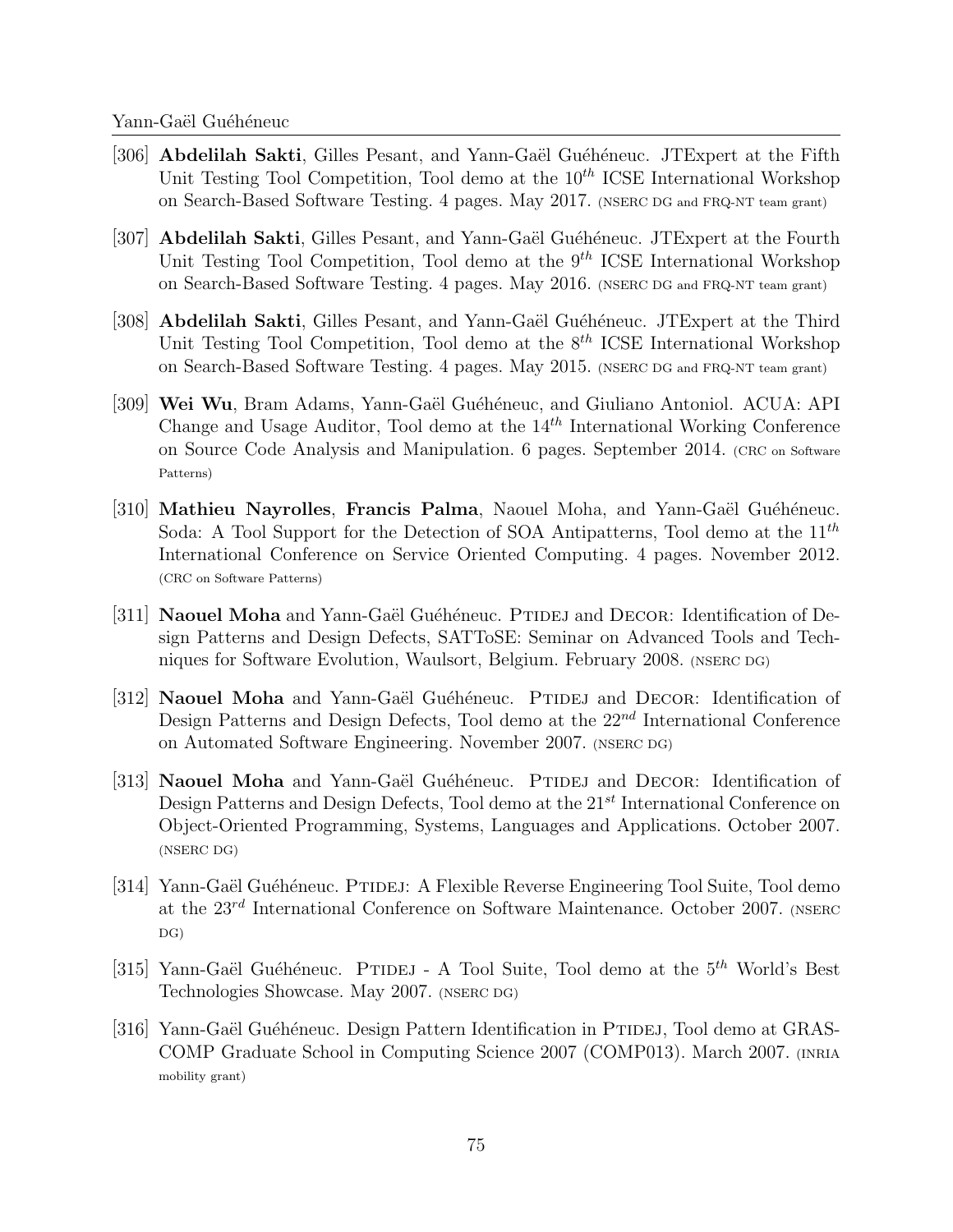- [317] Naouel Moha and Yann-Gaël Guéhéneuc. DECOR and PTIDEJ, Tool demo at the  $16^{th}$  IBM Centers for Advanced Studies Conference. October 2006. (NSERC DG)
- |318| Yann-Gaël Guéhéneuc, Jean-Yves Guyomarc'h, Duc-Loc Huynh, Olivier Kaczor, Naouel Moha, and Samah Rached. PTIDEJ - A Tool Suite, Tool demo at the  $15<sup>th</sup>$  IBM Centers for Advanced Studies Conference. October 2005. (NSERC DG)

# 8. Software Systems

- [319] Yann-Gaël Guéhéneuc. Taupe, A tool to edit, visualise, and analyse the data collected by eye-trackers during experiments. since June 2006.
- [320] Yann-Gaël Guéhéneuc. P-MART, A database of occurrences of patterns in objectoriented programs. since November 2004.
- [321] Yann-Gaël Guéhéneuc. CAFFEINE, A tool to analyse Java programs dynamically. since May 2002.
- [322] Yann-Gaël Guéhéneuc. PTIDEJ, A tool suite to evaluate and to enhance the quality of object-oriented programs. since July 2001.
- [323] Yann-Gaël Guéhéneuc. PADL, A meta-model (and parsers) to represent and to manipulate object-oriented programs and design motifs. since July 1999.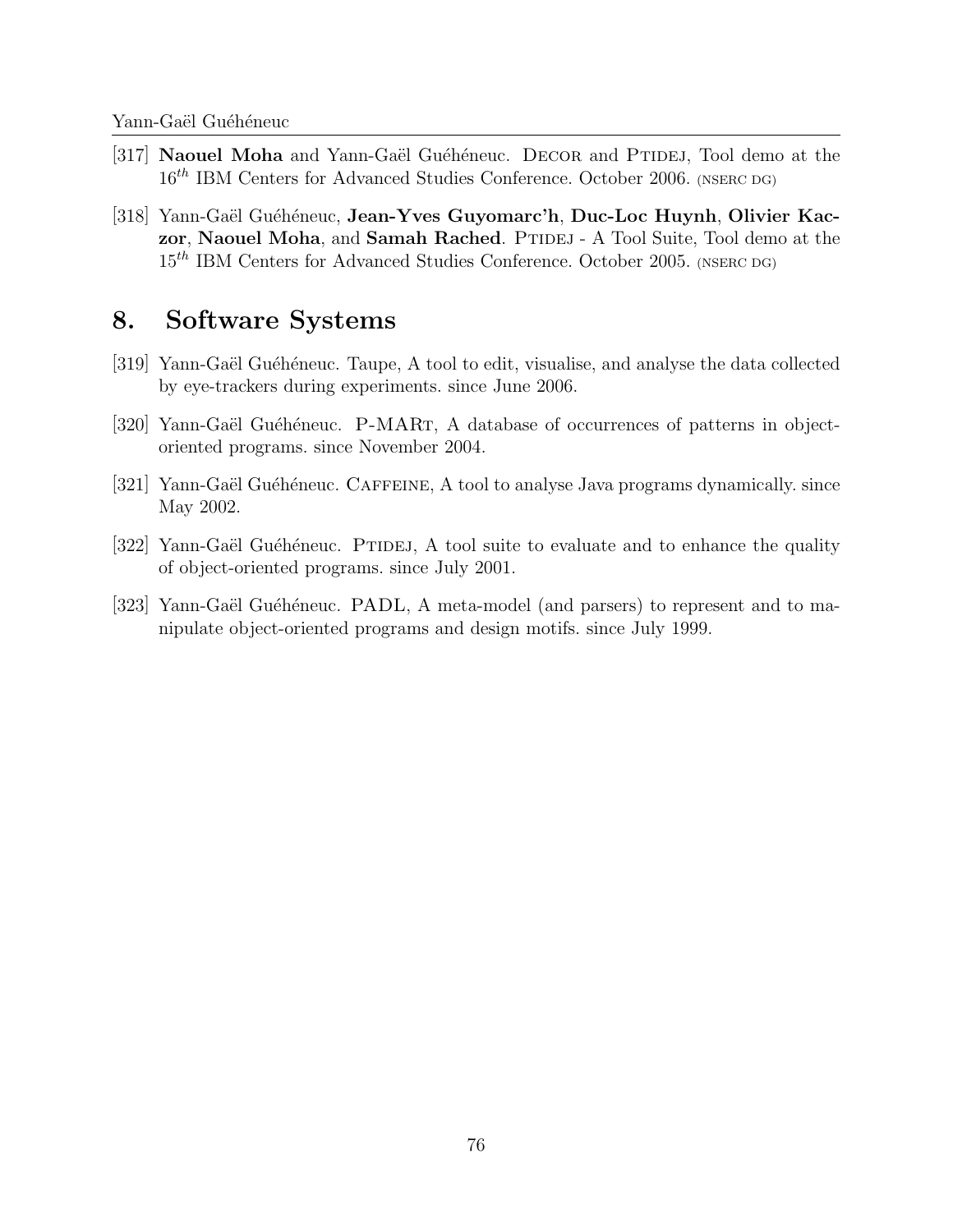# Administrative Work

# 9. Organisation

# 9.1. Department, Faculty, or Research Center

- Member of the Departmental Hiring Committee of DGIGL, year 2015.
- Member of the Committee for the Nomination of the Departmental Director of DGIGL, year 2015.
- Chair of the Departmental Program Committee in Software Engineering of DGIGL, years 2013–2017.
- Founder and Chair of the PolyMORSE research group of ÉPM, years 2013–2017.
- Member of the Departmental Hiring Committee of DGIGL, year 2011–2012.
- Member of the Departmental Program Committee in Software Engineering of DGIGL, years 2009–2013.
- Member of the Departmental Publicity Committee of DGIGL, years 2009–2010.
- Member of the Departmental Strategic Committee of DGIGL, year 2010.
- In charge of the  $3^{rd}$  and  $4^{th}$  years in software engineering of DGIGL, years 2008–2009.
- Chair of the Promotion Committee of DIRO, years 2006–2008.
- Chair of the Software Engineering Compulsory Exam Committee of DIRO, years 2006– 2008.
- Member of the Promotion Committee of DIRO, years 2005–2006.
- Member of the Promotion Committee of DIRO, years 2004–2005.
- Member of the Compulsory Exam Committee of DIRO, years 2003–2004.

# 9.2. University

• Member of the Committee for the Nomination of the General Director of ÉPM, year 2014.

# 10. Other Administrative Duties

11. Negotiation Activities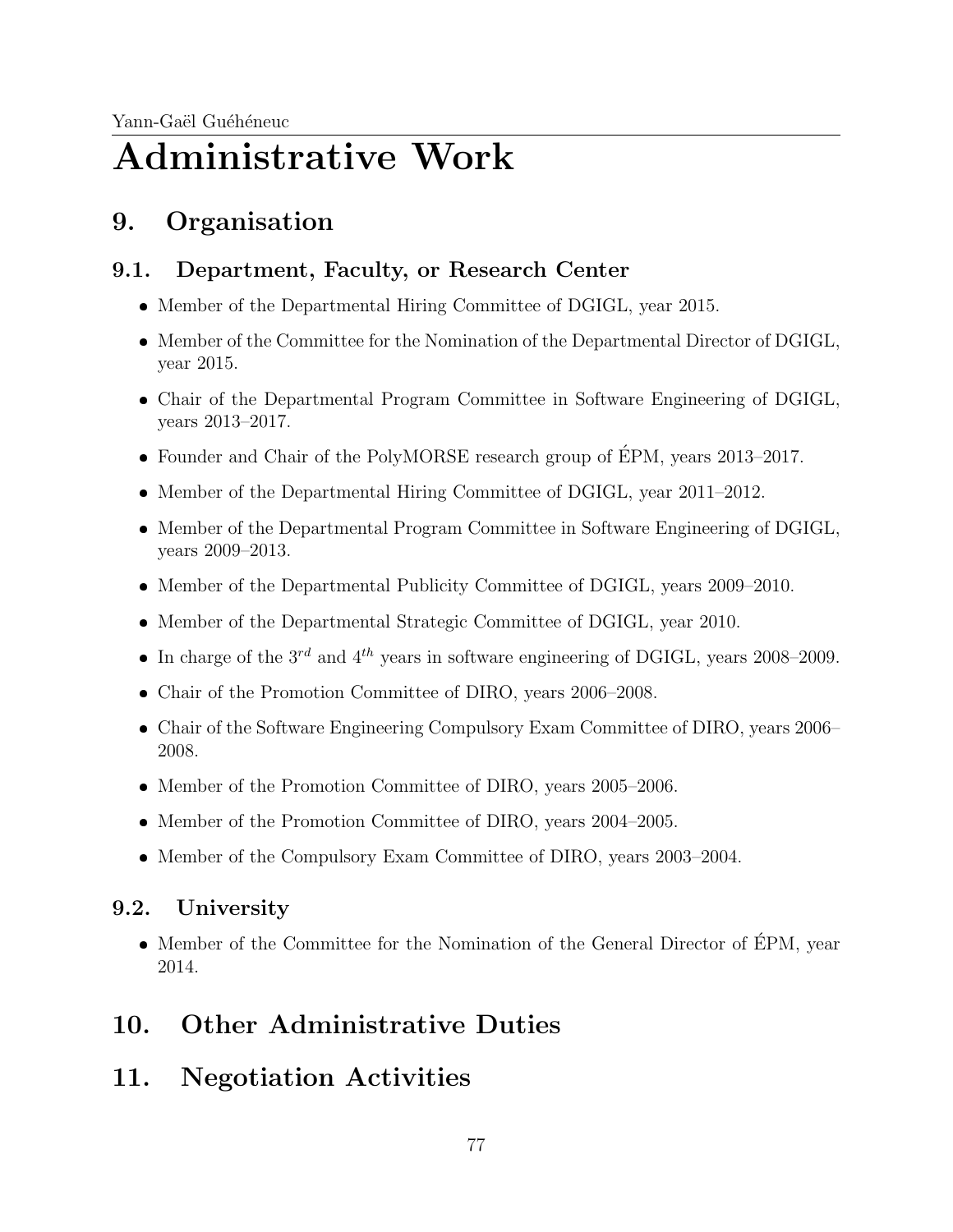# Promotion of the University

# 12. Scientific and Professional Events

# 12.1. Grant Evaluation Committees

Member of the committees to evaluate grant applications:

- Member of the Computer Science Evaluation Group for NSERC (1507), 09/2012– 04/2017.
- Member of the MITACS College of Reviewers, 09-2014–08/2015.

# 12.2. Steering Committees

Member of the steering committees:

- of the International Conference on Software Analysis, Evolution, and Reengineering (SANER), from 6/03/15 to 5/03/18.
- of the International Conference on Program Comprehension (ICPC), from 23/06/11 to 22/06/13.

# 12.3. Organisation Committees

Chair of the organisation committees:

- of the International Conference on Software Analysis, Evolution, and Reengineering (SANER), 2015, from 3/03/14 to 9/09/15.
- of the First Canadian Summer School on Practical Analyses of Software Engineering Data, 2011, from  $16/06/11$  to  $20/06/11$ .
- of the Conférence sur les Architectures Logicielles et Langages et Modèles à Objets, 2008, from 3/03/08 to 7/03/08.
- Co-founder and membre of the *Montreal Software Analysis Research Talks*, 14/05/07.

Member of the organisation committees:

of the international workshop Patterns Promotion and Anti-patterns Prevention at SANER, 2017.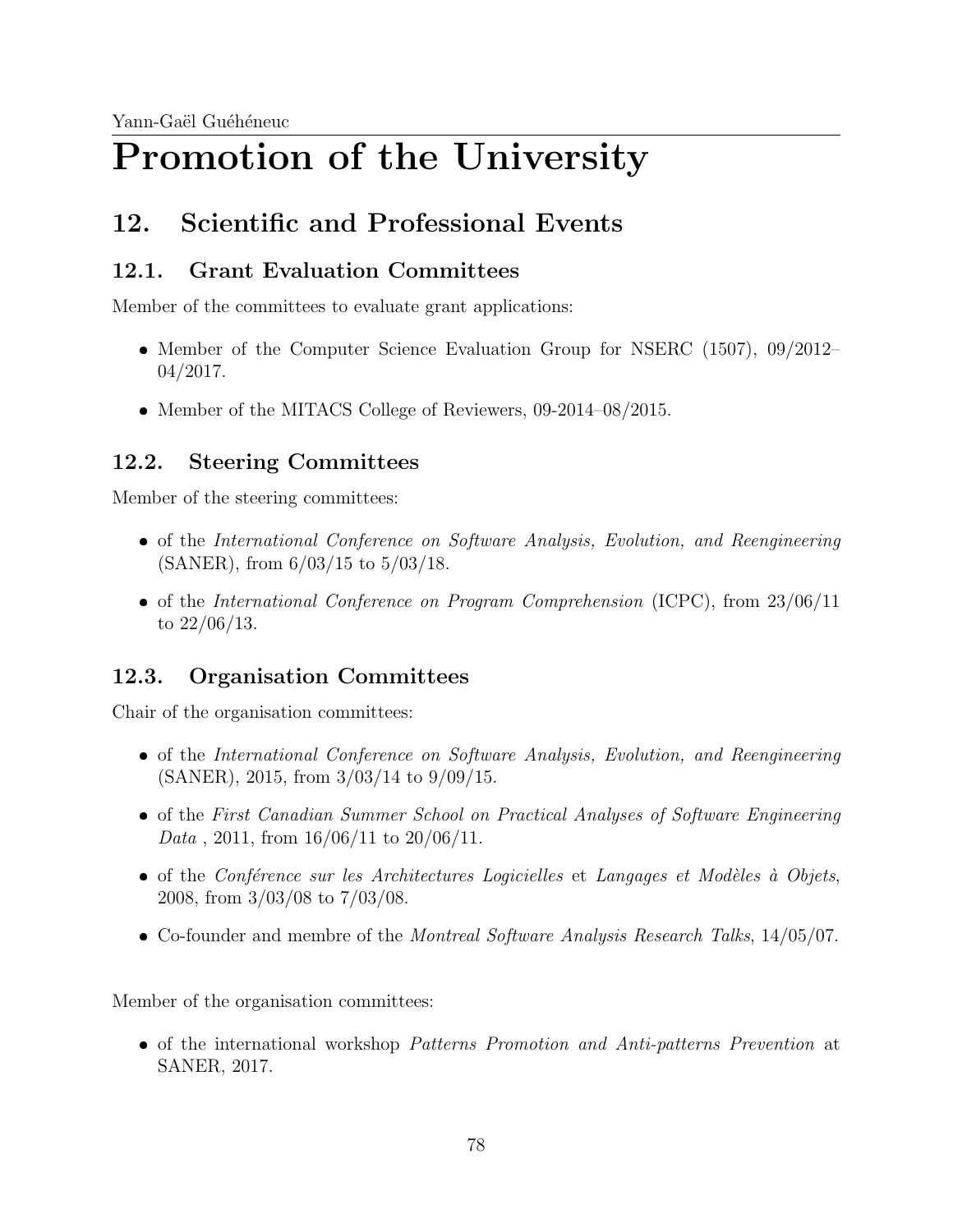- of the international workshop Patterns Promotion and Anti-patterns Prevention at SANER, 2016.
- of the international workshop Patterns Promotion and Anti-patterns Prevention at SANER, 2015.
- of the international workshop Patterns Promotion and Anti-patterns Prevention at CSMR, 2013.
- of the *International Conference on Software Testing* (ICST), 2012, local arrangement chair.
- of the tool demonstration track, at ICSM, 2010.
- of the Computer Software and Applications Conference (COMPSAC), 2010, in charge of a research track.
- of the international conference Working Conference on Reverse Engineering (WCRE), 2009, workshop chair.
- of the international conference Information Security and Assurance, 2008.
- $\bullet$  of the international workshop *Qualitative Approaches in Object Oriented Software En*gineering at ECOOP, 2007.
- $\bullet$  of the international workshop Workshop on Object Oriented Reengineering at ECOOP, 2007.
- of the international conference European Conference on Object Oriented Programming `a ECOOP, 2006, student-volunteer chair (27 student).
- $\bullet$  of the international workshop *Qualitative Approaches in Object Oriented Software En*gineering at ECOOP, 2006.
- $\bullet$  of the international workshop Workshop on Object Oriented Reengineering at ECOOP, 2006.
- of the international workshop *Design Pattern Detection for Re-engineering* at WCRE, 2006.
- of the international workshop International Workshop on Design Pattern Theory and Practice, at ICSM, 2005.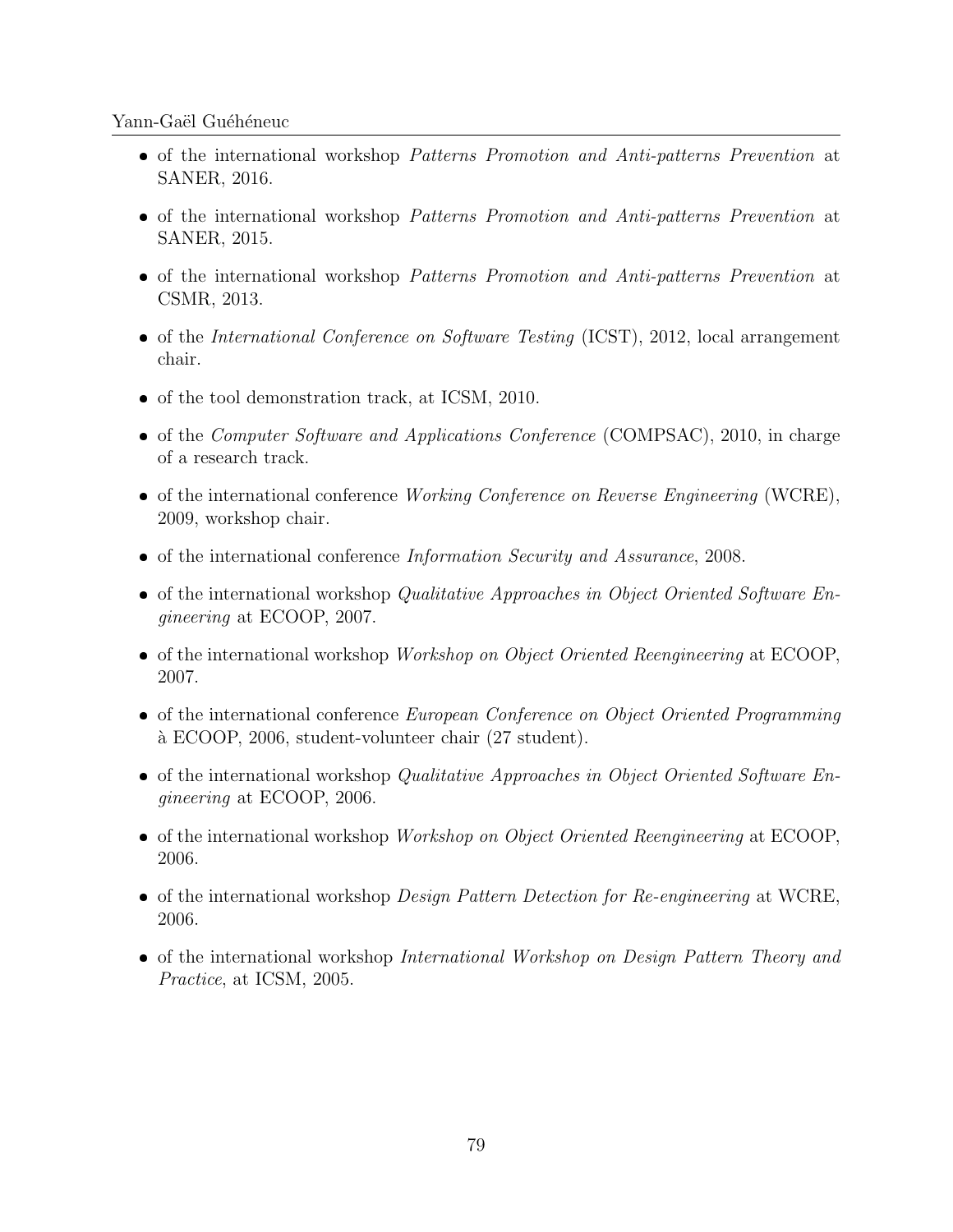## 12.4. Program Committees

Chair or co-chair of the program committees:

- $\bullet$  of the 21<sup>e</sup> Asia-Pacific Software Engineering Conference (APSEC), 2014.
- of the  $29^e$  International Conference on Software Maintenance (ICSM), 2013.
- of the ERA track at the  $28<sup>e</sup>$  International Conference on Software Maintenance (ICSM), 2012.

Member of the editorial boards:

- Guest editor for a special section of *Elsevier IST* with the extensions to the best papers from APSEC'13 and APSEC'14, 2016.
- Guest editor for a special issue of *Springer EMSE* on software maintenance and evolution research, 2015.
- Guest editor for a special issue of IEEE Software on software evolution, 2010.
- The Open Software Engineering Journal (OSEJ), 2009.
- International Journal of Software Engineering and Its Applications (IJSEIA), 2007.

Member of the review boards:

Springer EMSE, 2014–2015, 2015–2016, 2016–2017.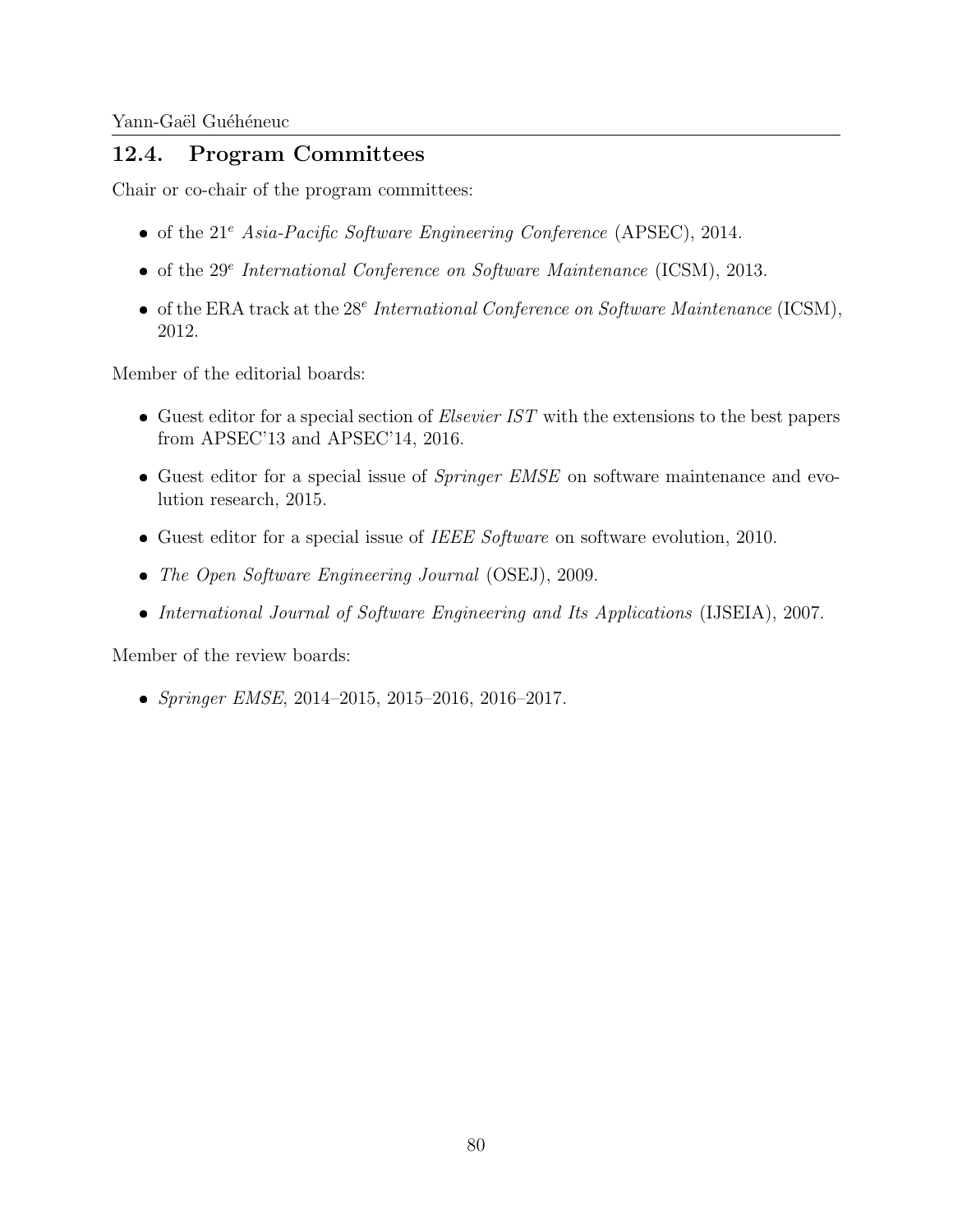Member of the program committees of the conferences:  $% \alpha$ 

| Name                                      | Acronym                  | Year(s)                       | Comments       |
|-------------------------------------------|--------------------------|-------------------------------|----------------|
| Asian Conference on Pattern               | AsianPLoP                | 2010, 2011, 2014, 2015        |                |
| Languages of Programs                     |                          |                               |                |
| Computer Software and Ap-                 | <b>COMPSAC</b>           | 2010                          |                |
| <i>plications Conference</i>              |                          |                               |                |
| Conference<br>Software<br>$\overline{on}$ | $\overline{\text{CSMR}}$ | 2010, 2011, 2012, 2013, 2014  |                |
| Maintenance and Reengineer-               |                          |                               |                |
| ing                                       |                          |                               |                |
| Conference<br>Software<br>$\emph{on}$     | $\overline{\text{CSMR}}$ | 2007                          | Tool Track     |
| Maintenance and Reengineer-               |                          |                               |                |
| ing                                       |                          |                               |                |
| European Conference on Pat-               | EuroPLoP                 | 2009                          |                |
| terns                                     |                          |                               |                |
| Foundations of Software En-               | <b>FSE</b>               | 2016                          |                |
| gineering                                 |                          |                               |                |
| Foundations of Software En-               | FSE                      | 2010                          | Demonstrations |
| gineering                                 |                          |                               |                |
| Genetic<br>Evolutionary<br>and            | <b>GECCO</b>             | 2011, 2012                    |                |
| Computation Conference                    |                          |                               |                |
| International Conference on               | <b>ICPC</b>              | 2007, 2008, 2009, 2010, 2011, |                |
| Program Comprehension                     |                          | 2016, 2017                    |                |
| International Conference on               | <b>ICSE</b>              | 2017                          | NIER Track     |
| Software Engineering                      |                          |                               |                |
| International Conference on               | ICSM(E)                  | 2010, 2014, 2015, 2016        | ERA Track      |
| Software (and Evolution)                  |                          |                               |                |
| International Conference on               | ICSM(E)                  | 2007, 2008, 2009, 2011, 2012  |                |
| Software (and Evolution)                  |                          |                               |                |
| International Conference on               | <b>ICSOFT</b>            | 2007, 2008, 2009              |                |
| Software Maintenance                      |                          |                               |                |
| International Conference on               | <b>ICST</b>              | 2011                          |                |
| Software Testing                          |                          |                               |                |
| International Conference on               | <b>ICST</b>              | 2011                          | Industry Track |
| Software Testing                          |                          |                               |                |
| Information Security and As-              | <b>ISA</b>               | 2008                          |                |
| surance                                   |                          |                               |                |
| Journées Francophone sur le               | <b>JFDLPA</b>            | 2007                          |                |
| Développement de Logiciels                |                          |                               |                |
| Par Aspects                               |                          |                               |                |
| Langages et Modèles à Objets              | <b>LMO</b>               | 2005, 2006, 2007, 2008, 2010  |                |
| Mining Software Repository                | <b>MSR</b>               | 2008                          |                |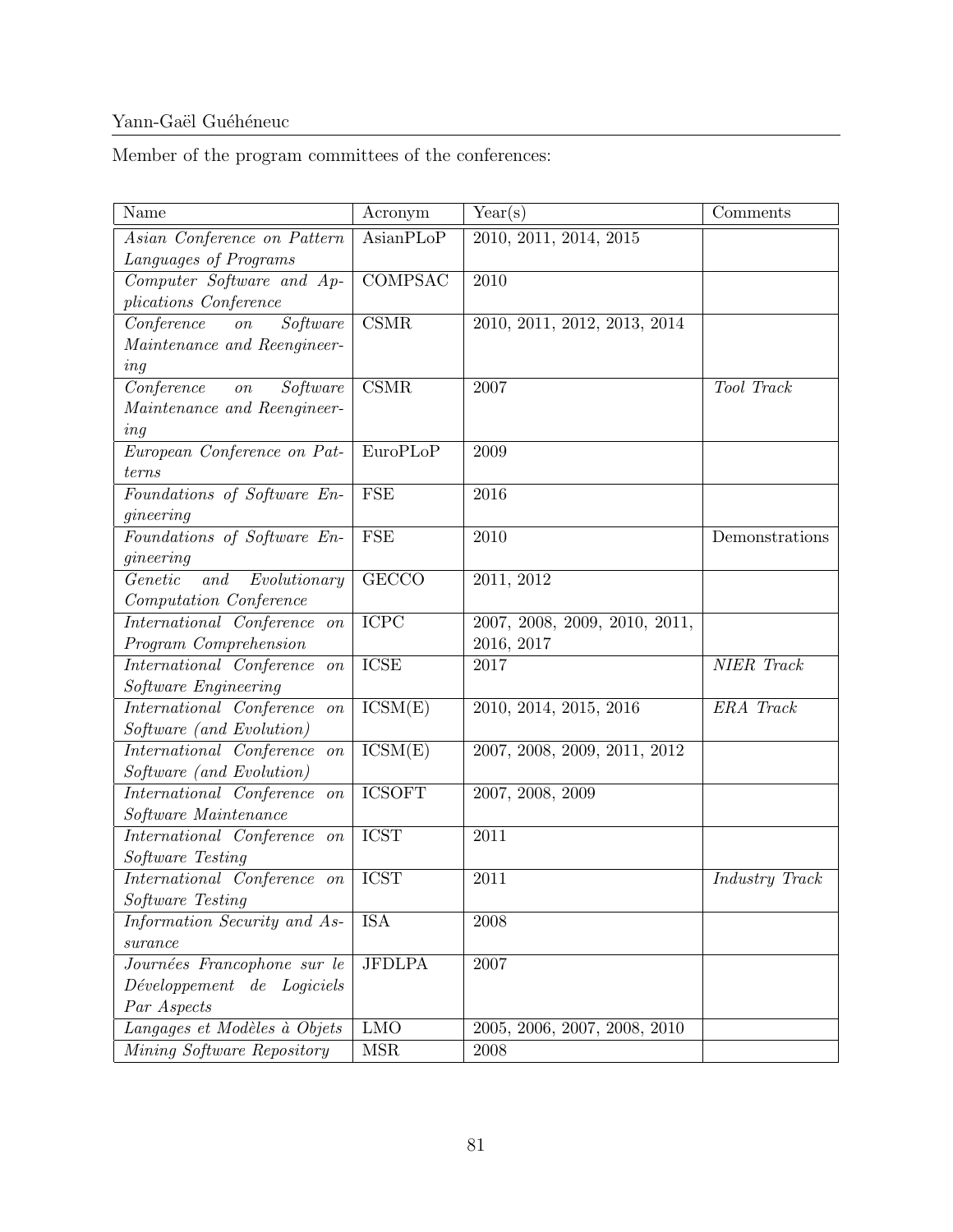| <i>Pervasive Patterns and Appli-</i>   PATTERNS   2010, 2011, 2012 |                               |  |
|--------------------------------------------------------------------|-------------------------------|--|
| cations                                                            |                               |  |
| Quality<br>$Software$ Interna- $\vert$ QSIC                        | 2010, 2011                    |  |
| tional Conference                                                  |                               |  |
| Symposium on Search Based   SSBSE                                  | 2011                          |  |
| Software Engineering                                               |                               |  |
| <i>Working Conference on Re-</i>   WCRE                            | 2007, 2008, 2009, 2010, 2011, |  |
| verse Engineering                                                  | 2012                          |  |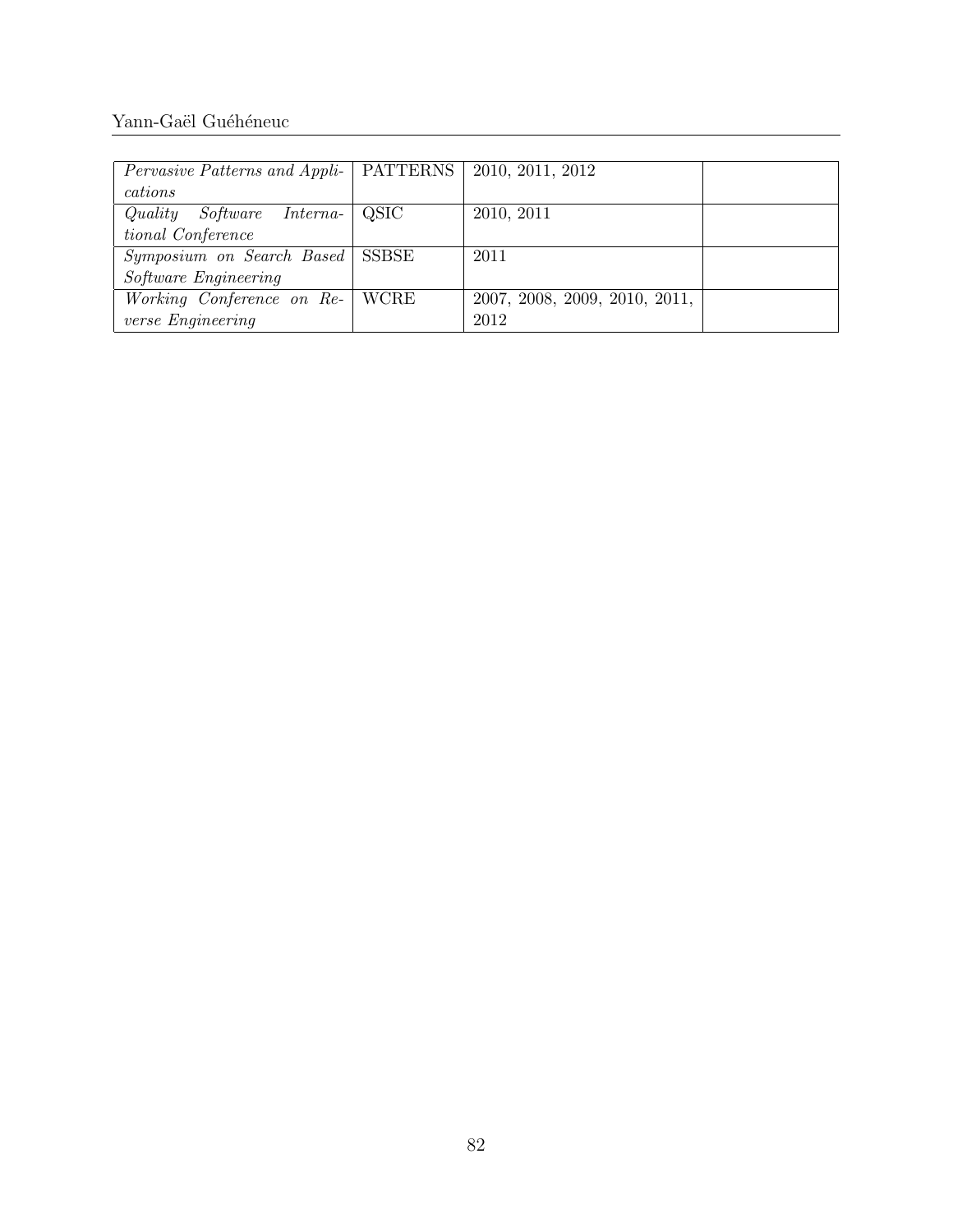Member of the program committee of the workshops:  $% \left\vert \cdot \right\rangle$ 

| Name                               | Acronym           | Parent Conference                            | Acronym       | Year(s)     |
|------------------------------------|-------------------|----------------------------------------------|---------------|-------------|
| <b>Building Systems Using</b>      | <b>BSUP</b>       | Object Oriented Pro-                         | <b>OOPSLA</b> | 2007        |
| Patterns                           |                   | grammming,<br>Systems,                       |               |             |
|                                    |                   | Languages, and Appli-                        |               |             |
|                                    |                   | cations                                      |               |             |
| FAMIX and Moose in                 | FAMOOSr           | Working Conference on                        | <b>WCRE</b>   | 2008, 2009  |
| Reengineering                      |                   | Reverse Engineering                          |               |             |
| International Workshop             | <b>IWPSE/EVOL</b> | Software<br>European                         | ESEC/FSE,     | 2009, 2010, |
| on Principles of Soft-             |                   | Engineering Confer-                          | ASE           | 2011        |
| ware Evolution/ERCIM               |                   | ence/Symposium<br>$\mathfrak{o} n$           |               |             |
| Workshop on Software               |                   | Foundations<br>the<br>of                     |               |             |
| Evolution                          |                   | Engineering<br>Software                      |               |             |
|                                    |                   | Automated<br>Software                        |               |             |
|                                    |                   | Engineering                                  |               |             |
| International Workshop             | <b>DSMM</b>       | $\overline{Conference\quad on \quad}$ Infor- | CIKM          | 2009        |
| on Data-intensive Soft-            |                   | mation and Knowledge                         |               |             |
| ware Management and                |                   | Management                                   |               |             |
| Mining                             |                   |                                              |               |             |
| International Workshop             | SPAQu             | Asia Pacific Software                        | <b>APSEC</b>  | 2007, 2008  |
| on Software Patterns               |                   | <i>Engineering Conference</i>                |               |             |
| and Quality                        |                   |                                              |               |             |
| International<br>Work-             | <b>TEFSE</b>      | $Con-$<br>International                      | <b>ICSE</b>   | 2009, 2011  |
| Traceability<br>shop on            |                   | ference<br>Software<br>$\emph{on}$           |               |             |
| in Emerging Forms of               |                   | Engineering                                  |               |             |
| Software Engineering               |                   |                                              |               |             |
| Machine Learning and               | MALIR-SE          | International<br>Confer-                     | <b>ASE</b>    | 2013        |
| Information Retrieval              |                   | Automated<br>ence<br>$\it on$                |               |             |
| in Software Engineering            |                   | Software Engineering                         |               |             |
| Pattern Languages: Ad-             | <b>PLAC</b>       | Object Oriented Pro-                         | <b>OOPSLA</b> | $2007\,$    |
| dressing the Challenges            |                   | grammming, Systems,                          |               |             |
|                                    |                   | Languages, and Appli-                        |               |             |
|                                    |                   | cations                                      |               |             |
| Qualité des modèles de $\vert$ QMC |                   | Langages, Modèles et   LMO                   |               | 2007        |
| conception                         |                   | <i>Objets</i>                                |               |             |
| Workshop on Advanced               | WASDeTT           | Conference<br>European                       | ECOOP         | $\,2008\,$  |
| Software<br>Development            |                   | Oriented<br>Object<br>$\emph{on}$            |               |             |
| Tools and Techniques               |                   | Programming                                  |               |             |
| Workshop on Architec-              | <b>WACE</b>       | $\overline{Conference}$<br>European          | <b>ECOOP</b>  | 2006        |
| ture Centric Evolution             |                   | Object<br>Oriented<br>$\overline{on}$        |               |             |
|                                    |                   | Programming                                  |               |             |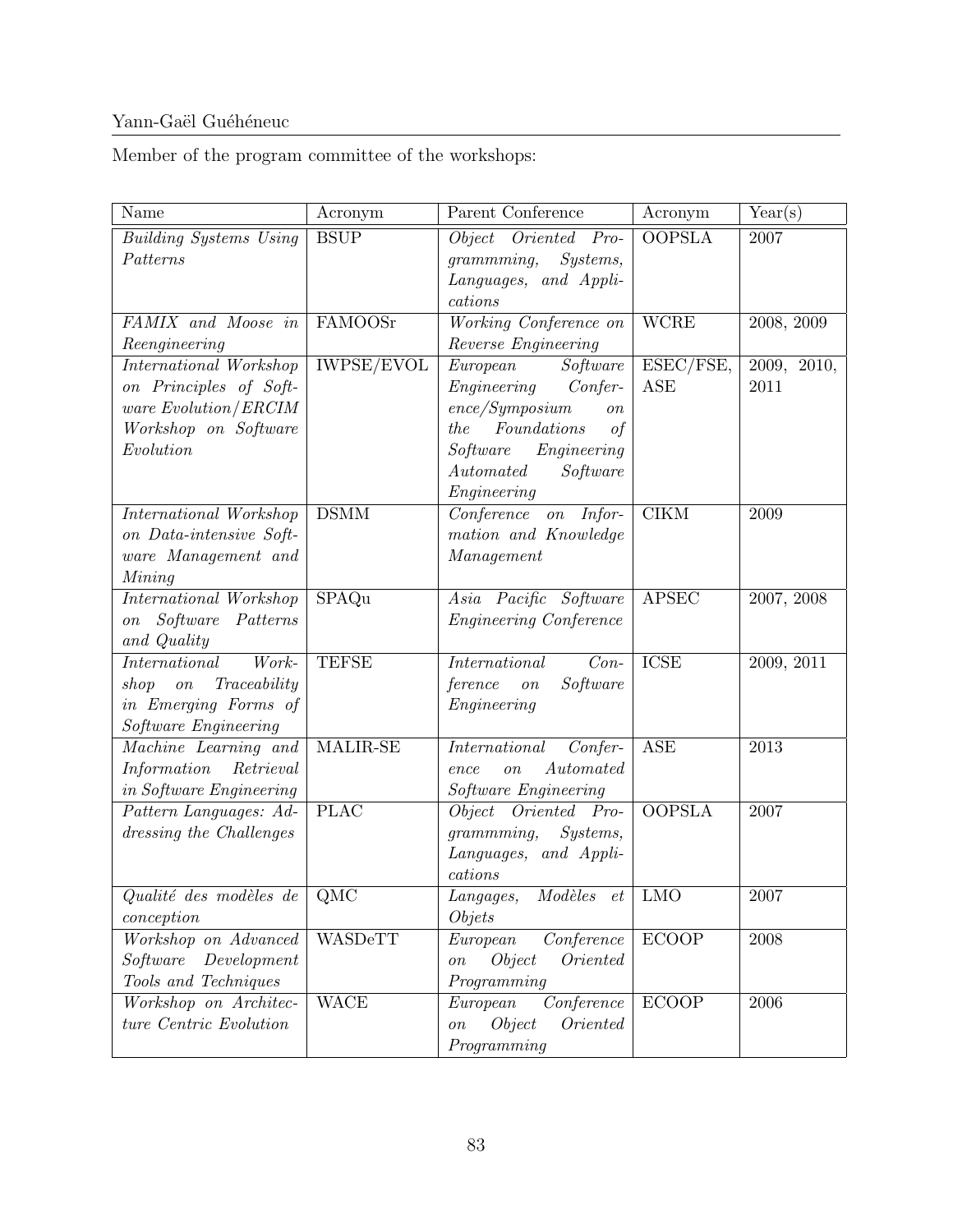| Workshop               | $\sqrt{on}$   QEVR | <i>Conference on the Uni-</i> $\vert$ UML | 2004 |
|------------------------|--------------------|-------------------------------------------|------|
| $Quantitative-based$   |                    | fied Modeling Language                    |      |
| Evaluation, Visualiza- |                    |                                           |      |
| tion, and Refactoring  |                    |                                           |      |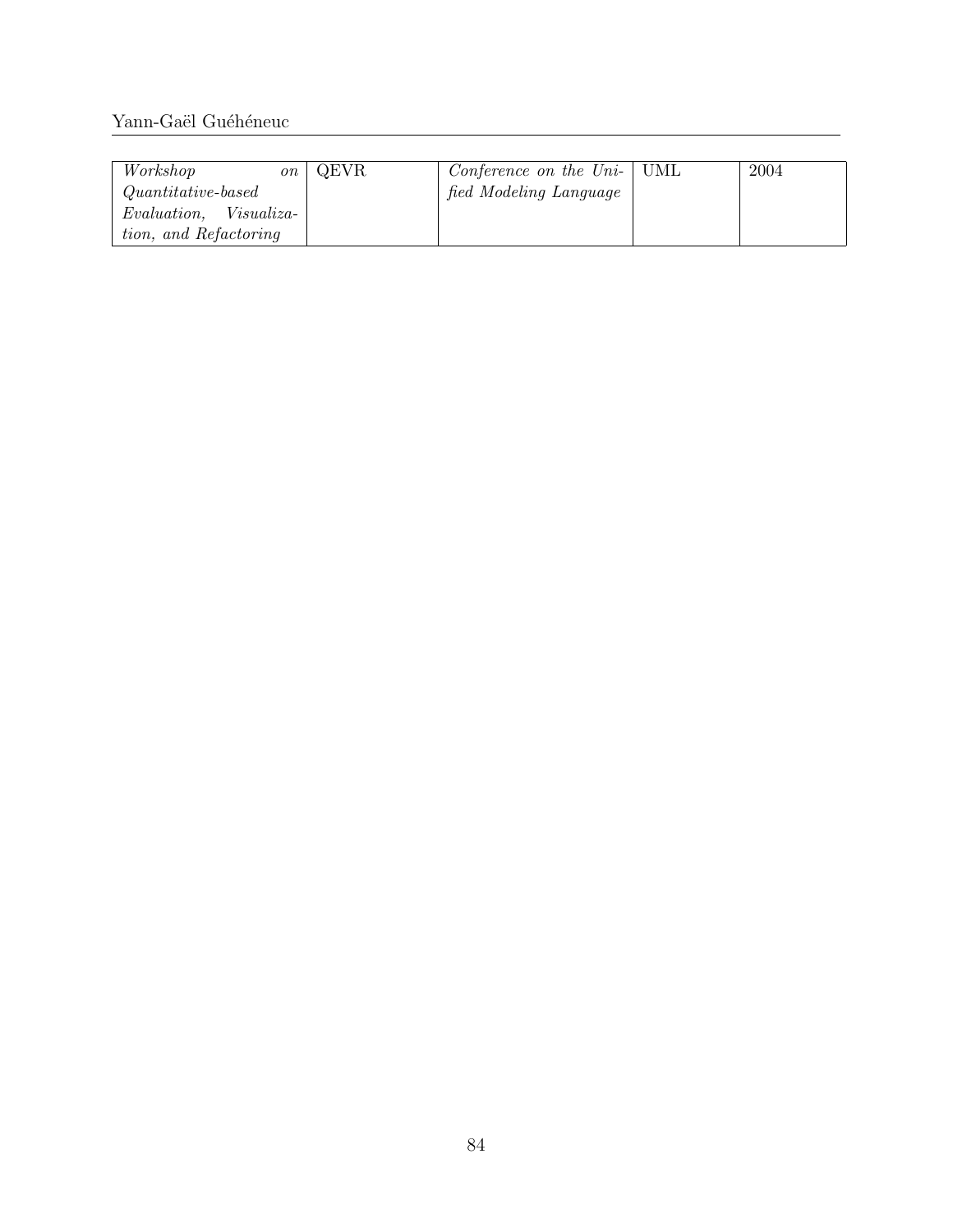#### 12.5. **Reviews**

Books:

- $\bullet$  CRC Press
	- $-1$  book proposal in 2014.
- $\bullet$  John Willey & Sons
	- $-1$  book proposal in 2009.
- $\bullet$  Springer
	- $-1$  book proposal in 2008.

### Chapters:

- $\bullet$  Hermès Évolution et rénovation des systèmes logiciels
	- $-1$  chapter in 2011.
- Springer Software and Systems Traceability
	- $-1$  chapter in 2011.
- IGI Global Object-Oriented Design Knowledge: Principles, Heuristics, Best Practices
	- $-2$  chapters en 2005.

### Journals:

- $\bullet$  ACM Surveys
	- $-1$  article in 2012.
	- $-1$  article in 2010.
- Journal of Automated Software Engineering (JASE)
	- $-2$  articles in 2012.
	- $-1$  article in 2011.
	- $-1$  article in 2004.
	- $-1$  article in 2003.
- Electronic Communications of the European Association of Software Science and Technology (ECEASST)
	- $-4$  articles in 2013.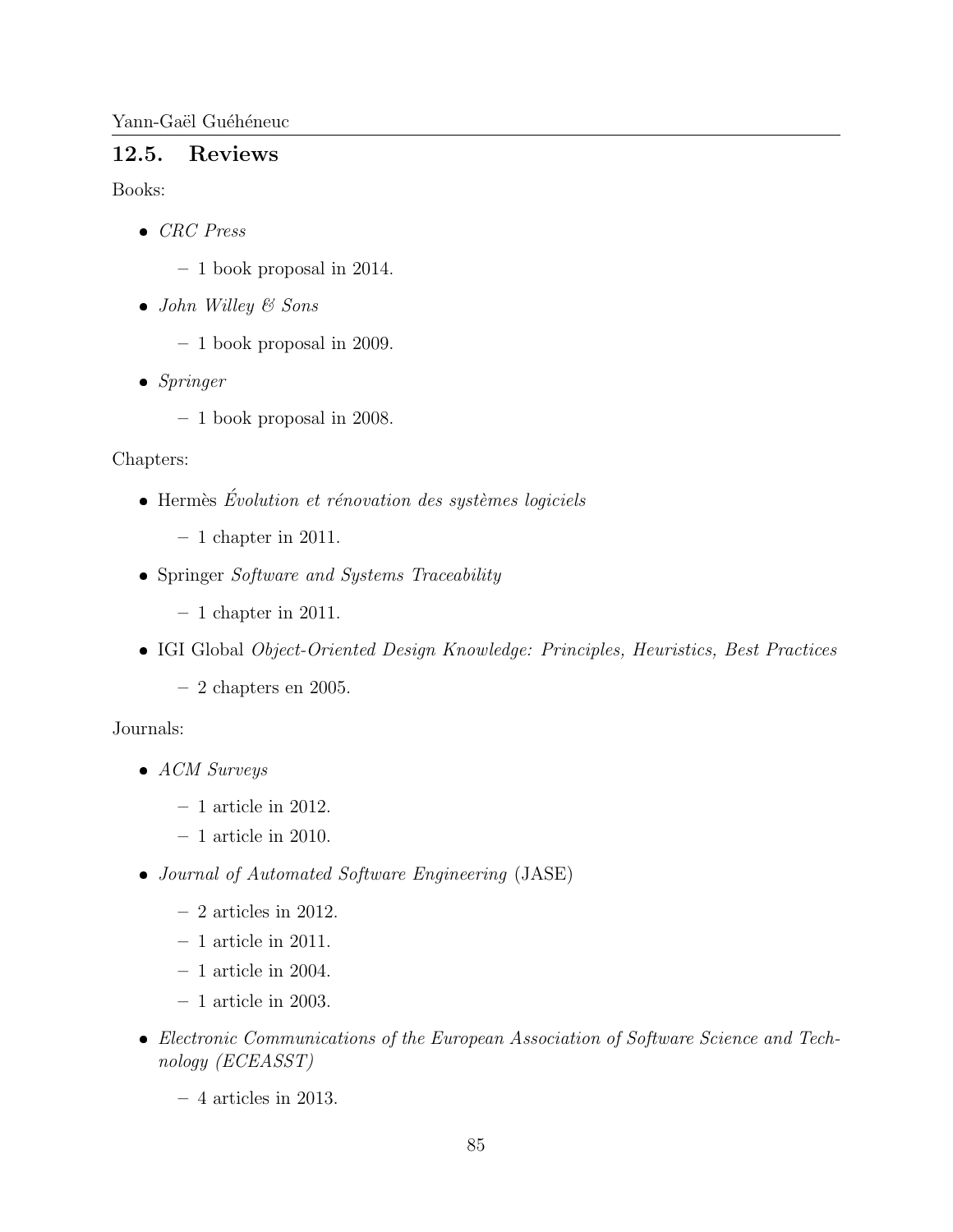- Journal of Empirical Software and Systems (EMSE)
	- 3 articles in 2016.
	- 3 articles in 2014.
	- 1 article in 2013.
	- 3 articles in 2012.
	- 3 articles in 2011.
	- 3 articles in 2010.
	- $-1$  article in 2009.
	- $-1$  article in 2008.
	- $-1$  article in 2006.
- IBM Journal of  $R\&D$  (IJRD)
	- 1 article in 2008.
- $\bullet$  IEEE Software
	- $-1$  article in 2012.
- $\bullet$  IET Software
	- de 1 article en 2013.
	- de 1 article en 2012.
- International Journal of Software Engineering and Its Applications (IJSEIA)
	- $-$  1 article in 2012.
	- $-2$  articles in 2010.
	- $-2$  articles in 2007.
- Information and Software Technology (IST)
	- $-1$  articles in 2016.
	- $-2$  articles in 2015.
	- 1 articles in 2014.
	- 2 articles in 2012.
	- 3 articles in 2011.
	- 2 articles in 2010.
	- $-1$  article in 2008.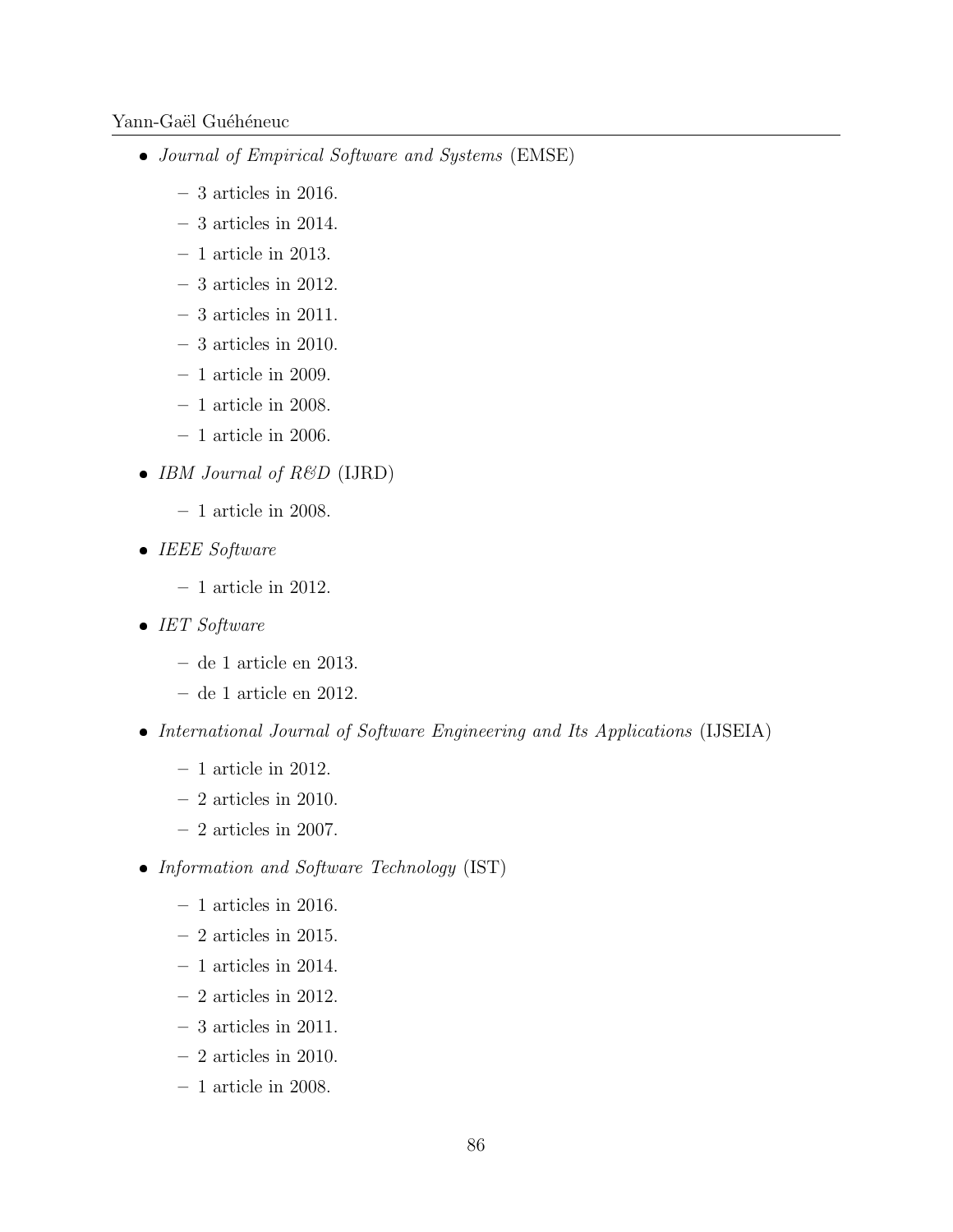- $-1$  article in 2007.
- $-2$  articles in 2006.
- $-1$  article in 2004.
- Journal of Eye Movement Research (JEMR)
	- $-1$  article in 2016.
- International Journal of Information Technology (JIT)
	- $-1$  article in 2005.
- Journal of Object-oriented Technology (JOT)
	- $-1$  article in 2016.
	- 1 article in 2015.
	- $-1$  article in 2012.
	- 1 article in 2010.
- Journal of Software Maintenance and Evolution (JSME) et Journal of Software: Evolution and Process (JSEP)
	- $-1$  articles en 2016.
	- 3 articles en 2011.
	- $-1$  article in 2010.
	- 1 article in 2009.
	- 1 article in 2008.
	- 2 articles in 2007.
- Journal of Software and Systems (JSS)
	- 1 articles in 2013.
	- 8 articles in 2012.
	- 7 articles in 2011.
	- $-2$  articles in 2010.
	- 2 articles in 2009.
- Science of Computer Programming (SCP)
	- 1 article in 2014.
	- 2 articles in 2012.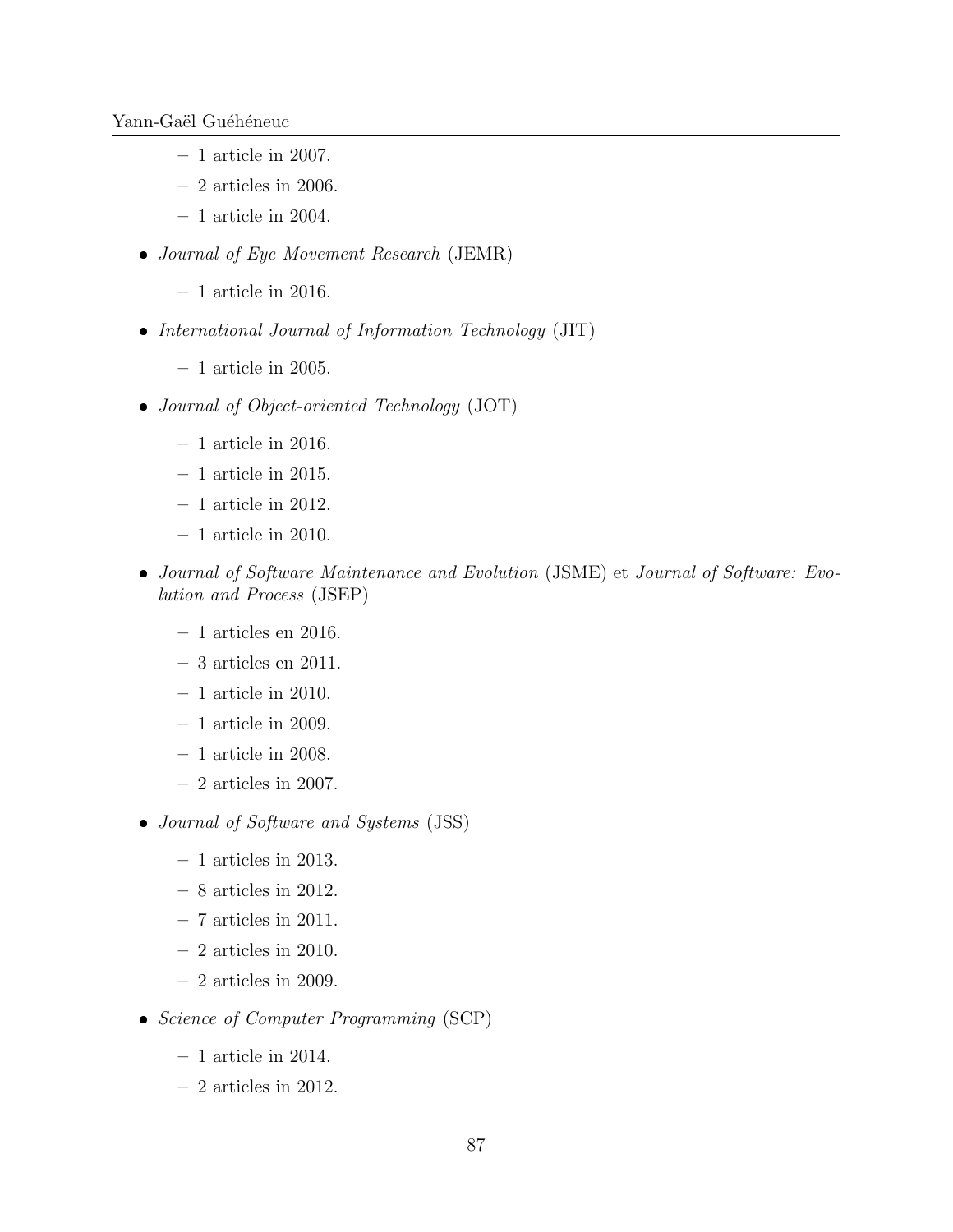- 3 articles in 2011.
- 1 article in 2009.
- Software and Systems Modeling (SoSym)
	- 1 article in 2012.
- Software: Practice and Experience (SPE)
	- $-1$  article in 2012.
- Software Quality Journal (SQJ)
	- 1 article in 2016.
	- $-1$  article in 2015.
	- $-1$  article in 2014.
	- $-2$  articles in 2013.
	- $-1$  article in 2009.
- Transactions on Software Engineering and Methodology (TOSEM)
	- $-1$  article in 2015.
	- 1 article in 2013.
	- $-1$  article in 2012.
	- $-1$  article in 2011.
	- 2 articles in 2010.
	- $-1$  article in 2009.
- Transaction on Software Engineering (TSE)
	- $-1$  article in 2016.
	- 3 articles in 2014.
	- 1 article in 2013.
	- $-2$  articles in 2012.
	- $-1$  article in 2011.
	- $-1$  article in 2010.
	- $-1$  article in 2009.
	- 2 articles in 2008.
	- $-$  1 article in 2007.
	- $-1$  article in 2006.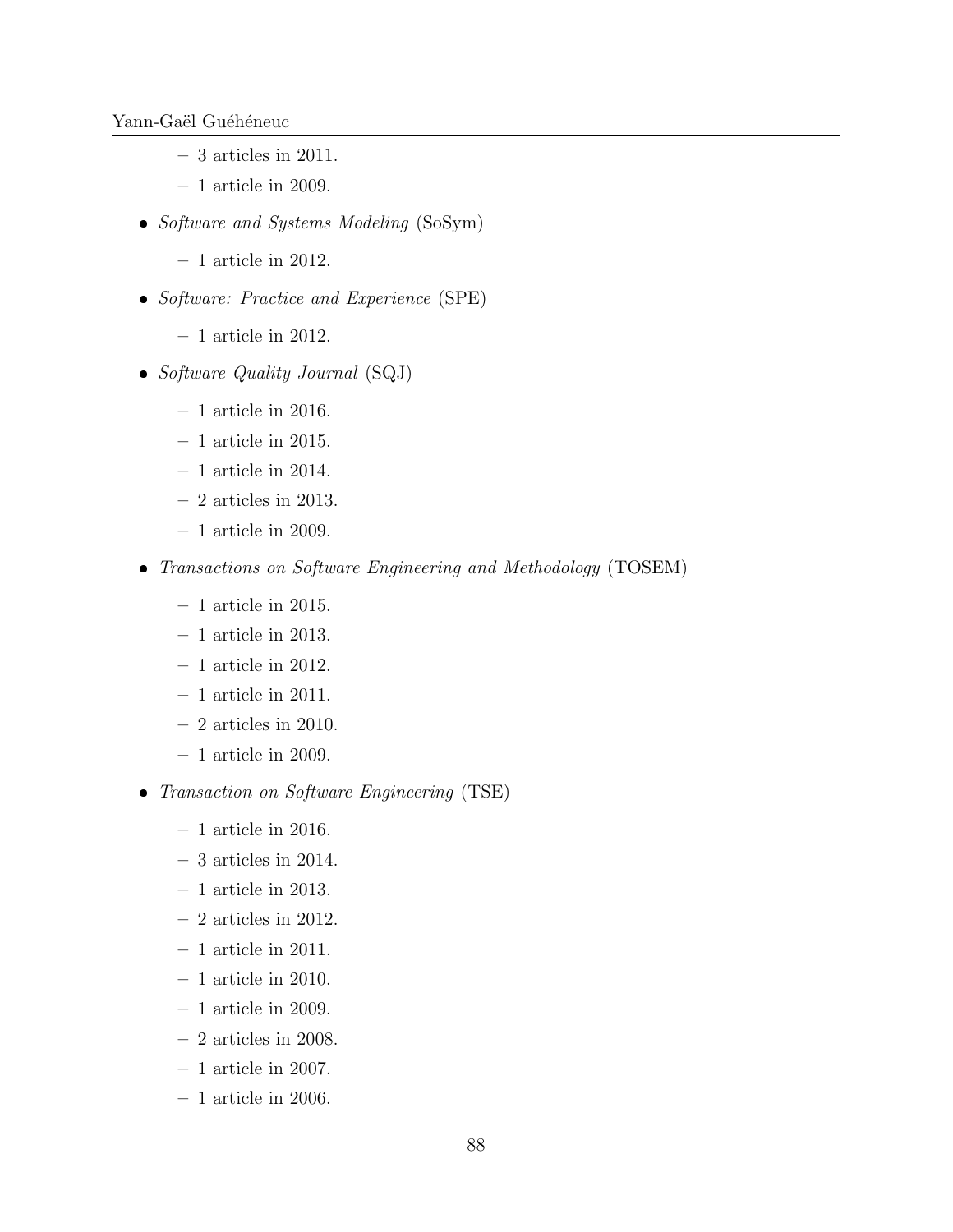$-1$  article in 2004.

Conferences and workshops:

- International Conference on Artificial Intelligence in Education (AEID)
	- 1 article in 2007.
- Automated Software Engineering (ASE)
	- 6 article in 2005.
	- 5 article in 2004.
- Asian Conference on Pattern Languages of Programs (AsianPLoP)
	- 1 articles in 2011.
	- 1 article in 2010.
- Colloque Africain sur la Recherche en Informatique (CARI)
	- $-3$  articles in 2006.
- Computer Software and Applications Conference (COMPSAC)
	- 7 articles in 2010.
- Conference on Software Maintenance and Reengineering (CSMR)
	- $-6$  articles in 2012.
	- 3 articles in 2011.
	- 4 articles in 2010.
- Conference on Software Maintenance and Reengineering (CSMR) European Projects Track (EP)
	- 4 articles in 2009.
- Conference on Software Maintenance and Reengineering (CSMR) Tool Track
	- 3 articles in 2009.
- International Workshop on Data-intensive Software Management and Mining (DSMM)
	- $-2$  articles in 2009.
- European Conference on Object Oriented Programming (ECOOP)
	- 1 article in 2013.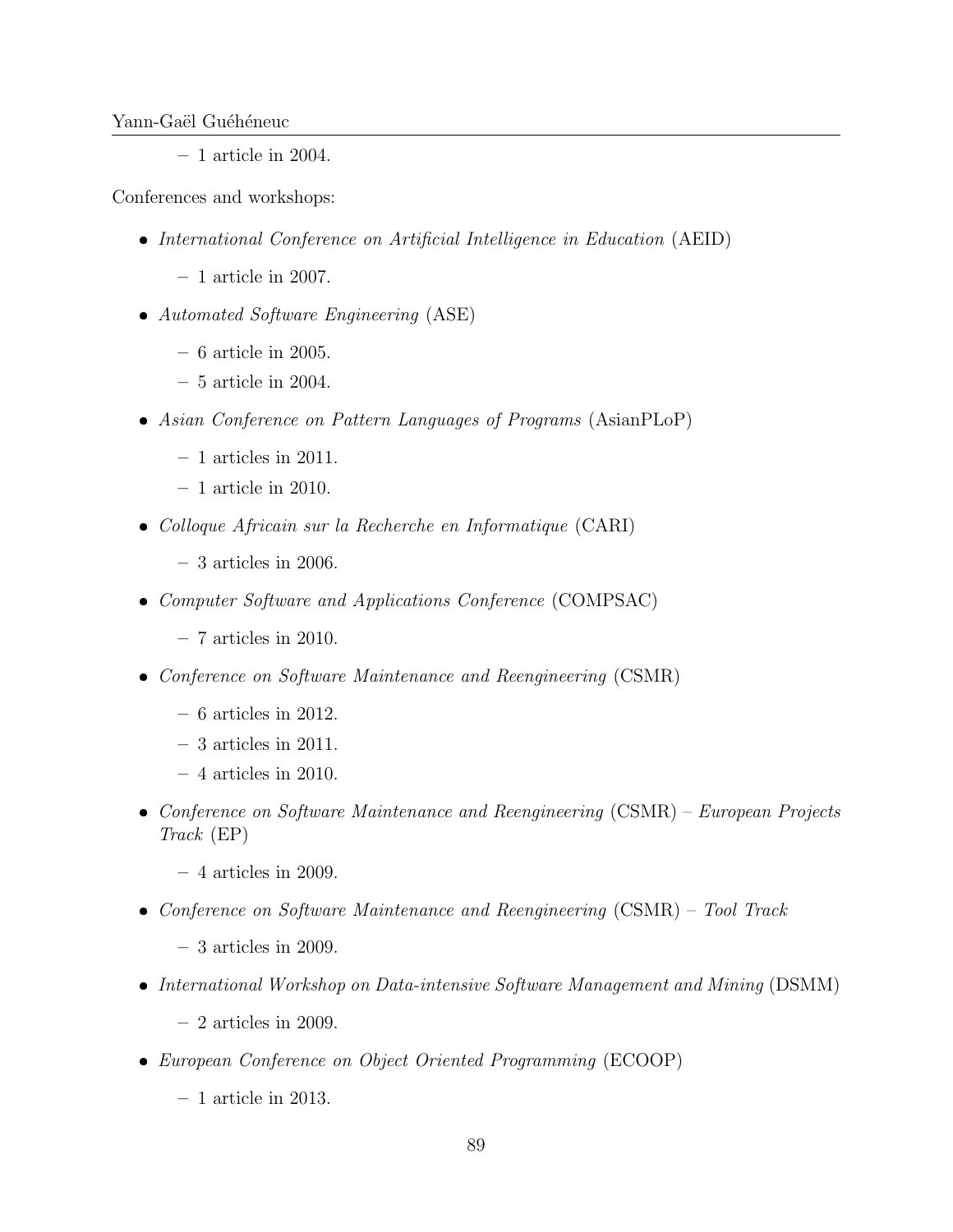- European Conference on Patterns (EuroPLoP)
	- 1 article in 2009.
- FAMIX and Moose in Reengineering (FAMOOSr)
	- $-3$  articles in 2009.
	- $-1$  article in 2008.
- Foundations of Software Engineering (FSE)
	- 18 articles in 2016.
- Genetic and Evolutionary Computation Conference (GECCO)
	- $-1$  article in 2012.
	- $-4$  articles in 2011.
- International Conference on Program Comprehension (ICPC)
	- $-4$  articles in 2016.
	- $-7$  articles in 2011.
	- $-4$  articles in 2010.
	- $-5$  articles in 2009.
	- $-4$  articles in 2008.
	- 5 articles in 2007.
- International Conference on Software Engineering (ICSE)
	- $-1$  article in 2011.
- International Conference on Software Engineering (ICSE) NIER Track
	- 7 articles in 2017.
- International Conference on Software Maintenance (ICSM) Early Research Achievements (ERA)
	- $-4$  articles in 2016.
	- $-1$  article in 2015.
	- 6 articles in 2010.
- International Conference on Software Maintenance (and Evolution) (ICSM(E))
	- 8 articles in 2012.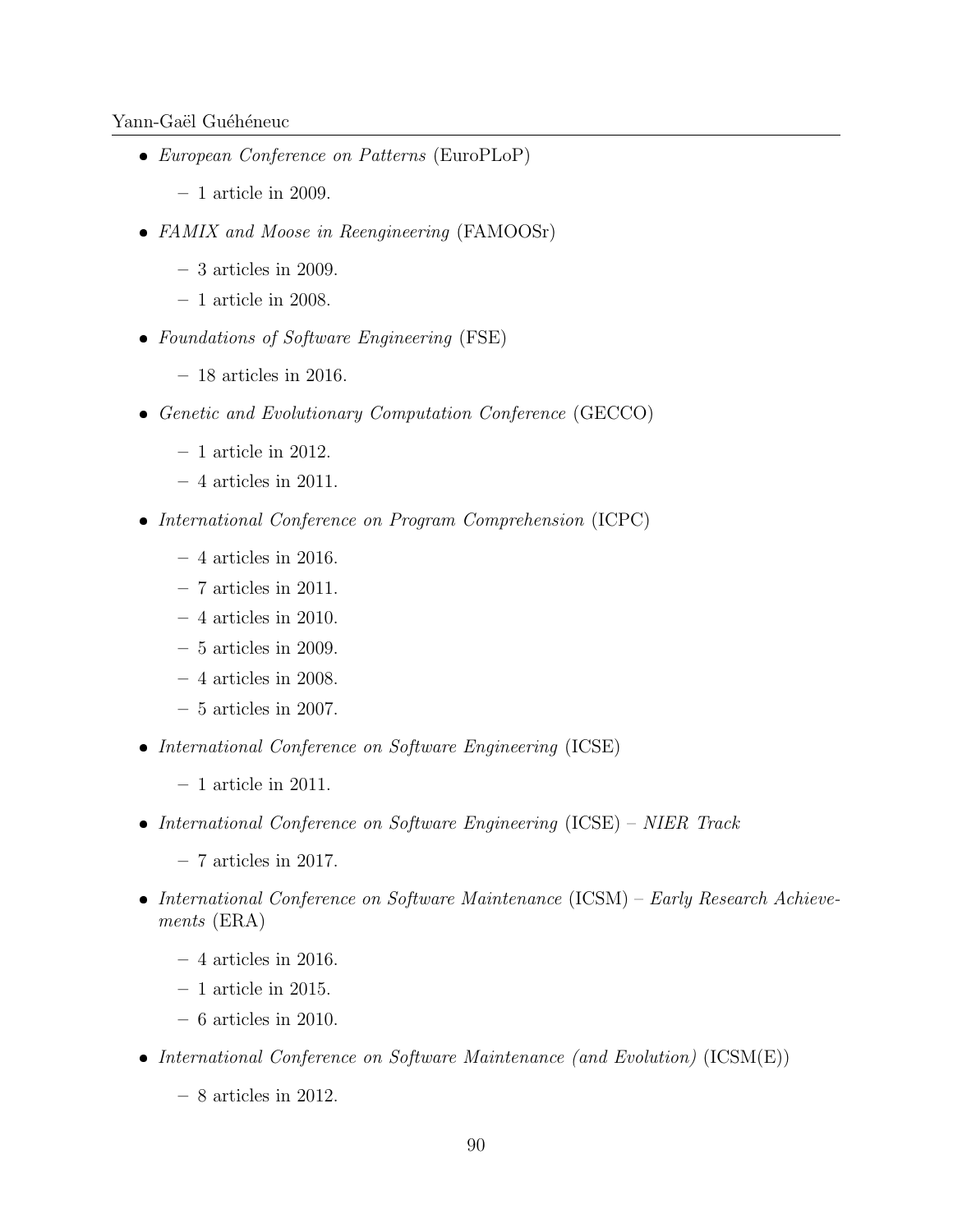- $-5$  articles in 2011.
- 7 articles in 2009.
- 6 articles in 2008.
- 8 articles in 2007.
- International Conference on Software (ICSOFT)
	- 3 articles in 2008.
	- $-3$  articles in 2007.
- International Conference on Software Testing (ICST)
	- 5 articles in 2011.
- International Conference on Software Testing  $(ICST)$  Industrial Track
	- 3 articles in 2011.
- Information Security and Assurance (ISA)
	- ? articles in 2008.
- International Symposium on Programming and Systems (ISPS)
	- $-1$  article in 2005.
- International Workshop on Principles of Software Evolution (IWPSE) and Workshop on Software Evolution (EVOL)
	- $-4$  articles in 2011.
	- 4 articles in 2010.
	- 3 articles in 2009.
- Journées Francophone sur le Développement de Logiciels Par Aspects (JFDLPA)
	- $-2$  articles in 2007.
- au colloque international francophone  $Langages$  et Modèles à Objets (LMO)
	- $-2$  articles in 2010.
	- $-5$  articles in 2008.
	- $-2$  articles in 2007.
	- 3 articles in 2006.
	- 3 articles in 2005.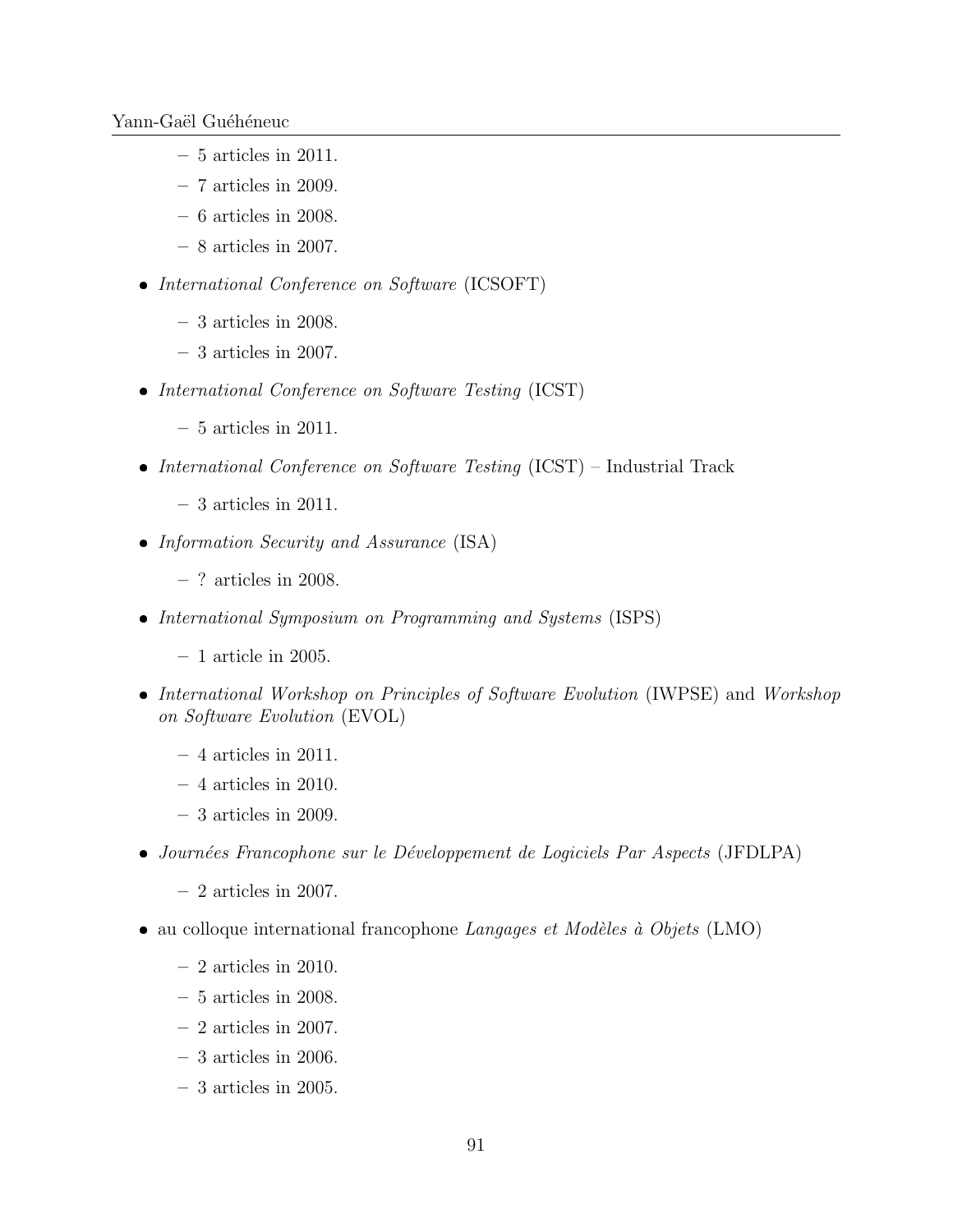- $-2$  articles in 2004.
- Manifestation des Jeunes Chercheurs en Sciences et Technologies de l'Information et de la Communication (Majecstic)
	- 3 articles in 2012.
- International Workshop on Aspect-oriented Meta-Modeling (Meta-Aspect)
	- $-$ ? articles in 2010.
- International Workshop on Models and Evolution (ME)
	- $-1$  article in 2016.
- International Conference on Model Driven Engineering, Languages, and Systems (MoD-ELS)
	- $-1$  articles in 2006.
- International Workshop on Mining Software Repositories (MSR)
	- 4 articles in 2008.
- Object-Oriented Programming, Systems, Languages, and Applications (OOPSLA)
	- $-1$  article in 2012.
- Pervasive Patterns and Applications (PATTERNS)
	- 1 article in 2012.
	- 2 articles in 2011.
	- $-2$  articles in 2010.
- International Workshop on Program Comprehension through Dynamic Analysis (PCODA)
	- 3 articles in 2010.
- Principles and Practice of Declarative Programming (PPDP)
	- $-1$  article in 2006.
- International Workshop on Quality of Object-oriented Software (QAOOSE)
	- 1 article in 2010.
- $\bullet$  Qualité des Modèles de Conception (QMC)
	- 0 article in 2007 (workshop canceled).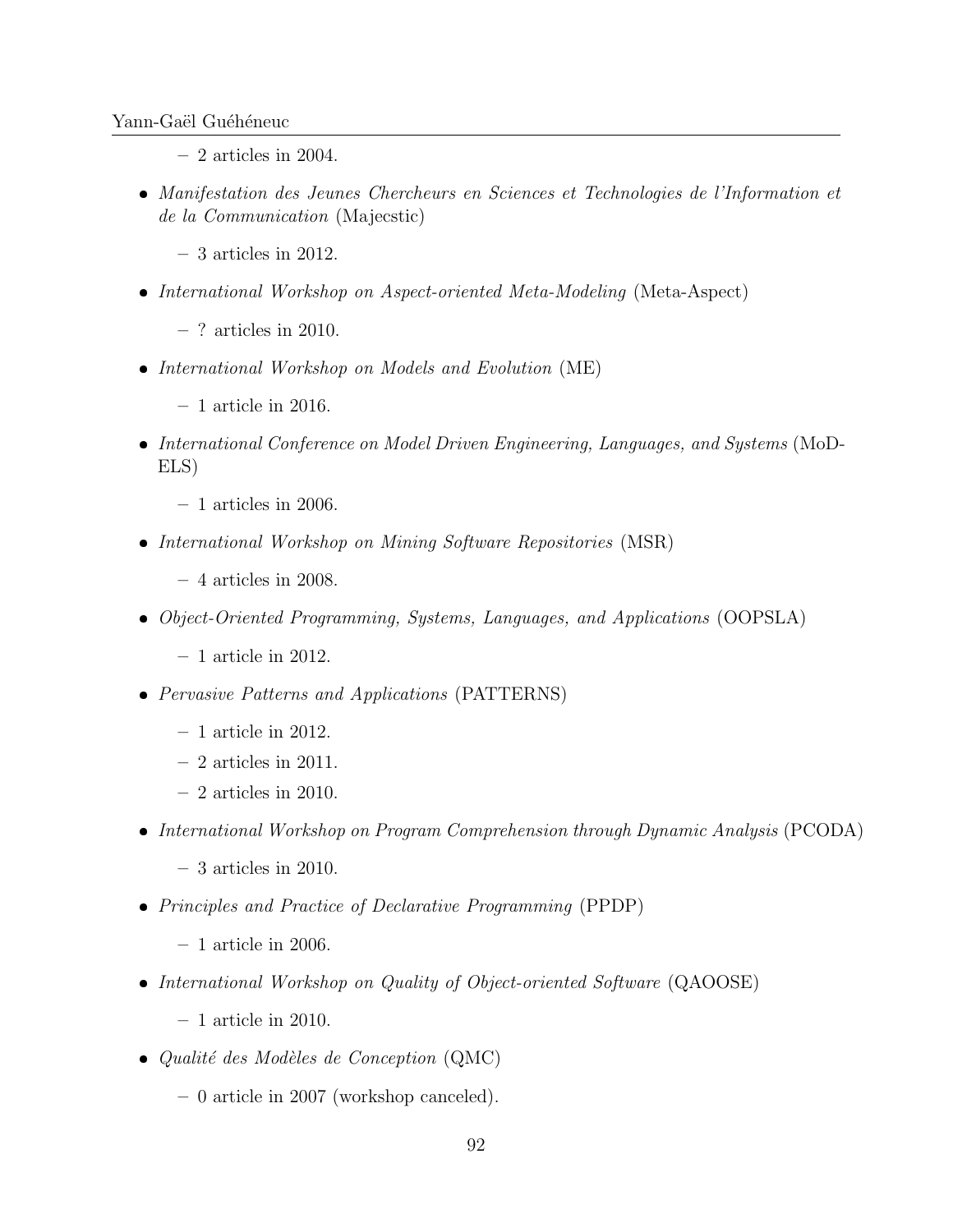- International Conference on Quality Software (QSIC)
	- 3 articles in 2011.
	- 5 articles in 2010.
	- 5 articles in 2009.
- International Workshop on Software Audits and Metrics (SAM)
	- $-2$  articles in 2004.
- International Conference on Software Analysis, Evolution, and Reengineering (SANER)
	- $-6$  articles in 2016.
- International Working Conference on Source Code Analysis and Manipulation (SCAM)
	- 4 articles in 2016.
- Software Patterns and Quality (SPAQu)
	- $-3$  articles in 2009.
	- 1 article in 2008.
	- $-2$  articles in 2007.
- Symposium on Search Based Software Engineering (SSBSE)
	- 3 articles in 2011.
- International Workshop on Software Technology and Engineering Practice (STEP)
	- 3 articles in 2005.
- International Workshop on Technical Debt Analytics (TDA)
	- $-1$  article in 2016.
- International Workshop on Traceability of Emerging Forms of Software Engineerin (TEFSE)
	- $-1$  article in 2011.
	- $-2$  articles in 2009.
- colloque international des technologies de l'information et de la communication dans l'enseignement supérieur et l'entreprise (TICE)
	- $-2$  articles in 2006.
- Architecture-Centric Evolution (WACE)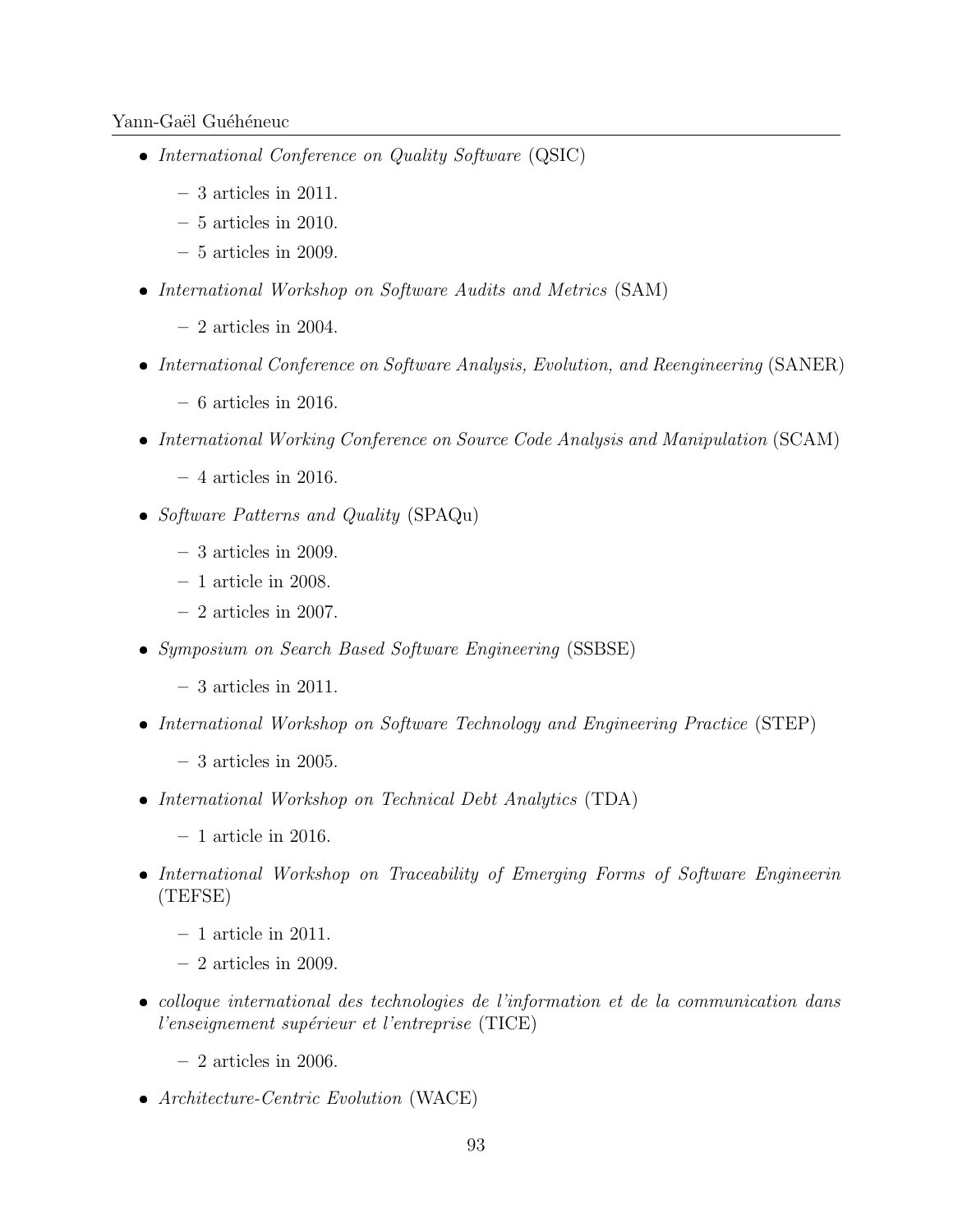- 2 articles in 2006.
- Workshop on Advanced Software Development Tools and Techniques (WASDeTT)
	- $-2$  articles in 2010.
	- 3 articles in 2008.
- Working Conference on Reverse Engineering (WCRE)
	- 7 articles in 2012.
	- $-6$  articles in 2011.
	- $-5$  articles in 2010.
	- 5 articles in 2008.
	- 7 articles in 2007.

#### Subventions:

- Natural Science and Engineering Research Council of Canada (NSERC)
	- 49 grant applications in 2015.
	- 39 grant applications in 2014.
	- 29 grant applications in 2013.
	- 1 grant application in 2012.
	- 2 grant applications in 2011.
	- 1 grant application in 2010.
	- 2 grant applications in 2008.
	- 2 grant applications in 2005.
- Austrian Science Fund (FWF)
	- 1 grant application in 2010.
- Mathematics of Information Technology and Complex Systems (MITACS)
	- 1 grant application in 2009.
- National Center of Science and Technology Evaluation of Kazakhstan (NCST Kazakhstan)
	- 4 grant applications in 2014.
- Organisation for Scientific Research of Netherlands (NWO)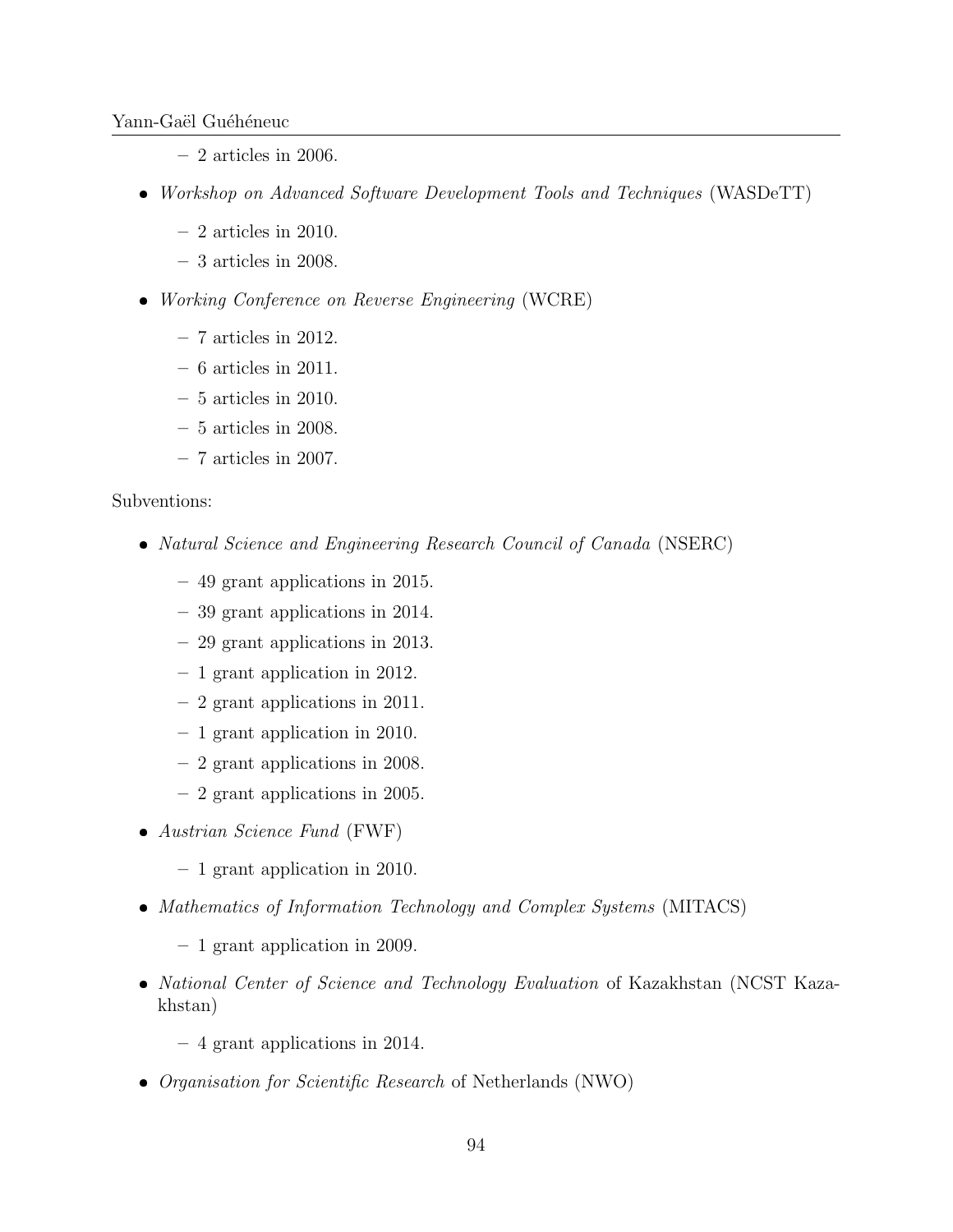- 1 grant application in 2014.
- Ontario Centers of Excellence (OCE)
	- 0 grant application in 2009 (conflict of interest).

Professional organisation:

- Ordre des Ingénieurs du Québec (OIQ)
	- 1 request for expertise in software engineering in 2011.
	- 3 requests for expertise in software engineering in 2010.

Summer schools :

- Generative and Transformational Techniques in Software Engineering (GTTSE)
	- $-2$  articles in 2012.

Best thesis awards:

- Groupement de Recherche Génie de la Programmation et du Logiciel (GDR GPL)
	- $-3$  theses in 2016.
	- $-3$  theses in 2015.
	- $-$  5 theses in 2013.
	- $-$  8 theses in 2012.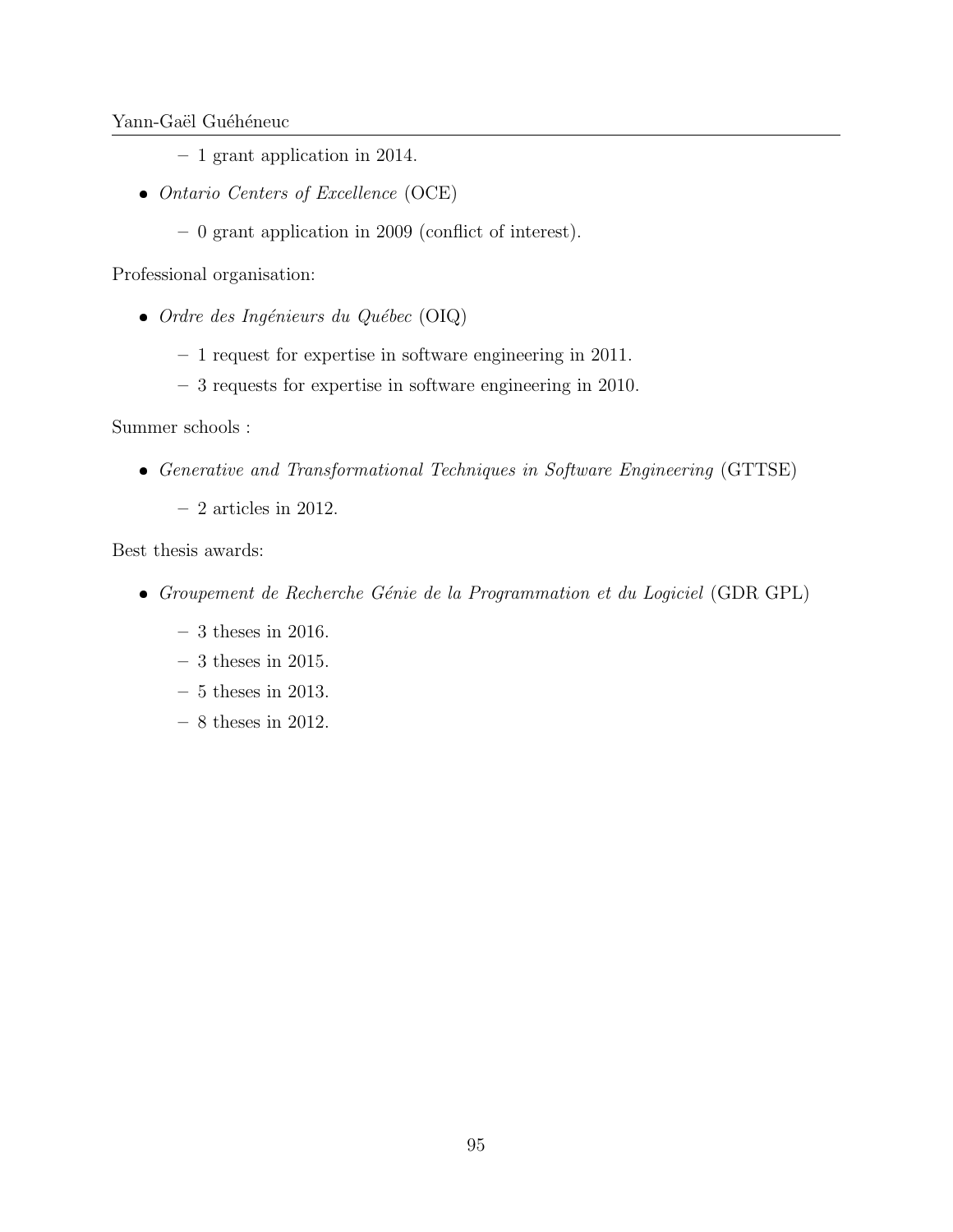#### 12.6. Seminars

| <b>LATECE</b><br>18/05/2016<br>30/03/2016<br>Concordia U.<br>$\sqrt{22/03}/2016$<br>Workshop on Security and Privacy Engineering<br>11/03/2015<br>Chalmers<br>5/03/2014<br>AsianPLoP Keynote<br><b>NII</b> Lecture Series<br>12/02/2014<br>14/10/2013<br><b>KAIST</b><br>7/06/2013<br>Programming Language Research Group, KAIST<br><b>BENEVOL 2011</b><br>08/12/2011<br>? / 08 / 2010<br>Triskell Team, IRISA<br>28/10/2009<br>Department of Computer Science, Université du Québec à Montréal<br>23/09/2009<br>SAP Montréal<br>4/12/2008<br>Department of Computer Science, Université du Québec à Montréal<br>17/11/2008<br>Department of Computer Science, KAIST<br>2/10/2008<br>DGIGL, Polytechnique Montréal<br>7/06/2007<br>PROG, Vrije Universiteit Brussel<br>15/03/2007<br>LIFL, Université des Sciences et Technologies de Lille<br>14/03/2007<br>Institut d'informatique, Université de Mons-Hainaut |
|------------------------------------------------------------------------------------------------------------------------------------------------------------------------------------------------------------------------------------------------------------------------------------------------------------------------------------------------------------------------------------------------------------------------------------------------------------------------------------------------------------------------------------------------------------------------------------------------------------------------------------------------------------------------------------------------------------------------------------------------------------------------------------------------------------------------------------------------------------------------------------------------------------------|
|                                                                                                                                                                                                                                                                                                                                                                                                                                                                                                                                                                                                                                                                                                                                                                                                                                                                                                                  |
|                                                                                                                                                                                                                                                                                                                                                                                                                                                                                                                                                                                                                                                                                                                                                                                                                                                                                                                  |
|                                                                                                                                                                                                                                                                                                                                                                                                                                                                                                                                                                                                                                                                                                                                                                                                                                                                                                                  |
|                                                                                                                                                                                                                                                                                                                                                                                                                                                                                                                                                                                                                                                                                                                                                                                                                                                                                                                  |
|                                                                                                                                                                                                                                                                                                                                                                                                                                                                                                                                                                                                                                                                                                                                                                                                                                                                                                                  |
|                                                                                                                                                                                                                                                                                                                                                                                                                                                                                                                                                                                                                                                                                                                                                                                                                                                                                                                  |
|                                                                                                                                                                                                                                                                                                                                                                                                                                                                                                                                                                                                                                                                                                                                                                                                                                                                                                                  |
|                                                                                                                                                                                                                                                                                                                                                                                                                                                                                                                                                                                                                                                                                                                                                                                                                                                                                                                  |
|                                                                                                                                                                                                                                                                                                                                                                                                                                                                                                                                                                                                                                                                                                                                                                                                                                                                                                                  |
|                                                                                                                                                                                                                                                                                                                                                                                                                                                                                                                                                                                                                                                                                                                                                                                                                                                                                                                  |
|                                                                                                                                                                                                                                                                                                                                                                                                                                                                                                                                                                                                                                                                                                                                                                                                                                                                                                                  |
|                                                                                                                                                                                                                                                                                                                                                                                                                                                                                                                                                                                                                                                                                                                                                                                                                                                                                                                  |
|                                                                                                                                                                                                                                                                                                                                                                                                                                                                                                                                                                                                                                                                                                                                                                                                                                                                                                                  |
|                                                                                                                                                                                                                                                                                                                                                                                                                                                                                                                                                                                                                                                                                                                                                                                                                                                                                                                  |
|                                                                                                                                                                                                                                                                                                                                                                                                                                                                                                                                                                                                                                                                                                                                                                                                                                                                                                                  |
|                                                                                                                                                                                                                                                                                                                                                                                                                                                                                                                                                                                                                                                                                                                                                                                                                                                                                                                  |
|                                                                                                                                                                                                                                                                                                                                                                                                                                                                                                                                                                                                                                                                                                                                                                                                                                                                                                                  |
|                                                                                                                                                                                                                                                                                                                                                                                                                                                                                                                                                                                                                                                                                                                                                                                                                                                                                                                  |
| IBM Ottawa Software Lab.<br>5/10/2006                                                                                                                                                                                                                                                                                                                                                                                                                                                                                                                                                                                                                                                                                                                                                                                                                                                                            |
| 5/09/2006<br>Laboratoires Universitaires Bell                                                                                                                                                                                                                                                                                                                                                                                                                                                                                                                                                                                                                                                                                                                                                                                                                                                                    |
| 23/04/2004<br>Department of Computer Science, Université du Québec à Montréal                                                                                                                                                                                                                                                                                                                                                                                                                                                                                                                                                                                                                                                                                                                                                                                                                                    |
| 1/04/2004<br>DIRO, University of Montreal                                                                                                                                                                                                                                                                                                                                                                                                                                                                                                                                                                                                                                                                                                                                                                                                                                                                        |
| 25/03/2003<br>SCG, Institute of Applied Mathematics, University of Bern                                                                                                                                                                                                                                                                                                                                                                                                                                                                                                                                                                                                                                                                                                                                                                                                                                          |
| DIRO, University of Montreal<br>25/02/2003                                                                                                                                                                                                                                                                                                                                                                                                                                                                                                                                                                                                                                                                                                                                                                                                                                                                       |
| 21/08/2001<br>Object Technology International, Inc.                                                                                                                                                                                                                                                                                                                                                                                                                                                                                                                                                                                                                                                                                                                                                                                                                                                              |

# 13. Other Services

- External member of the hiring committee at Chalmers-Götenburg, year 2016.
- Support to a colleague's promotion to the rank of full professor through an independent assessment of its application, year 2016.
- Support to a colleague's promotion to the rank of full professor through an independent assessment of its application, year 2015.
- Consultant for Engineers Canada as "subject matter experts" for the development of the competency-based project in software engineering, year 2010–2011.
- Consultant for the Ordre des ingénieurs du Québec (OIQ) as expert for the assessment of the software engineering experience, years 2009–2011.
- Director of Journal and Conferences Management for SERSC, year 2009–2010.